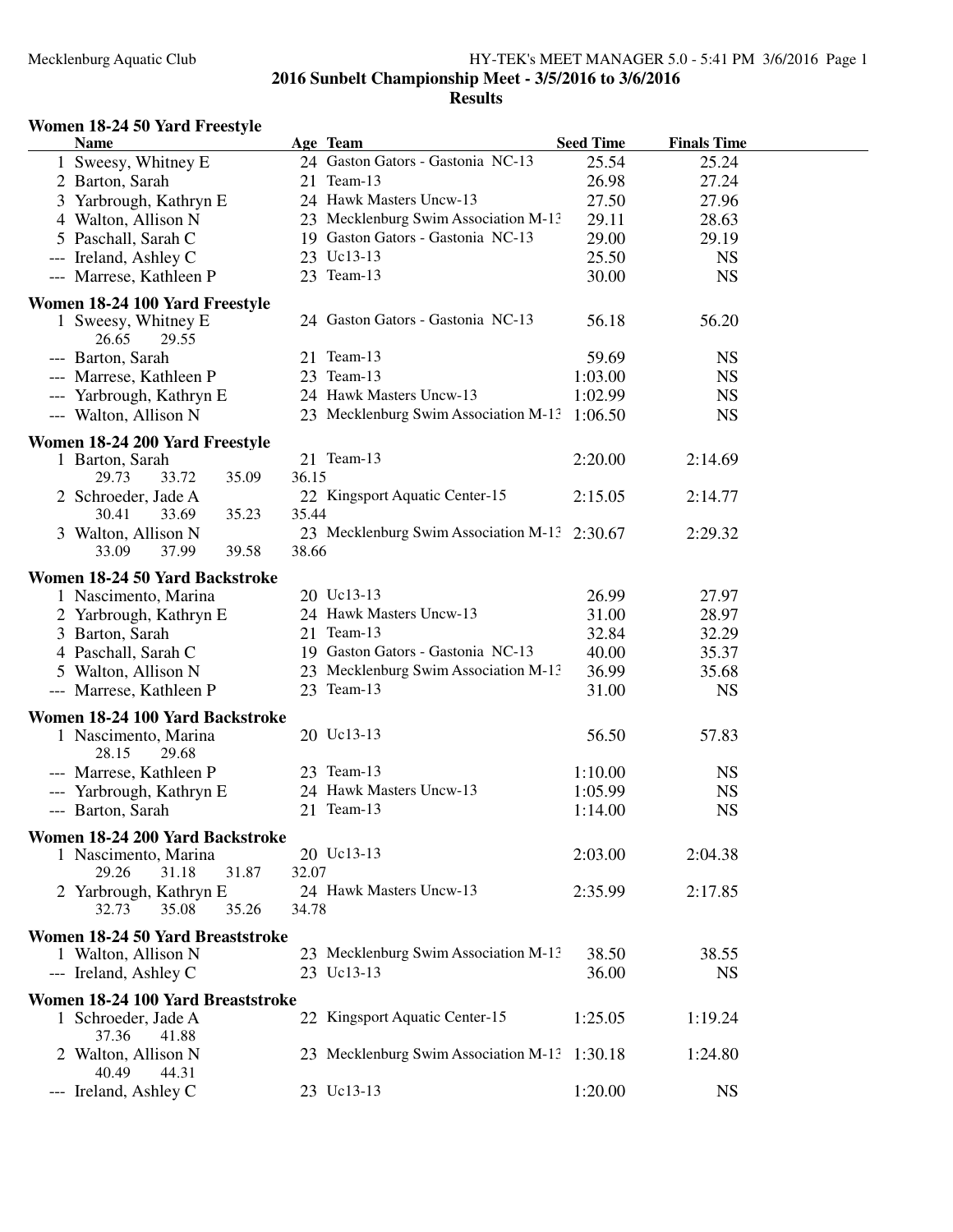| (Women 18-24 100 Yard Breaststroke)<br>--- Paschall, Sarah C             | 19 Gaston Gators - Gastonia NC-13            | 1:20.00 | <b>NS</b> |
|--------------------------------------------------------------------------|----------------------------------------------|---------|-----------|
|                                                                          |                                              |         |           |
| Women 18-24 200 Yard Breaststroke<br>--- Walton, Allison N               | 23 Mecklenburg Swim Association M-13 3:00.01 |         | <b>NS</b> |
|                                                                          |                                              |         |           |
| Women 18-24 50 Yard Butterfly                                            |                                              |         |           |
| 1 Nascimento, Marina                                                     | 20 Uc13-13                                   | 26.50   | 28.02     |
| 2 Sweesy, Whitney E                                                      | 24 Gaston Gators - Gastonia NC-13            | 28.19   | 28.04     |
| 3 Yarbrough, Kathryn E                                                   | 24 Hawk Masters Uncw-13                      | 32.99   | 29.32     |
| 4 Walton, Allison N                                                      | 23 Mecklenburg Swim Association M-13         | 34.89   | 32.78     |
| --- Ireland, Ashley C                                                    | 23 Uc13-13                                   | 28.00   | <b>NS</b> |
| --- Schroeder, Jade A                                                    | 22 Kingsport Aquatic Center-15               | 30.05   | <b>NS</b> |
| --- Barton, Sarah                                                        | 21 Team-13                                   | 29.58   | <b>NS</b> |
| --- Marrese, Kathleen P                                                  | 23 Team-13                                   | 30.00   | <b>NS</b> |
| Women 18-24 100 Yard Butterfly                                           |                                              |         |           |
| 1 Schroeder, Jade A<br>30.60<br>35.61                                    | 22 Kingsport Aquatic Center-15               | 1:10.05 | 1:06.21   |
| --- Marrese, Kathleen P                                                  | 23 Team-13                                   | 1:05.00 | <b>NS</b> |
| Women 18-24 200 Yard Butterfly                                           |                                              |         |           |
| --- Ireland, Ashley C                                                    | 23 Uc13-13                                   | 3:00.00 | <b>NS</b> |
| --- Marrese, Kathleen P                                                  | 23 Team-13                                   | 2:25.00 | <b>NS</b> |
|                                                                          |                                              |         |           |
| <b>Women 18-24 100 Yard IM</b><br>1 Nascimento, Marina<br>29.13<br>35.43 | 20 Uc13-13                                   | 59.99   | 1:04.56   |
| 2 Sweesy, Whitney E<br>29.89<br>36.31                                    | 24 Gaston Gators - Gastonia NC-13            | 1:07.07 | 1:06.20   |
| 3 Yarbrough, Kathryn E<br>31.65<br>38.07                                 | 24 Hawk Masters Uncw-13                      | 1:08.99 | 1:09.72   |
| 4 Marrese, Kathleen P<br>32.52<br>42.15                                  | 23 Team-13                                   | 1:10.00 | 1:14.67   |
| 5 Walton, Allison N<br>35.89<br>39.91                                    | 23 Mecklenburg Swim Association M-13         | 1:20.15 | 1:15.80   |
| --- Paschall, Sarah C                                                    | 19 Gaston Gators - Gastonia NC-13            | 1:05.00 | <b>NS</b> |
| --- Ireland, Ashley C                                                    | 23 Uc13-13                                   | 1:08.00 | <b>NS</b> |
| <b>Women 18-24 200 Yard IM</b>                                           |                                              |         |           |
| --- Yarbrough, Kathryn E                                                 | 24 Hawk Masters Uncw-13                      | 2:30.99 | <b>NS</b> |
| <b>Women 18-24 400 Yard IM</b>                                           |                                              |         |           |
| --- Ireland, Ashley C                                                    | 23 Uc13-13                                   | 6:30.00 | <b>NS</b> |
| --- Schroeder, Jade A                                                    | 22 Kingsport Aquatic Center-15               | 5:30.05 | <b>NS</b> |
| Women 25-29 50 Yard Freestyle                                            |                                              |         |           |
| 1 Shea, Amelia M                                                         | 25 Uc13-13                                   | 27.00   | 27.68     |
| 2 Nagele, Stephanie                                                      | 25 Greenville Splash Masters-55              | 28.69   | 28.14     |
| 3 Chamberlin, Marion G                                                   | 29 Hawk Masters Uncw-13                      | 30.26   | 30.03     |
| 4 Price, Amanda A                                                        | 28 Team-13                                   | 36.73   | 33.88     |
| 5 Oural, Kim A                                                           | 29 St. Pete. Beach Masters-14                | 42.00   | 35.72     |
| --- White, Kristin M                                                     | 25 SwimMAC Masters - Charlotte-13            | 31.00   | <b>NS</b> |
|                                                                          |                                              |         |           |
| Women 25-29 100 Yard Freestyle<br>1 Woodard, Chantal M<br>28.62<br>31.77 | 27 SwimMAC Masters - Charlotte-13            | 59.56   | 1:00.39   |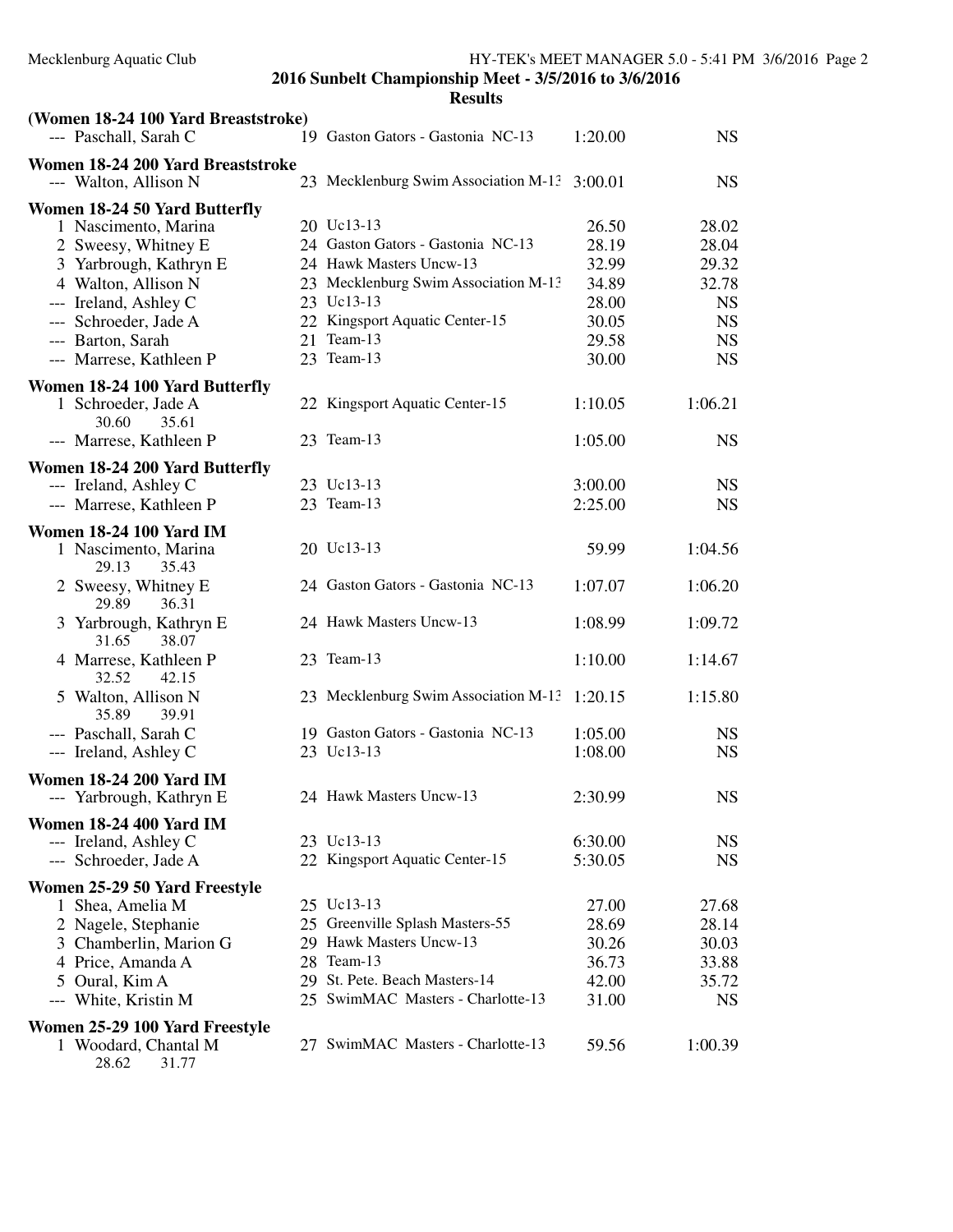| (Women 25-29 100 Yard Freestyle)         |       |       |                                          |       |       |       |         |           |
|------------------------------------------|-------|-------|------------------------------------------|-------|-------|-------|---------|-----------|
| 2 Shea, Amelia M                         |       |       | 25 Uc13-13                               |       |       |       | 1:00.00 | 1:02.02   |
| 29.68<br>32.34<br>3 Nagele, Stephanie    |       |       | 25 Greenville Splash Masters-55          |       |       |       | 59.66   | 1:03.26   |
| 30.67<br>32.59                           |       |       |                                          |       |       |       |         |           |
| 4 Chamberlin, Marion G<br>31.97<br>33.53 |       |       | 29 Hawk Masters Uncw-13                  |       |       |       | 1:05.09 | 1:05.50   |
| 5 Forney, Emily J<br>31.29<br>34.28      |       |       | 27 Raleigh Area Masters-13               |       |       |       | 1:04.02 | 1:05.57   |
| 6 Stephens, Mary E<br>32.02<br>35.13     |       |       | 28 YMCA Seahorse Swim Team - Hick-       |       |       |       | 1:10.88 | 1:07.15   |
| 7 Dary, Corinne<br>33.30<br>36.55        |       |       | 29 Hacm                                  |       |       |       | 1:20.00 | 1:09.85   |
| 8 Oural, Kim A<br>36.45<br>39.71         |       |       | 29 St. Pete. Beach Masters-14            |       |       |       | 1:33.00 | 1:16.16   |
| 9 Price, Amanda A<br>36.90<br>42.61      |       |       | 28 Team-13                               |       |       |       | 1:19.55 | 1:19.51   |
| --- White, Kristin M                     |       |       | 25 SwimMAC Masters - Charlotte-13        |       |       |       | 1:10.00 | <b>NS</b> |
| Women 25-29 200 Yard Freestyle           |       |       |                                          |       |       |       |         |           |
| 1 Nagele, Stephanie                      |       |       | 25 Greenville Splash Masters-55          |       |       |       | 2:09.86 | 2:11.06   |
| 30.70<br>33.16<br>2 Shea, Amelia M       | 33.72 | 33.48 | 25 Uc13-13                               |       |       |       | 2:10.00 | 2:12.71   |
| 34.24<br>30.96                           | 34.57 | 32.94 |                                          |       |       |       |         |           |
| 3 Woodard, Chantal M                     |       |       | 27 SwimMAC Masters - Charlotte-13        |       |       |       | 2:13.50 | 2:14.44   |
| 30.94<br>33.88                           | 34.96 | 34.66 |                                          |       |       |       |         |           |
| 4 Chamberlin, Marion G<br>33.30<br>35.60 | 36.94 | 35.98 | 29 Hawk Masters Uncw-13                  |       |       |       | 2:24.00 | 2:21.82   |
| 5 Stephens, Mary E                       |       |       | 28 YMCA Seahorse Swim Team - Hick-       |       |       |       | 2:35.88 | 2:25.62   |
| 33.48<br>36.25                           | 37.37 | 38.52 |                                          |       |       |       |         |           |
| 6 Oural, Kim A                           |       |       | 29 St. Pete. Beach Masters-14            |       |       |       | 3:10.00 | 2:56.56   |
| 38.42<br>44.15                           | 47.14 | 46.85 |                                          |       |       |       |         |           |
| Women 25-29 500 Yard Freestyle           |       |       |                                          |       |       |       |         |           |
| 1 Nagele, Stephanie<br>33.93             |       | 35.38 | 25 Greenville Splash Masters-55<br>35.65 |       | 36.17 | 35.72 | 5:50.92 | 5:47.81   |
| 31.33<br>35.04<br>33.83                  | 34.87 |       |                                          | 35.89 |       |       |         |           |
| 2 Shea, Amelia M                         |       |       | 25 Uc13-13                               |       |       |       | 5:50.00 | 5:54.06   |
| 31.59<br>35.31                           | 36.15 | 36.39 | 36.39                                    | 36.45 | 36.33 | 36.10 |         |           |
| 36.01<br>33.34                           |       |       |                                          |       |       |       |         |           |
| 3 Chamberlin, Marion G                   |       |       | 29 Hawk Masters Uncw-13                  |       |       |       | 6:24.34 | 6:18.95   |
| 34.73<br>37.54                           | 38.25 | 38.87 | 38.85                                    | 38.70 | 38.69 | 38.87 |         |           |
| 36.21<br>38.24                           |       |       | 27 Raleigh Area Masters-13               |       |       |       | 6:20.00 | 6:29.37   |
| 4 Forney, Emily J<br>33.87<br>38.53      | 38.79 | 39.02 | 39.02                                    | 39.80 | 40.24 | 41.31 |         |           |
| 40.19<br>38.60                           |       |       |                                          |       |       |       |         |           |
| 5 Dary, Corinne                          |       |       | 29 Hacm                                  |       |       |       | 6:30.00 | 7:02.72   |
| 35.59<br>39.65                           | 41.81 | 43.02 | 43.29                                    | 43.94 | 44.01 | 44.19 |         |           |
| 43.92<br>43.30                           |       |       |                                          |       |       |       |         |           |
| 6 Oural, Kim A                           |       |       | 29 St. Pete. Beach Masters-14            |       |       |       | 8:33.00 | 8:50.75   |
| 49.76<br>43.24<br>55.62<br>55.64         | 53.75 | 52.99 | 53.43                                    | 56.25 | 54.59 | 55.48 |         |           |
|                                          |       |       |                                          |       |       |       |         |           |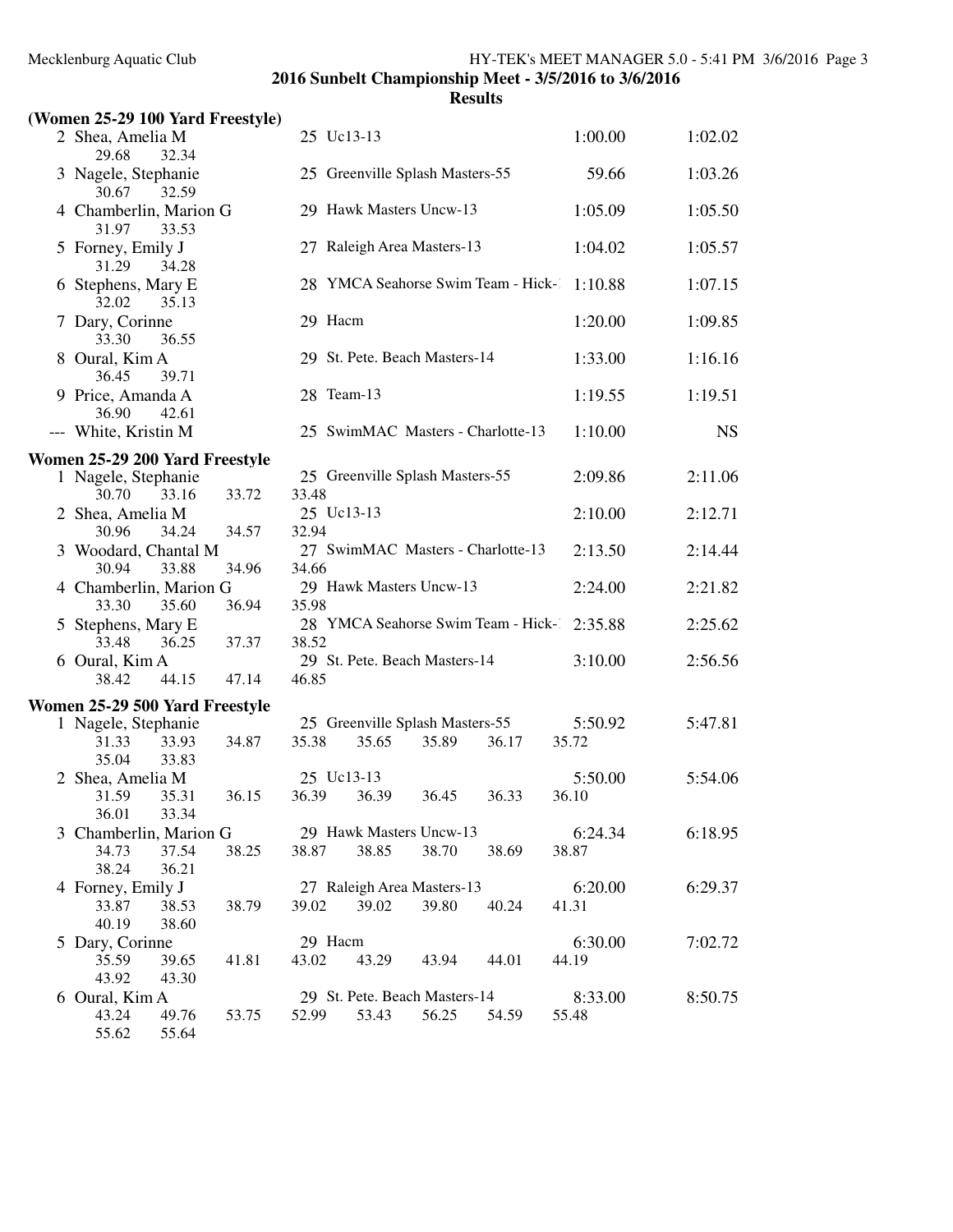|   | Women 25-29 1000 Yard Freestyle   |       |         |       |                                      |       |       |          |           |
|---|-----------------------------------|-------|---------|-------|--------------------------------------|-------|-------|----------|-----------|
|   | 1 Nagele, Stephanie               |       |         |       | 25 Greenville Splash Masters-55      |       |       | 12:10.92 | 11:53.84  |
|   | 31.07                             | 33.97 | 34.77   | 35.33 | 35.47                                | 35.90 | 35.93 | 36.03    |           |
|   | 36.17                             | 36.57 | 36.36   | 36.60 | 36.44                                | 36.28 | 36.66 | 36.80    |           |
|   | 36.72                             | 36.75 | 35.73   | 34.29 |                                      |       |       |          |           |
|   | 2 Shea, Amelia M                  |       |         |       | 25 Uc13-13                           |       |       | 15:00.00 | 12:25.88  |
|   | 32.24                             | 36.19 | 37.70   | 38.05 | 38.04                                | 37.53 | 37.71 | 37.82    |           |
|   | 37.16                             | 37.55 | 37.12   | 37.26 | 37.39                                | 37.49 | 37.98 | 38.71    |           |
|   | 37.85                             | 38.04 | 37.97   | 36.08 |                                      |       |       |          |           |
|   | Women 25-29 50 Yard Backstroke    |       |         |       |                                      |       |       |          |           |
|   | 1 Shea, Amelia M                  |       |         |       | 25 Uc13-13                           |       |       | 30.00    | 30.72     |
|   | 2 Woodard, Chantal M              |       |         |       | 27 SwimMAC Masters - Charlotte-13    |       |       | 31.21    | 31.61     |
|   | 3 Stephens, Mary E                |       |         |       | 28 YMCA Seahorse Swim Team - Hick-   |       |       | 36.88    | 36.61     |
|   |                                   |       |         |       |                                      |       |       |          |           |
|   | Women 25-29 100 Yard Backstroke   |       |         |       |                                      |       |       |          |           |
|   | 1 Woodard, Chantal M              |       |         |       | 27 SwimMAC Masters - Charlotte-13    |       |       | 1:07.60  | 1:05.63   |
|   | 31.47                             | 34.16 |         |       | 25 Uc13-13                           |       |       | 1:12.00  |           |
|   | 2 Shea, Amelia M<br>32.93         | 34.06 |         |       |                                      |       |       |          | 1:06.99   |
|   |                                   |       |         |       | 25 Greenville Splash Masters-55      |       |       |          |           |
|   | 3 Nagele, Stephanie<br>34.33      | 35.78 |         |       |                                      |       |       | 1:10.13  | 1:10.11   |
|   |                                   |       |         |       | 28 YMCA Seahorse Swim Team - Hick-1  |       |       | 1:20.88  | 1:19.06   |
|   | 4 Stephens, Mary E<br>38.36       | 40.70 |         |       |                                      |       |       |          |           |
|   |                                   |       |         |       | 29 Hacm                              |       |       | 1:45.00  | 1:19.92   |
|   | 5 Dary, Corinne<br>38.79          | 41.13 |         |       |                                      |       |       |          |           |
|   |                                   |       |         |       |                                      |       |       |          |           |
|   | Women 25-29 200 Yard Backstroke   |       |         |       |                                      |       |       |          |           |
|   | 1 Nagele, Stephanie               |       |         |       | 25 Greenville Splash Masters-55      |       |       | 2:25.96  | 2:25.93   |
|   | 34.62                             | 36.35 | 37.78   | 37.18 |                                      |       |       |          |           |
|   | 2 Shea, Amelia M                  |       |         |       | 25 Uc13-13                           |       |       | 2:50.00  | 2:28.53   |
|   | 35.11                             | 38.47 | 38.28   | 36.67 |                                      |       |       |          |           |
|   | 3 Deschler, Jennifer A            |       |         |       | 26 Greensboro Swimming Associatio-13 |       |       | 2:36.84  | 2:37.34   |
|   | 36.48                             | 39.49 | 1:21.37 |       |                                      |       |       |          |           |
|   | Women 25-29 50 Yard Breaststroke  |       |         |       |                                      |       |       |          |           |
|   | 1 Price, Amanda A                 |       |         |       | 28 Team-13                           |       |       | 52.84    | 52.34     |
|   | --- White, Kristin M              |       |         |       | 25 SwimMAC Masters - Charlotte-13    |       |       | 37.00    | <b>NS</b> |
|   | Women 25-29 100 Yard Breaststroke |       |         |       |                                      |       |       |          |           |
|   | 1 Woodard, Chantal M              |       |         |       | 27 SwimMAC Masters - Charlotte-13    |       |       | 1:21.50  | 1:24.40   |
|   | 39.86                             | 44.54 |         |       |                                      |       |       |          |           |
|   | --- White, Kristin M              |       |         |       | 25 SwimMAC Masters - Charlotte-13    |       |       | 1:24.00  | <b>NS</b> |
|   |                                   |       |         |       |                                      |       |       |          |           |
|   | Women 25-29 200 Yard Breaststroke |       |         |       |                                      |       |       |          |           |
|   | --- White, Kristin M              |       |         |       | 25 SwimMAC Masters - Charlotte-13    |       |       | 3:00.00  | NS        |
|   | Women 25-29 50 Yard Butterfly     |       |         |       |                                      |       |       |          |           |
|   | 1 Woodard, Chantal M              |       |         |       | 27 SwimMAC Masters - Charlotte-13    |       |       | 30.51    | 29.78     |
|   | 2 Nagele, Stephanie               |       |         |       | 25 Greenville Splash Masters-55      |       |       | 31.32    | 31.33     |
|   | 3 Forney, Emily J                 |       |         |       | 27 Raleigh Area Masters-13           |       |       | 32.26    | 33.22     |
|   | 4 Dary, Corinne                   |       |         |       | 29 Hacm                              |       |       | 40.00    | 34.03     |
| 5 | Stephens, Mary E                  |       |         |       | 28 YMCA Seahorse Swim Team - Hick-   |       |       | 35.88    | 36.09     |
|   | 6 Price, Amanda A                 |       |         |       | 28 Team-13                           |       |       | 44.45    | 40.80     |
|   | Oural, Kim A                      |       |         |       | 29 St. Pete. Beach Masters-14        |       |       | 56.00    | 49.11     |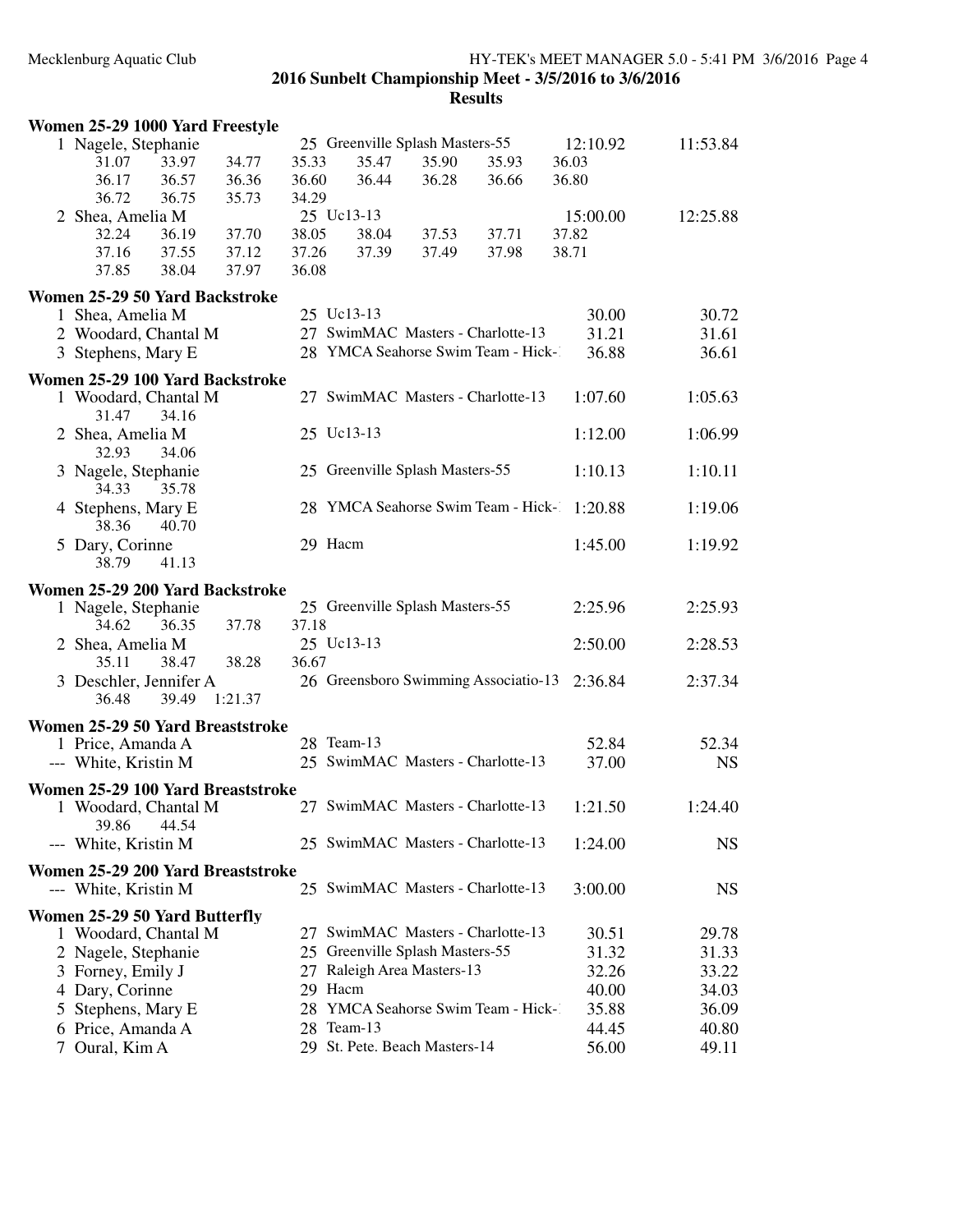| Women 25-29 100 Yard Butterfly                                                    |                                              |         |           |
|-----------------------------------------------------------------------------------|----------------------------------------------|---------|-----------|
| 1 Deschler, Jennifer A<br>34.54<br>39.58                                          | 26 Greensboro Swimming Associatio-13         | 1:16.20 | 1:14.12   |
| 2 Stephens, Mary E<br>35.94<br>41.71                                              | 28 YMCA Seahorse Swim Team - Hick-           | 1:18.88 | 1:17.65   |
| 3 Price, Amanda A<br>55.66<br>45.47                                               | 28 Team-13                                   | 1:45.00 | 1:41.13   |
| <b>Women 25-29 100 Yard IM</b>                                                    |                                              |         |           |
| 1 Deschler, Jennifer A<br>34.98<br>40.34                                          | 26 Greensboro Swimming Associatio-13         | 1:15.66 | 1:15.32   |
| 2 Stephens, Mary E<br>36.24<br>41.28                                              | 28 YMCA Seahorse Swim Team - Hick-1          | 1:24.88 | 1:17.52   |
| 3 Price, Amanda A<br>46.54<br>54.84                                               | 28 Team-13                                   | 1:52.32 | 1:41.38   |
| --- Oural, Kim A<br>46.37<br>49.21                                                | 29 St. Pete. Beach Masters-14                | 2:10.00 | DQ        |
|                                                                                   |                                              |         |           |
| <b>Women 25-29 200 Yard IM</b><br>1 Woodard, Chantal M<br>32.05<br>37.57<br>44.63 | 27 SwimMAC Masters - Charlotte-13<br>34.76   | 2:30.50 | 2:29.01   |
| 2 Stephens, Mary E<br>36.91<br>42.83<br>49.59                                     | 28 YMCA Seahorse Swim Team - Hick-1<br>38.45 | 2:45.88 | 2:47.78   |
| 3 Dary, Corinne<br>35.55<br>43.25<br>54.45                                        | 29 Hacm<br>41.31                             | 3:30.00 | 2:54.56   |
| --- Shea, Amelia M                                                                | 25 Uc13-13                                   | 2:40.00 | <b>NS</b> |
| --- Deschler, Jennifer A                                                          | 26 Greensboro Swimming Associatio-13         | 2:40.70 | <b>NS</b> |
| <b>Women 25-29 400 Yard IM</b>                                                    |                                              |         |           |
| 1 Deschler, Jennifer A                                                            | 26 Greensboro Swimming Associatio-13 5:37.63 |         | 5:35.65   |
| 35.18<br>40.34<br>42.67                                                           | 42.13<br>50.75<br>51.16<br>37.40             | 36.02   |           |
| Women 30-34 50 Yard Freestyle                                                     |                                              |         |           |
| 1 Keith, Jen E                                                                    | 30 Mecklenburg Swim Association M-13         | 27.78   | 27.38     |
| 2 Segovia, Janet M                                                                | 34 Fort Bragg Masters-13                     | 28.08   | 27.79     |
| 3 Eades, Elizabeth M                                                              | 30 North Carolina Masters Swimmin-13         | 30.00   | 29.35     |
| 4 Kruse, Meghan                                                                   | 33 Durham Area Masters Aquatics-13           | 40.00   | 32.80     |
| --- Watterson, Laura A                                                            | 30 Mecklenburg Swim Association M-13         | 28.00   | <b>NS</b> |
| Women 30-34 100 Yard Freestyle                                                    |                                              |         |           |
| 1 Segovia, Janet M<br>1:00.60                                                     | 34 Fort Bragg Masters-13                     | 1:02.55 | 1:00.46   |
| 2 Keith, Jen E<br>30.80<br>34.06                                                  | 30 Mecklenburg Swim Association M-13 1:01.26 |         | 1:04.86   |
| 3 Eades, Elizabeth M<br>31.61<br>34.30                                            | 30 North Carolina Masters Swimmin-13         | 1:07.00 | 1:05.91   |
| 4 Kruse, Meghan<br>34.00<br>39.50                                                 | 33 Durham Area Masters Aquatics-13           | 1:30.00 | 1:13.50   |
| Women 30-34 200 Yard Freestyle                                                    |                                              |         |           |
| 1 Segovia, Janet M                                                                | 34 Fort Bragg Masters-13                     | 2:15.00 | 2:21.85   |
| 30.90<br>35.35<br>38.16                                                           | 37.44                                        |         |           |
| Women 30-34 500 Yard Freestyle                                                    |                                              |         |           |
| 1 Keith, Jen E                                                                    | 30 Mecklenburg Swim Association M-13 6:03.00 |         | 5:54.16   |
| 36.20<br>32.00<br>35.42<br>35.89<br>32.91                                         | 36.38<br>36.29<br>36.53<br>36.09             | 36.45   |           |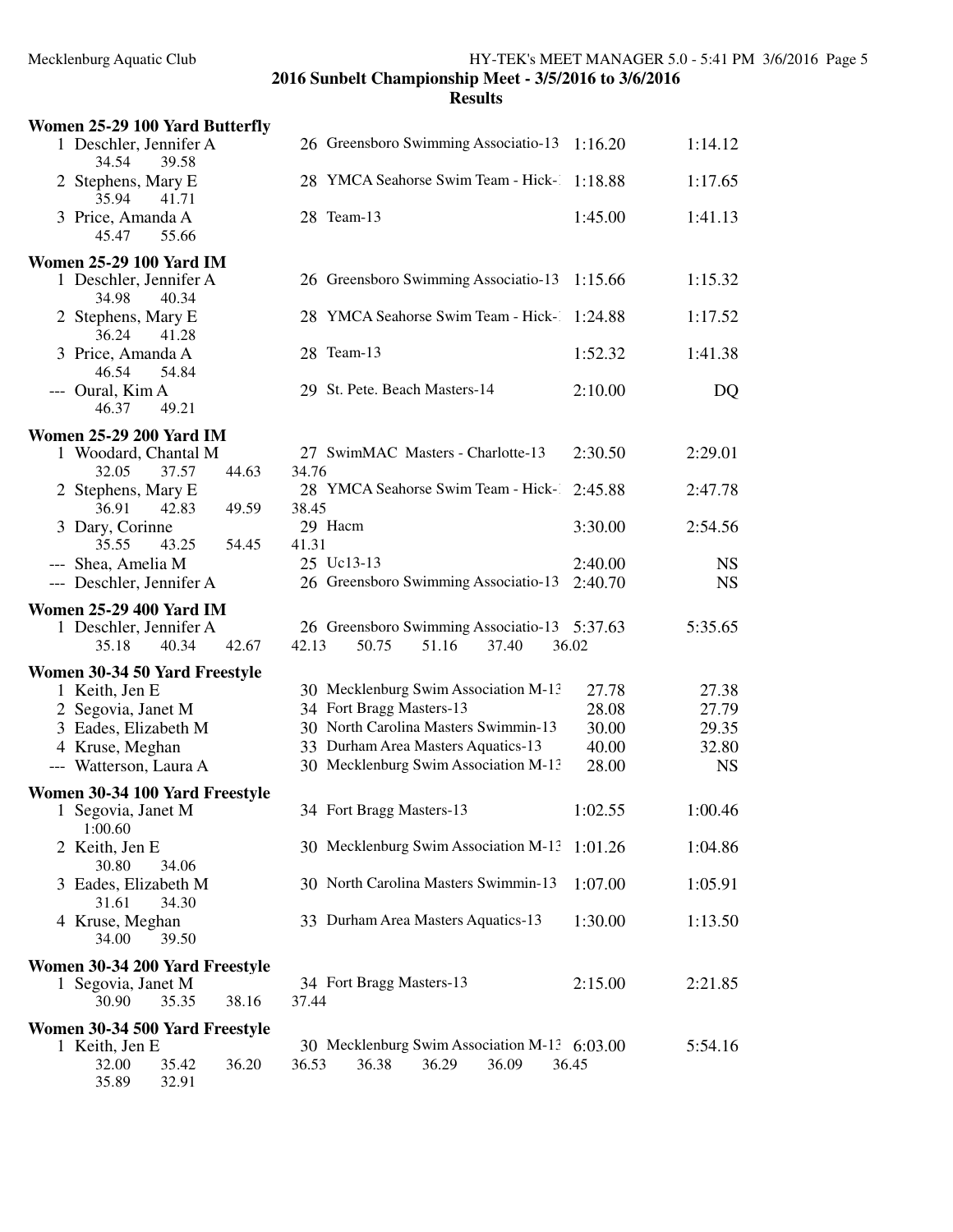| Women 30-34 1000 Yard Freestyle         |       |       |                                                            |       |       |                                               |                |
|-----------------------------------------|-------|-------|------------------------------------------------------------|-------|-------|-----------------------------------------------|----------------|
| 1 Keith, Jen E                          |       |       |                                                            |       |       | 30 Mecklenburg Swim Association M-13 12:25.00 | 12:11.14       |
| 35.14<br>31.33                          | 36.57 | 36.91 | 37.58                                                      | 37.23 | 37.75 | 37.48                                         |                |
| 37.24<br>37.56                          | 37.03 | 37.61 | 36.73                                                      | 36.64 | 36.89 | 36.90                                         |                |
| 36.68<br>36.87                          | 36.56 | 34.44 |                                                            |       |       |                                               |                |
| Women 30-34 50 Yard Backstroke          |       |       |                                                            |       |       |                                               |                |
| 1 Segovia, Janet M                      |       |       | 34 Fort Bragg Masters-13                                   |       |       | 34.84                                         | 33.58          |
| 2 Keith, Jen E                          |       |       | 30 Mecklenburg Swim Association M-13                       |       |       | 33.86                                         | 34.21          |
| Women 30-34 50 Yard Breaststroke        |       |       |                                                            |       |       |                                               |                |
| 1 Smith, Nicole M                       |       |       | 33 Greenville Splash Masters-55                            |       |       | 35.37                                         | 34.71          |
| 2 Keith, Jen E                          |       |       | 30 Mecklenburg Swim Association M-13                       |       |       | 36.11                                         | 35.36          |
| 3 Segovia, Janet M                      |       |       | 34 Fort Bragg Masters-13                                   |       |       | 35.00                                         | 38.36          |
| 4 Kruse, Meghan                         |       |       | 33 Durham Area Masters Aquatics-13                         |       |       | 50.00                                         | 43.07          |
|                                         |       |       |                                                            |       |       |                                               |                |
| Women 30-34 100 Yard Breaststroke       |       |       | 30 Mecklenburg Swim Association M-13                       |       |       |                                               | 1:16.41        |
| 1 Keith, Jen E<br>35.78<br>40.63        |       |       |                                                            |       |       | 1:17.49                                       |                |
| 2 Smith, Nicole M                       |       |       | 33 Greenville Splash Masters-55                            |       |       | 1:16.55                                       | 1:17.19        |
| 36.45<br>40.74                          |       |       |                                                            |       |       |                                               |                |
| 3 Kruse, Meghan                         |       |       | 33 Durham Area Masters Aquatics-13                         |       |       | 1:45.00                                       | 1:35.40        |
| 42.98<br>52.42                          |       |       |                                                            |       |       |                                               |                |
| --- Watterson, Laura A                  |       |       | 30 Mecklenburg Swim Association M-13                       |       |       | 1:15.00                                       | <b>NS</b>      |
| Women 30-34 200 Yard Breaststroke       |       |       |                                                            |       |       |                                               |                |
| 1 Keith, Jen E                          |       |       | 30 Mecklenburg Swim Association M-13                       |       |       | 2:46.78                                       | 2:46.88        |
| 43.13<br>37.66                          | 43.89 | 42.20 |                                                            |       |       |                                               |                |
| 2 Smith, Nicole M                       |       |       | 33 Greenville Splash Masters-55                            |       |       | 2:45.89                                       | 2:48.37        |
| 37.20<br>42.79                          | 44.61 | 43.77 |                                                            |       |       |                                               |                |
|                                         |       |       |                                                            |       |       |                                               |                |
| Women 30-34 50 Yard Butterfly           |       |       | 30 Mecklenburg Swim Association M-13                       |       |       |                                               |                |
| 1 Keith, Jen E                          |       |       | 34 Fort Bragg Masters-13                                   |       |       | 31.11<br>31.45                                | 30.03<br>30.62 |
| 2 Segovia, Janet M<br>3 Smith, Nicole M |       |       | 33 Greenville Splash Masters-55                            |       |       | 30.45                                         | 31.59          |
| 4 Eades, Elizabeth M                    |       |       | 30 North Carolina Masters Swimmin-13                       |       |       | 33.00                                         | 34.79          |
|                                         |       |       |                                                            |       |       |                                               |                |
| Women 30-34 100 Yard Butterfly          |       |       |                                                            |       |       |                                               |                |
| 1 Smith, Nicole M                       |       |       | 33 Greenville Splash Masters-55                            |       |       | 1:09.44                                       | 1:11.51        |
| 32.61<br>38.90                          |       |       |                                                            |       |       |                                               |                |
| 2 Segovia, Janet M                      |       |       | 34 Fort Bragg Masters-13                                   |       |       | 1:16.78                                       | 1:14.38        |
| 33.50<br>40.88                          |       |       |                                                            |       |       |                                               |                |
| <b>Women 30-34 100 Yard IM</b>          |       |       |                                                            |       |       |                                               |                |
| 1 Keith, Jen E                          |       |       | 30 Mecklenburg Swim Association M-13                       |       |       | 1:09.86                                       | 1:10.24        |
| 31.94<br>38.30                          |       |       |                                                            |       |       |                                               |                |
| 2 Smith, Nicole M                       |       |       | 33 Greenville Splash Masters-55                            |       |       | 1:14.67                                       | 1:15.96        |
| 35.32<br>40.64                          |       |       | 30 North Carolina Masters Swimmin-13                       |       |       |                                               |                |
| 3 Eades, Elizabeth M<br>40.34<br>36.92  |       |       |                                                            |       |       | 1:20.00                                       | 1:17.26        |
| 4 Kruse, Meghan                         |       |       | 33 Durham Area Masters Aquatics-13                         |       |       | 1:40.00                                       | 1:25.03        |
| 39.24<br>45.79                          |       |       |                                                            |       |       |                                               |                |
| --- Watterson, Laura A                  |       |       | 30 Mecklenburg Swim Association M-13                       |       |       | 1:10.00                                       | <b>NS</b>      |
|                                         |       |       |                                                            |       |       |                                               |                |
| Women 35-39 50 Yard Freestyle           |       |       |                                                            |       |       |                                               |                |
| Sturgis, Karen M                        |       |       | 37 Greenville Splash Masters-55<br>39 Hawk Masters Uncw-13 |       |       | 26.23<br>25.75                                | 25.46<br>25.52 |
| 2 Uhl, Alicia K                         |       |       |                                                            |       |       |                                               |                |
|                                         |       |       |                                                            |       |       |                                               |                |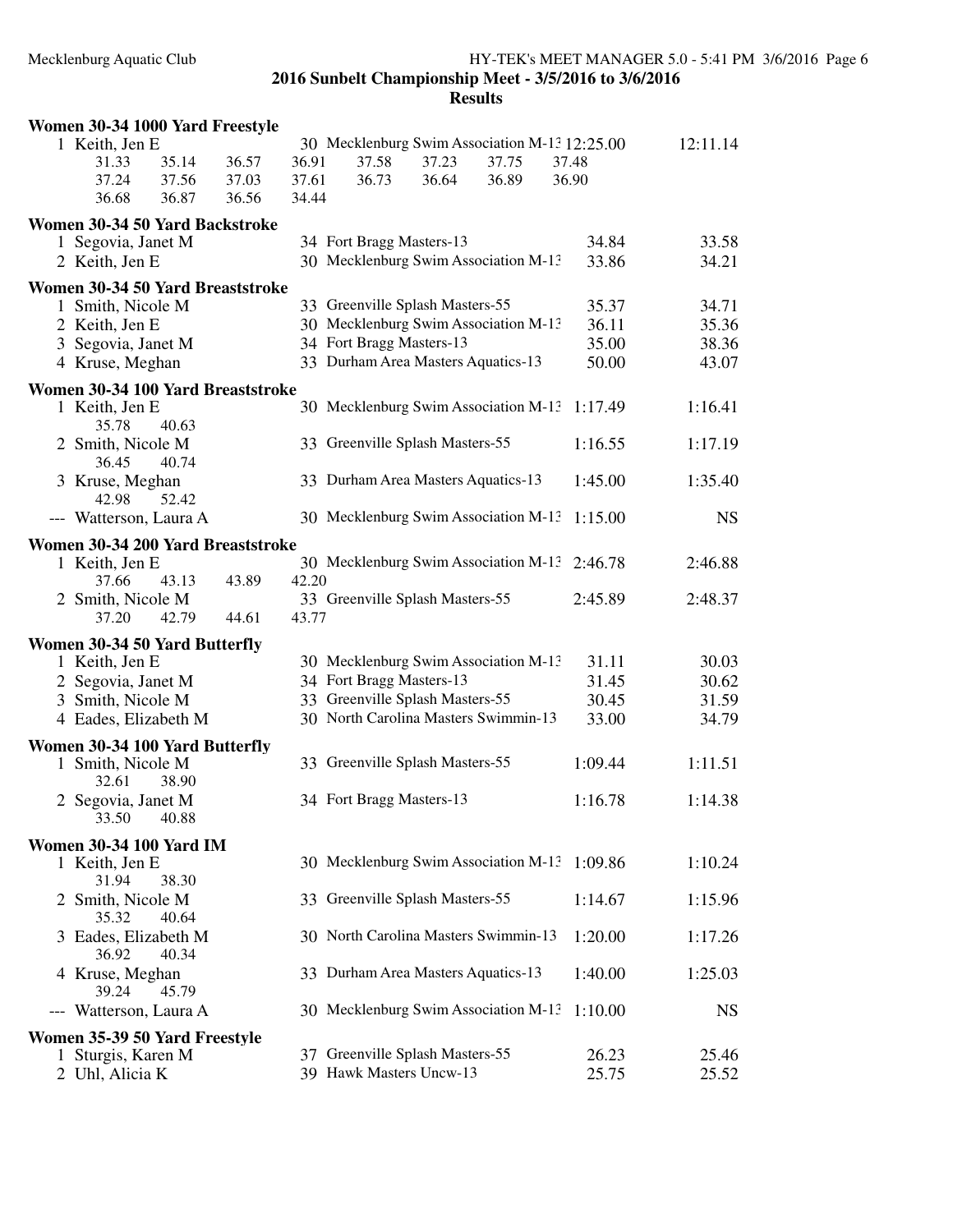## **(Women 35-39 50 Yard Freestyle)**

| $\frac{1}{2}$                            |       |       |                                      |       |       |          |       |           |
|------------------------------------------|-------|-------|--------------------------------------|-------|-------|----------|-------|-----------|
| 3 Williams, Liza P                       |       |       | 39 Uc13-13                           |       |       |          | 34.00 | 28.95     |
| 4 Collins, Esther M                      |       |       | 38 Mecklenburg Swim Association M-13 |       |       |          | 33.00 | 30.96     |
| 5 Cherry, Tammy H                        |       |       | 38 Gaston Gators - Gastonia NC-13    |       |       |          | 30.66 | 30.97     |
| 6 Tabor, Kelly E                         |       |       | 38 Gaston Gators - Gastonia NC-13    |       |       |          | 35.24 | 33.28     |
| 7 Lentz-Martin, Kathy                    |       |       | 35 James J Harris YMCA Masters -- 13 |       |       |          | 33.54 | 33.65     |
| 8 Gallagher, Alissa                      |       |       | 35 Sailfish Aquatics Masters-13      |       |       |          | 55.00 | 38.75     |
| --- Frye, Jenni W                        |       |       | 39 YMCA Seahorse Swim Team - Hick-1  |       |       |          | 30.19 | <b>NS</b> |
|                                          |       |       |                                      |       |       |          |       |           |
| Women 35-39 100 Yard Freestyle           |       |       |                                      |       |       |          |       |           |
| 1 Uhl, Alicia K<br>28.49<br>27.13        |       |       | 39 Hawk Masters Uncw-13              |       |       |          | 56.56 | 55.62     |
| 2 Lindsey, Elizabeth H<br>29.20<br>31.00 |       |       | 38 North Carolina Masters Swimmin-13 |       |       |          | 59.00 | 1:00.20   |
| 3 Williams, Liza P<br>30.14<br>33.88     |       |       | 39 Uc13-13                           |       |       | 1:18.00  |       | 1:04.02   |
| 4 Frye, Jenni W<br>34.54<br>31.92        |       |       | 39 YMCA Seahorse Swim Team - Hick-   |       |       | 1:05.80  |       | 1:06.46   |
| 5 Lentz-Martin, Kathy<br>35.08<br>40.51  |       |       | 35 James J Harris YMCA Masters -- 13 |       |       | 1:09.00  |       | 1:15.59   |
| 6 Tabor, Kelly E                         |       |       | 38 Gaston Gators - Gastonia NC-13    |       |       | 1:25.00  |       | 1:20.83   |
| 7 Gallagher, Alissa                      |       |       | 35 Sailfish Aquatics Masters-13      |       |       | 1:50.00  |       | 1:26.98   |
| 40.26<br>46.72                           |       |       |                                      |       |       |          |       |           |
| Women 35-39 200 Yard Freestyle           |       |       |                                      |       |       |          |       |           |
| 1 Uhl, Alicia K                          |       |       | 39 Hawk Masters Uncw-13              |       |       | 2:01.50  |       | 1:58.54   |
| 28.41<br>30.41                           | 30.35 | 29.37 |                                      |       |       |          |       |           |
| 2 Sturgis, Karen M                       |       |       | 37 Greenville Splash Masters-55      |       |       | 2:12.01  |       | 2:03.86   |
| 28.49<br>31.24                           | 31.94 | 32.19 |                                      |       |       |          |       |           |
| 3 Trom, Kelsey A                         |       |       | 37 Kingsport Aquatic Center-15       |       |       | 2:24.00  |       | 2:23.89   |
| 33.92<br>36.85                           | 37.40 | 35.72 |                                      |       |       |          |       |           |
| 4 Lentz-Martin, Kathy                    |       |       | 35 James J Harris YMCA Masters -- 13 |       |       | 2:47.23  |       | 2:46.83   |
| 36.52<br>41.89                           | 44.56 | 43.86 |                                      |       |       |          |       |           |
| 5 Gallagher, Alissa                      |       |       | 35 Sailfish Aquatics Masters-13      |       |       | 3:45.00  |       | 3:18.74   |
| 43.41<br>49.72                           | 54.15 | 51.46 |                                      |       |       |          |       |           |
| Women 35-39 500 Yard Freestyle           |       |       |                                      |       |       |          |       |           |
| 1 Sturgis, Karen M                       |       |       | 37 Greenville Splash Masters-55      |       |       | 5:50.00  |       | 5:34.53   |
| 33.13<br>30.37<br>33.95<br>32.50         | 33.68 | 33.76 | 33.93                                | 34.45 | 34.25 | 34.51    |       |           |
| 2 Gallagher, Alissa                      |       |       | 35 Sailfish Aquatics Masters-13      |       |       | 9:30.00  |       | 9:06.45   |
| 42.60<br>50.65                           | 57.08 | 56.62 | 59.09                                | 57.74 | 59.66 | 56.52    |       |           |
| 55.16<br>51.33                           |       |       |                                      |       |       |          |       |           |
| Women 35-39 1000 Yard Freestyle          |       |       |                                      |       |       |          |       |           |
| 1 Trom, Kelsey A                         |       |       | 37 Kingsport Aquatic Center-15       |       |       | 13:07.49 |       | 13:15.85  |
| 36.73<br>39.80                           | 39.69 | 39.33 | 40.03                                | 39.33 | 40.27 | 41.02    |       |           |
| 40.23<br>40.23                           | 40.21 | 40.12 | 40.30                                | 40.85 | 40.24 | 40.67    |       |           |
| 39.92<br>39.26                           | 40.25 | 37.37 |                                      |       |       |          |       |           |
| Women 35-39 1650 Yard Freestyle          |       |       |                                      |       |       |          |       |           |
| 1 Trom, Kelsey A                         |       |       | 37 Kingsport Aquatic Center-15       |       |       | 21:52.08 |       | 21:48.60  |
| 34.70<br>37.20                           | 38.07 | 38.73 | 38.57                                | 39.60 | 39.94 | 39.95    |       |           |
| 39.58<br>39.40                           | 39.82 | 40.56 | 39.87                                | 40.47 | 40.69 | 40.46    |       |           |
| 40.64<br>39.79                           | 40.11 | 39.86 | 40.79                                | 39.93 | 40.40 | 40.33    |       |           |
| 40.78<br>39.33                           | 40.30 | 40.08 | 40.90                                | 39.81 | 40.22 | 39.41    | 38.31 |           |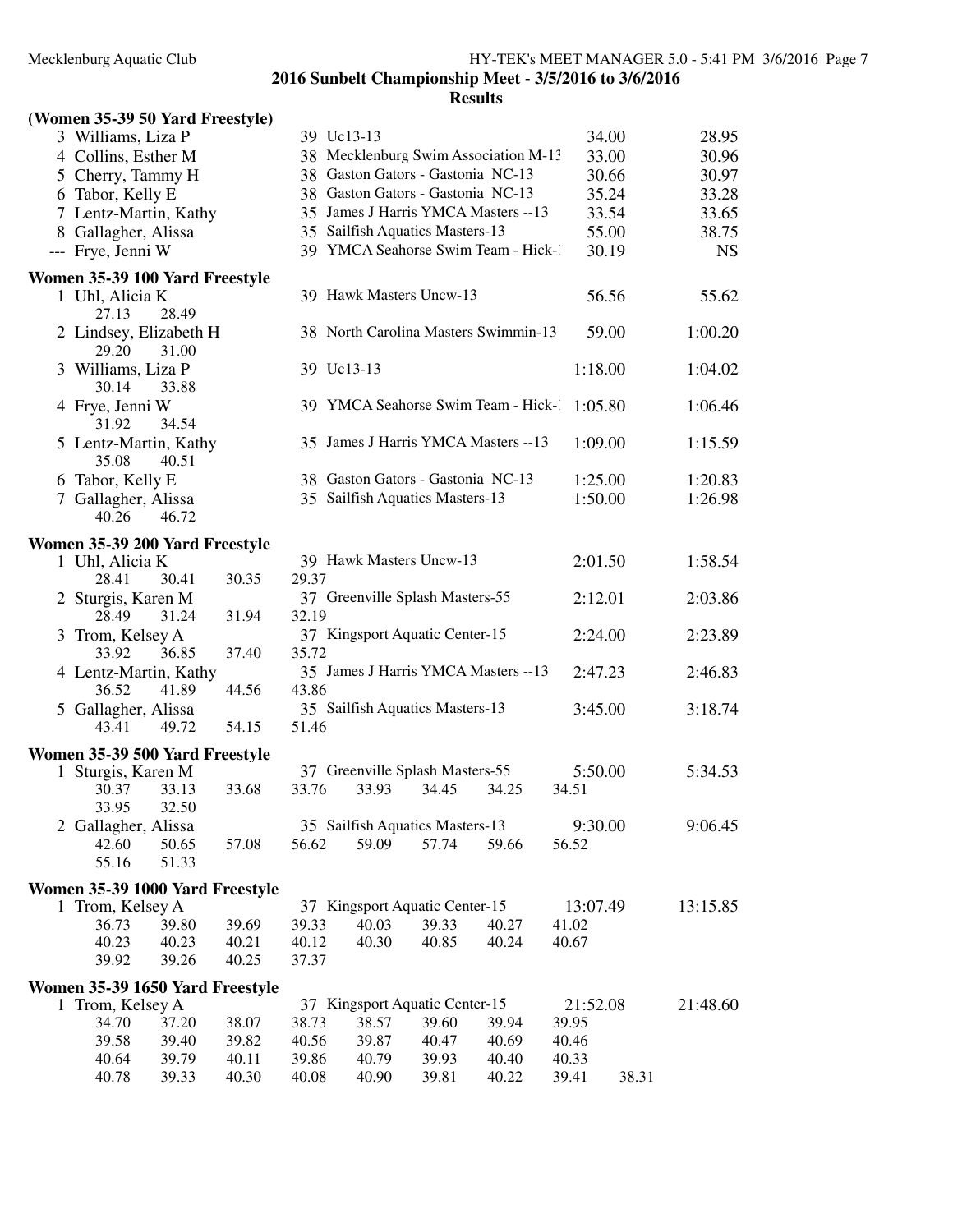| (Women 35-39 1650 Yard Freestyle) |  |  |
|-----------------------------------|--|--|
|-----------------------------------|--|--|

| 2 Olender, Lelah                                          |                |       |       | 37 SwimMAC Masters - Charlotte-13    |       |       | 24:48.61 |       | 24:50.03  |
|-----------------------------------------------------------|----------------|-------|-------|--------------------------------------|-------|-------|----------|-------|-----------|
| 35.50                                                     | 40.55          | 42.29 | 43.62 | 44.53                                | 45.02 | 45.96 | 46.22    |       |           |
| 46.26                                                     | 46.75          | 46.03 | 45.72 | 45.65                                | 45.94 | 46.54 | 45.18    |       |           |
| 45.97                                                     | 46.11          | 46.24 | 45.85 | 45.81                                | 46.33 | 46.07 | 45.79    |       |           |
| 46.22                                                     | 45.54          | 45.94 | 45.41 | 46.29                                | 46.77 | 45.82 | 45.23    | 42.88 |           |
| 3 Gallagher, Alissa                                       |                |       |       | 35 Sailfish Aquatics Masters-13      |       |       | 33:30.00 |       | 30:38.43  |
| 40.82                                                     | 49.81          | 53.57 | 53.11 | 54.86                                | 55.50 | 55.95 | 56.09    |       |           |
| 56.19                                                     | 56.63          | 55.63 | 56.66 | 56.38                                | 56.52 | 56.60 | 55.93    |       |           |
| 56.71                                                     | 57.03          | 56.30 | 57.57 | 56.89                                | 56.64 | 58.06 | 56.71    |       |           |
| 58.01                                                     | 57.86          | 57.30 | 58.69 | 57.03                                | 56.88 | 58.21 | 57.05    | 51.24 |           |
| Women 35-39 50 Yard Backstroke                            |                |       |       |                                      |       |       |          |       |           |
| 1 Uhl, Alicia K                                           |                |       |       | 39 Hawk Masters Uncw-13              |       |       |          | 30.50 | 30.72     |
| 2 Cherry, Tammy H                                         |                |       |       | 38 Gaston Gators - Gastonia NC-13    |       |       |          | 33.77 | 34.26     |
| 3 Olender, Lelah                                          |                |       |       | 37 SwimMAC Masters - Charlotte-13    |       |       |          | 35.88 | 37.81     |
| 4 Tabor, Kelly E                                          |                |       |       | 38 Gaston Gators - Gastonia NC-13    |       |       |          | 45.00 | 39.81     |
| 5 Collins, Esther M                                       |                |       |       | 38 Mecklenburg Swim Association M-13 |       |       |          | 40.00 | 40.29     |
| --- Williams, Liza P                                      |                |       |       | 39 Uc13-13                           |       |       |          | 40.00 | <b>NS</b> |
|                                                           |                |       |       |                                      |       |       |          |       |           |
| Women 35-39 100 Yard Backstroke<br>1 Lindsey, Elizabeth H |                |       |       | 38 North Carolina Masters Swimmin-13 |       |       | 1:12.00  |       | 1:10.97   |
| 34.40<br>2 Olender, Lelah                                 | 36.57          |       |       | 37 SwimMAC Masters - Charlotte-13    |       |       | 1:15.95  |       | 1:15.91   |
| 36.90<br>3 Cherry, Tammy H                                | 39.01          |       |       | 38 Gaston Gators - Gastonia NC-13    |       |       | 1:14.58  |       | 1:16.39   |
| 37.35<br>4 Williams, Liza P<br>38.10                      | 39.04<br>40.91 |       |       | 39 Uc13-13                           |       |       | 1:45.00  |       | 1:19.01   |
| --- Trom, Kelsey A                                        |                |       |       | 37 Kingsport Aquatic Center-15       |       |       | 1:18.23  |       | <b>NS</b> |
| Women 35-39 200 Yard Backstroke                           |                |       |       |                                      |       |       |          |       |           |
| 1 Uhl, Alicia K                                           |                |       |       | 39 Hawk Masters Uncw-13              |       |       | 2:24.50  |       | 2:23.93   |
| 34.42                                                     | 37.34          | 36.42 | 35.75 |                                      |       |       |          |       |           |
| 2 Trom, Kelsey A                                          |                |       |       | 37 Kingsport Aquatic Center-15       |       |       | 2:43.10  |       | 2:41.74   |
| 37.98                                                     | 40.69          | 42.32 | 40.75 |                                      |       |       |          |       |           |
| Women 35-39 50 Yard Breaststroke                          |                |       |       |                                      |       |       |          |       |           |
| 1 Uhl, Alicia K                                           |                |       |       | 39 Hawk Masters Uncw-13              |       |       |          | 34.34 | 33.73     |
| 2 Sturgis, Karen M                                        |                |       |       | 37 Greenville Splash Masters-55      |       |       |          | 39.50 | 34.31     |
| 3 Williams, Liza P                                        |                |       |       | 39 Uc13-13                           |       |       |          | 50.00 | 37.84     |
| 4 Frye, Jenni W                                           |                |       |       | 39 YMCA Seahorse Swim Team - Hick-   |       |       |          | 39.09 | 38.92     |
| 5 Tabor, Kelly E                                          |                |       |       | 38 Gaston Gators - Gastonia NC-13    |       |       |          | 41.69 | 40.85     |
| 6 Lentz-Martin, Kathy                                     |                |       |       | 35 James J Harris YMCA Masters -- 13 |       |       |          | 43.50 | 41.19     |
|                                                           |                |       |       |                                      |       |       | 1:05.00  |       |           |
| 7 Gallagher, Alissa                                       |                |       |       | 35 Sailfish Aquatics Masters-13      |       |       |          |       | 48.94     |
| Women 35-39 100 Yard Breaststroke                         |                |       |       |                                      |       |       |          |       |           |
| 1 Williams, Liza P<br>40.35                               | 43.81          |       |       | 39 Uc13-13                           |       |       | 1:45.00  |       | 1:24.16   |
| 2 Lentz-Martin, Kathy<br>42.28                            | 50.28          |       |       | 35 James J Harris YMCA Masters --13  |       |       | 1:30.60  |       | 1:32.56   |
| 3 Tabor, Kelly E<br>43.19                                 | 50.16          |       |       | 38 Gaston Gators - Gastonia NC-13    |       |       | 1:32.51  |       | 1:33.35   |
| --- Frye, Jenni W                                         |                |       |       | 39 YMCA Seahorse Swim Team - Hick-1  |       |       | 1:23.31  |       | <b>NS</b> |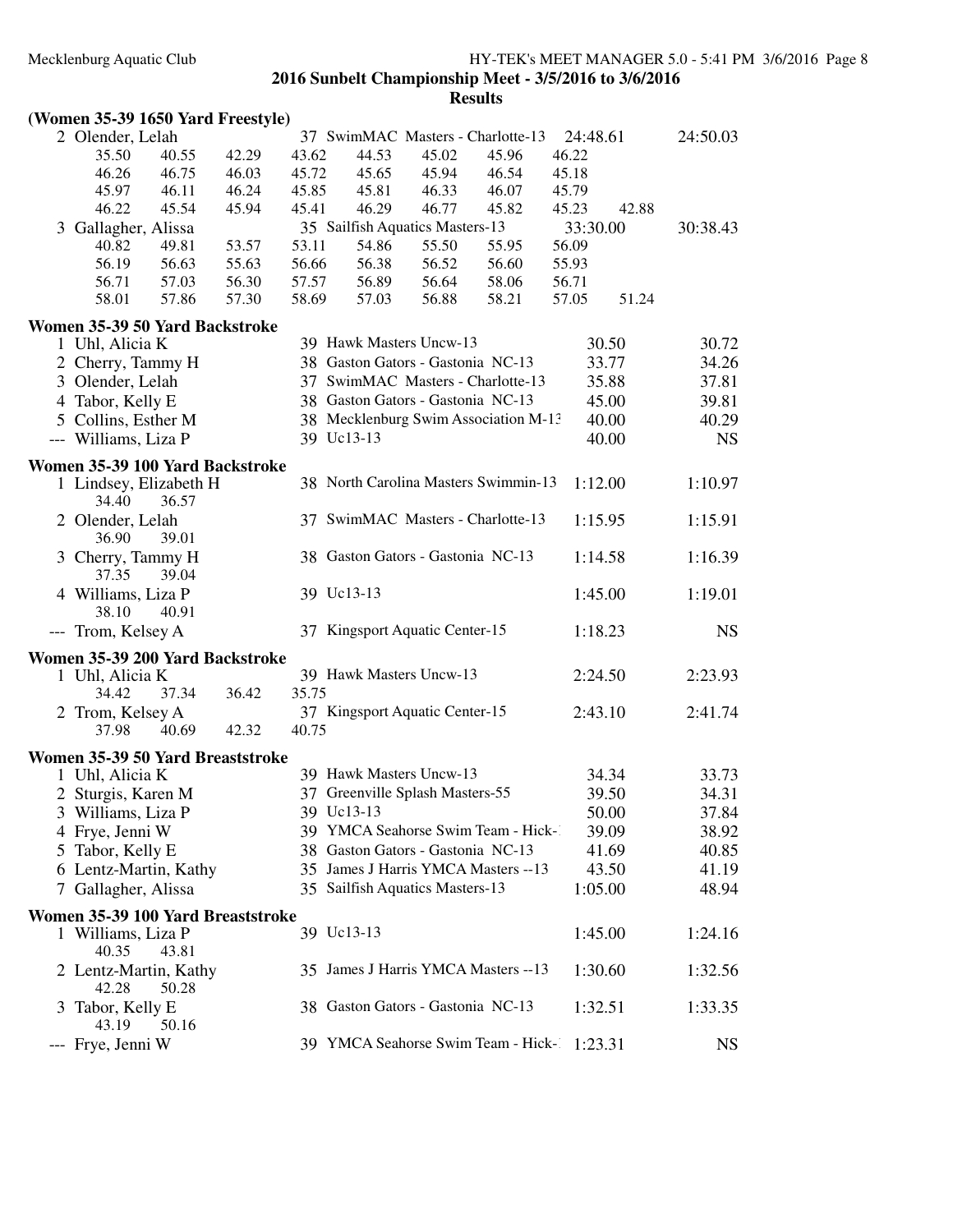| Women 35-39 200 Yard Breaststroke                |                                               |         |           |
|--------------------------------------------------|-----------------------------------------------|---------|-----------|
| 1 Lentz-Martin, Kathy<br>53.03<br>46.33<br>49.54 | 35 James J Harris YMCA Masters -- 13<br>51.93 | 3:20.00 | 3:20.83   |
| Women 35-39 50 Yard Butterfly                    |                                               |         |           |
| 1 Sturgis, Karen M                               | 37 Greenville Splash Masters-55               | 28.63   | 26.92     |
| 2 Uhl, Alicia K                                  | 39 Hawk Masters Uncw-13                       | 28.28   | 28.00     |
| 3 Lindsey, Elizabeth H                           | 38 North Carolina Masters Swimmin-13          | 33.00   | 33.45     |
| 4 Cherry, Tammy H                                | 38 Gaston Gators - Gastonia NC-13             | 33.46   | 33.78     |
| 5 Frye, Jenni W                                  | 39 YMCA Seahorse Swim Team - Hick-1           | 34.86   | 35.83     |
| 6 Lentz-Martin, Kathy                            | 35 James J Harris YMCA Masters -- 13          | 42.00   | 35.94     |
| Women 35-39 100 Yard Butterfly                   |                                               |         |           |
| 1 Sturgis, Karen M<br>29.37<br>31.69             | 37 Greenville Splash Masters-55               | 1:08.23 | 1:01.06   |
| 2 Uhl, Alicia K<br>29.21<br>32.61                | 39 Hawk Masters Uncw-13                       | 1:03.03 | 1:01.82   |
| <b>Women 35-39 100 Yard IM</b>                   |                                               |         |           |
| 1 Sturgis, Karen M<br>29.22<br>34.88             | 37 Greenville Splash Masters-55               | 1:10.00 | 1:04.10   |
| 2 Cherry, Tammy H<br>35.04<br>42.26              | 38 Gaston Gators - Gastonia NC-13             | 1:16.76 | 1:17.30   |
| 3 Collins, Esther M<br>41.32<br>43.78            | 38 Mecklenburg Swim Association M-13          | 1:30.00 | 1:25.10   |
| 4 Lentz-Martin, Kathy<br>40.87<br>46.05          | 35 James J Harris YMCA Masters -- 13          | 1:24.00 | 1:26.92   |
| --- Gallagher, Alissa                            | 35 Sailfish Aquatics Masters-13               | 2:05.00 | DQ        |
| --- Williams, Liza P                             | 39 Uc13-13                                    | 1:45.00 | <b>NS</b> |
| --- Frye, Jenni W                                | 39 YMCA Seahorse Swim Team - Hick-            | 1:14.70 | <b>NS</b> |
| <b>Women 35-39 200 Yard IM</b>                   |                                               |         |           |
| 1 Uhl, Alicia K                                  | 39 Hawk Masters Uncw-13                       | 2:18.18 | 2:14.39   |
| 38.26<br>29.80<br>35.87                          | 30.46                                         |         |           |
| 2 Sturgis, Karen M                               | 37 Greenville Splash Masters-55               | 2:30.00 | 2:17.35   |
| 29.30<br>36.49<br>40.40                          | 31.16                                         |         |           |
| 3 Lindsey, Elizabeth H                           | 38 North Carolina Masters Swimmin-13          | 2:30.00 | 2:35.40   |
| 33.67<br>39.80<br>47.26                          | 34.67                                         |         |           |
| Women 35-39 400 Yard IM                          |                                               |         |           |
| 1 Uhl, Alicia K                                  | 39 Hawk Masters Uncw-13                       | 5:20.20 | 4:54.54   |
| 31.62<br>36.10<br>40.56                          | 40.55<br>42.86<br>41.40<br>31.27              | 30.18   |           |
| 2 Sturgis, Karen M                               | 37 Greenville Splash Masters-55               | 5:10.00 | 4:56.54   |
| 35.06<br>30.19<br>40.55                          | 40.17<br>42.24<br>43.08<br>33.32              | 31.93   |           |
| Women 40-44 50 Yard Freestyle                    |                                               |         |           |
| 1 Lindauer, Kerry                                | 41 SwimMAC Masters - Charlotte-13             | 24.09   | 24.81     |
| 2 Buckley-Kornatz, Jennifer A                    | 44 Greensboro Swimming Associatio-13          | 26.71   | 27.15     |
| 3 Dunn, Sara                                     | SwimMAC Masters - Charlotte-13<br>43          | 30.00   | 27.73     |
| 4 Trapp, Angie                                   | 43 Sailfish Aquatics Masters-13               | 33.72   | 34.58     |
| 5 Rankin, Lisa R                                 | 40 Mecklenburg Swim Association M-13          | 37.00   | 36.37     |
| 6 Law, Amanda M                                  | 40 Raleigh Area Masters-13                    | 50.00   | 38.24     |
| 7 Fisher, Reita N                                | Mecklenburg Swim Association M-13<br>41       | 41.58   | 41.26     |
| 8 Kjoelen, Janelle L                             | 44 Sailfish Aquatics Masters-13               | 44.00   | 42.94     |
| 9 McKenna, Wendy                                 | 43 Mecklenburg Swim Association M-13          | 42.00   | 49.75     |
| Whitworth, Katie K                               | 41 Team-13                                    | 29.04   | <b>NS</b> |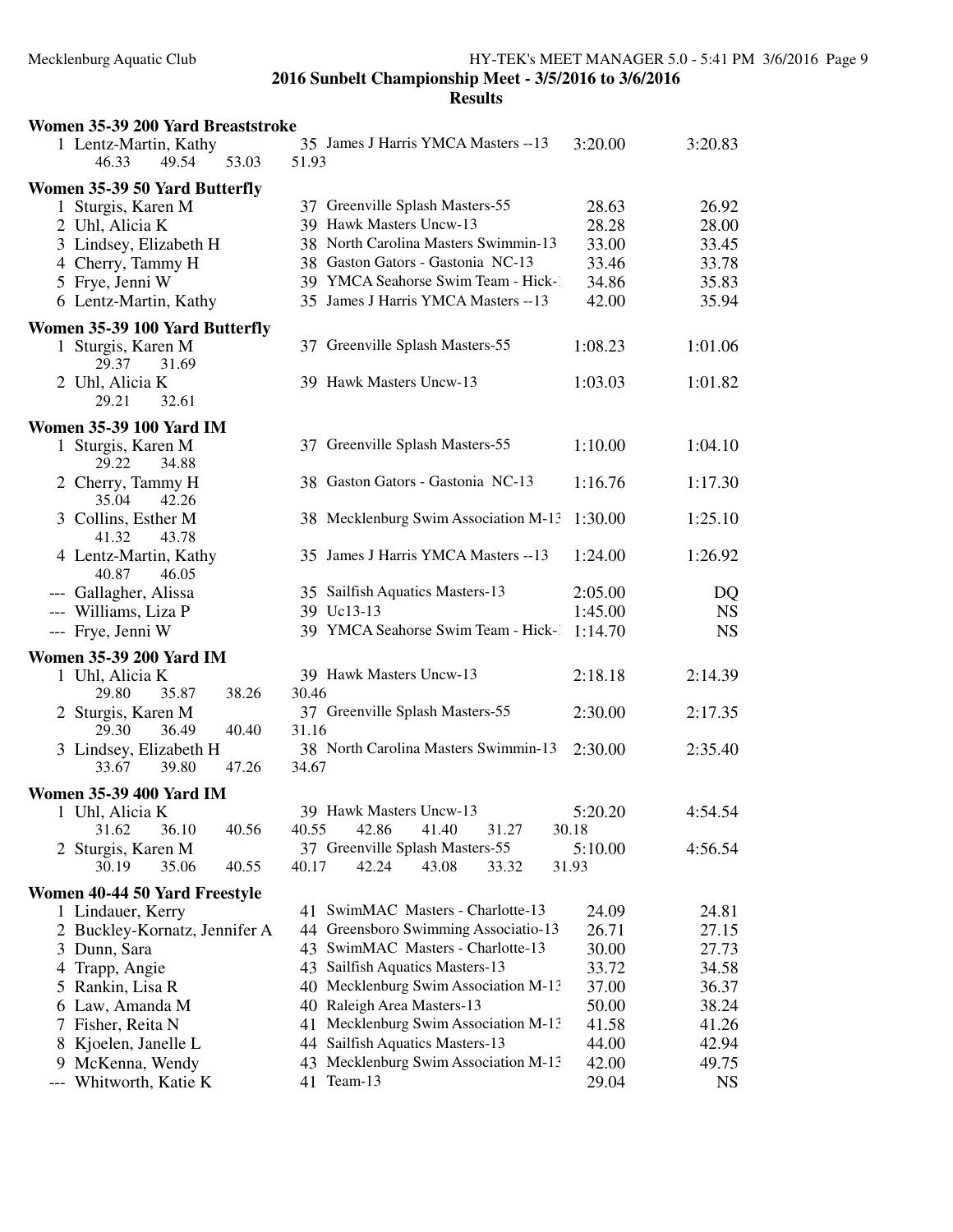|   | Women 40-44 100 Yard Freestyle                                            |       |                                                                                                      |                        |
|---|---------------------------------------------------------------------------|-------|------------------------------------------------------------------------------------------------------|------------------------|
|   | 1 Lindauer, Kerry<br>26.30<br>27.22                                       |       | 41 SwimMAC Masters - Charlotte-13<br>52.03                                                           | 53.52                  |
|   | 2 Buckley-Kornatz, Jennifer A<br>28.71<br>31.25                           |       | 44 Greensboro Swimming Associatio-13<br>1:00.23                                                      | 59.96                  |
|   | 3 Dunn, Sara<br>30.01<br>33.45                                            |       | 43 SwimMAC Masters - Charlotte-13<br>1:09.00                                                         | 1:03.46                |
|   | 4 Rankin, Ali<br>34.69<br>38.66                                           |       | 43 Gaston Gators - Gastonia NC-13<br>1:20.00                                                         | 1:13.35                |
|   | 5 Law, Amanda M<br>41.90<br>44.91                                         |       | 40 Raleigh Area Masters-13<br>1:50.00                                                                | 1:26.81                |
|   | 6 Fisher, Reita N<br>43.42<br>49.95                                       |       | 41 Mecklenburg Swim Association M-13<br>1:33.18                                                      | 1:33.37                |
|   | 7 Kjoelen, Janelle L<br>47.35<br>51.73                                    |       | 44 Sailfish Aquatics Masters-13<br>1:50.00                                                           | 1:39.08                |
|   | --- Trapp, Angie<br>--- Kratz, Caroline I                                 |       | 43 Sailfish Aquatics Masters-13<br>1:21.32<br>40 YMCA Of the Triangle Area-13<br>58.61               | <b>NS</b><br><b>NS</b> |
|   | Women 40-44 200 Yard Freestyle                                            |       |                                                                                                      |                        |
|   | 1 Lindquist, Carrie T<br>28.37<br>33.40                                   | 35.33 | 40 Gaston Gators - Gastonia NC-13<br>2:14.00<br>36.54                                                | 2:13.64                |
|   | 2 Buckley-Kornatz, Jennifer A<br>30.39<br>33.68                           | 36.18 | 44 Greensboro Swimming Associatio-13<br>2:15.71<br>37.66                                             | 2:17.91                |
|   | 3 Rankin, Ali<br>36.02<br>40.21                                           | 42.39 | 43 Gaston Gators - Gastonia NC-13<br>2:50.00<br>41.47                                                | 2:40.09                |
|   | 4 Trapp, Angie<br>40.70<br>44.76                                          | 47.86 | 43 Sailfish Aquatics Masters-13<br>2:56.23<br>45.73                                                  | 2:59.05                |
|   | 5 Rankin, Lisa R<br>40.21<br>45.99                                        | 48.72 | 40 Mecklenburg Swim Association M-13<br>3:10.00<br>49.43                                             | 3:04.35                |
|   | 6 Law, Amanda M<br>45.17<br>48.83                                         | 49.52 | 40 Raleigh Area Masters-13<br>3:40.00<br>47.27                                                       | 3:10.79                |
|   | 7 Kjoelen, Janelle L<br>53.09<br>47.88                                    | 57.35 | 44 Sailfish Aquatics Masters-13<br>3:34.00<br>52.82                                                  | 3:31.14                |
|   | --- Whitworth, Katie K                                                    |       | 41 Team-13<br>2:20.69                                                                                | <b>NS</b>              |
|   | --- Fisher, Reita N                                                       |       | 41 Mecklenburg Swim Association M-13<br>3:34.37                                                      | <b>NS</b>              |
|   | Women 40-44 500 Yard Freestyle                                            |       |                                                                                                      |                        |
|   | 1 Law, Amanda M                                                           |       | 40 Raleigh Area Masters-13<br>9:15.00                                                                | 8:34.28                |
|   | 46.28 51.49<br>51.53<br>48.25                                             | 52.96 | 53.98<br>53.10<br>52.79<br>51.43<br>52.47                                                            |                        |
|   | 2 Kjoelen, Janelle L<br>49.99<br>57.83                                    | 56.89 | 44 Sailfish Aquatics Masters-13<br>10:00.00<br>58.88<br>58.54<br>58.92<br>1:00.12<br>57.29           | 9:31.46                |
| 3 | 58.65<br>54.35<br>Fisher, Reita N<br>48.71<br>55.10<br>1:01.08<br>1:02.44 | 56.95 | 41 Mecklenburg Swim Association M-13 10:10.31<br>1:00.34<br>1:01.18<br>1:00.40<br>1:01.32<br>1:02.40 | 9:49.92                |
|   | Women 40-44 50 Yard Backstroke                                            |       |                                                                                                      |                        |
|   | 1 Nelson, Stephanie A                                                     |       | 44 Sailfish Aquatics Masters-13<br>34.89                                                             | 36.56                  |
|   | 2 Trapp, Angie                                                            |       | 43 Sailfish Aquatics Masters-13<br>45.83                                                             | 45.67                  |
|   | 3 Kjoelen, Janelle L                                                      |       | 44 Sailfish Aquatics Masters-13<br>50.00                                                             | 50.18                  |
|   | 4 Fisher, Reita N                                                         |       | 41 Mecklenburg Swim Association M-13<br>50.71                                                        | 52.02                  |
| 5 | McKenna, Wendy                                                            |       | 43 Mecklenburg Swim Association M-13<br>50.00                                                        | 1:10.40                |
|   | Whitworth, Katie K                                                        |       | Team-13<br>32.51<br>41                                                                               | <b>NS</b>              |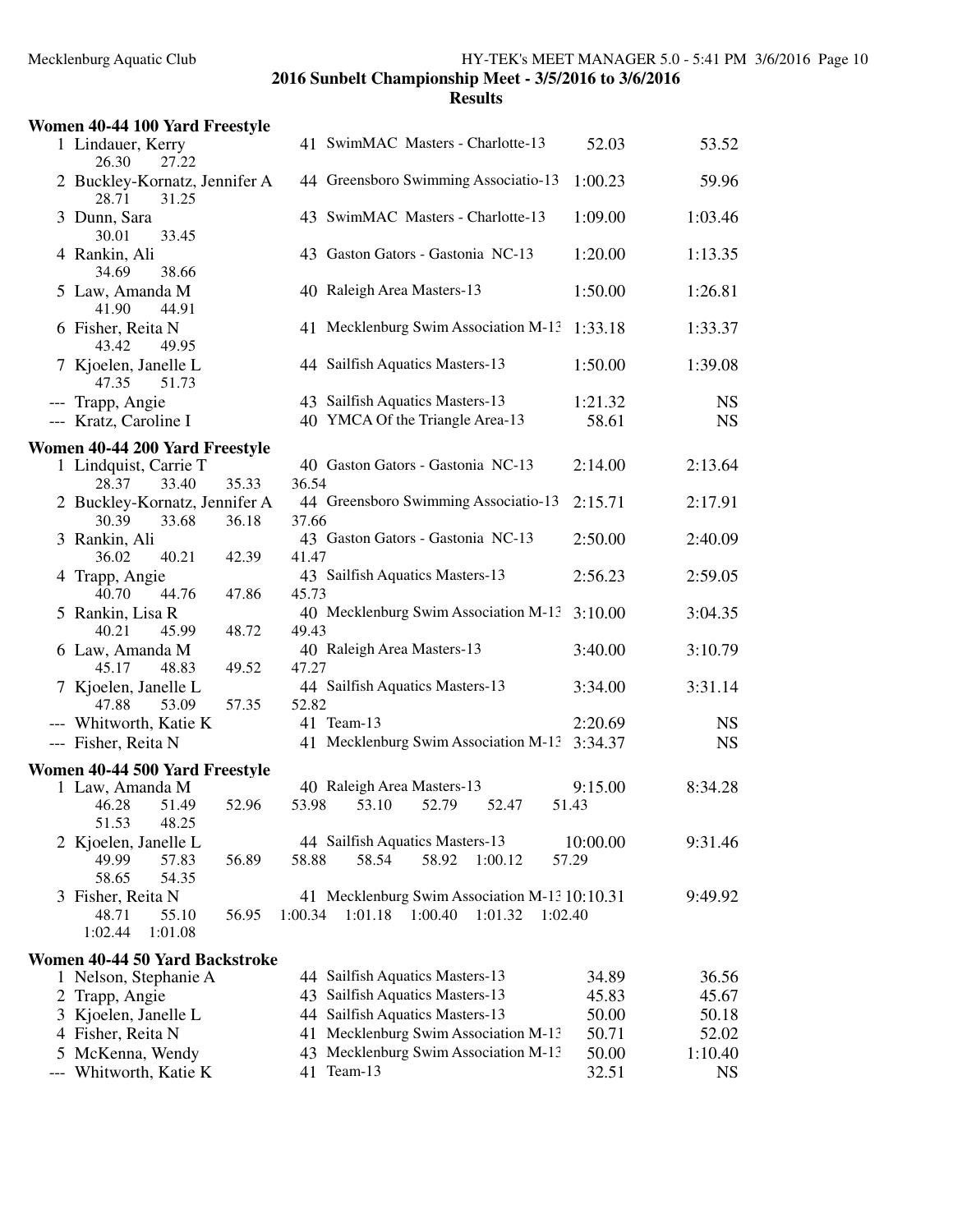| Women 40-44 100 Yard Backstroke                           |       |                                              |         |           |
|-----------------------------------------------------------|-------|----------------------------------------------|---------|-----------|
| 1 Buckley-Kornatz, Jennifer A<br>32.55<br>35.74           |       | 44 Greensboro Swimming Associatio-13         | 1:12.71 | 1:08.29   |
| 2 Nelson, Stephanie A<br>38.17<br>38.47                   |       | 44 Sailfish Aquatics Masters-13              | 1:16.28 | 1:16.64   |
| 3 Rankin, Ali<br>42.43<br>44.65                           |       | 43 Gaston Gators - Gastonia NC-13            | 1:30.00 | 1:27.08   |
| 4 Kjoelen, Janelle L<br>54.30<br>57.27                    |       | 44 Sailfish Aquatics Masters-13              | 2:00.00 | 1:51.57   |
| 5 Fisher, Reita N<br>53.71<br>1:01.87                     |       | 41 Mecklenburg Swim Association M-13         | 1:52.55 | 1:55.58   |
| --- Kratz, Caroline I                                     |       | 40 YMCA Of the Triangle Area-13              | 1:08.57 | <b>NS</b> |
| Women 40-44 200 Yard Backstroke                           |       |                                              |         |           |
| 1 Nelson, Stephanie A<br>39.48<br>41.48<br>42.19          | 41.20 | 44 Sailfish Aquatics Masters-13              | 2:49.91 | 2:44.35   |
| 2 Rankin, Ali<br>43.47<br>45.92<br>48.33                  | 47.84 | 43 Gaston Gators - Gastonia NC-13            | 3:05.00 | 3:05.56   |
| --- Whitworth, Katie K                                    |       | 41 Team-13                                   | 2:39.04 | <b>NS</b> |
| Women 40-44 50 Yard Breaststroke                          |       |                                              |         |           |
| 1 Lindauer, Kerry                                         |       | 41 SwimMAC Masters - Charlotte-13            | 30.78   | 31.28     |
| 2 Dunn, Sara                                              |       | 43 SwimMAC Masters - Charlotte-13            | 36.00   | 34.45     |
| 3 Taylor, Donna G                                         |       | 43 Gaston Gators - Gastonia NC-13            | 43.09   | 43.20     |
| 4 Law, Amanda M                                           |       | 40 Raleigh Area Masters-13                   | 55.00   | 46.03     |
| 5 Fisher, Reita N                                         |       | 41 Mecklenburg Swim Association M-13         | 51.01   | 49.72     |
| 6 McKenna, Wendy                                          |       | 43 Mecklenburg Swim Association M-13         | NT      | 59.44     |
| 7 Kjoelen, Janelle L                                      |       | 44 Sailfish Aquatics Masters-13              | 1:10.00 | 59.81     |
| --- Trapp, Angie                                          |       | 43 Sailfish Aquatics Masters-13              | 45.06   | <b>NS</b> |
| Women 40-44 100 Yard Breaststroke                         |       |                                              |         |           |
| 1 Lindauer, Kerry<br>37.48<br>33.62                       |       | 41 SwimMAC Masters - Charlotte-13            | 1:10.33 | 1:11.10   |
| 2 Dunn, Sara<br>33.89<br>37.75                            |       | 43 SwimMAC Masters - Charlotte-13            | 1:20.00 | 1:11.64   |
| 3 Trapp, Angie<br>52.88<br>48.97                          |       | 43 Sailfish Aquatics Masters-13              | 1:38.06 | 1:41.85   |
| 4 Law, Amanda M<br>50.53<br>51.79                         |       | 40 Raleigh Area Masters-13                   | 1:55.00 | 1:42.32   |
| 5 Fisher, Reita N<br>52.28<br>59.13                       |       | 41 Mecklenburg Swim Association M-13 1:49.79 |         | 1:51.41   |
| 6 McKenna, Wendy<br>1:00.37<br>1:15.13                    |       | 43 Mecklenburg Swim Association M-13 2:00.00 |         | 2:15.50   |
| Women 40-44 200 Yard Breaststroke                         |       |                                              |         |           |
| 1 Dunn, Sara<br>36.88<br>41.35<br>43.24                   | 43.35 | 43 SwimMAC Masters - Charlotte-13            | 2:50.00 | 2:44.82   |
| 2 Law, Amanda M<br>1:00.47<br>59.12<br>51.86              | 57.12 | 40 Raleigh Area Masters-13                   | 3:50.00 | 3:48.57   |
|                                                           |       |                                              |         |           |
| <b>Women 40-44 50 Yard Butterfly</b><br>1 Lindauer, Kerry |       | 41 SwimMAC Masters - Charlotte-13            | 26.28   | 27.12     |
| 2 Lindquist, Carrie T                                     |       | 40 Gaston Gators - Gastonia NC-13            | 31.00   | 30.49     |
|                                                           |       | 44 Greensboro Swimming Associatio-13         | 30.78   | 31.25     |
| 3 Buckley-Kornatz, Jennifer A<br>4 Fisher, Reita N        |       | 41 Mecklenburg Swim Association M-13         | 53.00   | 46.49     |
|                                                           |       |                                              |         |           |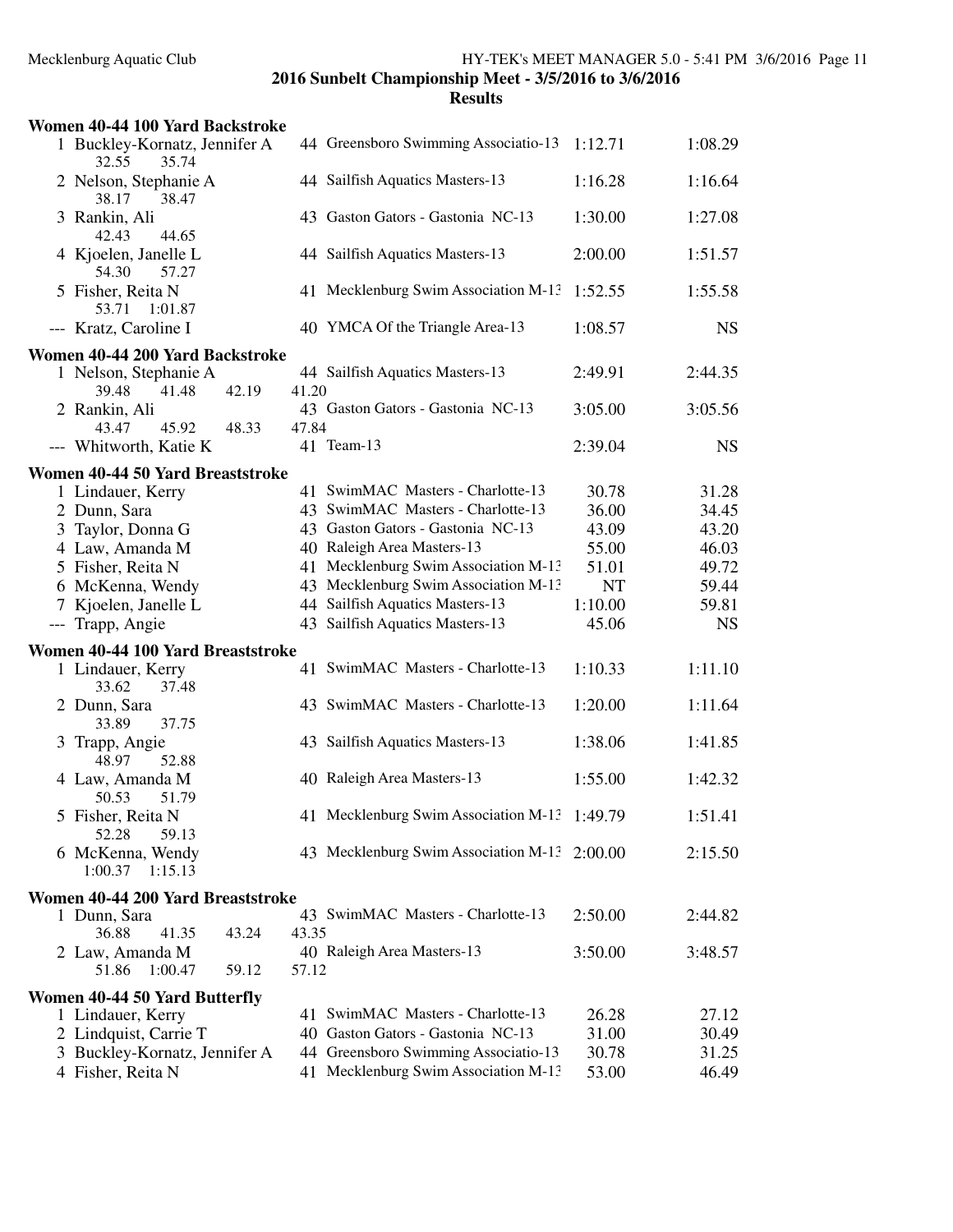| Women 40-44 100 Yard Butterfly                     |       |       |                                                                           |         |           |
|----------------------------------------------------|-------|-------|---------------------------------------------------------------------------|---------|-----------|
| 1 Buckley-Kornatz, Jennifer A<br>38.11<br>31.66    |       |       | 44 Greensboro Swimming Associatio-13                                      | 1:08.71 | 1:09.77   |
| <b>Women 40-44 100 Yard IM</b>                     |       |       |                                                                           |         |           |
| 1 Lindauer, Kerry<br>28.32<br>34.52                |       |       | 41 SwimMAC Masters - Charlotte-13                                         | 1:02.45 | 1:02.84   |
| 2 Dunn, Sara<br>32.91<br>35.76                     |       |       | 43 SwimMAC Masters - Charlotte-13                                         | 1:15.00 | 1:08.67   |
| 3 Buckley-Kornatz, Jennifer A<br>38.55<br>32.12    |       |       | 44 Greensboro Swimming Associatio-13                                      | 1:09.71 | 1:10.67   |
| 4 Nelson, Stephanie A<br>36.26<br>43.30            |       |       | 44 Sailfish Aquatics Masters-13                                           | 1:17.30 | 1:19.56   |
| 5 Rankin, Lisa R<br>48.09<br>49.77                 |       |       | 40 Mecklenburg Swim Association M-13                                      | 1:38.00 | 1:37.86   |
| 6 Fisher, Reita N<br>50.45<br>57.73                |       |       | 41 Mecklenburg Swim Association M-13 1:56.00                              |         | 1:48.18   |
|                                                    |       |       |                                                                           |         |           |
| Women 45-49 50 Yard Freestyle<br>1 Wilson, Jamie W |       |       | 49 Palmetto Masters-55                                                    | 27.34   | 27.75     |
| 2 Harris, Stacey                                   |       |       | 46 SwimMAC Masters - Charlotte-13                                         | 28.45   | 28.96     |
|                                                    |       |       | 47 YMCA Seahorse Swim Team - Hick-1                                       | 29.51   | 30.60     |
| 3 Kennedy, Laura<br>4 Marshall, Sue D              |       |       | 47 SwimMAC Masters - Charlotte-13                                         | 34.00   | 34.41     |
|                                                    |       |       |                                                                           |         |           |
| 5 Hood, Carol Ann                                  |       |       | 46 Mecklenburg Swim Association M-13<br>47 Gaston Gators - Gastonia NC-13 | 44.00   | 37.32     |
| 6 Paschall, Katie                                  |       |       |                                                                           | 39.97   | 38.93     |
| 7 Martin, Cynthia E                                |       |       | 46 One Step Beyond Cary-13<br>46 Charlotte SwimMasters-13                 | 46.00   | 41.97     |
| --- Rudisill, Kamie M                              |       |       |                                                                           | 29.50   | <b>NS</b> |
| Women 45-49 100 Yard Freestyle                     |       |       |                                                                           |         |           |
| 1 David-Adams, Michelle<br>1:01.79                 |       |       | 45 SwimMAC Masters - Charlotte-13                                         | 1:02.00 | 1:01.65   |
| 2 Wilson, Jamie W<br>29.68<br>32.01                |       |       | 49 Palmetto Masters-55                                                    | 59.78   | 1:01.69   |
| 3 Harris, Stacey<br>30.03<br>31.92                 |       |       | 46 SwimMAC Masters - Charlotte-13                                         | 1:00.45 | 1:01.95   |
| 4 Gass, Melissa<br>30.19<br>33.45                  |       |       | 47 SwimMAC Masters - Charlotte-13                                         | 1:05.00 | 1:03.64   |
| 5 Kennedy, Laura<br>32.18<br>35.05                 |       |       | 47 YMCA Seahorse Swim Team - Hick-                                        | 1:06.48 | 1:07.23   |
| 6 Wall, Janet E<br>34.22<br>37.76                  |       |       | 47 SwimMAC Masters - Charlotte-13                                         | 1:10.93 | 1:11.98   |
| 7 Proctor, Cynthia L                               |       |       | 49 North Carolina Masters Swimmin-13                                      | 1:36.00 | 1:43.56   |
| --- Hood, Carol Ann                                |       |       | 46 Mecklenburg Swim Association M-13                                      | 1:33.00 | <b>NS</b> |
| --- Maycock, Cary W                                |       |       | 47 Greensboro Swimming Associatio-13                                      | 1:01.10 | <b>NS</b> |
| Women 45-49 200 Yard Freestyle                     |       |       |                                                                           |         |           |
| 1 Maycock, Cary W                                  |       |       | 47 Greensboro Swimming Associatio-13                                      | 2:14.70 | 2:17.18   |
| 31.48<br>34.59                                     | 35.54 | 35.57 |                                                                           |         |           |
| 2 Harris, Stacey                                   |       |       | 46 SwimMAC Masters - Charlotte-13                                         | 2:11.45 | 2:18.06   |
| 32.15<br>34.04                                     | 35.80 | 36.07 |                                                                           |         |           |
| 3 Wilson, Jamie W                                  |       |       | 49 Palmetto Masters-55                                                    | 2:23.52 | 2:21.26   |
| 32.55<br>35.98                                     | 37.50 | 35.23 |                                                                           |         |           |
| 4 Ballenger, Angie                                 |       |       | 46 Gaston Gators - Gastonia NC-13                                         | 2:20.32 | 2:23.30   |
| 32.09<br>35.51                                     | 37.59 | 38.11 |                                                                           |         |           |
| 5 Lifer, Elizabeth L                               |       |       | 45 Uc13-13                                                                | 2:35.00 | 2:29.58   |
| 36.12<br>37.57                                     | 38.21 | 37.68 |                                                                           |         |           |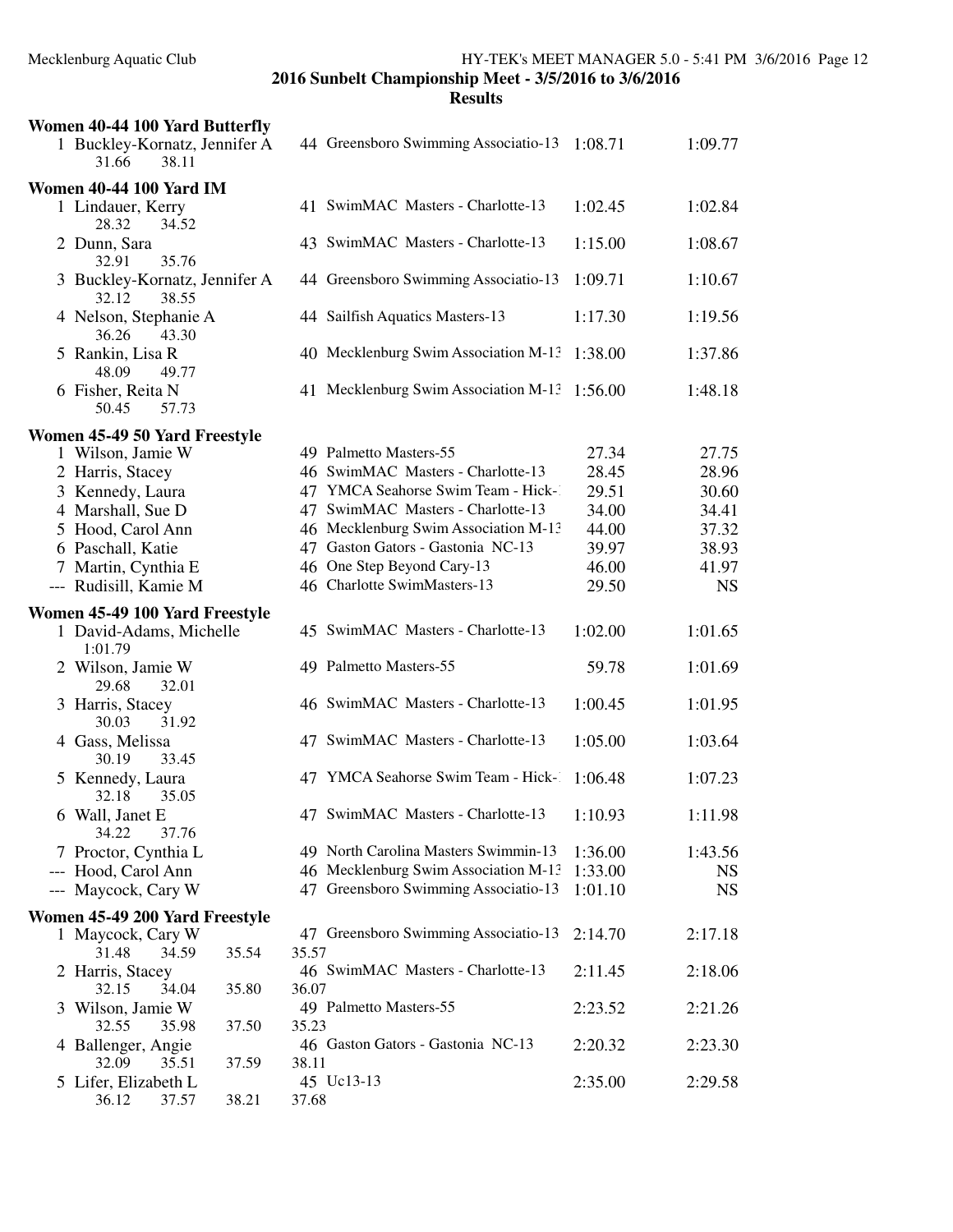| (Women 45-49 200 Yard Freestyle)                       |       |       |            |                                 |       |                                               |          |       |           |
|--------------------------------------------------------|-------|-------|------------|---------------------------------|-------|-----------------------------------------------|----------|-------|-----------|
| 6 Welch, Melissa<br>34.20                              | 38.57 | 40.71 | 39.60      |                                 |       | 49 James J Harris YMCA Masters -- 13          | 2:40.00  |       | 2:33.08   |
| 7 Hood, Carol Ann                                      |       |       |            |                                 |       | 46 Mecklenburg Swim Association M-13 3:30.00  |          |       | 3:09.04   |
| 40.77                                                  | 47.33 | 49.43 | 51.51      |                                 |       |                                               |          |       |           |
| --- Henry, Angela                                      |       |       |            | 46 High Point Swim Club-13      |       |                                               | 4:00.00  |       | <b>NS</b> |
| --- Kennedy, Laura                                     |       |       |            |                                 |       | 47 YMCA Seahorse Swim Team - Hick-            | 2:27.78  |       | <b>NS</b> |
| Women 45-49 500 Yard Freestyle                         |       |       |            |                                 |       |                                               |          |       |           |
| 1 Lifer, Elizabeth L                                   |       |       | 45 Uc13-13 |                                 |       |                                               | 6:45.00  |       | 6:25.08   |
| 36.94                                                  | 37.99 | 38.84 | 39.00      | 38.74                           | 38.83 | 38.68                                         | 39.04    |       |           |
| 38.75                                                  | 38.27 |       |            |                                 |       |                                               |          |       |           |
| 2 Wall, Janet E                                        |       |       |            |                                 |       | 47 SwimMAC Masters - Charlotte-13             | 7:40.12  |       | 7:29.09   |
| 37.46                                                  | 42.30 | 44.49 | 45.93      | 46.20                           | 47.19 | 49.02                                         | 46.91    |       |           |
| 46.68                                                  | 42.91 |       |            |                                 |       |                                               |          |       |           |
| 3 Mangan, Lynn J                                       |       |       |            | 47 Sailfish Aquatics Masters-13 |       |                                               | 8:12.36  |       | 8:18.80   |
| 45.25                                                  | 49.28 | 50.31 | 51.07      | 51.57                           | 50.71 | 50.78                                         | 51.26    |       |           |
| 50.31                                                  | 48.26 |       |            |                                 |       |                                               |          |       |           |
| --- Hood, Carol Ann                                    |       |       |            |                                 |       | 46 Mecklenburg Swim Association M-13 9:15.00  |          |       | <b>NS</b> |
|                                                        |       |       |            |                                 |       |                                               |          |       |           |
| Women 45-49 1000 Yard Freestyle                        |       |       |            |                                 |       |                                               |          |       |           |
| 1 Maycock, Cary W                                      |       |       |            |                                 |       | 47 Greensboro Swimming Associatio-13 12:50.60 |          |       | 12:49.43  |
| 33.03                                                  | 36.07 | 37.92 | 38.20      | 38.74                           | 38.89 | 39.07                                         | 39.34    |       |           |
| 39.46                                                  | 39.79 | 39.19 | 39.25      | 39.53                           | 39.87 | 39.46                                         | 39.21    |       |           |
| 39.29                                                  | 38.75 | 38.23 | 36.14      |                                 |       |                                               |          |       |           |
| 2 Salazar, Lynn                                        |       |       |            |                                 |       | 49 North Carolina Masters Swimmin-13 13:40.00 |          |       | 12:56.39  |
| 35.11                                                  | 38.33 | 39.39 | 38.93      | 39.22                           | 39.29 | 39.59                                         | 39.23    |       |           |
| 39.56                                                  | 39.60 | 39.44 | 39.28      | 39.07                           | 39.45 | 39.27                                         | 38.87    |       |           |
| 39.01                                                  | 38.88 | 38.32 | 36.55      |                                 |       |                                               |          |       |           |
| 3 Kennedy, Laura                                       |       |       |            |                                 |       | 47 YMCA Seahorse Swim Team - Hick-13:45.00    |          |       | 14:16.58  |
| 37.69                                                  | 41.30 | 41.83 | 42.94      | 44.04                           | 43.70 | 44.03                                         | 43.52    |       |           |
| 43.70                                                  | 43.06 | 43.18 | 43.57      | 43.40                           | 43.13 | 43.06                                         | 43.40    |       |           |
| 42.97                                                  | 43.09 | 42.80 | 42.17      |                                 |       |                                               |          |       |           |
| 4 Mangan, Lynn J                                       |       |       |            | 47 Sailfish Aquatics Masters-13 |       |                                               | 17:20.00 |       | 16:57.54  |
| 44.68                                                  | 50.15 | 51.25 | 51.64      | 51.93                           | 52.01 | 51.90                                         | 51.70    |       |           |
| 52.00                                                  | 51.40 | 51.09 | 51.64      | 50.81                           | 51.37 | 51.54                                         | 51.18    |       |           |
| 51.18                                                  | 51.40 | 51.09 | 47.58      |                                 |       |                                               |          |       |           |
|                                                        |       |       |            |                                 |       |                                               |          |       |           |
| Women 45-49 1650 Yard Freestyle<br>1 Rudisill, Kamie M |       |       |            | 46 Charlotte SwimMasters-13     |       |                                               | 21:48.51 |       | 21:04.60  |
| 34.57                                                  | 38.00 | 38.53 | 38.64      | 38.80                           | 38.93 | 39.03                                         |          |       |           |
|                                                        |       |       |            |                                 |       |                                               | 39.06    |       |           |
| 39.15                                                  | 38.52 | 38.63 | 39.00      | 38.91                           | 39.04 | 38.81                                         | 38.74    |       |           |
| 39.12                                                  | 38.47 | 38.66 | 38.78      | 38.28                           | 38.67 | 38.20                                         | 38.40    |       |           |
| 38.36                                                  | 38.36 | 38.12 | 38.23      | 38.27                           | 38.21 | 37.80                                         | 37.11    | 35.20 |           |
| 2 Lifer, Elizabeth L                                   |       |       | 45 Uc13-13 |                                 |       |                                               | 23:00.00 |       | 21:30.17  |
| 36.94                                                  | 38.95 | 39.50 | 39.55      | 39.44                           | 39.31 | 39.06                                         | 39.45    |       |           |
| 39.43                                                  | 38.92 | 39.08 | 39.07      | 39.24                           | 39.11 | 39.00                                         | 38.86    |       |           |
| 38.97                                                  | 39.14 | 39.14 | 39.11      | 39.11                           | 39.12 | 39.17                                         | 39.05    |       |           |
| 39.12                                                  | 39.23 | 39.16 | 39.16      | 39.00                           | 39.07 | 39.10                                         | 39.50    | 39.11 |           |
| 3 Salazar, Lynn                                        |       |       |            |                                 |       | 49 North Carolina Masters Swimmin-13 22:30.00 |          |       | 21:40.77  |
| 34.23                                                  | 37.03 | 37.97 | 38.49      | 38.83                           | 38.98 | 39.06                                         | 39.33    |       |           |
| 39.48                                                  | 39.34 | 39.58 | 39.88      | 39.95                           | 40.15 | 39.81                                         | 39.81    |       |           |
| 39.95                                                  | 39.95 | 40.00 | 40.31      | 40.44                           | 40.73 | 40.72                                         | 39.92    |       |           |
| 40.35                                                  | 40.13 | 40.19 | 40.41      | 40.11                           | 40.08 | 40.00                                         | 38.61    | 36.95 |           |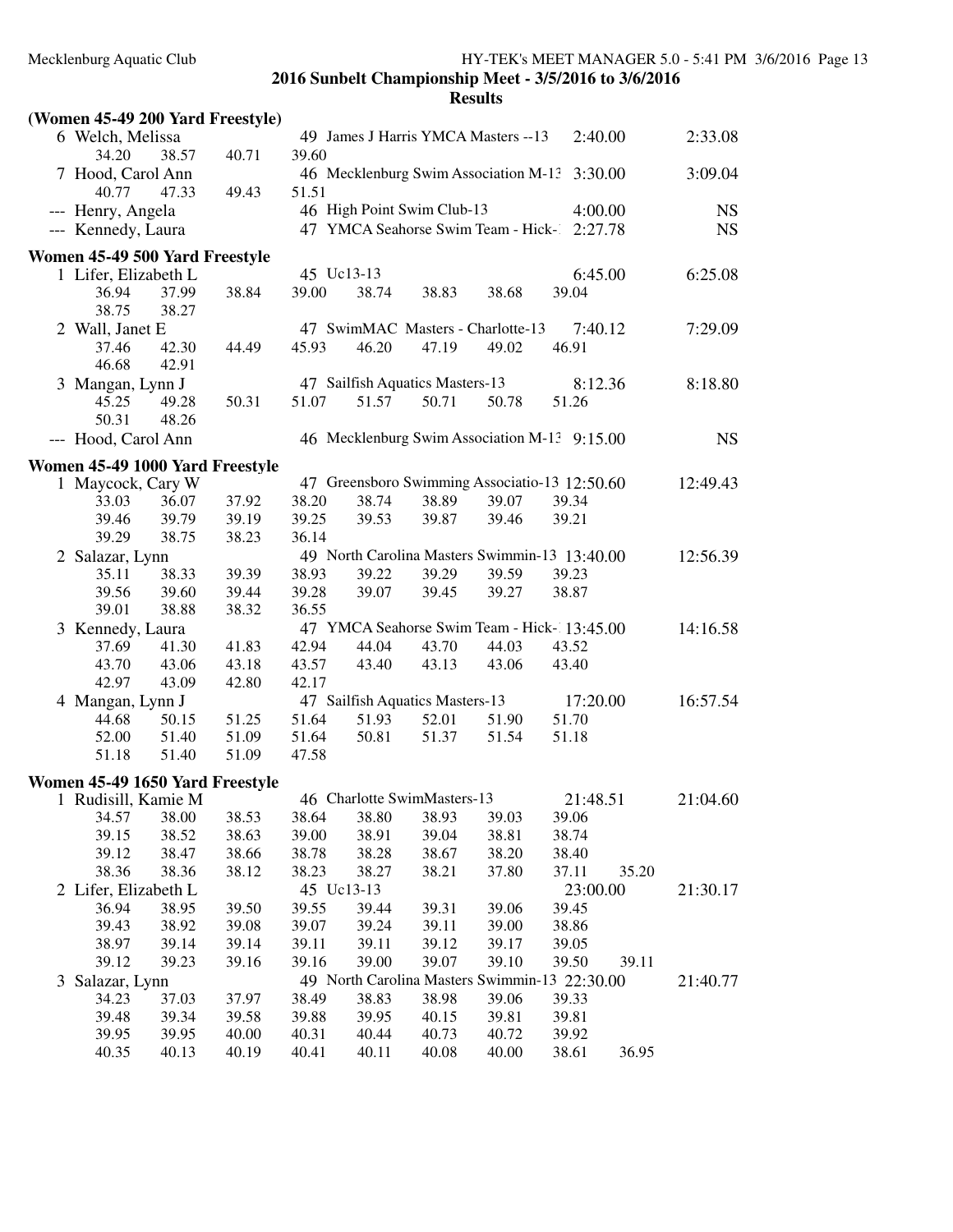## **(Women 45-49 1650 Yard Freestyle)** 4 Kennedy, Laura 47 YMCA Seahorse Swim Team - Hick-123:00.00 23:30.45<br>37.72 40.75 41.92 42.21 42.54 43.33 42.88 42.62 37.72 40.75 41.92 42.21 42.54 43.33 42.88 42.62 42.91 42.98 42.96 42.99 42.64 42.45 42.43 42.20 42.95 43.18 42.71 42.98 43.21 43.34 43.13 43.05 42.99 43.95 43.30 43.69 43.90 43.12 43.82 42.12 43.48 **Women 45-49 50 Yard Backstroke** 1 Maycock, Cary W 47 Greensboro Swimming Associatio-13 36.20 37.18 2 Jones, Rebecca L 48 SwimMAC Masters - Charlotte-13 40.00 39.31 3 Paschall, Katie 47 Gaston Gators - Gastonia NC-13 45.25 46.26<br>-- Hageman, Heather M 45 Charlotte SwimMasters-13 33.99 NS --- Hageman, Heather M 45 Charlotte SwimMasters-13 33.99 NS **Women 45-49 200 Yard Backstroke** 1 Harrill, Kiran C 49 YMCA Seahorse Swim Team - Hick-1 2:50.00 2:48.59 39.68 42.87 43.25 42.79 --- Rudisill, Kamie M 46 Charlotte SwimMasters-13 2:37.16 NS **Women 45-49 50 Yard Breaststroke** 47 Kingsport Aquatic Center-15 36.00 35.95 2 Ballenger, Angie 46 Gaston Gators - Gastonia NC-13 36.31 36.95 3 Gass, Melissa 47 SwimMAC Masters - Charlotte-13 38.00 37.64 4 Wilson, Jamie W 49 Palmetto Masters-55 35.62 38.39<br>5 Wall, Janet E 47 SwimMAC Masters - Charlotte-13 45.08 46.35 47 SwimMAC Masters - Charlotte-13 45.08 46.35 6 Paschall, Katie 47 Gaston Gators - Gastonia NC-13 48.64 49.80 7 Mangan, Lynn J 47 Sailfish Aquatics Masters-13 48.13 50.01 --- Carter, Eddie C 45 SwimMAC Masters - Charlotte-13 40.52 NS<br>--- Maycock, Cary W 47 Greensboro Swimming Associatio-13 38.90 NS 47 Greensboro Swimming Associatio-13 38.90 NS --- Holden, Maureen H 46 SwimMAC Masters - Charlotte-13 38.00 NS **Women 45-49 100 Yard Breaststroke** 1 Cleven, Detra R 47 Kingsport Aquatic Center-15 1:19.00 1:18.92 37.36 41.56 2 Ballenger, Angie 46 Gaston Gators - Gastonia NC-13 1:20.89 1:20.81 37.77 43.04 3 Wilson, Jamie W 49 Palmetto Masters-55 1:55.00 1:21.88<br>38.42 43.46 43.46 4 Maycock, Cary W 47 Greensboro Swimming Associatio-13 1:26.80 1:27.33 41.80 45.53 5 Carter, Eddie C 45 SwimMAC Masters - Charlotte-13 1:28.50 1:27.65 41.93 45.72 6 Jones, Rebecca L 48 SwimMAC Masters - Charlotte-13 1:27.65 1:28.46 42.12 46.34 7 Harrill, Kiran C 49 YMCA Seahorse Swim Team - Hick-1 1:23.84 1:28.73 42.11 46.62 8 Welch, Melissa 49 James J Harris YMCA Masters --13 1:30.00 1:32.07 43.19 48.88 9 Lifer, Elizabeth L 45 Uc13-13 1:55.00 1:36.05 45.90 50.15 **Women 45-49 200 Yard Breaststroke** 47 Kingsport Aquatic Center-15 2:58.00 2:53.17 39.11 43.80 44.47 45.79 2 Ballenger, Angie 46 Gaston Gators - Gastonia NC-13 2:54.80 2:59.17 39.07 44.46 47.80 47.84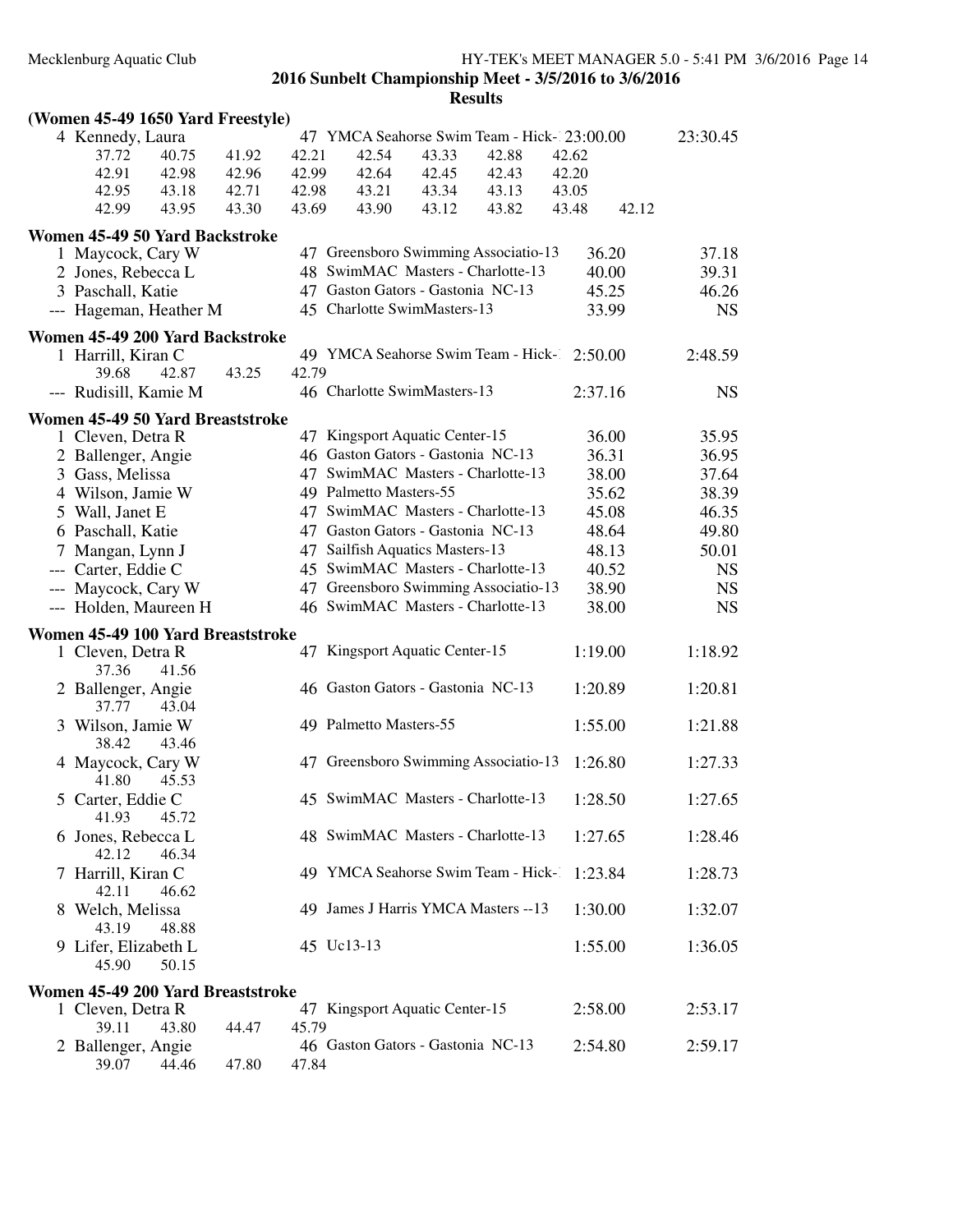| (Women 45-49 200 Yard Breaststroke)    |       |       |                                      |         |           |
|----------------------------------------|-------|-------|--------------------------------------|---------|-----------|
| 3 Wilson, Jamie W<br>40.79<br>46.29    | 48.60 | 48.09 | 49 Palmetto Masters-55               | 2:52.17 | 3:03.77   |
| --- Carter, Eddie C                    |       |       | 45 SwimMAC Masters - Charlotte-13    | 3:23.09 | <b>NS</b> |
| --- Lifer, Elizabeth L                 |       |       | 45 Uc13-13                           | 3:50.00 | <b>NS</b> |
| --- Maycock, Cary W                    |       |       | 47 Greensboro Swimming Associatio-13 | 3:06.50 | <b>NS</b> |
| Women 45-49 50 Yard Butterfly          |       |       |                                      |         |           |
| *1 David-Adams, Michelle               |       |       | 45 SwimMAC Masters - Charlotte-13    | 32.00   | 31.17     |
| *1 Harris, Stacey                      |       |       | 46 SwimMAC Masters - Charlotte-13    | 30.45   | 31.17     |
| 3 Wilson, Jamie W                      |       |       | 49 Palmetto Masters-55               | 30.68   | 32.24     |
| 4 Kennedy, Laura                       |       |       | 47 YMCA Seahorse Swim Team - Hick-1  | 33.31   | 36.21     |
| 5 Wall, Janet E                        |       |       | 47 SwimMAC Masters - Charlotte-13    | 38.65   | 43.14     |
| --- Carter, Eddie C                    |       |       | 45 SwimMAC Masters - Charlotte-13    | 34.50   | <b>NS</b> |
| Women 45-49 100 Yard Butterfly         |       |       |                                      |         |           |
| 1 Cleven, Detra R<br>31.19<br>37.26    |       |       | 47 Kingsport Aquatic Center-15       | 1:09.00 | 1:08.45   |
| 2 Harris, Stacey<br>36.59<br>33.29     |       |       | 46 SwimMAC Masters - Charlotte-13    | 1:07.45 | 1:09.88   |
| 3 Wilson, Jamie W<br>33.69<br>39.42    |       |       | 49 Palmetto Masters-55               | 1:27.00 | 1:13.11   |
| 4 Marshall, Sue D<br>46.04<br>41.34    |       |       | 47 SwimMAC Masters - Charlotte-13    | 1:40.00 | 1:27.38   |
| <b>Women 45-49 100 Yard IM</b>         |       |       |                                      |         |           |
| 1 Cleven, Detra R<br>32.14<br>37.88    |       |       | 47 Kingsport Aquatic Center-15       | 1:09.00 | 1:10.02   |
| 2 Maycock, Cary W<br>35.64<br>39.68    |       |       | 47 Greensboro Swimming Associatio-13 | 1:15.90 | 1:15.32   |
| 3 Harrill, Kiran C<br>36.77<br>40.81   |       |       | 49 YMCA Seahorse Swim Team - Hick-1  | 1:15.35 | 1:17.58   |
| 4 Carter, Eddie C<br>36.27<br>41.42    |       |       | 45 SwimMAC Masters - Charlotte-13    | 1:15.99 | 1:17.69   |
| 5 Welch, Melissa<br>37.82<br>43.51     |       |       | 49 James J Harris YMCA Masters -- 13 | 1:21.48 | 1:21.33   |
| 6 Kennedy, Laura<br>37.54<br>44.81     |       |       | 47 YMCA Seahorse Swim Team - Hick-   | 1:17.00 | 1:22.35   |
| 7 Jones, Rebecca L<br>38.95 45.21      |       |       | 48 SwimMAC Masters - Charlotte-13    | 1:22.65 | 1:24.16   |
| 8 Lifer, Elizabeth L<br>43.29<br>43.83 |       |       | 45 Uc13-13                           | 1:45.00 | 1:27.12   |
| 9 Marshall, Sue D<br>39.78<br>48.02    |       |       | 47 SwimMAC Masters - Charlotte-13    | 1:30.00 | 1:27.80   |
| 10 Henry, Angela<br>48.68<br>54.64     |       |       | 46 High Point Swim Club-13           | 2:00.00 | 1:43.32   |
| --- Ballenger, Angie<br>35.00          |       |       | 46 Gaston Gators - Gastonia NC-13    | 1:12.53 | DQ        |
| --- Hageman, Heather M                 |       |       | 45 Charlotte SwimMasters-13          | 1:10.01 | <b>NS</b> |
| --- Rudisill, Kamie M                  |       |       | 46 Charlotte SwimMasters-13          | 1:17.37 | NS        |
| <b>Women 45-49 200 Yard IM</b>         |       |       |                                      |         |           |
| 1 Cleven, Detra R                      |       |       | 47 Kingsport Aquatic Center-15       | 2:36.00 | 2:34.26   |
| 32.08<br>40.54                         | 45.02 | 36.62 |                                      |         |           |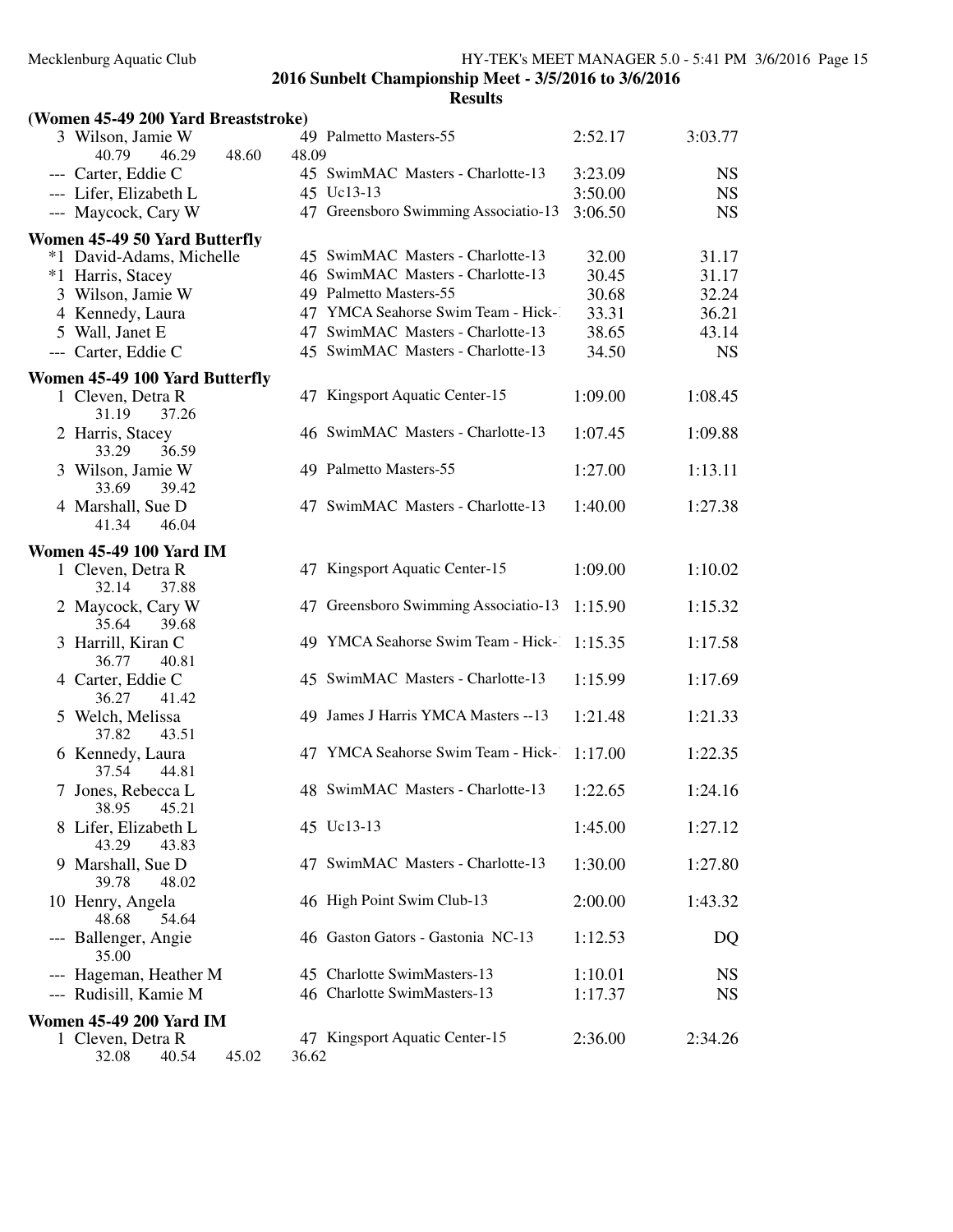| (Women 45-49 200 Yard IM)                               |                |                                              |         |           |
|---------------------------------------------------------|----------------|----------------------------------------------|---------|-----------|
| 2 Gass, Melissa<br>40.14<br>33.47                       | 46.34<br>37.62 | 47 SwimMAC Masters - Charlotte-13            | 2:40.00 | 2:37.57   |
| 3 Harris, Stacey<br>32.76<br>39.94                      | 48.88<br>36.47 | 46 SwimMAC Masters - Charlotte-13            | 2:25.45 | 2:38.05   |
| 4 Kennedy, Laura<br>40.63<br>43.26                      | 54.33<br>39.50 | 47 YMCA Seahorse Swim Team - Hick-           | 2:56.96 | 2:57.72   |
| --- Holden, Maureen H                                   |                | 46 SwimMAC Masters - Charlotte-13            | 3:00.00 | <b>NS</b> |
| <b>Women 45-49 400 Yard IM</b><br>--- Rudisill, Kamie M |                | 46 Charlotte SwimMasters-13                  | 5:40.45 | <b>NS</b> |
| Women 50-54 50 Yard Freestyle                           |                |                                              |         |           |
| 1 Elias-Williams, Maria L                               |                | 51 Uc55-55                                   | 27.50   | 27.60     |
| 2 Wolff, Celia                                          |                | 50 Fort Bragg Masters-13                     | 27.70   | 28.13     |
| 3 Kellinger, Jenny M                                    |                | 53 Virginia Masters Swim Team-12             | 28.49   | 28.57     |
| 4 Quillen, Diane E                                      |                | 52 Greensboro Swimming Associatio-13         | 30.63   | 29.78     |
| 5 Gregory, Carol M                                      |                | 51 Team-13                                   | 33.04   | 32.58     |
| 6 Waldron, Patricia H                                   |                | 54 Mecklenburg Swim Association M-13         | 38.00   | 34.90     |
| 7 Bell, Kimberly G                                      |                | 54 Mecklenburg Swim Association M-13         | 50.64   | 49.91     |
| --- Meckler, Deborah R                                  |                | 51 Mecklenburg Swim Association M-13         | 38.10   | <b>NS</b> |
| --- Pawlowski, Kathy                                    |                | 54 Hawk Masters Uncw-13                      | 34.00   | <b>NS</b> |
| --- Jen, Patricia A                                     |                | 50 Sailfish Aquatics Masters-13              | 32.86   | <b>NS</b> |
| Women 50-54 100 Yard Freestyle                          |                |                                              |         |           |
| 1 Moore, Carolyn B<br>29.81<br>31.01                    |                | 54 Greenville Splash Masters-55              | 1:00.27 | 1:00.82   |
| 2 Kellinger, Jenny M<br>30.39<br>33.32                  |                | 53 Virginia Masters Swim Team-12             | 1:02.95 | 1:03.71   |
| 3 Quillen, Diane E<br>31.58<br>33.51                    |                | 52 Greensboro Swimming Associatio-13         | 1:07.63 | 1:05.09   |
| 4 Gregory, Carol M<br>34.27<br>37.09                    |                | 51 Team-13                                   | 1:12.34 | 1:11.36   |
| 5 Strickler, Margot<br>37.07<br>39.93                   |                | 52 SwimMAC Masters - Charlotte-13            | 1:13.00 | 1:17.00   |
| 6 Maroclo, Christine A<br>37.21<br>40.79                |                | 53 Uc13-13                                   | 1:20.00 | 1:18.00   |
| 7 Bell, Kimberly G<br>55.69<br>53.54                    |                | 54 Mecklenburg Swim Association M-13 1:49.90 |         | 1:49.23   |
| --- Brown, Lesley                                       |                | 54 YMCA Seahorse Swim Team - Hick- 1:40.05   |         | <b>NS</b> |
| --- McGee, Carmon                                       |                | 54 YMCA Seahorse Swim Team - Hick-1:12.25    |         | <b>NS</b> |
| --- Pawlowski, Kathy                                    |                | 54 Hawk Masters Uncw-13                      | 1:15.00 | <b>NS</b> |
| --- Elias-Williams, Maria L                             |                | 51 Uc55-55                                   | 59.00   | <b>NS</b> |
| --- Schwarz, Beth R                                     |                | 54 Mecklenburg Swim Association M-13         | 2:00.00 | <b>NS</b> |
| --- Meckler, Deborah R                                  |                | 51 Mecklenburg Swim Association M-13         | 1:25.71 | <b>NS</b> |
| --- Jen, Patricia A                                     |                | 50 Sailfish Aquatics Masters-13              | 1:23.38 | <b>NS</b> |
| Women 50-54 200 Yard Freestyle                          |                |                                              |         |           |
| 1 Moore, Carolyn B                                      |                | 54 Greenville Splash Masters-55              | 2:12.00 | 2:15.21   |
| 31.34<br>34.22                                          | 35.19<br>34.46 |                                              |         |           |
| 2 Quillen, Diane E<br>34.00<br>36.47                    | 36.56<br>36.54 | 52 Greensboro Swimming Associatio-13         | 2:27.17 | 2:23.57   |
| --- Elias-Williams, Maria L                             |                | 51 Uc55-55                                   | 2:10.00 | <b>NS</b> |
| --- Pawlowski, Kathy                                    |                | 54 Hawk Masters Uncw-13                      | 2:40.00 | <b>NS</b> |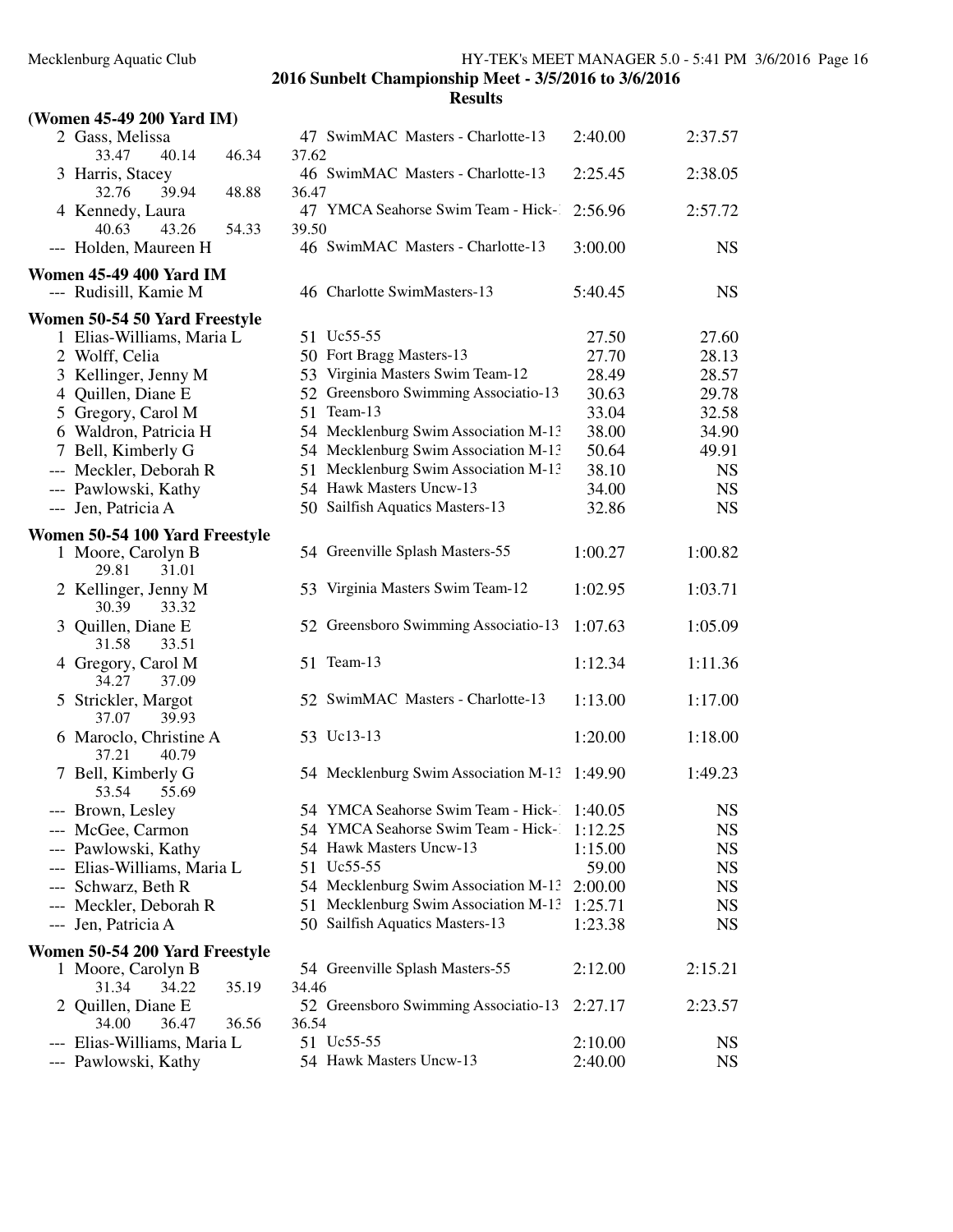| Women 50-54 500 Yard Freestyle  |         |         |         |            |                                  |                                      |                                               |       |           |
|---------------------------------|---------|---------|---------|------------|----------------------------------|--------------------------------------|-----------------------------------------------|-------|-----------|
| 1 Moore, Carolyn B              |         |         |         |            | 54 Greenville Splash Masters-55  |                                      | 5:50.00                                       |       | 6:04.33   |
| 33.21                           | 35.68   | 36.62   | 37.13   | 37.00      | 37.29                            | 37.50                                | 37.52                                         |       |           |
| 37.03                           | 35.35   |         |         |            |                                  |                                      |                                               |       |           |
| 2 McGee, Carmon                 |         |         |         |            |                                  |                                      | 54 YMCA Seahorse Swim Team - Hick- 7:14.31    |       | 7:10.99   |
| 36.89                           | 40.50   | 42.20   | 44.05   | 44.80      | 44.23                            | 45.18                                | 44.92                                         |       |           |
| 45.07                           | 43.15   |         |         |            |                                  |                                      |                                               |       |           |
| 3 Maroclo, Christine A          |         |         |         | 53 Uc13-13 |                                  |                                      | 7:10.94                                       |       | 7:16.70   |
| 38.77                           | 42.72   | 44.15   | 44.39   | 44.89      | 45.05                            | 44.61                                | 44.61                                         |       |           |
| 44.58                           | 42.93   |         |         |            |                                  |                                      |                                               |       |           |
| 4 Bell, Kimberly G              |         |         |         |            |                                  |                                      | 54 Mecklenburg Swim Association M-13 10:50.63 |       | 10:25.25  |
| 58.80                           | 1:01.60 | 1:04.28 | 1:02.90 | 1:02.64    | 1:03.66                          | 1:04.50                              | 1:03.57                                       |       |           |
| 1:04.13                         | 59.17   |         |         |            |                                  |                                      |                                               |       |           |
| Women 50-54 1000 Yard Freestyle |         |         |         |            |                                  |                                      |                                               |       |           |
| 1 Elias-Williams, Maria L       |         |         |         | 51 Uc55-55 |                                  |                                      | 12:10.00                                      |       | 11:45.19  |
| 30.60                           | 33.32   | 34.29   | 34.88   | 35.32      | 35.27                            | 35.66                                | 35.70                                         |       |           |
| 35.48                           | 35.88   | 35.77   | 35.76   | 36.13      | 36.20                            | 35.95                                | 35.96                                         |       |           |
| 36.18                           | 35.94   | 36.23   | 34.67   |            |                                  |                                      |                                               |       |           |
| 2 Moore, Carolyn B              |         |         |         |            | 54 Greenville Splash Masters-55  |                                      | 12:30.00                                      |       | 12:12.67  |
| 32.20                           | 34.79   | 36.62   | 37.55   | 37.12      | 37.28                            | 37.54                                | 37.27                                         |       |           |
| 36.85                           | 37.56   | 37.36   | 37.07   | 36.92      | 36.72                            | 37.23                                | 37.07                                         |       |           |
| 36.72                           | 36.92   | 36.68   | 35.20   |            |                                  |                                      |                                               |       |           |
| 3 Scott, Leslie                 |         |         |         |            | 51 Greenville Splash Masters-55  |                                      | 14:11.00                                      |       | 14:28.14  |
| 38.62                           | 43.01   | 43.64   | 44.38   | 44.67      | 43.41                            | 43.78                                | 43.39                                         |       |           |
| 43.53                           | 43.93   | 44.28   | 43.14   | 44.08      | 43.49                            | 43.43                                | 43.56                                         |       |           |
| 43.61                           | 43.65   | 43.89   | 42.65   |            |                                  |                                      |                                               |       |           |
| Women 50-54 1650 Yard Freestyle |         |         |         |            |                                  |                                      |                                               |       |           |
| 1 Russell, Gina                 |         |         |         | 52 Uc13-13 |                                  |                                      | 35:00.00                                      |       | 31:19.13  |
| 49.26                           | 56.82   | 1:01.55 | 59.32   | 59.23      | 58.48                            | 56.87                                | 57.60                                         |       |           |
| 57.73                           | 57.27   | 58.12   | 57.15   | 58.29      | 58.18                            | 56.27                                | 57.03                                         |       |           |
| 57.03                           | 56.68   | 56.42   | 57.50   | 56.68      | 57.24                            | 57.38                                | 56.77                                         |       |           |
| 56.15                           | 56.27   | 56.35   | 57.49   | 56.64      | 55.35                            | 56.26                                | 55.23                                         | 54.52 |           |
| Women 50-54 50 Yard Backstroke  |         |         |         |            |                                  |                                      |                                               |       |           |
| 1 Wolff, Celia                  |         |         |         |            | 50 Fort Bragg Masters-13         |                                      | 32.00                                         |       | 32.55     |
| 2 Kellinger, Jenny M            |         |         |         |            | 53 Virginia Masters Swim Team-12 |                                      | 34.47                                         |       | 35.33     |
| 3 Quillen, Diane E              |         |         |         |            |                                  | 52 Greensboro Swimming Associatio-13 | 40.63                                         |       | 37.48     |
| 4 Gregory, Carol M              |         |         | 51      | Team-13    |                                  |                                      | 40.26                                         |       | 39.72     |
| 5 McGee, Carmon                 |         |         |         |            |                                  | 54 YMCA Seahorse Swim Team - Hick-1  | 41.19                                         |       | 40.82     |
| 6 Waldron, Patricia H           |         |         |         |            |                                  | 54 Mecklenburg Swim Association M-13 | 40.00                                         |       | 41.45     |
| 7 Bell, Kimberly G              |         |         |         |            |                                  | 54 Mecklenburg Swim Association M-13 | 1:08.66                                       |       | 1:07.05   |
| --- Pawlowski, Kathy            |         |         |         |            | 54 Hawk Masters Uncw-13          |                                      | 45.00                                         |       | <b>NS</b> |
| --- Meckler, Deborah R          |         |         |         |            |                                  | 51 Mecklenburg Swim Association M-13 | 44.76                                         |       | <b>NS</b> |
| --- Jen, Patricia A             |         |         |         |            | 50 Sailfish Aquatics Masters-13  |                                      | 36.11                                         |       | <b>NS</b> |
|                                 |         |         |         |            |                                  |                                      |                                               |       |           |
| Women 50-54 100 Yard Backstroke |         |         |         |            |                                  |                                      |                                               |       |           |
| 1 Wolff, Celia                  | 37.31   |         |         |            | 50 Fort Bragg Masters-13         |                                      | 1:11.24                                       |       | 1:12.60   |
| 35.29                           |         |         |         |            |                                  |                                      |                                               |       |           |
| 2 Kellinger, Jenny M<br>37.58   | 39.56   |         |         |            | 53 Virginia Masters Swim Team-12 |                                      | 1:16.23                                       |       | 1:17.14   |
|                                 |         |         |         | 51 Team-13 |                                  |                                      | 1:23.67                                       |       | 1:23.56   |
| 3 Gregory, Carol M<br>40.84     | 42.72   |         |         |            |                                  |                                      |                                               |       |           |
| 4 Bopp, Sara                    |         |         |         |            | 51 Greenville Splash Masters-55  |                                      | 1:28.00                                       |       | 1:27.40   |
| 43.39                           | 44.01   |         |         |            |                                  |                                      |                                               |       |           |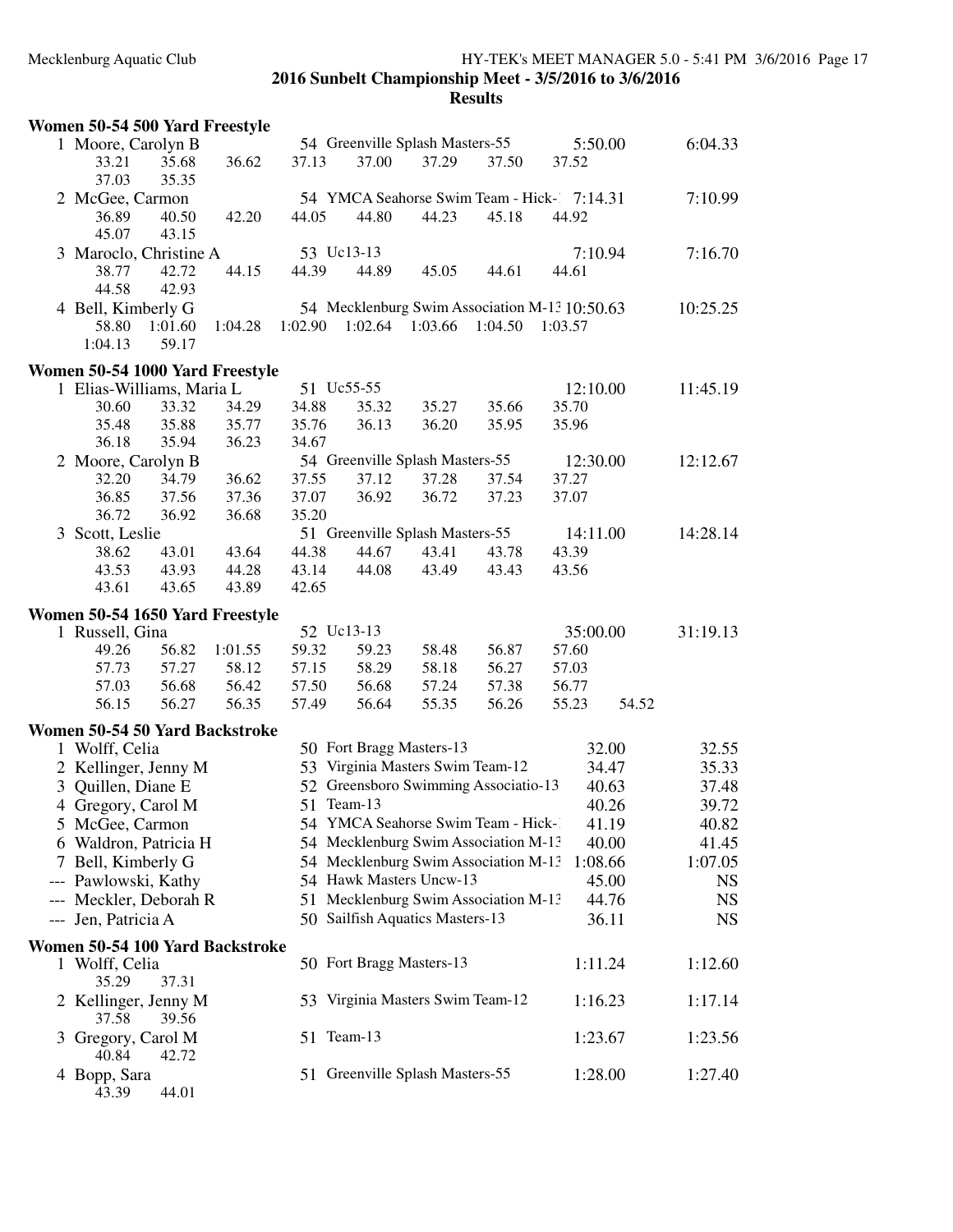|     | (Women 50-54 100 Yard Backstroke)             |       |                                              |         |           |
|-----|-----------------------------------------------|-------|----------------------------------------------|---------|-----------|
|     | 5 McGee, Carmon<br>44.14<br>44.95             |       | 54 YMCA Seahorse Swim Team - Hick-1:42.00    |         | 1:29.09   |
|     | 6 Waldron, Patricia H<br>43.51<br>47.12       |       | 54 Mecklenburg Swim Association M-13 1:30.00 |         | 1:30.63   |
|     | --- Elias-Williams, Maria L                   |       | 51 Uc55-55                                   | 1:33.00 | <b>NS</b> |
|     | --- Pawlowski, Kathy                          |       | 54 Hawk Masters Uncw-13                      | 1:35.00 | <b>NS</b> |
|     | --- Jen, Patricia A                           |       | 50 Sailfish Aquatics Masters-13              | 1:18.98 | <b>NS</b> |
|     | Women 50-54 200 Yard Backstroke               |       |                                              |         |           |
|     | 1 Elias-Williams, Maria L                     |       | 51 Uc55-55                                   | 2:55.00 | 2:41.73   |
|     | 37.64<br>41.09<br>42.26                       | 40.74 |                                              |         |           |
|     | 2 Gregory, Carol M                            |       | 51 Team-13                                   | 3:25.50 | 3:01.27   |
|     | 42.42<br>44.46<br>45.69                       | 48.70 |                                              |         |           |
|     | --- Pawlowski, Kathy                          |       | 54 Hawk Masters Uncw-13                      | 3:10.00 | <b>NS</b> |
|     | --- Jen, Patricia A                           |       | 50 Sailfish Aquatics Masters-13              | 3:05.00 | <b>NS</b> |
|     | Women 50-54 50 Yard Breaststroke              |       |                                              |         |           |
|     | 1 Moore, Carolyn B                            |       | 54 Greenville Splash Masters-55              | 35.00   | 36.18     |
|     | 2 Quillen, Diane E                            |       | 52 Greensboro Swimming Associatio-13         | 38.42   | 40.10     |
|     | 3 Scott, Leslie                               |       | 51 Greenville Splash Masters-55              | 41.50   | 40.72     |
|     | 4 Strickler, Margot                           |       | 52 SwimMAC Masters - Charlotte-13            | 55.00   | 44.75     |
|     | 5 Waldron, Patricia H                         |       | 54 Mecklenburg Swim Association M-13         | 45.00   | 48.13     |
|     | 6 Bell, Kimberly G                            |       | 54 Mecklenburg Swim Association M-13         | 1:09.97 | 1:18.73   |
|     | --- Elias-Williams, Maria L                   |       | 51 Uc55-55                                   | 40.00   | <b>NS</b> |
|     | --- Brown, Lesley                             |       | 54 YMCA Seahorse Swim Team - Hick-1          | 55.00   | <b>NS</b> |
|     | --- Meckler, Deborah R                        |       | 51 Mecklenburg Swim Association M-13         | 45.96   | <b>NS</b> |
|     | Women 50-54 100 Yard Breaststroke             |       |                                              |         |           |
|     | 1 Moore, Carolyn B<br>40.75<br>37.58          |       | 54 Greenville Splash Masters-55              | 1:15.00 | 1:18.33   |
|     | 2 Elias-Williams, Maria L<br>39.61<br>44.90   |       | 51 Uc55-55                                   | 1:30.00 | 1:24.51   |
|     | 3 Scott, Leslie<br>43.32<br>48.42             |       | 51 Greenville Splash Masters-55              | 1:31.00 | 1:31.74   |
|     | --- Meckler, Deborah R                        |       | 51 Mecklenburg Swim Association M-13         | 1:39.36 | <b>NS</b> |
|     | Women 50-54 200 Yard Breaststroke             |       |                                              |         |           |
|     | 1 Quillen, Diane E<br>42.62<br>45.85<br>48.81 | 47.29 | 52 Greensboro Swimming Associatio-13         | 3:08.96 | 3:04.57   |
|     | --- Scott, Leslie                             |       | 51 Greenville Splash Masters-55              | 3:25.10 | <b>NS</b> |
|     | Women 50-54 50 Yard Butterfly                 |       |                                              |         |           |
|     | 1 Wolff, Celia                                |       | 50 Fort Bragg Masters-13                     | 29.22   | 30.59     |
|     | 2 Kellinger, Jenny M                          |       | 53 Virginia Masters Swim Team-12             | 32.37   | 32.61     |
|     | 3 Quillen, Diane E                            |       | 52 Greensboro Swimming Associatio-13         | 33.18   | 32.97     |
|     | 4 Scott, Leslie                               |       | 51 Greenville Splash Masters-55              | 36.50   | 34.06     |
|     | 5 Waldron, Patricia H                         |       | 54 Mecklenburg Swim Association M-13         | 40.00   | 37.87     |
|     | 6 Bopp, Sara                                  | 51    | Greenville Splash Masters-55                 | 39.00   | 39.07     |
| Τ   | Maroclo, Christine A                          |       | 53 Uc13-13                                   | 38.83   | 39.21     |
| 8   | Gregory, Carol M                              | 51    | Team-13                                      | 42.50   | 39.90     |
| 9   | Strickler, Margot                             |       | 52 SwimMAC Masters - Charlotte-13            | 40.00   | 41.45     |
| --- |                                               |       | 54 Greenville Splash Masters-55              | 30.00   | DQ        |
|     |                                               |       |                                              |         |           |
|     | Moore, Carolyn B<br>Elias-Williams, Maria L   |       | 51 Uc55-55                                   | 33.00   | <b>NS</b> |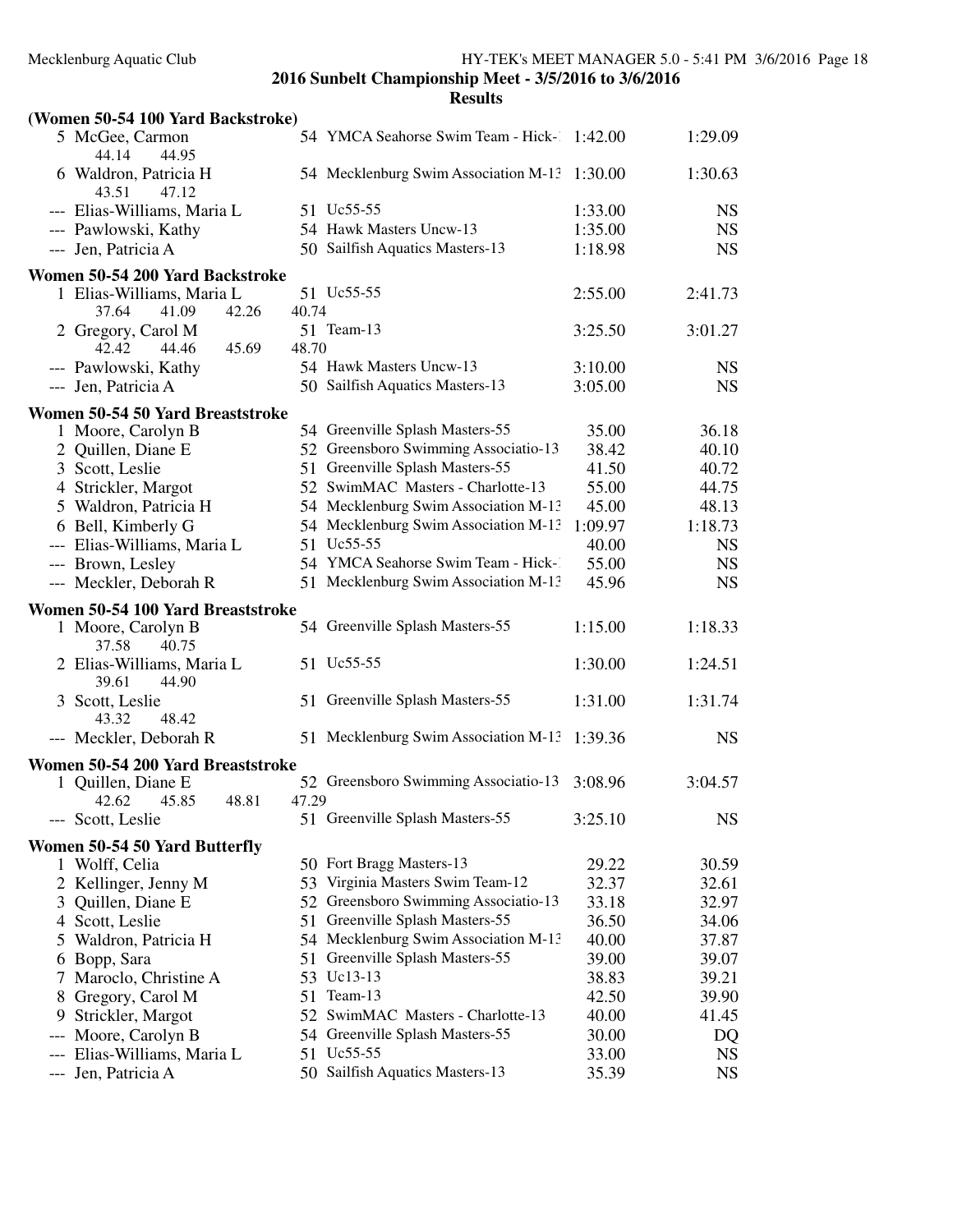| Women 50-54 100 Yard Butterfly<br>1 Scott, Leslie | 51 Greenville Splash Masters-55               | 1:25.50 | 1:24.70   |
|---------------------------------------------------|-----------------------------------------------|---------|-----------|
| 44.17<br>40.53                                    |                                               |         |           |
| <b>Women 50-54 100 Yard IM</b>                    |                                               |         |           |
| 1 Wolff, Celia                                    | 50 Fort Bragg Masters-13                      | 1:12.23 | 1:14.52   |
| 2 Kellinger, Jenny M<br>34.95<br>40.86            | 53 Virginia Masters Swim Team-12              | 1:14.91 | 1:15.81   |
| 3 Scott, Leslie                                   | 51 Greenville Splash Masters-55               | 1:23.50 | 1:22.96   |
| 38.91<br>44.05                                    |                                               |         |           |
| 4 Gregory, Carol M<br>40.15<br>43.65              | 51 Team-13                                    | 1:25.32 | 1:23.80   |
| 5 Waldron, Patricia H<br>41.51<br>49.28           | 54 Mecklenburg Swim Association M-13          | 1:40.00 | 1:30.79   |
| 6 Bell, Kimberly G<br>1:12.55 1:13.12             | 54 Mecklenburg Swim Association M-13          | 2:10.00 | 2:25.67   |
| --- Meckler, Deborah R                            | 51 Mecklenburg Swim Association M-13          | 2:20.20 | <b>NS</b> |
| --- Jen, Patricia A                               | 50 Sailfish Aquatics Masters-13               | 1:21.08 | <b>NS</b> |
| <b>Women 50-54 200 Yard IM</b>                    |                                               |         |           |
| 1 Maroclo, Christine A                            | 53 Uc13-13                                    | 3:20.00 | 3:09.90   |
| 50.51<br>55.94<br>40.32                           | 43.13                                         |         |           |
| 2 Strickler, Margot<br>52.85<br>42.92             | 52 SwimMAC Masters - Charlotte-13<br>41.43    | 3:20.00 | 3:11.67   |
| 54.47<br>--- Jen, Patricia A                      | 50 Sailfish Aquatics Masters-13               | 2:55.00 | <b>NS</b> |
| Women 55-59 50 Yard Freestyle                     |                                               |         |           |
| 1 Tiska, Patty A                                  | 56 Triad Masters Swimming Greens-13           | 30.17   | 29.94     |
| 2 Campagna, Janice M                              | 55 Greensboro Swimming Associatio-13          | 35.00   | 30.65     |
| 3 Hardison, Kathleen K                            | 57 Enfinity Aquatic Club-13                   | 31.18   | 30.88     |
| 4 Boland, Pam H                                   | 57 Uc45-45                                    | 38.00   | 35.00     |
| 5 Gambrell, Carla V                               | 56 Mecklenburg Swim Association M-13          | 34.97   | 36.44     |
| 6 Ruebel, Deb                                     | 59 Enfinity Aquatic Club-13                   | 37.03   | 38.59     |
| --- Quinn, Cheryl L                               | 55 Greenville Splash Masters-55               | 31.45   | <b>NS</b> |
| Women 55-59 100 Yard Freestyle                    |                                               |         |           |
| 1 DeMere, Susan D<br>32.62<br>35.65               | 59 Greenville Splash Masters-55               | 1:10.00 | 1:08.27   |
| 2 Campagna, Janice M<br>33.29<br>35.85            | 55 Greensboro Swimming Associatio-13          | 1:15.00 | 1:09.14   |
| 3 Hardison, Kathleen K<br>33.13<br>37.51          | 57 Enfinity Aquatic Club-13                   | 1:10.50 | 1:10.64   |
| 4 Tiska, Patty A<br>33.42<br>37.92                | 56 Triad Masters Swimming Greens-13           | 1:08.87 | 1:11.34   |
| 5 Ruebel, Deb<br>40.74<br>46.06                   | 59 Enfinity Aquatic Club-13                   | 1:24.16 | 1:26.80   |
| Quinn, Cheryl L<br>---                            | 55 Greenville Splash Masters-55               | 1:14.21 | <b>NS</b> |
| --- Molinek, Donna                                | 55 Sailfish Aquatics Masters-13               | 1:16.85 | <b>NS</b> |
| Women 55-59 200 Yard Freestyle                    |                                               |         |           |
| 1 Crowder, Barbara W                              | 58 Duke Aquatics-13                           | 2:16.50 | 2:19.94   |
| 32.91<br>35.54<br>35.95                           | 35.54                                         |         |           |
| 2 Whelchel, Nancy L<br>35.29<br>37.78<br>39.57    | 55 Raleigh Area Masters-13<br>39.05           | 2:27.95 | 2:31.69   |
| 3 Campagna, Janice M<br>34.35<br>38.12<br>39.73   | 55 Greensboro Swimming Associatio-13<br>43.61 | 3:00.00 | 2:35.81   |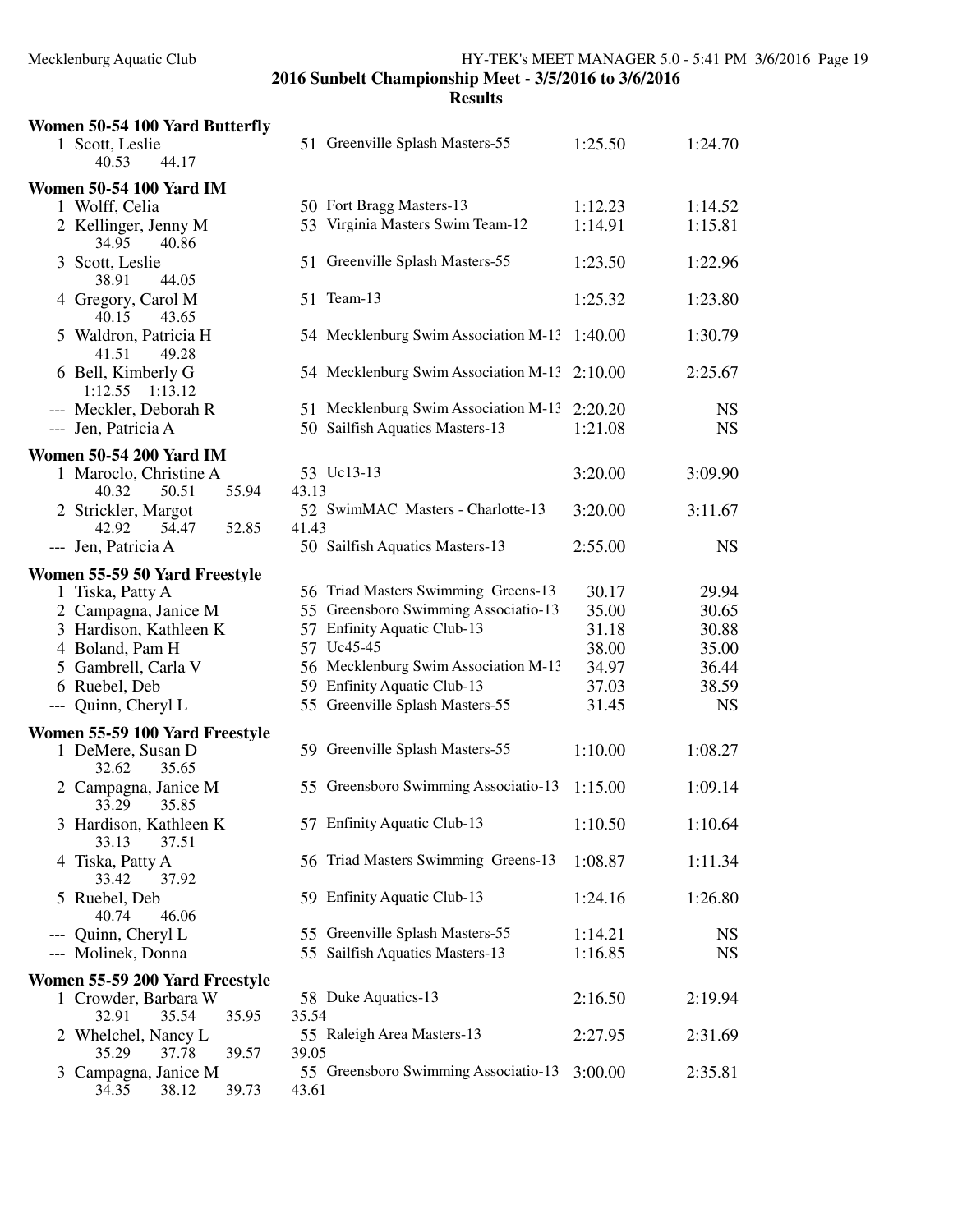| (Women 55-59 200 Yard Freestyle) |       |       |                             |                                                            |       |       |          |         |           |
|----------------------------------|-------|-------|-----------------------------|------------------------------------------------------------|-------|-------|----------|---------|-----------|
| 4 Hardison, Kathleen K           |       |       | 57 Enfinity Aquatic Club-13 |                                                            |       |       | 2:52.15  | 2:43.25 |           |
| 34.79                            | 40.94 | 44.44 | 43.08                       |                                                            |       |       |          |         |           |
| 5 Molinek, Donna<br>38.40        | 42.96 | 44.24 | 43.47                       | 55 Sailfish Aquatics Masters-13                            |       |       |          | 2:54.09 | 2:49.07   |
| 6 Gambrell, Carla V              |       |       |                             | 56 Mecklenburg Swim Association M-13 2:54.35               |       |       |          |         | 2:53.79   |
| 38.81                            | 43.12 | 46.58 | 45.28                       |                                                            |       |       |          |         |           |
| --- Quinn, Cheryl L              |       |       |                             | 55 Greenville Splash Masters-55                            |       |       |          | 2:45.61 | <b>NS</b> |
| Women 55-59 500 Yard Freestyle   |       |       |                             |                                                            |       |       |          |         |           |
| 1 Whelchel, Nancy L              |       |       |                             | 55 Raleigh Area Masters-13                                 |       |       |          | 6:38.55 | 6:38.98   |
| 36.31                            | 38.55 | 39.84 |                             |                                                            | 40.86 | 40.84 | 40.71    |         |           |
| 40.93                            | 38.71 |       |                             |                                                            |       |       |          |         |           |
| Women 55-59 1000 Yard Freestyle  |       |       |                             |                                                            |       |       |          |         |           |
| 1 Whelchel, Nancy L              |       |       |                             | 55 Raleigh Area Masters-13                                 |       |       | 13:27.51 |         | 13:27.01  |
| 36.95                            | 39.74 | 40.67 | 41.05                       | 41.39                                                      | 41.10 | 41.24 | 40.92    |         |           |
| 40.95                            | 41.08 | 40.77 | 40.80                       | 40.43                                                      | 40.26 | 40.39 | 40.26    |         |           |
| 40.17                            | 40.38 | 40.24 | 38.22                       |                                                            |       |       |          |         |           |
| Women 55-59 1650 Yard Freestyle  |       |       |                             |                                                            |       |       |          |         |           |
| 1 Whelchel, Nancy L              |       |       |                             | 55 Raleigh Area Masters-13                                 |       |       | 23:00.00 |         | 22:12.96  |
| 37.22                            | 39.25 | 39.95 | 40.67                       | 40.90                                                      | 40.86 | 40.94 | 40.84    |         |           |
| 41.10                            | 41.27 | 40.68 | 40.75                       | 40.86                                                      | 40.89 | 40.78 | 40.74    |         |           |
| 40.56                            | 40.68 | 40.53 | 40.27                       | 40.44                                                      | 40.59 | 40.20 | 40.42    |         |           |
| 40.32                            | 40.53 | 40.55 | 40.70                       | 40.30                                                      | 40.27 | 40.47 | 40.24    | 38.19   |           |
| Women 55-59 50 Yard Backstroke   |       |       |                             |                                                            |       |       |          |         |           |
| 1 Tiska, Patty A                 |       |       |                             | 56 Triad Masters Swimming Greens-13                        |       |       |          | 38.32   | 37.55     |
| 2 Hardison, Kathleen K           |       |       |                             | 57 Enfinity Aquatic Club-13                                |       |       |          | 42.40   | 40.46     |
| 3 Molinek, Donna                 |       |       |                             | 55 Sailfish Aquatics Masters-13                            |       |       |          | 42.13   | 41.81     |
| 4 Gambrell, Carla V              |       |       |                             | 56 Mecklenburg Swim Association M-13                       |       |       |          | 43.18   | 45.67     |
| 5 Boland, Pam H                  |       |       |                             | 57 Uc45-45                                                 |       |       |          | 45.00   | 45.82     |
| 6 Ruebel, Deb                    |       |       |                             | 59 Enfinity Aquatic Club-13                                |       |       |          | 48.28   | 49.68     |
| --- Quinn, Cheryl L              |       |       |                             | 55 Greenville Splash Masters-55                            |       |       |          | 44.61   | <b>NS</b> |
| --- Crowder, Barbara W           |       |       |                             | 58 Duke Aquatics-13                                        |       |       |          | 36.50   | <b>NS</b> |
| Women 55-59 100 Yard Backstroke  |       |       |                             |                                                            |       |       |          |         |           |
| 1 DeMere, Susan D                |       |       |                             | 59 Greenville Splash Masters-55                            |       |       |          | 1:17.00 | 1:16.02   |
| 37.38                            | 38.64 |       |                             |                                                            |       |       |          |         |           |
| 2 Hefron, Karen                  |       |       |                             | 56 SwimMAC Masters - Charlotte-13                          |       |       |          | 1:45.00 | 1:28.47   |
| 3 Gambrell, Carla V<br>47.86     | 51.20 |       |                             | 56 Mecklenburg Swim Association M-13 1:34.92               |       |       |          |         | 1:39.06   |
|                                  |       |       |                             |                                                            |       |       |          |         |           |
| Women 55-59 200 Yard Backstroke  |       |       |                             | 56 SwimMAC Masters - Charlotte-13                          |       |       |          |         |           |
| 1 Hefron, Karen                  |       |       |                             |                                                            |       |       |          | 3:45.00 | 3:07.60   |
| --- Crowder, Barbara W           |       |       |                             | 58 Duke Aquatics-13                                        |       |       |          | 2:40.00 | NS        |
| Women 55-59 50 Yard Breaststroke |       |       |                             |                                                            |       |       |          |         |           |
| 1 Campagna, Janice M             |       |       |                             | 55 Greensboro Swimming Associatio-13                       |       |       |          | 40.00   | 39.84     |
| 2 Tiska, Patty A                 |       |       |                             | 56 Triad Masters Swimming Greens-13                        |       |       |          | 44.00   | 44.97     |
| 3 Boland, Pam H                  |       |       |                             | 57 Uc45-45                                                 |       |       |          | 48.00   | 46.05     |
| 4 Hardison, Kathleen K           |       |       |                             | 57 Enfinity Aquatic Club-13<br>59 Enfinity Aquatic Club-13 |       |       |          | 48.00   | 46.10     |
| 5 Ruebel, Deb                    |       |       |                             |                                                            |       |       |          | 58.15   | 55.48     |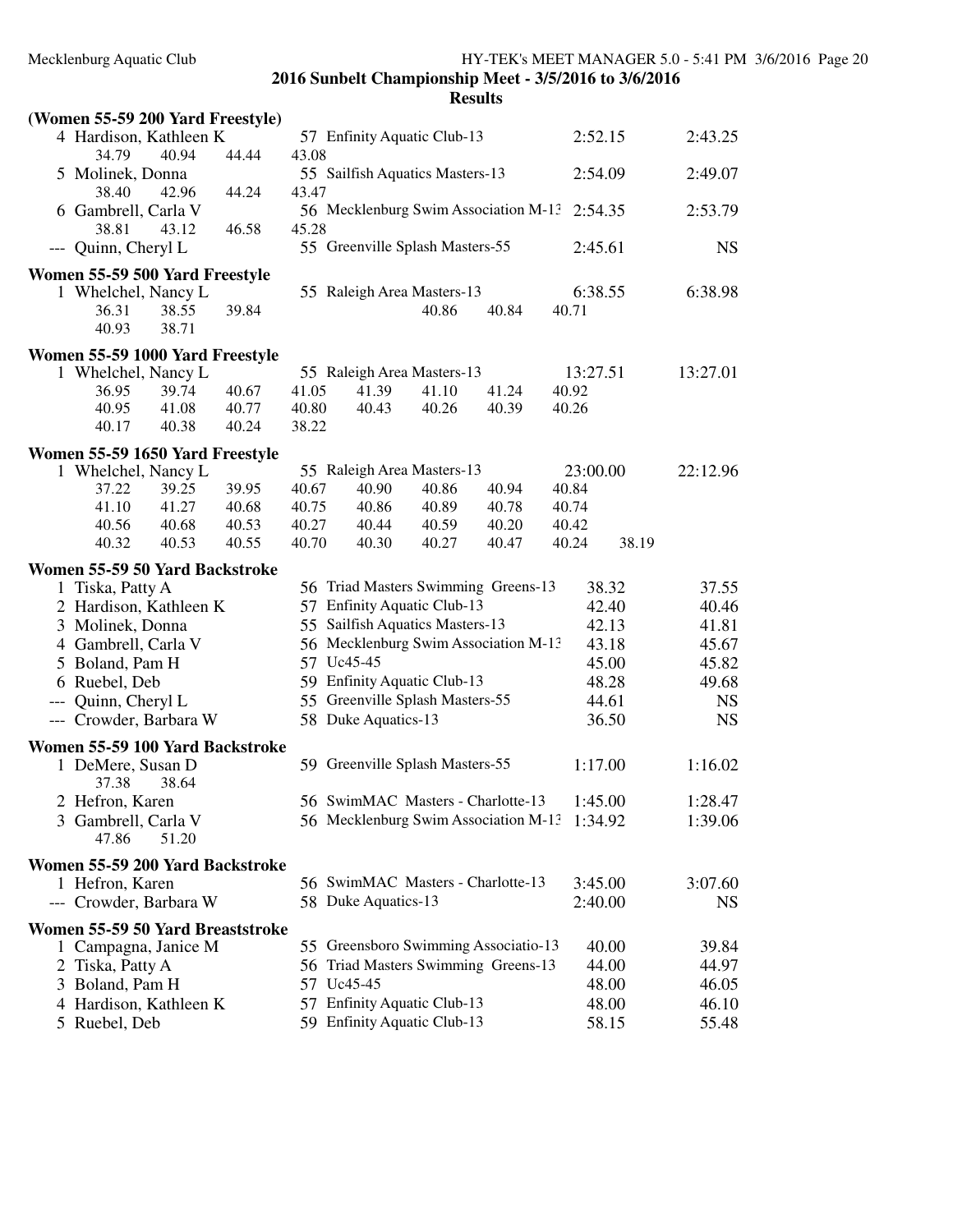| Women 55-59 100 Yard Breaststroke                      |                                              |         |           |
|--------------------------------------------------------|----------------------------------------------|---------|-----------|
| --- Campagna, Janice M<br>44.59<br>41.09               | 55 Greensboro Swimming Associatio-13 1:30.00 |         | DQ        |
| Women 55-59 200 Yard Breaststroke                      |                                              |         |           |
| 1 Campagna, Janice M                                   | 55 Greensboro Swimming Associatio-13         | 3:30.00 | 3:10.25   |
| 42.70<br>48.59<br>48.54                                | 50.42                                        |         |           |
| Women 55-59 50 Yard Butterfly                          |                                              |         |           |
| 1 Tiska, Patty A                                       | 56 Triad Masters Swimming Greens-13          | 34.32   | 35.87     |
| 2 Boland, Pam H                                        | 57 Uc45-45                                   | 43.00   | 40.65     |
| 3 Ruebel, Deb                                          | 59 Enfinity Aquatic Club-13                  | 45.18   | 46.73     |
| --- DeMere, Susan D                                    | 59 Greenville Splash Masters-55              | 35.00   | <b>NS</b> |
| --- Quinn, Cheryl L                                    | 55 Greenville Splash Masters-55              | 42.37   | <b>NS</b> |
| Women 55-59 100 Yard Butterfly<br>1 Crowder, Barbara W | 58 Duke Aquatics-13                          | 1:14.00 | 1:14.05   |
| 33.58<br>40.47                                         |                                              |         |           |
| <b>Women 55-59 100 Yard IM</b>                         |                                              |         |           |
| 1 Campagna, Janice M<br>39.13<br>39.84                 | 55 Greensboro Swimming Associatio-13         | 1:20.00 | 1:18.97   |
| 2 Whelchel, Nancy L<br>38.02<br>41.62                  | 55 Raleigh Area Masters-13                   | 1:19.51 | 1:19.64   |
| 3 Tiska, Patty A<br>36.96<br>45.02                     | 56 Triad Masters Swimming Greens-13          | 1:22.63 | 1:21.98   |
| 4 Molinek, Donna<br>42.57<br>48.20                     | 55 Sailfish Aquatics Masters-13              | 1:29.64 | 1:30.77   |
| 5 Ruebel, Deb<br>47.35<br>57.28                        | 59 Enfinity Aquatic Club-13                  | 1:45.56 | 1:44.63   |
| --- Boland, Pam H                                      | 57 Uc45-45                                   | 1:33.00 | DQ        |
| <b>Women 55-59 200 Yard IM</b>                         |                                              |         |           |
| 1 Whelchel, Nancy L                                    | 55 Raleigh Area Masters-13                   | 2:47.90 | 2:50.22   |
| 45.13<br>48.63<br>37.80                                | 38.66                                        |         |           |
| --- Molinek, Donna                                     | 55 Sailfish Aquatics Masters-13              | 3:16.89 | <b>NS</b> |
| <b>Women 55-59 400 Yard IM</b>                         |                                              |         |           |
| 1 Whelchel, Nancy L                                    | 55 Raleigh Area Masters-13                   | 6:30.00 | 6:08.35   |
| 40.38<br>47.01<br>49.77                                | 49.34<br>50.93<br>51.30<br>40.93             | 38.69   |           |
| Women 60-64 50 Yard Freestyle                          |                                              |         |           |
| 1 Amick, Beverly O                                     | 61 Team-13                                   | 31.57   | 30.54     |
| 2 Richardson, Carol P                                  | 61 Team-13                                   | 40.00   | 40.96     |
| Women 60-64 100 Yard Freestyle                         |                                              |         |           |
| 1 Amick, Beverly O<br>32.94<br>34.62                   | 61 Team-13                                   | 1:07.11 | 1:07.56   |
| Women 60-64 200 Yard Freestyle                         |                                              |         |           |
| 1 Pearce, Mary D                                       | 60 North Carolina Masters Swimmin-13         | 3:00.00 | 2:59.39   |
| 40.38<br>45.90<br>46.78                                | 46.33                                        |         |           |
| --- Wilson, Debbie R                                   | 62 Smac-13                                   | 2:42.11 | <b>NS</b> |
| --- Amick, Beverly O                                   | 61 Team-13                                   | 2:26.26 | <b>NS</b> |
| --- Wainwright, Joanne                                 | 60 Greensboro Swimming Associatio-13         | 2:30.97 | <b>NS</b> |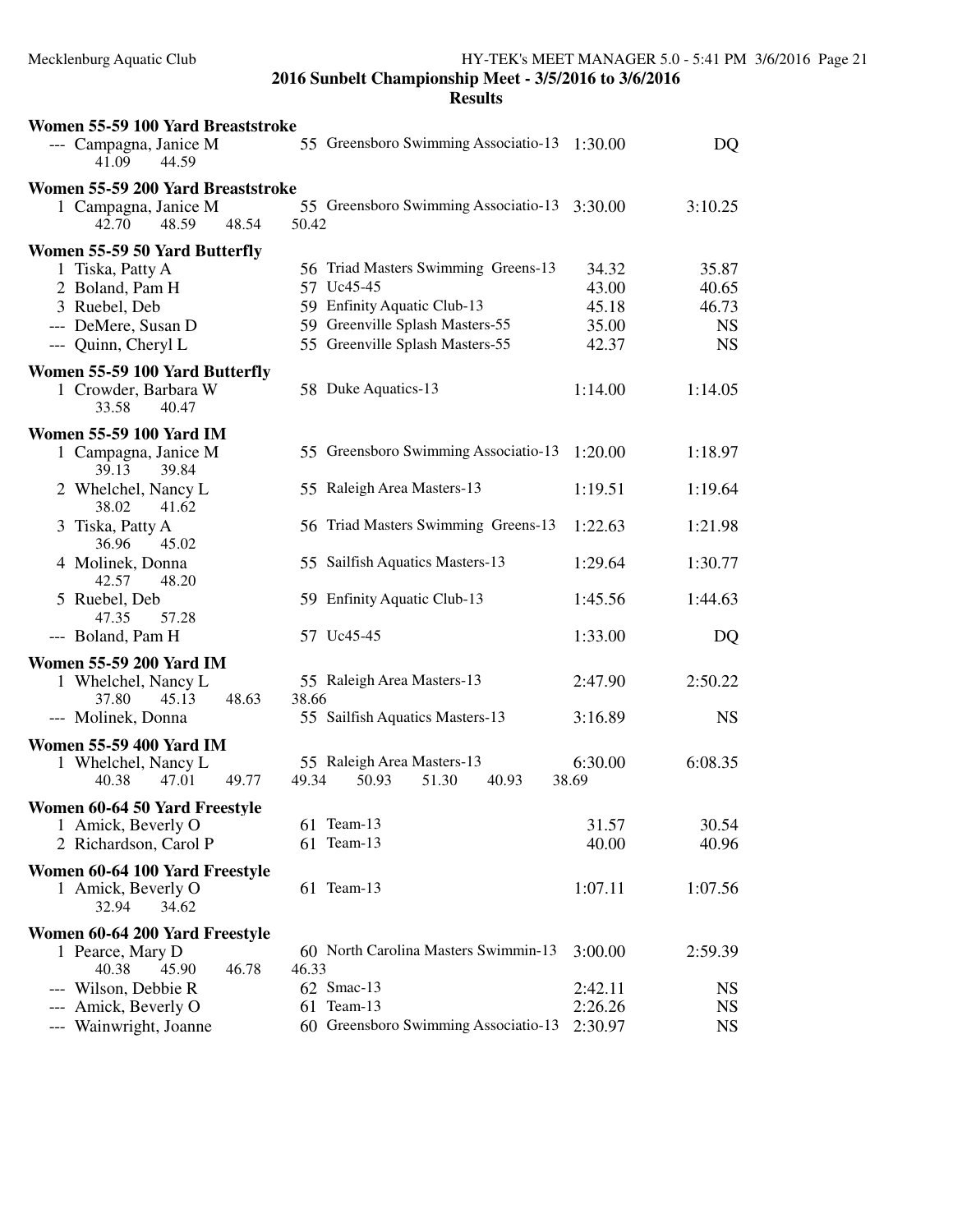| Women 60-64 500 Yard Freestyle            |       |                                                    |                |                |                                               |           |
|-------------------------------------------|-------|----------------------------------------------------|----------------|----------------|-----------------------------------------------|-----------|
| 1 Amick, Beverly O                        |       | 61 Team-13                                         |                |                | 6:58.00                                       | 6:44.91   |
| 40.25<br>35.45<br>38.46                   | 41.24 | 41.59                                              | 42.04          | 42.10          | 41.88                                         |           |
| 41.58<br>40.32                            |       |                                                    |                |                |                                               |           |
| 2 Vanderfleet-Scott, Jill A               |       |                                                    |                |                | 61 YMCA Seahorse Swim Team - Hick- 7:28.50    | 6:53.17   |
| 38.31<br>40.79<br>41.67<br>41.68          | 41.59 | 41.39                                              | 42.43          | 42.37          | 42.06                                         |           |
| 40.88                                     |       |                                                    |                |                |                                               |           |
| Women 60-64 1000 Yard Freestyle           |       |                                                    |                |                |                                               |           |
| 1 Wainwright, Joanne                      |       |                                                    |                |                | 60 Greensboro Swimming Associatio-13 14:00.98 | 13:30.78  |
| 36.70<br>40.38<br>40.91                   | 40.78 | 41.01                                              | 40.74          | 41.11          | 41.07                                         |           |
| 41.26<br>41.23<br>41.18                   | 40.74 | 40.68                                              | 40.86          | 40.56          | 40.56                                         |           |
| 40.74<br>40.44<br>40.78                   | 39.05 |                                                    |                |                |                                               |           |
| 2 Amick, Beverly O<br>38.21               | 40.10 | 61 Team-13<br>40.14                                |                |                | 14:06.84                                      | 13:44.61  |
| 34.44<br>39.74<br>41.54<br>41.64<br>42.39 | 42.57 | 42.51                                              | 40.76<br>42.75 | 41.35<br>42.66 | 41.03<br>42.86                                |           |
| 42.76<br>43.03<br>42.55                   | 41.58 |                                                    |                |                |                                               |           |
|                                           |       |                                                    |                |                |                                               |           |
| Women 60-64 50 Yard Backstroke            |       |                                                    |                |                |                                               |           |
| 1 Gibbs, Chris R                          |       | 62 Greenville Splash Masters-55                    |                |                | 41.17                                         | 42.11     |
| 2 Pearce, Mary D                          |       | 60 North Carolina Masters Swimmin-13<br>61 Team-13 |                |                | 42.00                                         | 42.68     |
| 3 Richardson, Carol P                     |       |                                                    |                |                | 50.00                                         | 51.25     |
| Women 60-64 100 Yard Backstroke           |       |                                                    |                |                |                                               |           |
| 1 Amick, Beverly O                        |       | 61 Team-13                                         |                |                | 1:18.78                                       | 1:18.36   |
| 37.97<br>40.39                            |       |                                                    |                |                |                                               |           |
| 2 Vanderfleet-Scott, Jill A               |       | 61 YMCA Seahorse Swim Team - Hick-1                |                |                | 1:28.50                                       | 1:24.68   |
| 41.93<br>42.75                            |       |                                                    |                |                |                                               |           |
| 3 Pearce, Mary D                          |       | 60 North Carolina Masters Swimmin-13               |                |                | 1:30.00                                       | 1:36.44   |
| 46.96<br>49.48                            |       |                                                    |                |                |                                               |           |
| --- Gibbs, Chris R                        |       | 62 Greenville Splash Masters-55<br>62 Smac-13      |                |                | 1:31.51                                       | <b>NS</b> |
| --- Wilson, Debbie R                      |       |                                                    |                |                | 1:31.35                                       | <b>NS</b> |
| Women 60-64 200 Yard Backstroke           |       |                                                    |                |                |                                               |           |
| 1 Pearce, Mary D                          |       | 60 North Carolina Masters Swimmin-13               |                |                | 3:20.00                                       | 3:21.08   |
| 54.06<br>46.58<br>50.05                   | 50.39 |                                                    |                |                |                                               |           |
| --- Wilson, Debbie R                      |       | 62 Smac-13                                         |                |                | 3:11.59                                       | <b>NS</b> |
| Women 60-64 50 Yard Breaststroke          |       |                                                    |                |                |                                               |           |
| 1 Pearce, Mary D                          |       | 60 North Carolina Masters Swimmin-13               |                |                | 45.00                                         | 44.18     |
| --- Gibbs, Chris R                        |       | 62 Greenville Splash Masters-55                    |                |                | 46.48                                         | <b>NS</b> |
| Women 60-64 100 Yard Breaststroke         |       |                                                    |                |                |                                               |           |
| 1 Pearce, Mary D                          |       | 60 North Carolina Masters Swimmin-13               |                |                | 1:35.00                                       | 1:38.10   |
| 47.82<br>50.28                            |       |                                                    |                |                |                                               |           |
| Women 60-64 200 Yard Breaststroke         |       |                                                    |                |                |                                               |           |
| 1 Pearce, Mary D                          |       | 60 North Carolina Masters Swimmin-13               |                |                | 3:20.00                                       | 3:32.69   |
| 54.77<br>55.26<br>49.83                   | 52.83 |                                                    |                |                |                                               |           |
|                                           |       |                                                    |                |                |                                               |           |
| <b>Women 60-64 50 Yard Butterfly</b>      |       |                                                    |                |                |                                               |           |
| 1 Amick, Beverly O                        |       | 61 Team-13                                         |                |                | 32.70                                         | 33.16     |
| --- Gibbs, Chris R                        |       | 62 Greenville Splash Masters-55                    |                |                | 37.94                                         | <b>NS</b> |
| Women 60-64 100 Yard Butterfly            |       |                                                    |                |                |                                               |           |
| 1 Wainwright, Joanne                      |       | 60 Greensboro Swimming Associatio-13               |                |                | 1:17.34                                       | 1:18.12   |
| 41.38<br>36.74                            |       |                                                    |                |                |                                               |           |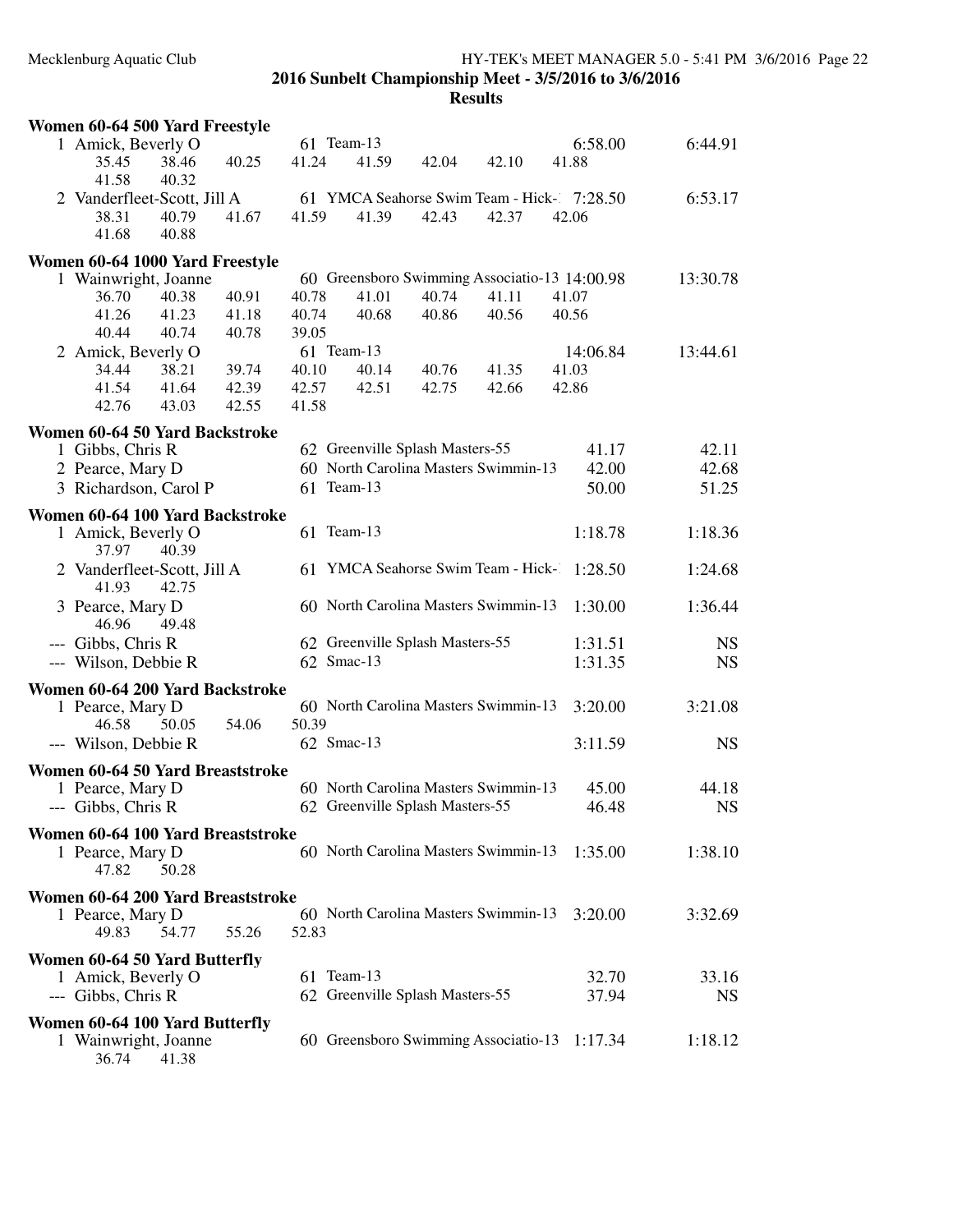| (Women 60-64 100 Yard Butterfly)                          |                                               |                |            |
|-----------------------------------------------------------|-----------------------------------------------|----------------|------------|
| 2 Gibbs, Chris R<br>56.71<br>43.15                        | 62 Greenville Splash Masters-55               | 1:32.46        | 1:39.86    |
| --- Amick, Beverly O                                      | 61 Team-13                                    | 1:15.41        | <b>NS</b>  |
| Women 60-64 200 Yard Butterfly                            |                                               |                |            |
| 1 Wainwright, Joanne                                      | 60 Greensboro Swimming Associatio-13          | 2:59.33        | 2:59.14    |
| 41.35<br>46.56<br>47.56                                   | 43.67                                         |                |            |
| <b>Women 60-64 100 Yard IM</b>                            |                                               |                |            |
| 1 Gibbs, Chris R<br>39.49<br>48.41                        | 62 Greenville Splash Masters-55               | 1:27.98        | 1:27.90    |
| --- Amick, Beverly O                                      | 61 Team-13                                    | 1:17.14        | <b>NS</b>  |
| <b>Women 60-64 200 Yard IM</b>                            |                                               |                |            |
| 1 Wainwright, Joanne                                      | 60 Greensboro Swimming Associatio-13          | 3:05.77        | 2:49.88    |
| 36.42<br>44.24<br>50.32                                   | 38.90                                         |                |            |
| 2 Amick, Beverly O                                        | 61 Team-13                                    | 2:49.66        | 2:51.32    |
| 35.11<br>46.08<br>50.86                                   | 39.27                                         |                |            |
| <b>Women 60-64 400 Yard IM</b>                            |                                               |                |            |
| 1 Wainwright, Joanne                                      | 60 Greensboro Swimming Associatio-13          | 6:15.19        | 6:10.99    |
| 40.33<br>43.06<br>46.85                                   | 47.79<br>53.62<br>55.57<br>42.59              | 41.18          |            |
| 2 Pearce, Mary D                                          | 60 North Carolina Masters Swimmin-13          | 6:50.00        | 7:11.60    |
| 49.80<br>59.08<br>56.69                                   | 45.81<br>54.72<br>59.99<br>58.91              | 46.60          |            |
|                                                           |                                               |                |            |
| Women 65-69 50 Yard Freestyle                             | 67 North Carolina Masters Swimmin-13          | 34.00          | 35.09      |
| 1 Page, Anne M                                            |                                               |                |            |
| 2 Pingley, Gretchen J                                     | 69 Greenville Splash Masters-55               | 35.50          | 41.22      |
| Women 65-69 100 Yard Freestyle<br>--- Pingley, Gretchen J | 69 Greenville Splash Masters-55               | 1:24.00        | <b>NS</b>  |
| Women 65-69 200 Yard Freestyle                            |                                               |                |            |
| 1 Page, Anne M                                            | 67 North Carolina Masters Swimmin-13          | 2:55.00        | 2:49.86    |
| 39.55<br>42.82<br>43.83                                   | 43.66                                         |                |            |
| --- Parsons, Donna                                        | 66 SwimMAC Masters - Charlotte-13             | 3:17.00        | <b>DNF</b> |
| Women 65-69 1000 Yard Freestyle                           |                                               |                |            |
| 1 Parsons, Donna                                          | 66 SwimMAC Masters - Charlotte-13             | 18:20.00       | 17:49.98   |
| 53.24<br>45.37<br>50.59                                   | 53.94<br>54.30<br>54.72<br>54.35              | 54.01          |            |
| 54.61<br>54.63<br>54.02                                   | 55.19<br>54.56<br>53.42<br>54.40              | 54.28          |            |
| 54.62<br>54.47<br>53.90                                   | 51.36                                         |                |            |
| Women 65-69 1650 Yard Freestyle                           |                                               |                |            |
| 1 Page, Anne M                                            | 67 North Carolina Masters Swimmin-13 26:00.00 |                | 25:23.02   |
| 41.29<br>45.58<br>46.79                                   | 46.49<br>46.81<br>46.45<br>46.34              | 48.05          |            |
| 46.45<br>46.59<br>46.51                                   | 46.53<br>46.12<br>46.27<br>46.35              | 46.26          |            |
| 45.99<br>46.22<br>46.04                                   | 46.18<br>46.47<br>46.58<br>46.26              | 46.19          |            |
| 47.00<br>46.38<br>46.33                                   | 46.54<br>47.06<br>46.38<br>46.15              | 42.28<br>46.09 |            |
| 2 Panayotoff, Kristi M                                    | 67 Greenville Splash Masters-55               | 31:56.64       | 30:26.86   |
| 50.27<br>54.38<br>55.27                                   | 55.98<br>56.44<br>55.67<br>55.77              | 56.00          |            |
| 55.61<br>56.32<br>55.30                                   | 55.20<br>56.04<br>55.26<br>56.69              | 55.54          |            |
| 56.33<br>54.38<br>55.24                                   | 56.44<br>55.47<br>56.34<br>56.50              | 56.19          |            |
| 57.07<br>55.69<br>55.80                                   | 54.33<br>55.06<br>53.78<br>55.31              | 52.44<br>54.75 |            |
| Women 65-69 50 Yard Backstroke                            |                                               |                |            |
| 1 Pingley, Gretchen J                                     | 69 Greenville Splash Masters-55               | 47.04          | 48.44      |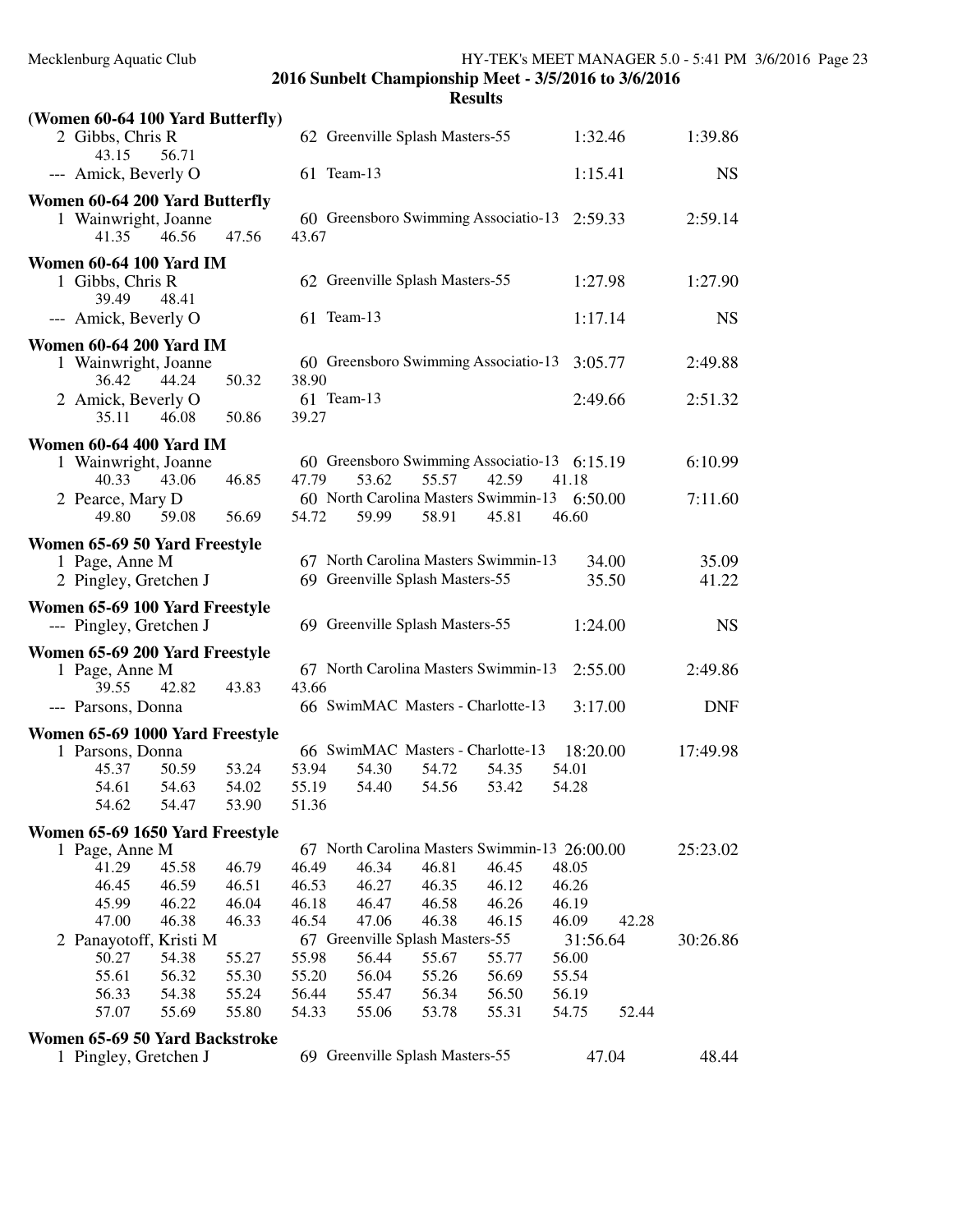| Women 65-69 100 Yard Backstroke                                                       |                                                                        |                  |           |
|---------------------------------------------------------------------------------------|------------------------------------------------------------------------|------------------|-----------|
| 1 Panayotoff, Kristi M<br>55.20<br>52.01                                              | 67 Greenville Splash Masters-55                                        | 1:43.83          | 1:47.21   |
| Women 65-69 200 Yard Backstroke                                                       |                                                                        |                  |           |
| 1 Panayotoff, Kristi M<br>56.67<br>51.73<br>55.75                                     | 67 Greenville Splash Masters-55<br>57.31                               | 3:40.55          | 3:41.46   |
| 2 Parsons, Donna<br>52.35<br>56.98<br>59.10                                           | 66 SwimMAC Masters - Charlotte-13<br>55.44                             | 3:55.55          | 3:43.87   |
| Women 65-69 50 Yard Breaststroke                                                      |                                                                        |                  |           |
| --- Pingley, Gretchen J                                                               | 69 Greenville Splash Masters-55                                        | 47.04            | <b>NS</b> |
| Women 65-69 100 Yard Breaststroke                                                     |                                                                        |                  |           |
| 1 Pingley, Gretchen J<br>57.87<br>48.25                                               | 69 Greenville Splash Masters-55                                        | 1:39.49          | 1:46.12   |
| 2 Parsons, Donna<br>58.19<br>1:02.21                                                  | 66 SwimMAC Masters - Charlotte-13                                      | 2:02.00          | 2:00.40   |
| 3 Panayotoff, Kristi M<br>59.04<br>1:01.80                                            | 67 Greenville Splash Masters-55                                        | 1:53.14          | 2:00.84   |
| Women 65-69 200 Yard Breaststroke                                                     |                                                                        |                  |           |
| 1 Panayotoff, Kristi M<br>59.89 1:05.46<br>1:05.27                                    | 67 Greenville Splash Masters-55<br>1:04.37                             | 4:03.06          | 4:14.99   |
| Women 65-69 100 Yard Butterfly                                                        |                                                                        |                  |           |
| 1 Panayotoff, Kristi M<br>53.84<br>54.06                                              | 67 Greenville Splash Masters-55                                        | 1:47.79          | 1:47.90   |
| Women 65-69 200 Yard Butterfly                                                        |                                                                        |                  |           |
| 1 Panayotoff, Kristi M<br>55.54 1:04.90<br>1:02.18                                    | 67 Greenville Splash Masters-55<br>57.76                               | 3:55.67          | 4:00.38   |
| <b>Women 65-69 100 Yard IM</b>                                                        |                                                                        |                  |           |
| 1 Page, Anne M<br>44.05<br>49.29                                                      | 67 North Carolina Masters Swimmin-13                                   | 1:30.00          | 1:33.34   |
| 2 Pingley, Gretchen J<br>50.31<br>50.41                                               | 69 Greenville Splash Masters-55                                        | 1:35.06          | 1:40.72   |
| 3 Parsons, Donna<br>54.58<br>53.67                                                    | 66 SwimMAC Masters - Charlotte-13                                      | 1:51.00          | 1:48.25   |
| 4 Panayotoff, Kristi M<br>50.84<br>57.89                                              | 67 Greenville Splash Masters-55                                        | 1:47.43          | 1:48.73   |
|                                                                                       |                                                                        |                  |           |
| <b>Women 65-69 200 Yard IM</b><br>1 Panayotoff, Kristi M<br>57.36<br>51.32<br>1:06.28 | 67 Greenville Splash Masters-55<br>53.67                               | 3:43.54          | 3:48.63   |
| <b>Women 65-69 400 Yard IM</b>                                                        |                                                                        |                  |           |
| 1 Panayotoff, Kristi M<br>57.33 1:00.77<br>1:00.18                                    | 67 Greenville Splash Masters-55<br>1:08.77 1:06.47<br>1:02.22<br>54.53 | 8:00.51<br>54.84 | 8:05.11   |
| Women 70-74 50 Yard Freestyle                                                         |                                                                        |                  |           |
| 1 Hovey, Mary Anna                                                                    | 72 Durham Area Masters Aquatics-13                                     | 42.00            | 41.54     |
| 2 Brooks, SAMM                                                                        | 72 Duke Aquatics-13                                                    | 1:03.32          | 1:04.80   |
| Women 70-74 100 Yard Freestyle                                                        |                                                                        |                  |           |
| 1 Hovey, Mary Anna<br>44.93<br>50.32                                                  | 72 Durham Area Masters Aquatics-13                                     | 1:49.00          | 1:35.25   |
| --- Brooks, SAMM                                                                      | 72 Duke Aquatics-13                                                    | 2:21.23          | <b>NS</b> |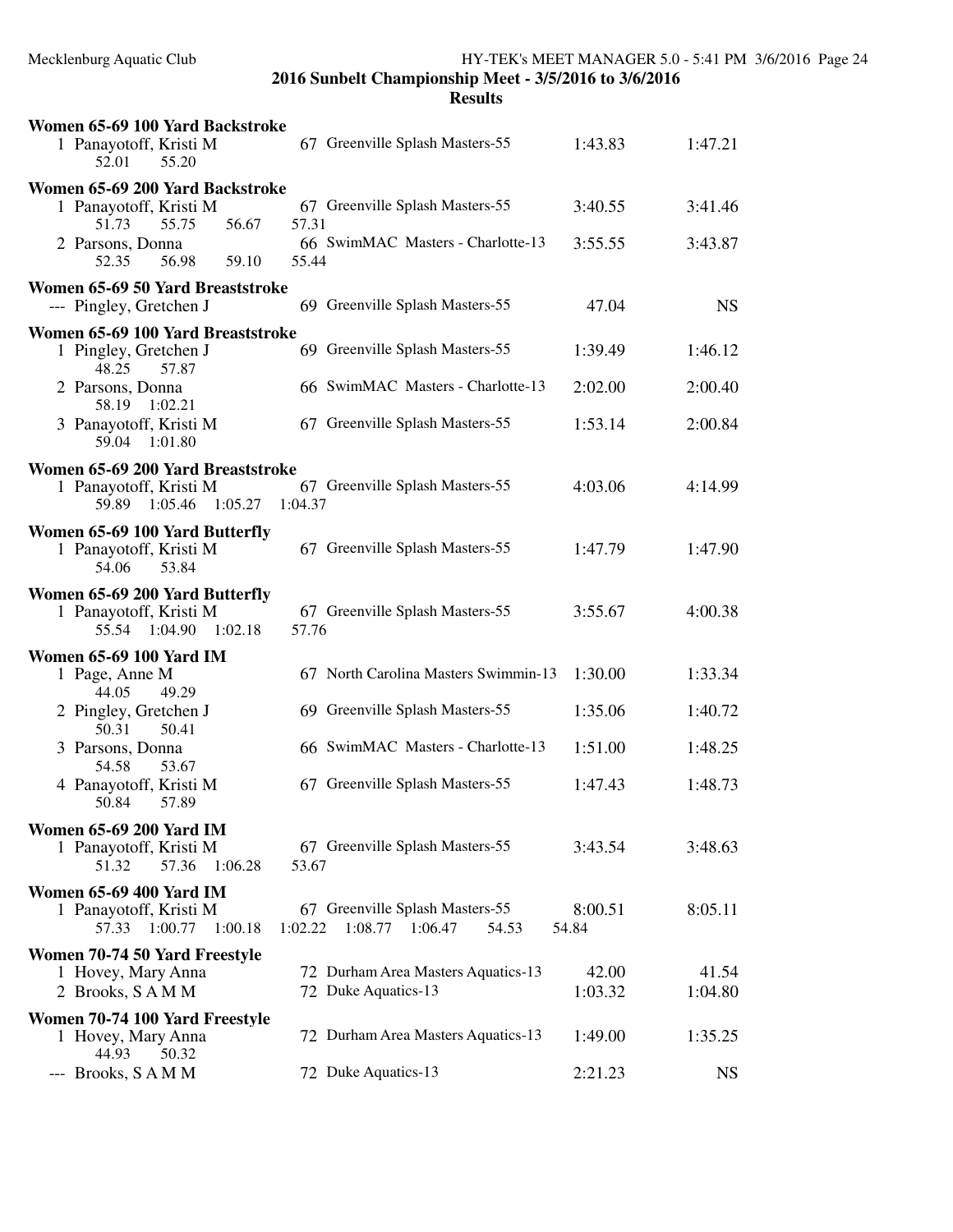| Women 70-74 50 Yard Backstroke<br>1 Hovey, Mary Anna<br>2 Brooks, SAMM                                                                                                                 | 72 Durham Area Masters Aquatics-13<br>72 Duke Aquatics-13                                                                                                                           | 52.00<br>1:16.36                                            | 50.51<br>1:06.76                                                |
|----------------------------------------------------------------------------------------------------------------------------------------------------------------------------------------|-------------------------------------------------------------------------------------------------------------------------------------------------------------------------------------|-------------------------------------------------------------|-----------------------------------------------------------------|
| Women 70-74 100 Yard Backstroke<br>1 Brooks, SAMM<br>1:08.83<br>49.90                                                                                                                  | 72 Duke Aquatics-13                                                                                                                                                                 | 2:34.06                                                     | 1:58.73                                                         |
| Women 70-74 50 Yard Breaststroke<br>1 Brooks, SAMM                                                                                                                                     | 72 Duke Aquatics-13                                                                                                                                                                 | 1:15.59                                                     | 1:13.50                                                         |
| Women 70-74 50 Yard Butterfly<br>1 Hovey, Mary Anna                                                                                                                                    | 72 Durham Area Masters Aquatics-13                                                                                                                                                  | 1:03.00                                                     | 1:02.53                                                         |
| <b>Women 70-74 100 Yard IM</b><br>1 Hovey, Mary Anna<br>56.14 1:04.80                                                                                                                  | 72 Durham Area Masters Aquatics-13                                                                                                                                                  | 1:58.00                                                     | 2:00.94                                                         |
| 2 Brooks, SAMM                                                                                                                                                                         | 72 Duke Aquatics-13                                                                                                                                                                 | 2:37.00                                                     | 2:44.76                                                         |
| <b>Women 70-74 200 Yard IM</b><br>1 Hovey, Mary Anna<br>2:07.22<br>1:17.10<br>51.77                                                                                                    | 72 Durham Area Masters Aquatics-13                                                                                                                                                  | 4:15.00                                                     | 4:16.09                                                         |
| Women 75-79 50 Yard Freestyle<br>1 Elliott, Kacky C<br>2 Vass, Mary Katherine                                                                                                          | 77 Greenville Splash Masters-55<br>79 Charlotte SwimMasters-13                                                                                                                      | 46.20<br>55.00                                              | 48.33<br>53.21                                                  |
| Women 75-79 100 Yard Freestyle<br>1 Elliott, Kacky C<br>49.79<br>56.91                                                                                                                 | 77 Greenville Splash Masters-55                                                                                                                                                     | 1:56.31                                                     | 1:46.70                                                         |
| Women 75-79 50 Yard Backstroke<br>1 Elliott, Kacky C<br>2 Vass, Mary Katherine                                                                                                         | 77 Greenville Splash Masters-55<br>79 Charlotte SwimMasters-13                                                                                                                      | 55.08<br>57.00                                              | 56.25<br>57.76                                                  |
| Women 75-79 100 Yard Backstroke<br>1 Elliott, Kacky C<br>56.68<br>1:06.66                                                                                                              | 77 Greenville Splash Masters-55                                                                                                                                                     | 2:16.62                                                     | 2:03.34                                                         |
| Women 75-79 50 Yard Breaststroke<br>1 Elliott, Kacky C                                                                                                                                 | 77 Greenville Splash Masters-55                                                                                                                                                     | 1:05.55                                                     | 1:05.66                                                         |
| Men 18-24 50 Yard Freestyle<br>1 Nascimento, Gustavo<br>2 Dole, Andrew H<br>3 Davidson, Patrick J<br>4 Izzard, Joshua<br>5 Sites, Tyler P<br>6 Wood, Austin M<br>Judd, Eric A<br>$---$ | 21 Uc13-13<br>20 Team-13<br>23 Greensboro Community YMCA Mast<br>23 North Carolina Masters Swimmin-13<br>24 Greenville Splash Masters-55<br>21 Uc13-13<br>23 WV Masters Swimming-12 | 20.80<br>22.28<br>24.49<br>40.00<br>27.00<br>31.99<br>23.34 | 21.53<br>22.41<br>24.56<br>25.08<br>25.77<br>27.58<br><b>NS</b> |
| Tatich, Kyle A<br>$---$                                                                                                                                                                | 20 Enfinity Aquatic Club-13                                                                                                                                                         | 24.00                                                       | <b>NS</b>                                                       |
| Men 18-24 100 Yard Freestyle                                                                                                                                                           |                                                                                                                                                                                     |                                                             |                                                                 |
| 1 Nascimento, Gustavo<br>22.45<br>24.38                                                                                                                                                | 21 Uc13-13                                                                                                                                                                          | 46.00                                                       | 46.83                                                           |
| 2 Dole, Andrew H                                                                                                                                                                       | 20 Team-13                                                                                                                                                                          | 49.65                                                       | 50.31                                                           |

24.13 26.18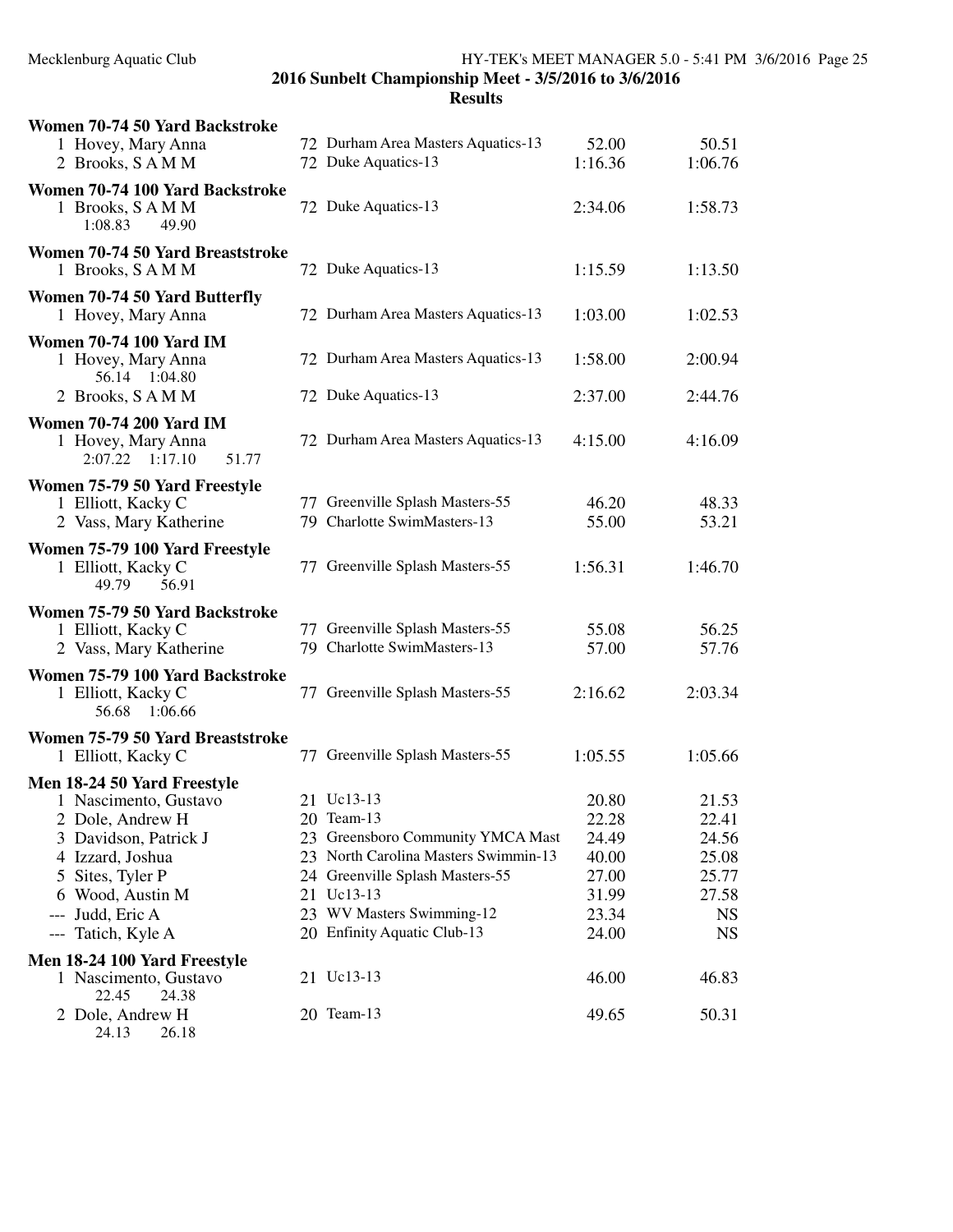|                                         |       |       | 2016 Sunbelt Championship Meet - 3/5/2016 to 3/6/2016<br><b>Results</b> |         |           |
|-----------------------------------------|-------|-------|-------------------------------------------------------------------------|---------|-----------|
| (Men 18-24 100 Yard Freestyle)          |       |       |                                                                         |         |           |
| 3 Lindholm, Kyle<br>25.36<br>26.78      |       |       | 23 Uc13-13                                                              | 54.24   | 52.14     |
| 4 Wocker, Michael M<br>26.05<br>27.26   |       |       | 24 Greenville Splash Masters-55                                         | 57.00   | 53.31     |
| 5 Davidson, Patrick J<br>26.62<br>29.26 |       |       | 23 Greensboro Community YMCA Mast                                       | 54.89   | 55.88     |
| --- Wood, Austin M                      |       |       | 21 Uc13-13                                                              | 1:10.99 | <b>NS</b> |
| --- Tatich, Kyle A                      |       |       | 20 Enfinity Aquatic Club-13                                             | 54.00   | <b>NS</b> |
| --- Judd, Eric A                        |       |       | 23 WV Masters Swimming-12                                               | 52.37   | <b>NS</b> |
| Men 18-24 200 Yard Freestyle            |       |       |                                                                         |         |           |
| 1 Nascimento, Gustavo                   |       |       | 21 Uc13-13                                                              | 1:42.00 | 1:48.70   |
| 25.03<br>27.21                          | 27.78 | 28.68 |                                                                         |         |           |
| 2 Wocker, Michael M<br>28.21<br>30.66   | 31.15 | 28.84 | 24 Greenville Splash Masters-55                                         | 2:02.00 | 1:58.86   |
| 3 Sites, Tyler P                        |       |       | 24 Greenville Splash Masters-55                                         | 2:05.00 | 2:09.32   |
| 29.53<br>32.90                          | 33.38 | 33.51 |                                                                         |         |           |
| --- Judd, Eric A                        |       |       | 23 WV Masters Swimming-12                                               | 1:59.99 | <b>NS</b> |
| --- Tatich, Kyle A                      |       |       | 20 Enfinity Aquatic Club-13                                             | 2:00.00 | <b>NS</b> |
| Men 18-24 50 Yard Backstroke            |       |       |                                                                         |         |           |
| 1 Lindholm, Kyle                        |       |       | 23 Uc13-13                                                              | 30.50   | 27.42     |
|                                         |       |       |                                                                         |         |           |
| Men 18-24 50 Yard Breaststroke          |       |       |                                                                         |         |           |
| 1 Davidson, Patrick J                   |       |       | 23 Greensboro Community YMCA Mast                                       | 29.99   | 29.86     |
| 2 Lindholm, Kyle                        |       |       | 23 Uc13-13                                                              | 32.00   | 30.29     |
| 3 Wood, Austin M                        |       |       | 21 Uc13-13                                                              | 36.99   | 31.80     |
| 4 Wocker, Michael M                     |       |       | 24 Greenville Splash Masters-55                                         | 34.00   | 32.73     |
| 5 Sites, Tyler P                        |       |       | 24 Greenville Splash Masters-55                                         | 35.00   | 33.07     |
| --- Tatich, Kyle A                      |       |       | 20 Enfinity Aquatic Club-13                                             | 30.00   | <b>NS</b> |
| --- Judd, Eric A                        |       |       | 23 WV Masters Swimming-12                                               | 29.32   | <b>NS</b> |
| Men 18-24 100 Yard Breaststroke         |       |       |                                                                         |         |           |
| 1 Davidson, Patrick J<br>34.77<br>30.51 |       |       | 23 Greensboro Community YMCA Mast                                       | 1:05.49 | 1:05.28   |
| 2 Lindholm, Kyle<br>32.13<br>34.82      |       |       | 23 Uc13-13                                                              | 1:12.00 | 1:06.95   |
| 3 Wood, Austin M<br>32.23<br>38.36      |       |       | 21 Uc13-13                                                              | 1:23.99 | 1:10.59   |
| 4 Sites, Tyler P<br>33.52<br>38.01      |       |       | 24 Greenville Splash Masters-55                                         | 1:10.00 | 1:11.53   |
| 5 Wocker, Michael M<br>34.54<br>37.98   |       |       | 24 Greenville Splash Masters-55                                         | 1:12.00 | 1:12.52   |
| --- Judd, Eric A                        |       |       | 23 WV Masters Swimming-12                                               | 1:03.64 | <b>NS</b> |
| --- Tatich, Kyle A                      |       |       | 20 Enfinity Aquatic Club-13                                             | 1:07.00 | <b>NS</b> |
| Men 18-24 200 Yard Breaststroke         |       |       |                                                                         |         |           |
| 1 Davidson, Patrick J                   |       |       | 23 Greensboro Community YMCA Mast                                       | 2:30.99 | 2:29.18   |
| 32.71<br>38.15                          | 39.21 | 39.11 |                                                                         |         |           |
| 2 Sites, Tyler P                        |       |       | 24 Greenville Splash Masters-55                                         | 3:00.00 | 2:38.76   |
| 35.65<br>39.75                          | 41.41 | 41.95 |                                                                         |         |           |
| 3 Wood, Austin M                        |       |       | 21 Uc13-13                                                              | 2:50.99 | 2:42.60   |
| 34.04<br>40.64                          | 44.27 | 43.65 |                                                                         |         |           |
| --- Judd, Eric A                        |       |       | 23 WV Masters Swimming-12                                               | 2:22.35 | <b>NS</b> |
|                                         |       |       |                                                                         |         |           |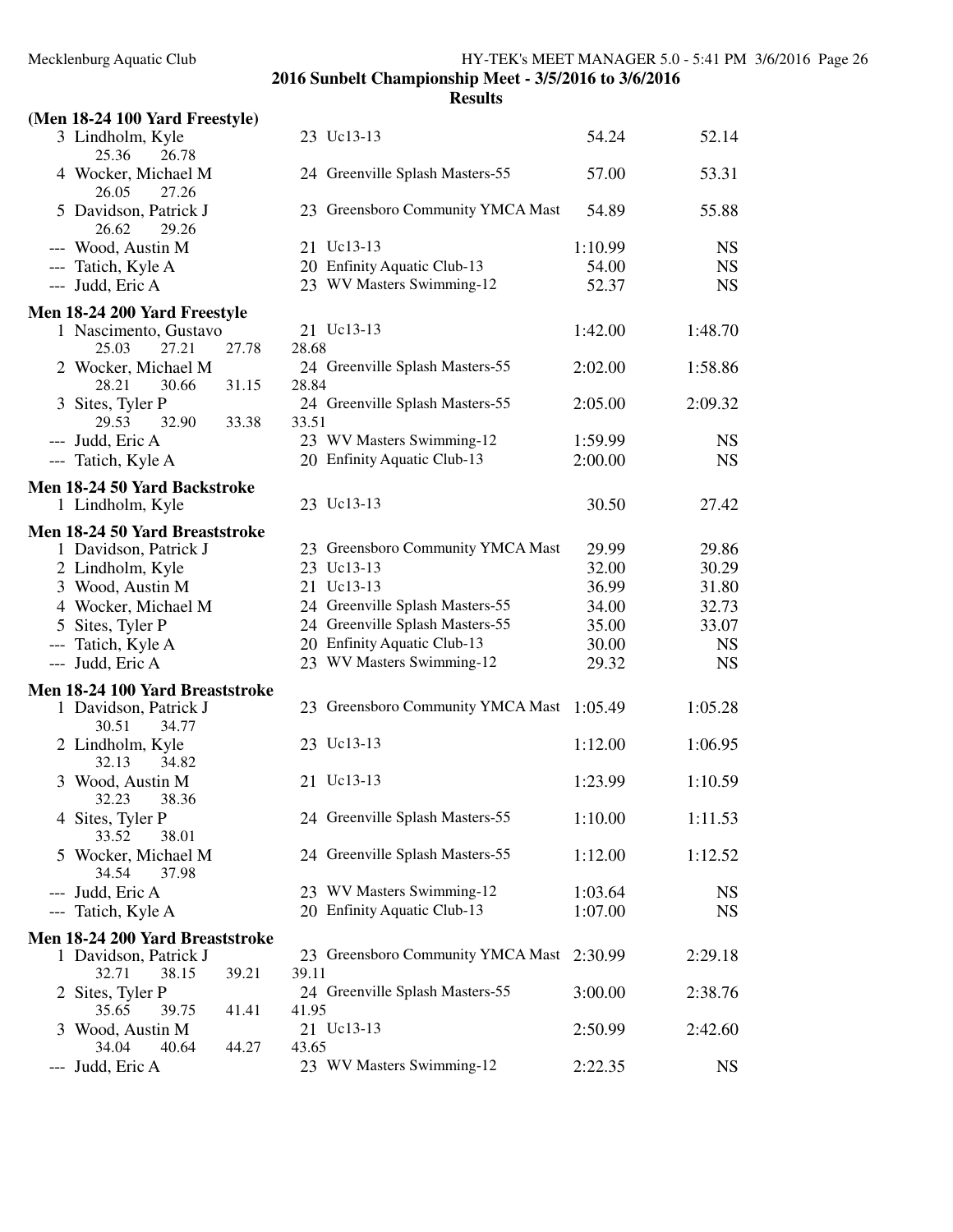| Men 18-24 50 Yard Butterfly                                             |                                                                           |                |                |
|-------------------------------------------------------------------------|---------------------------------------------------------------------------|----------------|----------------|
| 1 Nascimento, Gustavo                                                   | 21 Uc13-13                                                                | 22.80          | 22.72          |
| 2 Dole, Andrew H                                                        | 20 Team-13                                                                | 30.00          | 25.60          |
| 3 Lindholm, Kyle                                                        | 23 Uc13-13                                                                | 29.00          | 26.46          |
| 4 Davidson, Patrick J                                                   | 23 Greensboro Community YMCA Mast                                         | 26.99          | 27.45          |
| 5 Sites, Tyler P                                                        | 24 Greenville Splash Masters-55                                           | 31.00          | 28.30          |
| --- Tatich, Kyle A                                                      | 20 Enfinity Aquatic Club-13                                               | 27.00          | <b>NS</b>      |
| --- Judd, Eric A                                                        | 23 WV Masters Swimming-12                                                 | 26.01          | <b>NS</b>      |
| Men 18-24 100 Yard Butterfly<br>1 Nascimento, Gustavo<br>27.36<br>23.35 | 21 Uc13-13                                                                | 50.00          | 50.71          |
| 2 Davidson, Patrick J<br>28.67<br>33.87                                 | 23 Greensboro Community YMCA Mast                                         | 59.99          | 1:02.54        |
| 3 Sites, Tyler P<br>29.33<br>33.30                                      | 24 Greenville Splash Masters-55                                           | 1:00.00        | 1:02.63        |
| --- Judd, Eric A                                                        | 23 WV Masters Swimming-12                                                 | 59.99          | <b>NS</b>      |
| --- Tatich, Kyle A                                                      | 20 Enfinity Aquatic Club-13                                               | 1:00.00        | <b>NS</b>      |
| <b>Men 18-24 100 Yard IM</b>                                            |                                                                           |                |                |
| 1 Lindholm, Kyle<br>28.49<br>31.30                                      | 23 Uc13-13                                                                | 1:05.00        | 59.79          |
| 2 Davidson, Patrick J<br>29.58<br>33.55                                 | 23 Greensboro Community YMCA Mast                                         | 1:02.49        | 1:03.13        |
| 3 Izzard, Joshua<br>32.83<br>30.76                                      | 23 North Carolina Masters Swimmin-13                                      | 1:20.00        | 1:03.59        |
| 4 Sites, Tyler P<br>30.54<br>34.76                                      | 24 Greenville Splash Masters-55                                           | 1:07.00        | 1:05.30        |
| 5 Wood, Austin M<br>55.31<br>41.26                                      | 21 Uc13-13                                                                | 1:32.99        | 1:36.57        |
| --- Judd, Eric A                                                        | 23 WV Masters Swimming-12                                                 | 59.00          | <b>NS</b>      |
| <b>Men 18-24 200 Yard IM</b>                                            |                                                                           |                |                |
| 1 Sites, Tyler P<br>36.87<br>29.15<br>39.17                             | 24 Greenville Splash Masters-55<br>33.87                                  | 2:30.00        | 2:19.06        |
| Men 25-29 50 Yard Freestyle                                             |                                                                           |                |                |
| 1 Long, John S                                                          | 28 North Carolina Masters Swimmin-13                                      | 20.20          | 20.65          |
| 2 McCanless, Charlie                                                    | 29 Smac-13                                                                | 22.50          | 22.35          |
| 3 Sauter, Trace U<br>4 Walton, Jeremy C                                 | 27 SwimMAC Masters - Charlotte-13<br>29 Mecklenburg Swim Association M-13 | 22.48<br>24.75 | 23.13<br>24.64 |
| Gonzalez, Thomas N<br>$\mathcal{L}$                                     | 26 Kingsport Aquatic Center-15                                            | 25.00          | 25.00          |
| Taylor, Trey<br>6                                                       | 28 Gaston Gators - Gastonia NC-13                                         | 25.68          | 25.03          |
| --- Franz, Mark A                                                       | 25 Uc13-13                                                                | 24.50          | <b>NS</b>      |
| Men 25-29 100 Yard Freestyle                                            |                                                                           |                |                |
| 1 McCanless, Charlie<br>24.45<br>25.79                                  | 29 Smac-13                                                                | 49.50          | 50.24          |
| 2 Thomas, Chandler P<br>24.32<br>26.48                                  | 26 SwimMAC Masters - Charlotte-13                                         | 50.58          | 50.80          |
| 3 Walton, Jeremy C<br>26.29<br>28.78                                    | 29 Mecklenburg Swim Association M-13                                      | 54.99          | 55.07          |
| 4 Gonzalez, Thomas N<br>26.79<br>29.44                                  | 26 Kingsport Aquatic Center-15                                            | 56.00          | 56.23          |
| --- Franz, Mark A                                                       | 25 Uc13-13                                                                | 53.00          | <b>NS</b>      |
| --- Taylor, Trey                                                        | 28 Gaston Gators - Gastonia NC-13                                         | 57.13          | <b>NS</b>      |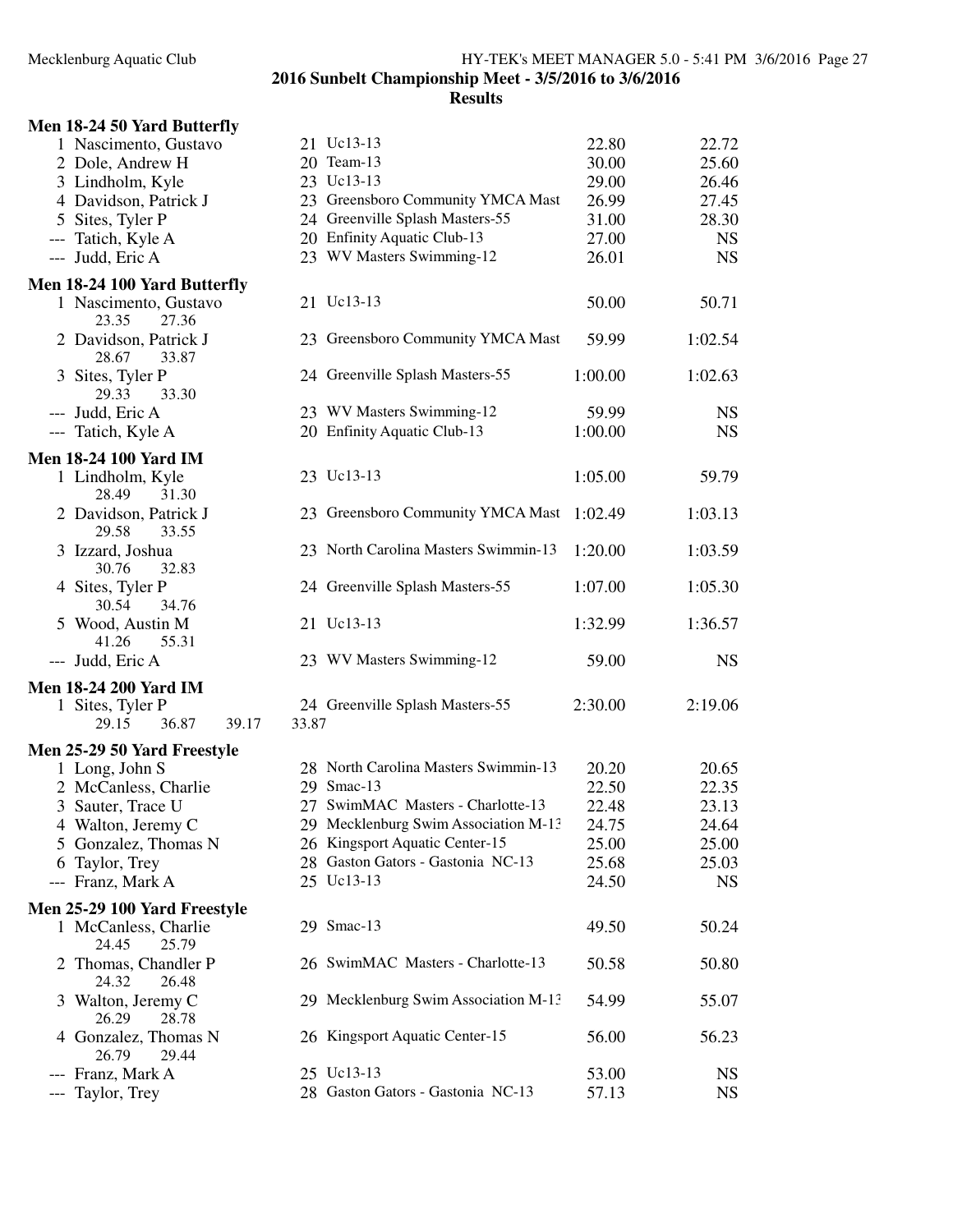| (Men 25-29 100 Yard Freestyle)                  |                                                 |           |
|-------------------------------------------------|-------------------------------------------------|-----------|
| --- Sauter, Trace U                             | 27 SwimMAC Masters - Charlotte-13<br>48.76      | <b>NS</b> |
| Men 25-29 200 Yard Freestyle                    |                                                 |           |
| 1 Sauter, Trace U                               | 27 SwimMAC Masters - Charlotte-13<br>2:00.00    | 1:53.71   |
| 25.91<br>27.93<br>29.84                         | 30.03                                           |           |
| --- Franz, Mark A                               | 25 Uc13-13<br>2:05.00                           | <b>NS</b> |
| --- Long, John S                                | 28 North Carolina Masters Swimmin-13<br>1:42.00 | <b>NS</b> |
| Men 25-29 500 Yard Freestyle                    |                                                 |           |
| 1 Sauter, Trace U                               | 27 SwimMAC Masters - Charlotte-13<br>5:20.00    | 5:16.15   |
| 30.92<br>27.20<br>29.25                         | 31.92<br>32.36<br>33.49<br>32.84<br>33.40       |           |
| 33.52<br>31.25                                  |                                                 |           |
| 2 Walton, Jeremy C                              | 29 Mecklenburg Swim Association M-13 6:10.00    | 6:04.28   |
| 32.14<br>35.44<br>36.38                         | 37.18<br>37.19<br>37.21<br>37.73<br>38.54       |           |
| 35.74<br>36.73                                  |                                                 |           |
| Men 25-29 1000 Yard Freestyle                   |                                                 |           |
| 1 Walton, Jeremy C                              | 29 Mecklenburg Swim Association M-13 15:30.00   | 12:10.24  |
| 37.39<br>37.36<br>34.68                         | 37.20<br>37.59<br>37.54<br>37.45<br>37.67       |           |
| 37.68<br>36.99<br>36.66                         | 35.83<br>36.93<br>35.56<br>35.22<br>36.38       |           |
| 36.44<br>36.80<br>35.15                         | 33.72                                           |           |
| Men 25-29 50 Yard Backstroke                    |                                                 |           |
| 1 Long, John S                                  | 28 North Carolina Masters Swimmin-13<br>23.50   | 23.80     |
| 2 Sauter, Trace U                               | 27 SwimMAC Masters - Charlotte-13<br>25.63      | 26.80     |
| 3 Taylor, Trey                                  | 28 Gaston Gators - Gastonia NC-13<br>28.57      | 28.72     |
| 4 Gonzalez, Thomas N                            | 26 Kingsport Aquatic Center-15<br>36.00         | 30.06     |
| 5 Walton, Jeremy C                              | 29 Mecklenburg Swim Association M-13<br>30.50   | 30.54     |
|                                                 |                                                 |           |
| Men 25-29 100 Yard Backstroke                   | 27 SwimMAC Masters - Charlotte-13<br>59.50      | 56.78     |
| 1 Sauter, Trace U<br>27.35<br>29.43             |                                                 |           |
| 2 Gonzalez, Thomas N                            | 26 Kingsport Aquatic Center-15<br>1:06.00       | 1:03.12   |
| 30.46<br>32.66                                  |                                                 |           |
| 3 Taylor, Trey                                  | 28 Gaston Gators - Gastonia NC-13<br>1:02.02    | 1:03.93   |
| 30.76<br>33.17                                  |                                                 |           |
| Men 25-29 50 Yard Breaststroke                  |                                                 |           |
| 1 Thomas, Chandler P                            | 26 SwimMAC Masters - Charlotte-13<br>27.43      | 27.81     |
| 2 McCanless, Charlie                            | 29 Smac-13<br>29.90                             | 28.84     |
| 3 Walton, Jeremy C                              | 29 Mecklenburg Swim Association M-13<br>33.00   | 31.99     |
|                                                 |                                                 |           |
| Men 25-29 100 Yard Breaststroke                 | 29 Smac-13                                      |           |
| 1 McCanless, Charlie<br>28.36<br>32.52          | 1:02.99                                         | 1:00.88   |
| 2 Thomas, Chandler P                            | 26 SwimMAC Masters - Charlotte-13<br>1:00.38    | 1:01.06   |
| 28.37<br>32.69                                  |                                                 |           |
| 3 Gregory, Jeremy A                             | 27 North Carolina Masters Swimmin-13<br>1:02.99 | 1:01.35   |
| 28.98<br>32.37                                  |                                                 |           |
| 4 Mayfield, Paul D                              | 27 SwimMAC Masters - Charlotte-13<br>1:05.57    | 1:06.68   |
| 31.90<br>34.78                                  |                                                 |           |
|                                                 |                                                 |           |
| Men 25-29 200 Yard Breaststroke                 |                                                 |           |
| 1 Thomas, Chandler P<br>30.28<br>34.96<br>36.04 | 26 SwimMAC Masters - Charlotte-13<br>2:14.52    | 2:17.05   |
|                                                 | 35.77                                           |           |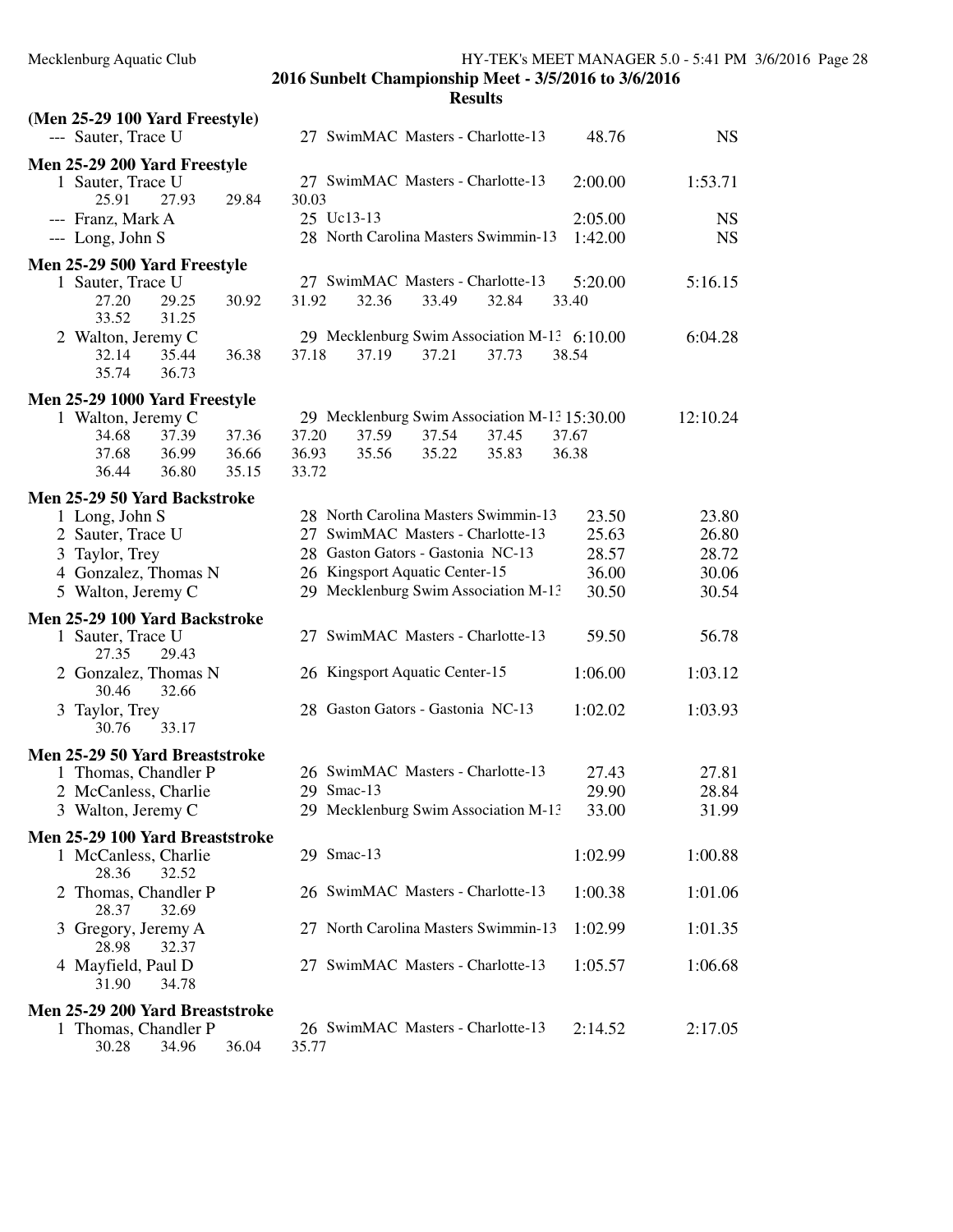26.89 28.38

**2016 Sunbelt Championship Meet - 3/5/2016 to 3/6/2016**

| (Men 25-29 200 Yard Breaststroke)                 |                                              |         |           |
|---------------------------------------------------|----------------------------------------------|---------|-----------|
| 2 McCanless, Charlie                              | 29 Smac-13                                   | 2:20.50 | 2:20.88   |
| 35.46<br>36.35<br>31.16                           | 37.91                                        |         |           |
| --- Huffman, Richard L                            | 27 YMCA Seahorse Swim Team - Hick- 2:37.25   |         | <b>NS</b> |
| Men 25-29 50 Yard Butterfly                       |                                              |         |           |
| 1 Sauter, Trace U                                 | 27 SwimMAC Masters - Charlotte-13            | 24.53   | 25.19     |
| --- Franz, Mark A                                 | 25 Uc13-13                                   | 25.00   | <b>NS</b> |
| Men 25-29 100 Yard Butterfly                      |                                              |         |           |
| 1 Gregory, Jeremy A<br>25.42<br>28.55             | 27 North Carolina Masters Swimmin-13         | 52.10   | 53.97     |
| 2 Thomas, Chandler P<br>25.99<br>29.96            | 26 SwimMAC Masters - Charlotte-13            | 54.35   | 55.95     |
| 3 Sauter, Trace U<br>26.02<br>30.29               | 27 SwimMAC Masters - Charlotte-13            | 53.75   | 56.31     |
| 4 Mayfield, Paul D<br>26.68<br>31.25              | 27 SwimMAC Masters - Charlotte-13            | 56.43   | 57.93     |
| Men 25-29 200 Yard Butterfly                      |                                              |         |           |
| --- Franz, Mark A                                 | 25 Uc13-13                                   | 3:10.00 | <b>NS</b> |
| --- Sauter, Trace U                               | 27 SwimMAC Masters - Charlotte-13            | 2:09.36 | <b>NS</b> |
| Men 25-29 100 Yard IM                             |                                              |         |           |
| 1 McCanless, Charlie<br>26.65<br>29.34            | 29 Smac-13                                   | 57.42   | 55.99     |
| 2 Thomas, Chandler P<br>26.85<br>29.66            | 26 SwimMAC Masters - Charlotte-13            | 55.69   | 56.51     |
| 3 Mayfield, Paul D<br>28.47<br>32.14              | 27 SwimMAC Masters - Charlotte-13            | 58.83   | 1:00.61   |
| 4 Walton, Jeremy C<br>31.46<br>33.35              | 29 Mecklenburg Swim Association M-13         | 1:05.00 | 1:04.81   |
| --- Franz, Mark A                                 | 25 Uc13-13                                   | 1:05.00 | <b>NS</b> |
| --- Gregory, Jeremy A                             | 27 North Carolina Masters Swimmin-13         | 1:00.00 | <b>NS</b> |
| --- Sauter, Trace U                               | 27 SwimMAC Masters - Charlotte-13            | 55.54   | <b>NS</b> |
| <b>Men 25-29 200 Yard IM</b>                      |                                              |         |           |
| 1 McCanless, Charlie<br>1:08.73<br>27.18<br>29.56 | 29 Smac-13                                   | 2:05.00 | 2:05.47   |
| --- Huffman, Richard L                            | 27 YMCA Seahorse Swim Team - Hick- 2:29.52   |         | <b>NS</b> |
| <b>Men 25-29 400 Yard IM</b>                      |                                              |         |           |
| 1 Walton, Jeremy C                                | 29 Mecklenburg Swim Association M-13 5:10.00 |         | 5:08.84   |
| 33.60<br>39.24<br>39.30                           | 44.03<br>43.16<br>35.83<br>39.22             | 34.46   |           |
| --- Franz, Mark A                                 | 25 Uc13-13                                   | 6:00.00 | <b>NS</b> |
| Men 30-34 50 Yard Freestyle                       |                                              |         |           |
| 1 Whitehead, Andrew                               | 33 Uc55-55                                   | 24.00   | 23.38     |
| 2 McAnelly, Ryan                                  | 32 Sailfish Aquatics Masters-13              | 23.50   | 23.39     |
| 3 Foy, Nick                                       | 33 Charlotte SwimMasters-13                  | 25.00   | 25.50     |
| 4 Greene, Daniel                                  | 34 Uc55-55                                   | 30.00   | 28.08     |
| Men 30-34 100 Yard Freestyle                      |                                              |         |           |
| 1 McAnelly, Ryan<br>24.66<br>26.82                | 32 Sailfish Aquatics Masters-13              | 54.00   | 51.48     |
| 2 Hayn, Jed                                       | 34 North Carolina Masters Swimmin-13         | 1:00.00 | 55.27     |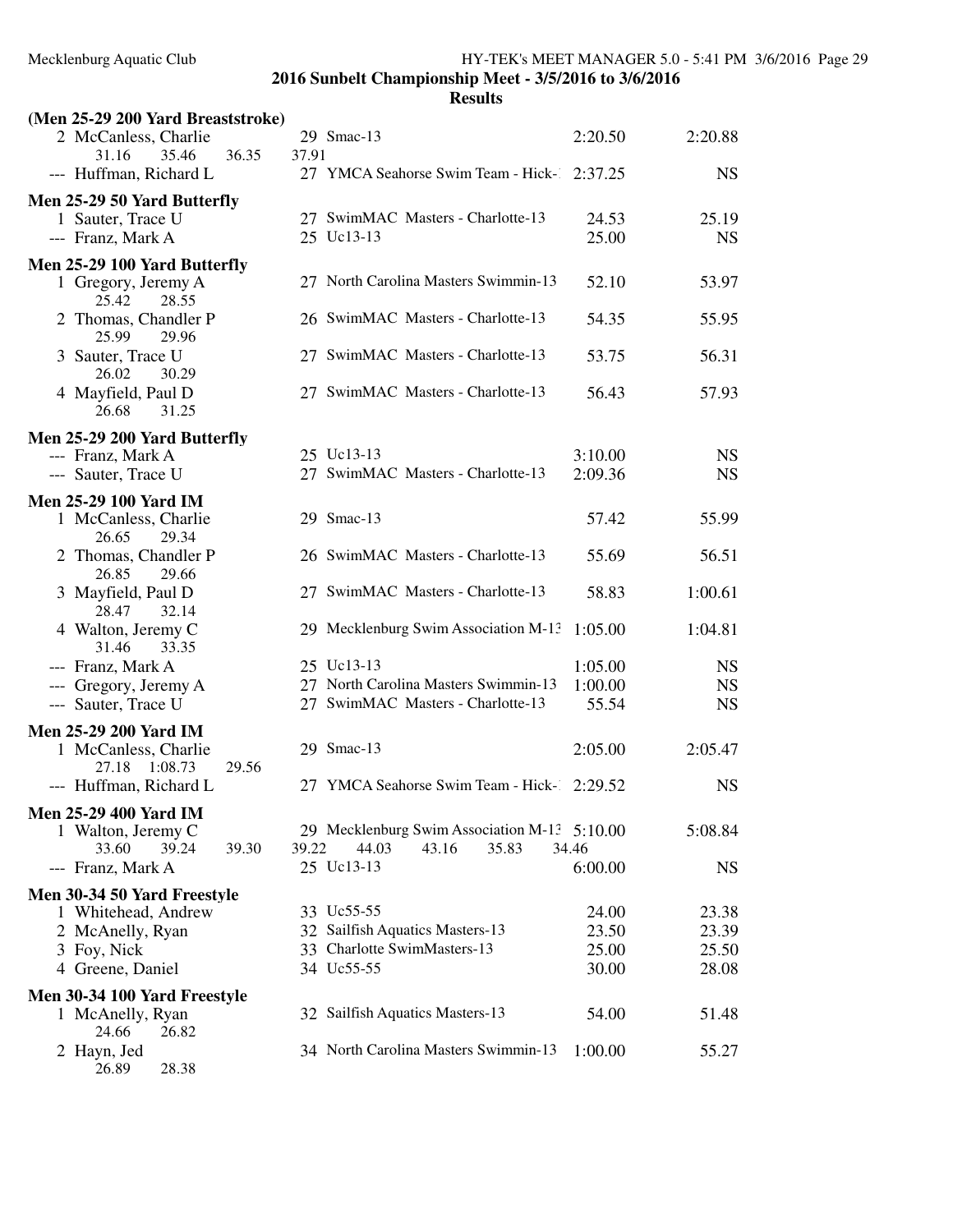| Mecklenburg Aquatic Club |  |  |
|--------------------------|--|--|
|--------------------------|--|--|

| <b>Results</b> |  |
|----------------|--|
|                |  |

| (Men 30-34 100 Yard Freestyle)<br>3 Gilchrist, James<br>27.90<br>31.67  | 34 SwimMAC Masters - Charlotte-13            | 57.00   | 59.57     |
|-------------------------------------------------------------------------|----------------------------------------------|---------|-----------|
| Men 30-34 50 Yard Backstroke<br>1 Gilchrist, James                      | 34 SwimMAC Masters - Charlotte-13            | 29.00   | 30.04     |
| Men 30-34 100 Yard Backstroke<br>1 Hayn, Jed<br>31.88<br>30.79          | 34 North Carolina Masters Swimmin-13         | 1:05.00 | 1:02.67   |
| 2 Gilchrist, James<br>32.52<br>35.27                                    | 34 SwimMAC Masters - Charlotte-13            | 1:07.00 | 1:07.79   |
| --- McAnelly, Ryan                                                      | 32 Sailfish Aquatics Masters-13              | 59.00   | <b>NS</b> |
| Men 30-34 50 Yard Breaststroke<br>1 Hayn, Jed                           | 34 North Carolina Masters Swimmin-13         | 35.00   | 34.31     |
| Men 30-34 100 Yard Breaststroke<br>1 Gilchrist, James<br>33.12<br>38.50 | 34 SwimMAC Masters - Charlotte-13            | 1:10.00 | 1:11.62   |
| 2 Foy, Nick<br>34.79<br>39.83                                           | 33 Charlotte SwimMasters-13                  | 1:05.00 | 1:14.62   |
| Men 30-34 50 Yard Butterfly<br>1 Hayn, Jed                              | 34 North Carolina Masters Swimmin-13         | 33.00   | 27.13     |
| Men 30-34 100 Yard Butterfly<br>1 Whitehead, Andrew<br>25.58<br>29.54   | 33 Uc55-55                                   | 55.00   | 55.12     |
| 2 McAnelly, Ryan<br>26.23<br>31.79                                      | 32 Sailfish Aquatics Masters-13              | 58.00   | 58.02     |
| <b>Men 30-34 100 Yard IM</b>                                            |                                              |         |           |
| 1 Whitehead, Andrew<br>25.78<br>32.05                                   | 33 Uc55-55                                   | 58.00   | 57.83     |
| 2 McAnelly, Ryan<br>26.79<br>31.50                                      | 32 Sailfish Aquatics Masters-13              | 58.50   | 58.29     |
| 3 Gilchrist, James<br>29.76<br>34.99                                    | 34 SwimMAC Masters - Charlotte-13            | 1:03.00 | 1:04.75   |
| 4 Greene, Daniel                                                        | 34 Uc55-55                                   | 1:28.00 | 1:22.77   |
| <b>Men 30-34 200 Yard IM</b>                                            |                                              |         |           |
| 1 McAnelly, Ryan<br>27.55<br>32.97<br>40.12                             | 32 Sailfish Aquatics Masters-13<br>29.54     | 2:10.00 | 2:10.18   |
| 2 Gilchrist, James<br>31.22<br>37.34<br>43.80                           | 34 SwimMAC Masters - Charlotte-13<br>35.91   | 2:20.00 | 2:28.27   |
| Men 35-39 50 Yard Freestyle                                             |                                              |         |           |
| 1 Upper, Ryan                                                           | 35 Uc13-13                                   | 23.18   | 23.40     |
| 2 Dallamura, Scott J                                                    | 37 Hawk Masters Uncw-13                      | 25.00   | 23.43     |
| 3 Covington, Mark A                                                     | 38 YMCA Seahorse Swim Team - Hick-1          | 26.34   | 26.98     |
| Men 35-39 100 Yard Freestyle<br>1 Dary, Luke<br>36.23<br>39.89          | 36 Hacm                                      | 1:24.00 | 1:16.12   |
| Men 35-39 200 Yard Freestyle<br>--- Xistris, Christopher                | 38 Mecklenburg Swim Association M-13 1:59.09 |         | <b>NS</b> |
|                                                                         |                                              |         |           |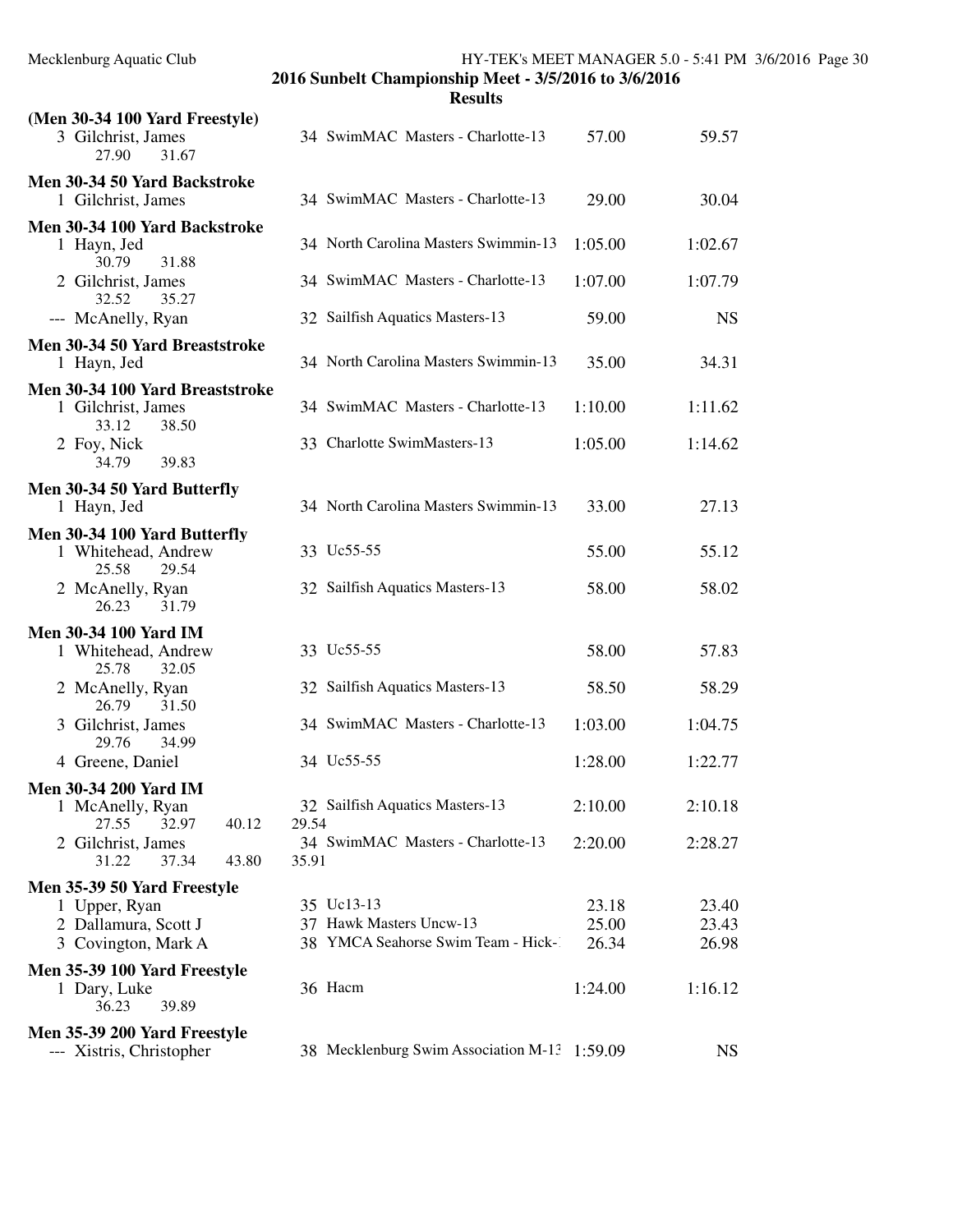## Mecklenburg Aquatic Club HY-TEK's MEET MANAGER 5.0 - 5:41 PM 3/6/2016 Page 31 **2016 Sunbelt Championship Meet - 3/5/2016 to 3/6/2016 Results**

| Men 35-39 1000 Yard Freestyle                        |                                              |                      |           |
|------------------------------------------------------|----------------------------------------------|----------------------|-----------|
| 1 Nguyen, Sonny                                      | 36 Sailfish Aquatics Masters-13              | 14:59.99<br>14:05.34 |           |
| 39.04<br>37.29<br>39.41                              | 40.69<br>41.39<br>41.90<br>43.57             | 41.92                |           |
| 42.64<br>43.84<br>44.82                              | 44.07<br>44.08<br>43.50<br>43.70             | 43.91                |           |
| 44.31<br>44.01<br>42.53                              | 38.72                                        |                      |           |
| Men 35-39 50 Yard Backstroke                         |                                              |                      |           |
| 1 Covington, Mark A                                  | 38 YMCA Seahorse Swim Team - Hick-1          | 30.98                | 31.20     |
| 2 Nguyen, Sonny                                      | 36 Sailfish Aquatics Masters-13              | 35.99                | 35.09     |
| --- Xistris, Christopher                             | 38 Mecklenburg Swim Association M-13         | 33.00                | <b>NS</b> |
| Men 35-39 100 Yard Backstroke                        |                                              |                      |           |
| 1 Nguyen, Sonny                                      | 36 Sailfish Aquatics Masters-13              | 1:19.40<br>1:19.99   |           |
| 38.98<br>40.42                                       |                                              |                      |           |
| 2 Dary, Luke                                         | 36 Hacm                                      | 1:30.00<br>1:24.90   |           |
| 39.99<br>44.91                                       |                                              |                      |           |
| Men 35-39 200 Yard Backstroke                        |                                              |                      |           |
| 1 Nguyen, Sonny                                      | 36 Sailfish Aquatics Masters-13              | 2:56.63<br>2:59.99   |           |
| 43.16<br>43.98<br>44.68                              | 44.81                                        |                      |           |
| Men 35-39 50 Yard Breaststroke                       |                                              |                      |           |
| 1 Dallamura, Scott J                                 | 37 Hawk Masters Uncw-13                      | 37.00                | 31.59     |
| 2 Nguyen, Sonny                                      | 36 Sailfish Aquatics Masters-13              | 35.99                | 33.34     |
| 3 Dary, Luke                                         | 36 Hacm                                      | 48.00                | 38.41     |
| Men 35-39 100 Yard Breaststroke                      |                                              |                      |           |
| 1 Nguyen, Sonny                                      | 36 Sailfish Aquatics Masters-13              | 1:12.11<br>1:15.99   |           |
| 38.05<br>34.06                                       |                                              |                      |           |
| Men 35-39 200 Yard Breaststroke                      |                                              |                      |           |
| 1 Nguyen, Sonny                                      | 36 Sailfish Aquatics Masters-13              | 2:42.33<br>2:49.99   |           |
| 36.49<br>40.70<br>42.98                              | 42.16                                        |                      |           |
| Men 35-39 50 Yard Butterfly                          |                                              |                      |           |
| 1 Dallamura, Scott J                                 | 37 Hawk Masters Uncw-13                      | 26.00                | 24.90     |
| 2 Dary, Luke                                         | 36 Hacm                                      | 47.00                | 36.10     |
|                                                      |                                              |                      |           |
| Men 35-39 100 Yard Butterfly<br>1 Dallamura, Scott J | 37 Hawk Masters Uncw-13                      | 1:00.00              | 57.12     |
| 27.01<br>30.11                                       |                                              |                      |           |
| 2 Upper, Ryan                                        | 35 Uc13-13                                   | 1:00.51<br>56.00     |           |
| 32.55<br>27.96                                       |                                              |                      |           |
|                                                      |                                              |                      |           |
| Men 35-39 200 Yard Butterfly<br>1 Nguyen, Sonny      | 36 Sailfish Aquatics Masters-13              | 2:59.99<br>2:57.02   |           |
| 44.91<br>38.93<br>47.52                              | 45.66                                        |                      |           |
|                                                      |                                              |                      |           |
| <b>Men 35-39 100 Yard IM</b><br>1 Nguyen, Sonny      | 36 Sailfish Aquatics Masters-13              | 1:09.99<br>1:10.01   |           |
| 34.35<br>35.66                                       |                                              |                      |           |
| --- Upper, Ryan                                      | 35 Uc13-13                                   | 59.99                | <b>NS</b> |
| --- Xistris, Christopher                             | 38 Mecklenburg Swim Association M-13         | 1:07.99              | <b>NS</b> |
| <b>Men 35-39 200 Yard IM</b>                         |                                              |                      |           |
| 1 Nguyen, Sonny                                      | 36 Sailfish Aquatics Masters-13              | 2:35.08<br>2:59.99   |           |
| 43.08<br>42.64<br>33.87                              | 35.49                                        |                      |           |
| --- Xistris, Christopher                             | 38 Mecklenburg Swim Association M-13 2:15.75 |                      | <b>NS</b> |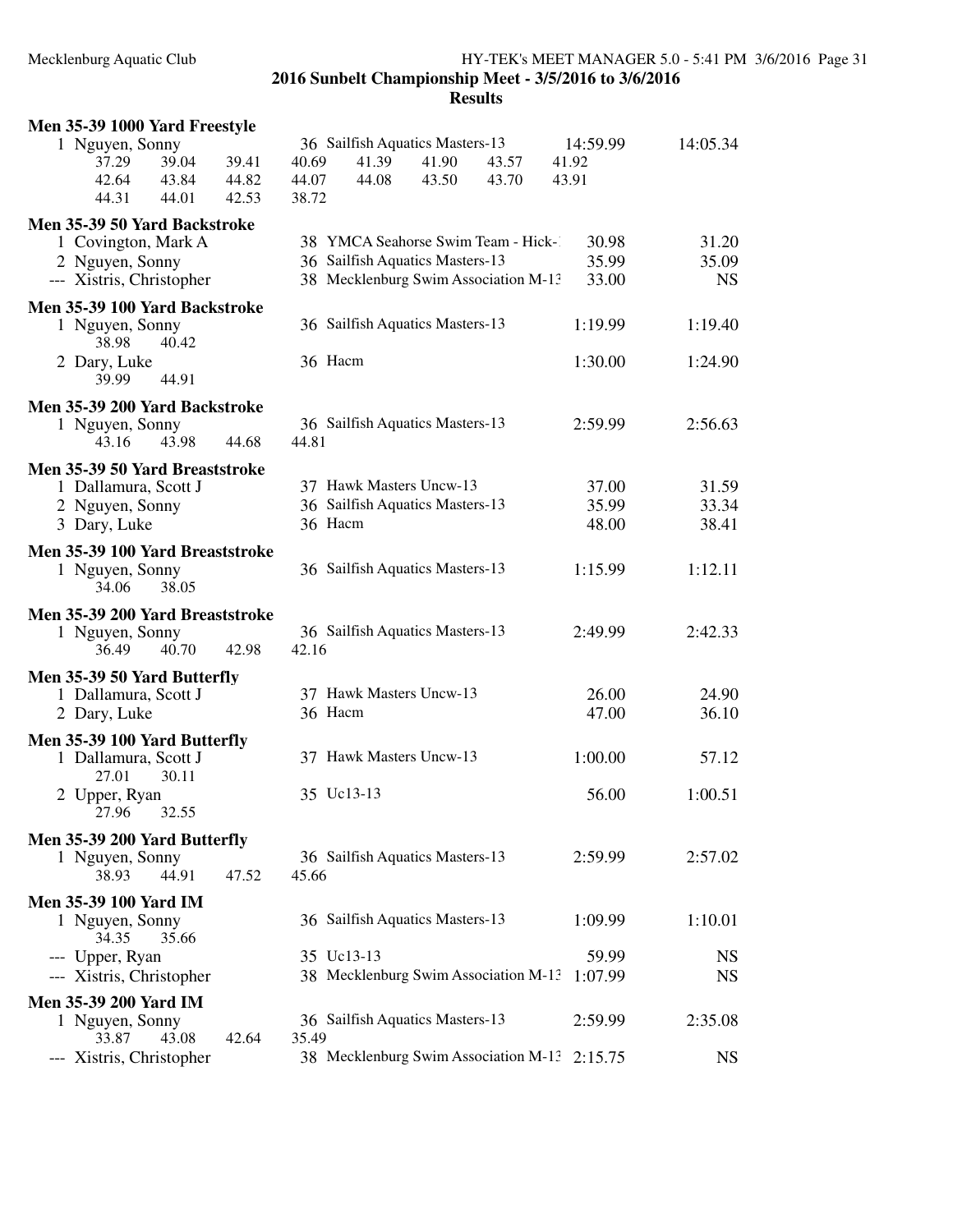## **Men 35-39 400 Yard IM** --- Xistris, Christ

|   | --- Xistris, Christopher                 |                | 38 Mecklenburg Swim Association M-13 4:53.47 |         | <b>NS</b>   |
|---|------------------------------------------|----------------|----------------------------------------------|---------|-------------|
|   | Men 40-44 50 Yard Freestyle              |                |                                              |         |             |
|   | 1 Fletcher, Van                          |                | 40 Raleigh Area Masters-13                   | 21.93   | 22.35       |
|   | 2 Mitzak, John J                         |                | 43 Durham Area Masters Aquatics-13           | 24.50   | 24.08       |
|   | 3 Butcher, Rob                           |                | 43 SwimMAC Masters - Charlotte-13            | 22.80   | 24.17       |
|   | 4 Folan, Matthew H                       |                | 43 Uc45-45                                   | 24.94   | 25.12       |
| 5 | Smith, Brian                             |                | 44 Durham Area Masters Aquatics-13           | 24.90   | 25.17       |
|   | 6 Decker, John R                         |                | 41 Greenwood YMCA Masters Swimmir            | 25.54   | 25.25       |
|   | 7 Catterson, William H                   |                | 43 Raleigh Area Masters-13                   | 25.50   | 25.54       |
|   | 8 Challis, John L                        |                | 42 Mecklenburg Swim Association M-13         | 26.27   | 25.87       |
|   | 9 Dunson, David B                        |                | 43 North Carolina Aquatic Club Ma-13         | 25.70   | 25.89       |
|   | 10 Eason, Marc T                         |                | 44 North Carolina Masters Swimmin-13         | 30.00   | 26.16       |
|   | 11 Hegner, Brian G                       |                | 44 Mecklenburg Swim Association M-13         | 29.00   | 28.23       |
|   | --- Wang, David M                        |                | 44 Twin Rivers YMCA Masters New-13           | 27.36   | <b>NS</b>   |
|   | --- Hillman, Jason P                     |                | 42 Charlotte SwimMasters-13                  | 29.76   | <b>NS</b>   |
|   | --- Shanahan, Tom                        |                | 40 Mecklenburg Swim Association M-13         | 36.00   | <b>NS</b>   |
|   | Men 40-44 100 Yard Freestyle             |                |                                              |         |             |
|   | 1 McCormick, Bill T<br>26.08<br>28.25    |                | 43 Mecklenburg Swim Association M-13         | 54.06   | 54.33       |
|   | 2 Folan, Matthew H<br>26.30<br>29.01     |                | 43 Uc45-45                                   | 57.00   | 55.31       |
|   | 3 Catterson, William H<br>28.01<br>29.59 |                | 43 Raleigh Area Masters-13                   | 57.00   | 57.60       |
|   | 4 Challis, John L<br>27.60<br>30.04      |                | 42 Mecklenburg Swim Association M-13         | 58.08   | 57.64       |
|   | 5 Eason, Marc T<br>29.70<br>29.88        |                | 44 North Carolina Masters Swimmin-13         | 1:04.00 | 59.58       |
|   | 6 Hegner, Brian G<br>30.33<br>31.17      |                | 44 Mecklenburg Swim Association M-13         | 1:06.00 | 1:01.50     |
|   | 7 Weslock, Rick<br>38.42<br>41.38        |                | 44 Mecklenburg Swim Association M-13 1:30.00 |         | 1:19.80     |
|   | --- Wang, David M                        |                | 44 Twin Rivers YMCA Masters New-13           | 1:00.07 | <b>NS</b>   |
|   | --- Fletcher, Van                        |                | 40 Raleigh Area Masters-13                   | 48.15   | <b>NS</b>   |
|   | --- Butcher, Rob                         |                | 43 SwimMAC Masters - Charlotte-13            | 52.00   | <b>NS</b>   |
|   | --- Decker, John R                       |                | 41 Greenwood YMCA Masters Swimmir            | 55.71   | <b>NS</b>   |
|   | --- Shanahan, Tom                        |                | 40 Mecklenburg Swim Association M-13         | 1:18.00 | <b>NS</b>   |
|   | --- Flynn, Robert                        |                | 41 SwimMAC Masters - Charlotte-13            | 50.00   | $_{\rm NS}$ |
|   | Men 40-44 200 Yard Freestyle             |                |                                              |         |             |
|   | 1 Mitzak, John J                         |                | 43 Durham Area Masters Aquatics-13           | 2:04.68 | 1:58.63     |
|   | 28.01<br>30.48                           | 30.81<br>29.33 |                                              |         |             |
|   | 2 Walter, Joseph M                       |                | 44 SwimMAC Masters - Charlotte-13            | 1:56.99 | 2:01.44     |
|   | 27.52<br>30.49                           | 31.74<br>31.69 |                                              |         |             |
| 3 | Smith, Brian                             |                | 44 Durham Area Masters Aquatics-13           | 1:59.90 | 2:03.21     |
|   | 30.20<br>28.00                           | 32.00<br>33.01 |                                              |         |             |
|   | 4 Decker, John R<br>30.01<br>32.11       | 32.45<br>31.37 | 41 Greenwood YMCA Masters Swimmir            | 2:05.25 | 2:05.94     |
| 5 | Catterson, William H                     |                | 43 Raleigh Area Masters-13                   | 2:07.00 | 2:07.98     |
|   | 29.04<br>33.35                           | 33.48<br>32.11 |                                              |         |             |
|   | 6 Folan, Matthew H                       |                | 43 Uc45-45                                   | 2:10.00 | 2:12.17     |
|   | 30.33<br>33.55                           | 35.13<br>33.16 |                                              |         |             |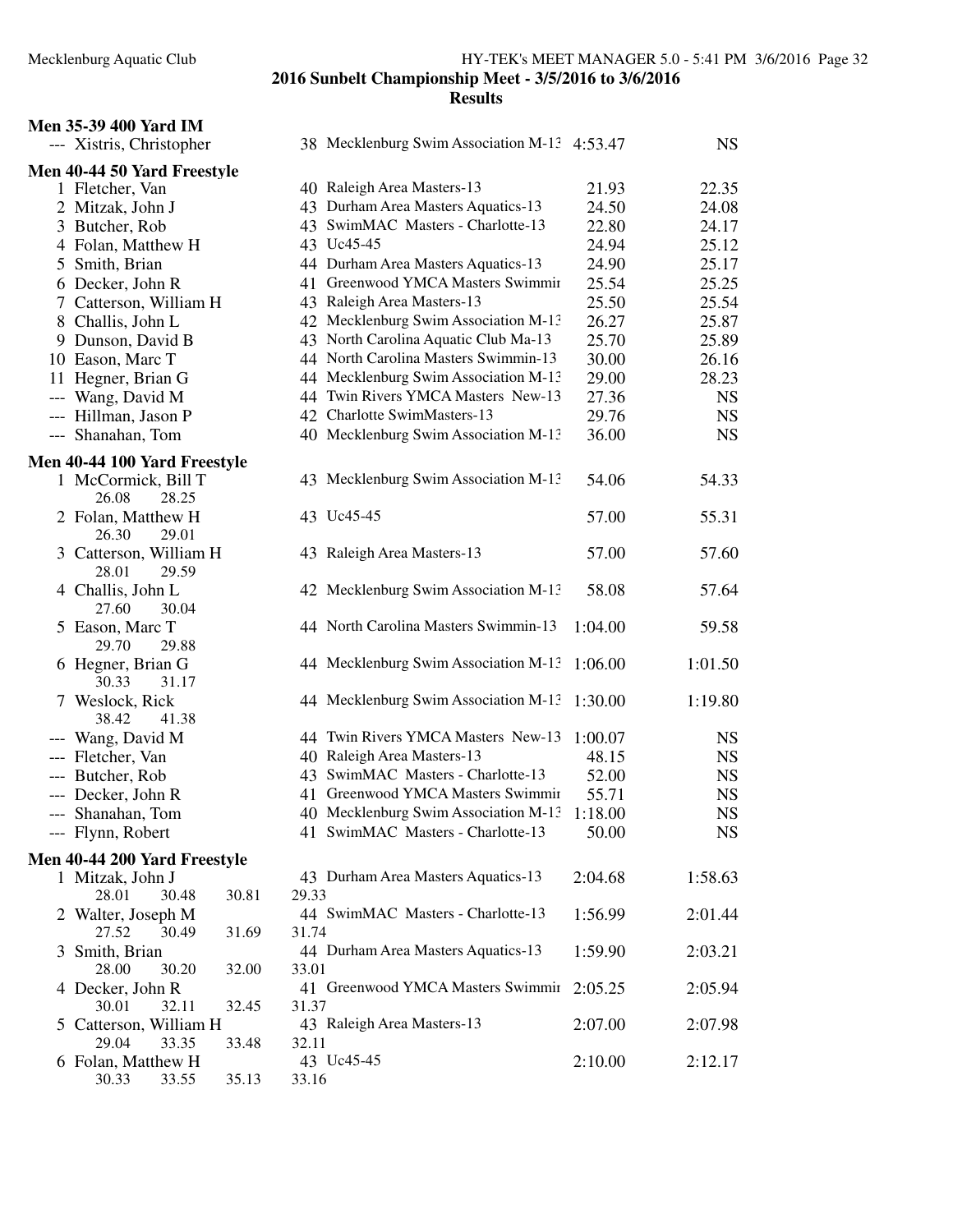| (Men 40-44 200 Yard Freestyle)                                                                                                                                                                                                                                      |                         |                |                                                                                                                                                                                                                                                                                                                                                    |                |                |                                                                                          |                                                                                          |
|---------------------------------------------------------------------------------------------------------------------------------------------------------------------------------------------------------------------------------------------------------------------|-------------------------|----------------|----------------------------------------------------------------------------------------------------------------------------------------------------------------------------------------------------------------------------------------------------------------------------------------------------------------------------------------------------|----------------|----------------|------------------------------------------------------------------------------------------|------------------------------------------------------------------------------------------|
| 7 Hegner, Brian G<br>33.55<br>36.86                                                                                                                                                                                                                                 | 37.85                   | 37.86          |                                                                                                                                                                                                                                                                                                                                                    |                |                | 44 Mecklenburg Swim Association M-13 2:30.00                                             | 2:26.12                                                                                  |
| --- Wang, David M<br>--- Butcher, Rob<br>--- Shanahan, Tom                                                                                                                                                                                                          |                         |                | 44 Twin Rivers YMCA Masters New-13<br>43 SwimMAC Masters - Charlotte-13<br>40 Mecklenburg Swim Association M-13                                                                                                                                                                                                                                    |                |                | 2:20.64<br>1:57.00<br>3:15.00                                                            | <b>NS</b><br><b>NS</b><br><b>NS</b>                                                      |
| <b>Men 40-44 500 Yard Freestyle</b>                                                                                                                                                                                                                                 |                         |                |                                                                                                                                                                                                                                                                                                                                                    |                |                |                                                                                          |                                                                                          |
| 1 Fletcher, Van<br>26.27<br>29.71<br>32.18<br>31.24                                                                                                                                                                                                                 | 31.14                   | 31.81          | 40 Raleigh Area Masters-13<br>32.26                                                                                                                                                                                                                                                                                                                | 32.26          | 32.17          | 5:10.01<br>32.35                                                                         | 5:11.39                                                                                  |
| 2 Decker, John R<br>33.15<br>30.65                                                                                                                                                                                                                                  | 34.11                   | 35.29          | 35.32                                                                                                                                                                                                                                                                                                                                              | 36.01          | 36.64          | 41 Greenwood YMCA Masters Swimmir 5:38.91<br>36.13                                       | 5:48.68                                                                                  |
| 36.62<br>34.76                                                                                                                                                                                                                                                      |                         |                |                                                                                                                                                                                                                                                                                                                                                    |                |                |                                                                                          |                                                                                          |
| 3 Weslock, Rick<br>42.10<br>49.00<br>52.00<br>48.96                                                                                                                                                                                                                 | 51.06                   | 52.55          | 51.66                                                                                                                                                                                                                                                                                                                                              | 51.88          | 52.16          | 44 Mecklenburg Swim Association M-13 9:00.00<br>52.45                                    | 8:23.82                                                                                  |
| Men 40-44 1000 Yard Freestyle                                                                                                                                                                                                                                       |                         |                |                                                                                                                                                                                                                                                                                                                                                    |                |                |                                                                                          |                                                                                          |
| 1 Painchaud, Laurent R<br>1:31.78<br>49.01<br>51.79<br>51.79<br>48.67<br>48.26                                                                                                                                                                                      | 49.97<br>50.73<br>44.83 | 50.68<br>50.46 | 40 Charlotte SwimMasters-13<br>51.67<br>51.68                                                                                                                                                                                                                                                                                                      | 52.49<br>50.40 | 52.61<br>50.98 | 18:00.00<br>51.93<br>49.83                                                               | 16:39.56                                                                                 |
| Men 40-44 50 Yard Backstroke                                                                                                                                                                                                                                        |                         |                |                                                                                                                                                                                                                                                                                                                                                    |                |                |                                                                                          |                                                                                          |
| 1 Fletcher, Van<br>2 Mitzak, John J<br>3 Challis, John L<br>4 McCormick, Bill T<br>5 Folan, Matthew H<br>6 Corcoran, R. Scott<br>7 Dunson, David B<br>8 Adcock, George E<br>Men 40-44 100 Yard Backstroke<br>1 Flynn, Robert<br>28.22<br>30.63<br>2 Challis, John L |                         | 43 Uc45-45     | 40 Raleigh Area Masters-13<br>43 Durham Area Masters Aquatics-13<br>42 Mecklenburg Swim Association M-13<br>43 Mecklenburg Swim Association M-13<br>44 Greensboro Swimming Associatio-13<br>43 North Carolina Aquatic Club Ma-13<br>44 Gaston Gators - Gastonia NC-13<br>41 SwimMAC Masters - Charlotte-13<br>42 Mecklenburg Swim Association M-13 |                |                | 25.63<br>28.07<br>30.41<br>29.49<br>34.00<br>31.08<br>30.80<br>32.01<br>55.00<br>1:06.27 | 26.27<br>27.16<br>29.49<br>29.68<br>30.65<br>30.71<br>31.57<br>32.95<br>58.85<br>1:04.64 |
| 31.54<br>33.10<br>3 Corcoran, R. Scott<br>32.60<br>37.04                                                                                                                                                                                                            |                         |                | 44 Greensboro Swimming Associatio-13                                                                                                                                                                                                                                                                                                               |                |                | 1:08.96                                                                                  | 1:09.64                                                                                  |
| --- Wang, David M                                                                                                                                                                                                                                                   |                         |                |                                                                                                                                                                                                                                                                                                                                                    |                |                | 44 Twin Rivers YMCA Masters New-13 1:19.06                                               | <b>NS</b>                                                                                |
| Men 40-44 200 Yard Backstroke<br>1 Flynn, Robert<br>29.22<br>31.81                                                                                                                                                                                                  | 33.60                   | 35.15          | 41 SwimMAC Masters - Charlotte-13                                                                                                                                                                                                                                                                                                                  |                |                | 2:00.00                                                                                  | 2:09.78                                                                                  |
| Men 40-44 50 Yard Breaststroke<br>1 McCormick, Bill T<br>2 Dunson, David B<br>3 Folan, Matthew H<br>4 Adcock, George E<br>5 Corcoran, R. Scott<br>6 Eason, Marc T<br>7 Weslock, Rick<br>--- Aber, Dan                                                               |                         | 43 Uc45-45     | 43 Mecklenburg Swim Association M-13<br>43 North Carolina Aquatic Club Ma-13<br>44 Gaston Gators - Gastonia NC-13<br>44 Greensboro Swimming Associatio-13<br>44 North Carolina Masters Swimmin-13<br>44 Mecklenburg Swim Association M-13<br>42 Raleigh Area Masters-13                                                                            |                |                | 29.79<br>30.97<br>32.00<br>34.57<br>33.47<br>38.00<br>50.00<br>32.00                     | 30.24<br>31.31<br>32.51<br>33.02<br>33.92<br>34.84<br>44.95<br><b>NS</b>                 |
|                                                                                                                                                                                                                                                                     |                         |                |                                                                                                                                                                                                                                                                                                                                                    |                |                |                                                                                          |                                                                                          |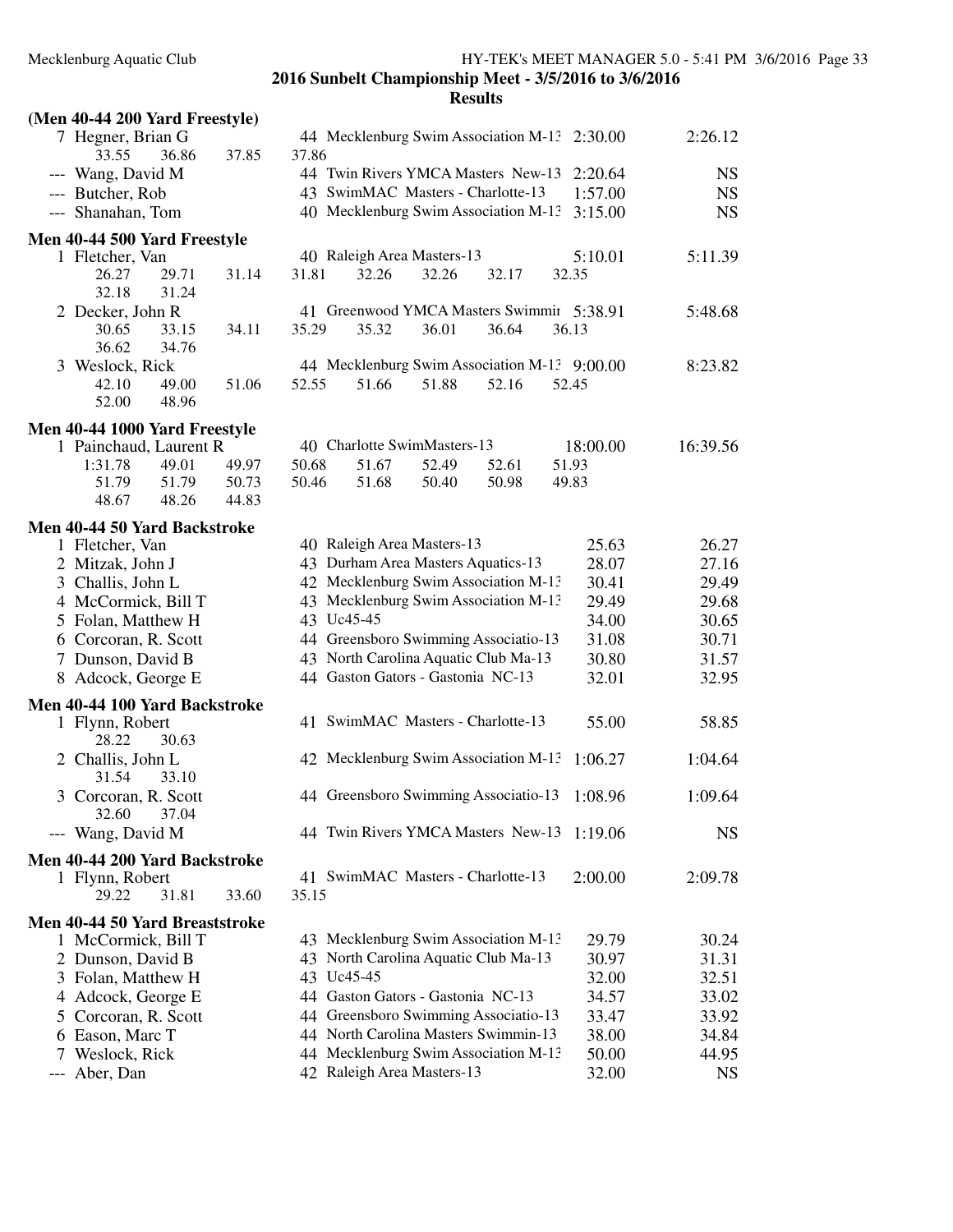| (Men 40-44 50 Yard Breaststroke)                                                  |                                                    |         |           |
|-----------------------------------------------------------------------------------|----------------------------------------------------|---------|-----------|
| --- Butcher, Rob                                                                  | 43 SwimMAC Masters - Charlotte-13                  | 28.00   | <b>NS</b> |
| --- Hillman, Jason P                                                              | 42 Charlotte SwimMasters-13                        | 35.05   | <b>NS</b> |
|                                                                                   |                                                    |         |           |
| Men 40-44 100 Yard Breaststroke<br>1 Butcher, Rob                                 | 43 SwimMAC Masters - Charlotte-13                  | 1:01.00 | 1:04.09   |
| 29.61<br>34.48                                                                    |                                                    |         |           |
| 2 McCormick, Bill T<br>30.26<br>34.33                                             | 43 Mecklenburg Swim Association M-13               | 1:05.10 | 1:04.59   |
| 3 Aber, Dan<br>33.27<br>36.60                                                     | 42 Raleigh Area Masters-13                         | 1:10.00 | 1:09.87   |
| 4 Dunson, David B<br>32.86<br>37.69                                               | 43 North Carolina Aquatic Club Ma-13               | 1:08.67 | 1:10.55   |
| 5 Folan, Matthew H<br>33.30<br>38.30                                              | 43 Uc45-45                                         | 1:20.00 | 1:11.60   |
| 6 Corcoran, R. Scott<br>35.26<br>38.53                                            | 44 Greensboro Swimming Associatio-13               | 1:13.39 | 1:13.79   |
| 7 Adcock, George E<br>40.20<br>36.44                                              | 44 Gaston Gators - Gastonia NC-13                  | 1:17.88 | 1:16.64   |
| --- Wang, David M                                                                 | 44 Twin Rivers YMCA Masters New-13                 | 1:25.84 | <b>NS</b> |
| Men 40-44 200 Yard Breaststroke<br>1 McCormick, Bill T<br>33.44<br>36.88<br>38.75 | 43 Mecklenburg Swim Association M-13<br>40.10      | 2:29.85 | 2:29.17   |
| 2 Dunson, David B<br>39.31<br>35.25<br>38.95                                      | 43 North Carolina Aquatic Club Ma-13<br>39.48      | 2:36.75 | 2:32.99   |
| 3 Folan, Matthew H<br>36.64<br>41.43<br>44.04                                     | 43 Uc45-45<br>43.10                                | 2:55.00 | 2:45.21   |
| --- Aber, Dan                                                                     | 42 Raleigh Area Masters-13                         | 2:30.00 | <b>NS</b> |
| --- Butcher, Rob                                                                  | 43 SwimMAC Masters - Charlotte-13                  | 2:20.00 | <b>NS</b> |
| Men 40-44 50 Yard Butterfly                                                       |                                                    |         |           |
| 1 Fletcher, Van                                                                   | 40 Raleigh Area Masters-13                         | 24.14   | 25.54     |
| 2 Decker, John R                                                                  | 41 Greenwood YMCA Masters Swimmir                  | 27.70   | 27.44     |
| 3 Catterson, William H                                                            | 43 Raleigh Area Masters-13                         | 27.00   | 28.34     |
| 4 Eason, Marc T                                                                   | 44 North Carolina Masters Swimmin-13               | 35.00   | 28.38     |
| 5 Challis, John L                                                                 | 42 Mecklenburg Swim Association M-13               | 28.55   | 28.54     |
| 6 Folan, Matthew H                                                                | 43 Uc45-45                                         | 30.00   | 29.22     |
|                                                                                   |                                                    |         |           |
| Men 40-44 100 Yard Butterfly<br>1 Mitzak, John J<br>28.46<br>30.73                | 43 Durham Area Masters Aquatics-13                 | 1:03.05 | 59.19     |
| 2 Decker, John R<br>28.82<br>34.18                                                | 41 Greenwood YMCA Masters Swimmir                  | 1:04.11 | 1:03.00   |
| --- Wang, David M                                                                 | 44 Twin Rivers YMCA Masters New-13                 | 1:13.11 | <b>NS</b> |
| Men 40-44 200 Yard Butterfly                                                      |                                                    |         |           |
| 1 Decker, John R<br>33.18<br>37.64<br>39.67                                       | 41 Greenwood YMCA Masters Swimmir 2:30.00<br>39.75 |         | 2:30.24   |
| <b>Men 40-44 100 Yard IM</b>                                                      |                                                    |         |           |
| 1 Fletcher, Van<br>25.98<br>32.05                                                 | 40 Raleigh Area Masters-13                         | NT      | 58.03     |
| 2 Flynn, Robert<br>26.62<br>32.72                                                 | 41 SwimMAC Masters - Charlotte-13                  | 55.00   | 59.34     |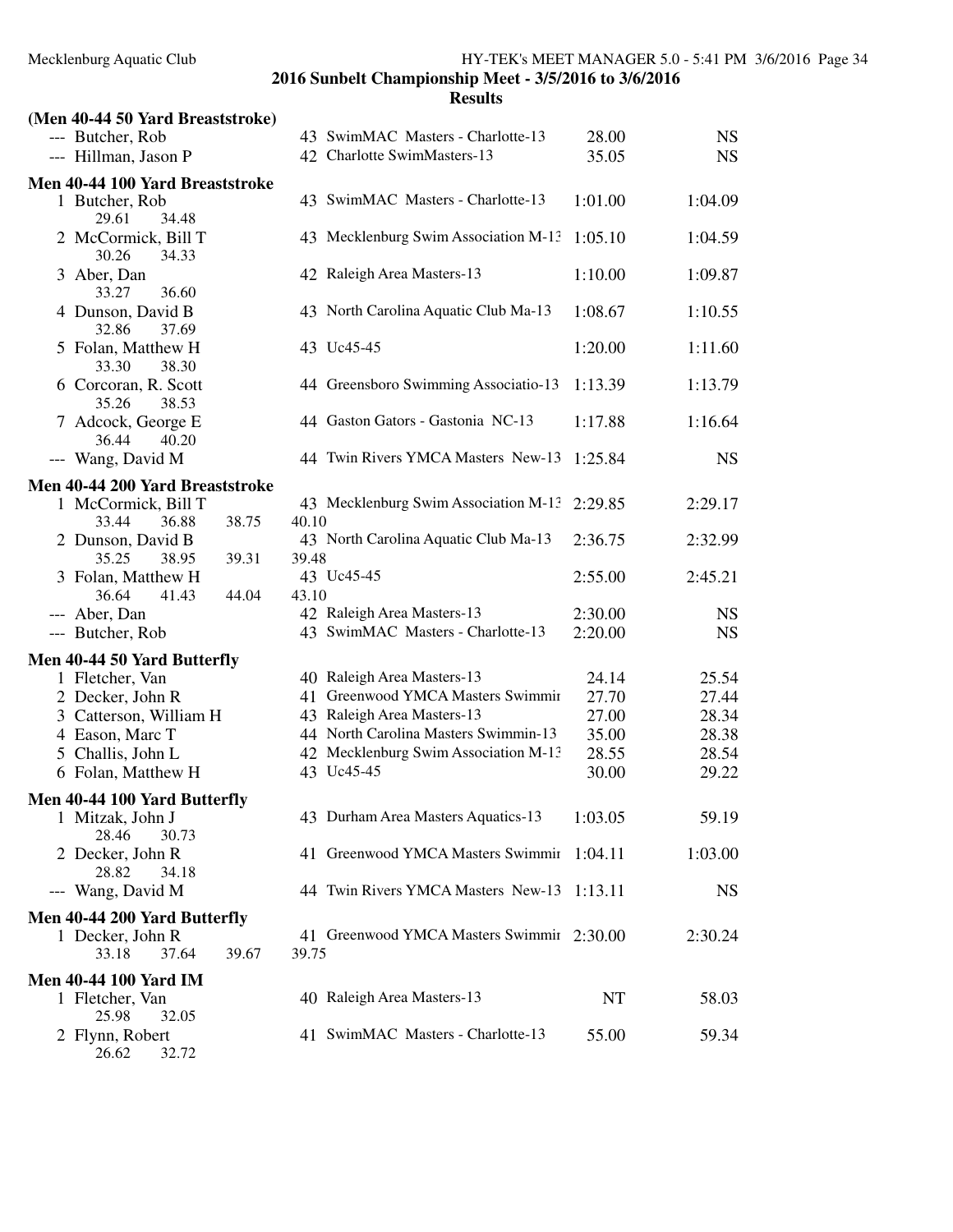## **(Men 40-44 100 Yard IM)** 3 McCormick, Bill T<br>28.76 32.41 43 Mecklenburg Swim Association M-13 1:01.38 1:01.17 28.76 32.41<br>4 Dunson, David B 43 North Carolina Aquatic Club Ma-13 1:04.80 1:03.73 29.96 33.77 30.39 34.50 6 Smith, Brian<br>29.18 36.36 29.18 7 Folan, Matthew H 32.25 33.44 8 Eason, Marc T 31.44 35.05 31.25 35.93 10 Aber, Dan 33.15 34.58 33.15 32.54 36.24 33.19 **Men 40-44 200 Yard IM** 1 Flynn, Robert 26.56 33.19 38. 2 McCormick, Bill T 29.15 36.04 38. 3 Decker, John R 29.76 36.37 41 --- Wang, David M **Men 40-44 400 Yard IM Men 45-49 50 Yard Freestyle** 1 Fletcher, Jeff H 2 Kothe, Mark 3 Cornell, Eric C 4 Robling, Steve W 5 Jaffe, Robert A 6 Lyons, Jeff 7 Kosofsky, Jaime A 8 Rubacky, Mark S 9 McGrath, Jim G 10 Parkerson, Charles M 11 Campbell, Charles T 12 Gossert, Theodore I 13 Leptich, Joseph M

| 5 Decker, John R<br>30.39<br>34.50<br>6 Smith, Brian<br>29.18<br>36.36<br>7 Folan, Matthew H<br>32.25<br>33.44<br>8 Eason, Marc T<br>31.44<br>35.05<br>9 Challis, John L<br>31.25<br>35.93<br>10 Aber, Dan<br>33.15<br>34.58<br>11 Corcoran, R. Scott<br>32.54<br>36.24<br>12 Adcock, George E<br>33.19<br>36.97 | 41 Greenwood YMCA Masters Swimmir 1:04.69<br>44 Durham Area Masters Aquatics-13<br>43 Uc45-45<br>44 North Carolina Masters Swimmin-13<br>42 Mecklenburg Swim Association M-13<br>42 Raleigh Area Masters-13<br>44 Greensboro Swimming Associatio-13<br>44 Gaston Gators - Gastonia NC-13                                                                                                                                                 | 1:04.90<br>1:12.00<br>1:10.00<br>1:06.15<br>1:05.00<br>1:08.19                                                                                                                                                                                                                                                                                                                                                                                                                                                                                                                              | 1:04.89<br>1:05.54<br>1:05.69<br>1:06.49<br>1:07.18<br>1:07.73<br>1:08.78                                                                                                                       |
|------------------------------------------------------------------------------------------------------------------------------------------------------------------------------------------------------------------------------------------------------------------------------------------------------------------|------------------------------------------------------------------------------------------------------------------------------------------------------------------------------------------------------------------------------------------------------------------------------------------------------------------------------------------------------------------------------------------------------------------------------------------|---------------------------------------------------------------------------------------------------------------------------------------------------------------------------------------------------------------------------------------------------------------------------------------------------------------------------------------------------------------------------------------------------------------------------------------------------------------------------------------------------------------------------------------------------------------------------------------------|-------------------------------------------------------------------------------------------------------------------------------------------------------------------------------------------------|
|                                                                                                                                                                                                                                                                                                                  |                                                                                                                                                                                                                                                                                                                                                                                                                                          |                                                                                                                                                                                                                                                                                                                                                                                                                                                                                                                                                                                             |                                                                                                                                                                                                 |
|                                                                                                                                                                                                                                                                                                                  |                                                                                                                                                                                                                                                                                                                                                                                                                                          |                                                                                                                                                                                                                                                                                                                                                                                                                                                                                                                                                                                             |                                                                                                                                                                                                 |
|                                                                                                                                                                                                                                                                                                                  |                                                                                                                                                                                                                                                                                                                                                                                                                                          |                                                                                                                                                                                                                                                                                                                                                                                                                                                                                                                                                                                             |                                                                                                                                                                                                 |
|                                                                                                                                                                                                                                                                                                                  |                                                                                                                                                                                                                                                                                                                                                                                                                                          |                                                                                                                                                                                                                                                                                                                                                                                                                                                                                                                                                                                             |                                                                                                                                                                                                 |
|                                                                                                                                                                                                                                                                                                                  |                                                                                                                                                                                                                                                                                                                                                                                                                                          |                                                                                                                                                                                                                                                                                                                                                                                                                                                                                                                                                                                             |                                                                                                                                                                                                 |
|                                                                                                                                                                                                                                                                                                                  |                                                                                                                                                                                                                                                                                                                                                                                                                                          |                                                                                                                                                                                                                                                                                                                                                                                                                                                                                                                                                                                             |                                                                                                                                                                                                 |
|                                                                                                                                                                                                                                                                                                                  |                                                                                                                                                                                                                                                                                                                                                                                                                                          |                                                                                                                                                                                                                                                                                                                                                                                                                                                                                                                                                                                             |                                                                                                                                                                                                 |
|                                                                                                                                                                                                                                                                                                                  |                                                                                                                                                                                                                                                                                                                                                                                                                                          | 1:09.76                                                                                                                                                                                                                                                                                                                                                                                                                                                                                                                                                                                     | 1:10.16                                                                                                                                                                                         |
|                                                                                                                                                                                                                                                                                                                  |                                                                                                                                                                                                                                                                                                                                                                                                                                          |                                                                                                                                                                                                                                                                                                                                                                                                                                                                                                                                                                                             |                                                                                                                                                                                                 |
| 1 Flynn, Robert                                                                                                                                                                                                                                                                                                  | 41 SwimMAC Masters - Charlotte-13                                                                                                                                                                                                                                                                                                                                                                                                        | 2:00.00                                                                                                                                                                                                                                                                                                                                                                                                                                                                                                                                                                                     | 2:09.09                                                                                                                                                                                         |
|                                                                                                                                                                                                                                                                                                                  |                                                                                                                                                                                                                                                                                                                                                                                                                                          |                                                                                                                                                                                                                                                                                                                                                                                                                                                                                                                                                                                             | 2:17.76                                                                                                                                                                                         |
| 36.04                                                                                                                                                                                                                                                                                                            |                                                                                                                                                                                                                                                                                                                                                                                                                                          |                                                                                                                                                                                                                                                                                                                                                                                                                                                                                                                                                                                             |                                                                                                                                                                                                 |
| 3 Decker, John R                                                                                                                                                                                                                                                                                                 |                                                                                                                                                                                                                                                                                                                                                                                                                                          |                                                                                                                                                                                                                                                                                                                                                                                                                                                                                                                                                                                             | 2:20.04                                                                                                                                                                                         |
| 29.76<br>36.37                                                                                                                                                                                                                                                                                                   | 32.49                                                                                                                                                                                                                                                                                                                                                                                                                                    |                                                                                                                                                                                                                                                                                                                                                                                                                                                                                                                                                                                             |                                                                                                                                                                                                 |
|                                                                                                                                                                                                                                                                                                                  |                                                                                                                                                                                                                                                                                                                                                                                                                                          |                                                                                                                                                                                                                                                                                                                                                                                                                                                                                                                                                                                             | <b>NS</b>                                                                                                                                                                                       |
| en 40-44 400 Yard IM                                                                                                                                                                                                                                                                                             |                                                                                                                                                                                                                                                                                                                                                                                                                                          |                                                                                                                                                                                                                                                                                                                                                                                                                                                                                                                                                                                             |                                                                                                                                                                                                 |
|                                                                                                                                                                                                                                                                                                                  |                                                                                                                                                                                                                                                                                                                                                                                                                                          |                                                                                                                                                                                                                                                                                                                                                                                                                                                                                                                                                                                             | 5:34.35                                                                                                                                                                                         |
|                                                                                                                                                                                                                                                                                                                  |                                                                                                                                                                                                                                                                                                                                                                                                                                          |                                                                                                                                                                                                                                                                                                                                                                                                                                                                                                                                                                                             |                                                                                                                                                                                                 |
|                                                                                                                                                                                                                                                                                                                  |                                                                                                                                                                                                                                                                                                                                                                                                                                          |                                                                                                                                                                                                                                                                                                                                                                                                                                                                                                                                                                                             | 23.57                                                                                                                                                                                           |
|                                                                                                                                                                                                                                                                                                                  |                                                                                                                                                                                                                                                                                                                                                                                                                                          |                                                                                                                                                                                                                                                                                                                                                                                                                                                                                                                                                                                             | 23.60                                                                                                                                                                                           |
|                                                                                                                                                                                                                                                                                                                  |                                                                                                                                                                                                                                                                                                                                                                                                                                          |                                                                                                                                                                                                                                                                                                                                                                                                                                                                                                                                                                                             | 24.05                                                                                                                                                                                           |
|                                                                                                                                                                                                                                                                                                                  |                                                                                                                                                                                                                                                                                                                                                                                                                                          |                                                                                                                                                                                                                                                                                                                                                                                                                                                                                                                                                                                             | 25.44                                                                                                                                                                                           |
|                                                                                                                                                                                                                                                                                                                  |                                                                                                                                                                                                                                                                                                                                                                                                                                          |                                                                                                                                                                                                                                                                                                                                                                                                                                                                                                                                                                                             | 25.78                                                                                                                                                                                           |
|                                                                                                                                                                                                                                                                                                                  |                                                                                                                                                                                                                                                                                                                                                                                                                                          |                                                                                                                                                                                                                                                                                                                                                                                                                                                                                                                                                                                             | 25.80                                                                                                                                                                                           |
|                                                                                                                                                                                                                                                                                                                  |                                                                                                                                                                                                                                                                                                                                                                                                                                          |                                                                                                                                                                                                                                                                                                                                                                                                                                                                                                                                                                                             | 26.76                                                                                                                                                                                           |
|                                                                                                                                                                                                                                                                                                                  |                                                                                                                                                                                                                                                                                                                                                                                                                                          |                                                                                                                                                                                                                                                                                                                                                                                                                                                                                                                                                                                             | 27.35                                                                                                                                                                                           |
|                                                                                                                                                                                                                                                                                                                  |                                                                                                                                                                                                                                                                                                                                                                                                                                          |                                                                                                                                                                                                                                                                                                                                                                                                                                                                                                                                                                                             | 28.09                                                                                                                                                                                           |
|                                                                                                                                                                                                                                                                                                                  |                                                                                                                                                                                                                                                                                                                                                                                                                                          |                                                                                                                                                                                                                                                                                                                                                                                                                                                                                                                                                                                             | 29.14                                                                                                                                                                                           |
|                                                                                                                                                                                                                                                                                                                  | 49 North Carolina Masters Swimmin-13                                                                                                                                                                                                                                                                                                                                                                                                     |                                                                                                                                                                                                                                                                                                                                                                                                                                                                                                                                                                                             | 29.17                                                                                                                                                                                           |
|                                                                                                                                                                                                                                                                                                                  | 46 SwimMAC Masters - Charlotte-13                                                                                                                                                                                                                                                                                                                                                                                                        |                                                                                                                                                                                                                                                                                                                                                                                                                                                                                                                                                                                             | 32.05                                                                                                                                                                                           |
| 13 Leptich, Joseph M                                                                                                                                                                                                                                                                                             | Mecklenburg Swim Association M-13<br>47                                                                                                                                                                                                                                                                                                                                                                                                  | 36.00                                                                                                                                                                                                                                                                                                                                                                                                                                                                                                                                                                                       | 32.33                                                                                                                                                                                           |
| --- Mitchell, Ted F                                                                                                                                                                                                                                                                                              | Gaston Gators - Gastonia NC-13<br>48                                                                                                                                                                                                                                                                                                                                                                                                     | 26.80                                                                                                                                                                                                                                                                                                                                                                                                                                                                                                                                                                                       | DQ                                                                                                                                                                                              |
| Murray, Jeff L                                                                                                                                                                                                                                                                                                   | 46 SwimMAC Masters - Charlotte-13                                                                                                                                                                                                                                                                                                                                                                                                        | 22.51                                                                                                                                                                                                                                                                                                                                                                                                                                                                                                                                                                                       | <b>NS</b>                                                                                                                                                                                       |
| --- Finn, John P                                                                                                                                                                                                                                                                                                 | 47 SwimMAC Masters - Charlotte-13                                                                                                                                                                                                                                                                                                                                                                                                        | 24.80                                                                                                                                                                                                                                                                                                                                                                                                                                                                                                                                                                                       | <b>NS</b>                                                                                                                                                                                       |
|                                                                                                                                                                                                                                                                                                                  | en 40-44 200 Yard IM<br>26.56<br>33.19<br>2 McCormick, Bill T<br>29.15<br>--- Wang, David M<br>1 Adcock, George E<br>34.89<br>42.98<br>en 45-49 50 Yard Freestyle<br>1 Fletcher, Jeff H<br>2 Kothe, Mark<br>3 Cornell, Eric C<br>4 Robling, Steve W<br>5 Jaffe, Robert A<br>6 Lyons, Jeff<br>7 Kosofsky, Jaime A<br>8 Rubacky, Mark S<br>9 McGrath, Jim G<br>10 Parkerson, Charles M<br>11 Campbell, Charles T<br>12 Gossert, Theodore I | 38.61<br>30.73<br>43 Mecklenburg Swim Association M-13<br>38.88<br>33.69<br>41.42<br>44 Twin Rivers YMCA Masters New-13<br>44 Gaston Gators - Gastonia NC-13<br>41.84<br>42.73<br>50.85<br>50.35<br>37.18<br>46 North Carolina Masters Swimmin-13<br>49 Greenville Splash Masters-55<br>46 SwimMAC Masters - Charlotte-13<br>46 SwimMAC Masters - Charlotte-13<br>45 North Carolina Masters Swimmin-13<br>45 SwimMAC Masters - Charlotte-13<br>45 SwimMAC Masters - Charlotte-13<br>46 Raleigh Area Masters-13<br>47 Gaston Gators - Gastonia NC-13<br>45 North Mecklenburg Aquatics Mas-13 | 2:23.00<br>41 Greenwood YMCA Masters Swimmir 2:24.66<br>3:00.55<br>5:25.27<br>33.53<br>23.50<br>23.80<br>24.26<br>25.97<br>25.77<br>25.00<br>25.00<br>27.20<br>26.11<br>28.80<br>30.00<br>31.94 |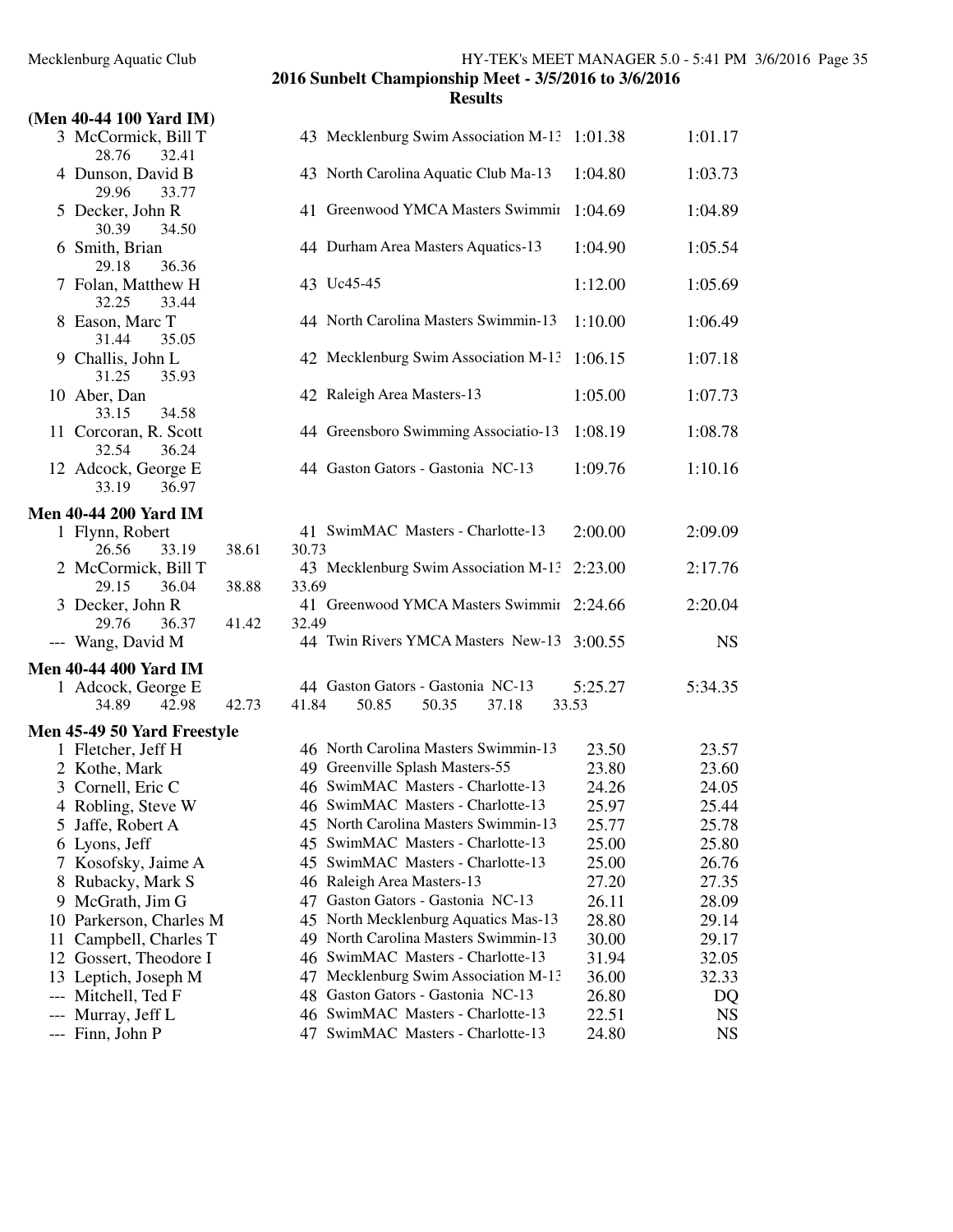| Men 45-49 100 Yard Freestyle                                                               |                                                                                                                                                  |                                          |                                           |
|--------------------------------------------------------------------------------------------|--------------------------------------------------------------------------------------------------------------------------------------------------|------------------------------------------|-------------------------------------------|
| 1 Kothe, Mark<br>25.20<br>26.69                                                            | 49 Greenville Splash Masters-55                                                                                                                  | 51.80                                    | 51.89                                     |
| 2 Fletcher, Jeff H<br>25.27<br>26.88                                                       | 46 North Carolina Masters Swimmin-13                                                                                                             | 52.00                                    | 52.15                                     |
| 3 Andersen, Morten<br>24.96<br>27.74                                                       | 45 SwimMAC Masters - Charlotte-13                                                                                                                | 51.38                                    | 52.70                                     |
| 4 Cornell, Eric C<br>26.18<br>28.71                                                        | 46 SwimMAC Masters - Charlotte-13                                                                                                                | 53.28                                    | 54.89                                     |
| 5 Pegram, Steve<br>26.62<br>28.89                                                          | 46 SwimMAC Masters - Charlotte-13                                                                                                                | 55.25                                    | 55.51                                     |
| 6 Finn, John P<br>26.38<br>29.79                                                           | 47 SwimMAC Masters - Charlotte-13                                                                                                                | 57.40                                    | 56.17                                     |
| 7 Lyons, Jeff<br>27.30<br>28.92                                                            | 45 SwimMAC Masters - Charlotte-13                                                                                                                | 55.50                                    | 56.22                                     |
| 8 Robling, Steve W<br>27.26<br>30.15                                                       | 46 SwimMAC Masters - Charlotte-13                                                                                                                | 56.98                                    | 57.41                                     |
| 9 Jaffe, Robert A<br>28.05<br>30.77                                                        | 45 North Carolina Masters Swimmin-13                                                                                                             | 57.89                                    | 58.82                                     |
| 10 Shotts, Steven J<br>29.46<br>32.34                                                      | 45 Sailfish Aquatics Masters-13                                                                                                                  | 1:01.01                                  | 1:01.80                                   |
| 11 Kosofsky, Jaime A<br>28.80<br>33.32                                                     | 45 SwimMAC Masters - Charlotte-13                                                                                                                | 54.00                                    | 1:02.12                                   |
| 12 Parkerson, Charles M<br>30.98<br>36.39                                                  | 45 North Mecklenburg Aquatics Mas-13                                                                                                             | 1:05.75                                  | 1:07.37                                   |
| 13 Ensey, James K<br>36.28<br>32.83                                                        | 46 Mecklenburg Swim Association M-13                                                                                                             | 1:00.00                                  | 1:09.11                                   |
| 14 Gossert, Theodore I<br>34.00<br>40.32                                                   | 46 SwimMAC Masters - Charlotte-13                                                                                                                | 1:13.02                                  | 1:14.32                                   |
| --- Murray, Jeff L<br>--- Mitchell, Ted F                                                  | 46 SwimMAC Masters - Charlotte-13<br>48 Gaston Gators - Gastonia NC-13                                                                           | 49.50<br>59.00                           | <b>NS</b><br><b>NS</b>                    |
| Men 45-49 200 Yard Freestyle                                                               |                                                                                                                                                  |                                          |                                           |
| 1 Kothe, Mark<br>27.38<br>29.72<br>29.52                                                   | 49 Greenville Splash Masters-55<br>30.32                                                                                                         | 1:53.20                                  | 1:56.94                                   |
| 2 Cornell, Eric C<br>26.77<br>30.38<br>31.13                                               | 46 SwimMAC Masters - Charlotte-13<br>30.70                                                                                                       | 2:00.05                                  | 1:58.98                                   |
| 3 Fletcher, Jeff H<br>28.60 30.46<br>30.94                                                 | 46 North Carolina Masters Swimmin-13<br>30.35                                                                                                    | 1:56.00                                  | 2:00.35                                   |
| 4 Rubacky, Mark S<br>29.36<br>31.63<br>32.62                                               | 46 Raleigh Area Masters-13<br>31.23                                                                                                              | 2:06.27                                  | 2:04.84                                   |
| 5 Pegram, Steve<br>29.72<br>32.72<br>34.21                                                 | 46 SwimMAC Masters - Charlotte-13<br>33.93                                                                                                       | 2:05.59                                  | 2:10.58                                   |
| 6 Jaffe, Robert A<br>30.38<br>37.79<br>34.74                                               | 45 North Carolina Masters Swimmin-13<br>37.77                                                                                                    | 2:15.82                                  | 2:20.68                                   |
| 7 Campbell, Charles T<br>37.61<br>40.31<br>44.54                                           | 49 North Carolina Masters Swimmin-13<br>42.93                                                                                                    | 2:35.00                                  | 2:45.39                                   |
| 8 Leptich, Joseph M<br>38.46<br>44.00<br>44.86                                             | 47 Mecklenburg Swim Association M-13<br>41.72                                                                                                    | 2:50.00                                  | 2:49.04                                   |
| --- Andersen, Morten<br>--- Mitchell, Ted F<br>--- Murray, Jeff L<br>--- Kosofsky, Jaime A | 45 SwimMAC Masters - Charlotte-13<br>48 Gaston Gators - Gastonia NC-13<br>46 SwimMAC Masters - Charlotte-13<br>45 SwimMAC Masters - Charlotte-13 | 1:54.50<br>2:20.00<br>1:49.26<br>2:15.00 | <b>NS</b><br>NS<br><b>NS</b><br><b>NS</b> |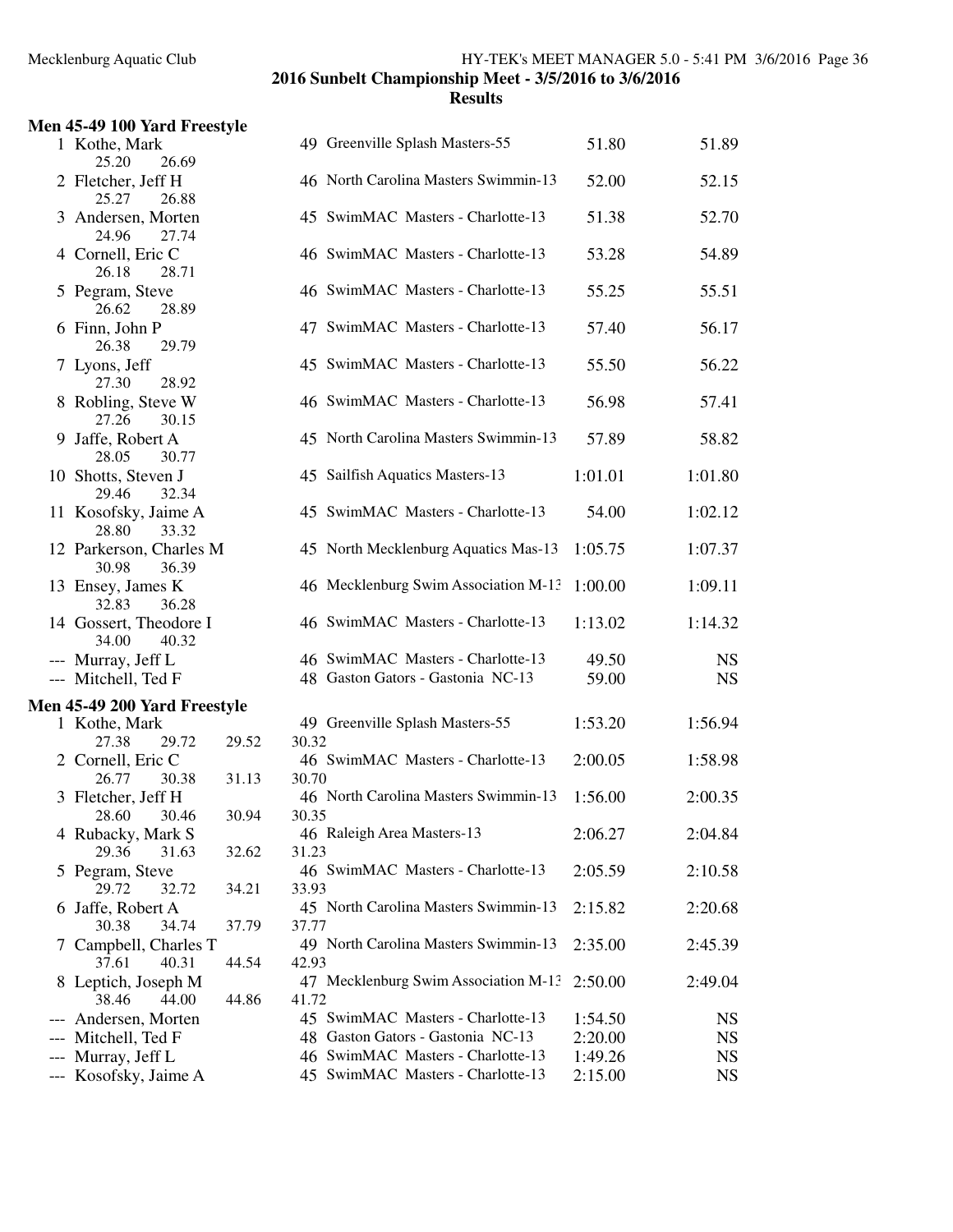# Mecklenburg Aquatic Club HY-TEK's MEET MANAGER 5.0 - 5:41 PM 3/6/2016 Page 37

**2016 Sunbelt Championship Meet - 3/5/2016 to 3/6/2016 Results**

|     | Men 45-49 500 Yard Freestyle  |                |       |       |                                   |       |                                               |          |       |           |
|-----|-------------------------------|----------------|-------|-------|-----------------------------------|-------|-----------------------------------------------|----------|-------|-----------|
|     | 1 Rubacky, Mark S             |                |       |       | 46 Raleigh Area Masters-13        |       |                                               | 5:30.58  |       | 5:32.86   |
|     | 30.35<br>33.04                | 33.33<br>32.37 | 34.46 | 34.30 | 33.87                             | 33.61 | 34.06                                         | 33.47    |       |           |
|     | 2 Davis, William A            |                |       |       |                                   |       | 48 SwimMAC Masters - Charlotte-13             | 5:20.99  |       | 5:33.16   |
|     | 29.80<br>33.95                | 32.28<br>32.83 | 33.13 | 33.97 | 34.15                             | 34.27 | 34.31                                         | 34.47    |       |           |
|     | 3 Lyons, Jeff                 |                |       |       |                                   |       | 45 SwimMAC Masters - Charlotte-13             | 5:45.00  |       | 5:38.36   |
|     | 31.21                         | 33.35          | 34.08 | 34.49 | 35.14                             | 35.57 | 35.52                                         | 35.70    |       |           |
|     | 36.06                         | 27.24          |       |       |                                   |       |                                               |          |       |           |
|     | 4 Andersen, Morten            |                |       |       |                                   |       | 45 SwimMAC Masters - Charlotte-13             | 5:19.00  |       | 5:48.22   |
|     | 31.02                         | 34.37          | 35.04 | 35.65 | 36.40                             | 34.56 | 34.70                                         | 35.36    |       |           |
|     | 35.24                         | 35.88          |       |       |                                   |       |                                               |          |       |           |
|     | 5 Brown, Stephen C            |                |       |       |                                   |       | 49 Mecklenburg Swim Association M-13 6:17.21  |          |       | 6:18.07   |
|     | 33.43                         | 37.06          | 38.36 | 38.60 | 39.34                             | 38.92 | 39.11                                         | 39.58    |       |           |
|     | 39.05                         | 34.62          |       |       |                                   |       |                                               |          |       |           |
|     | 6 Ensey, James K              |                |       |       |                                   |       | 46 Mecklenburg Swim Association M-13 7:30.00  |          |       | 7:20.85   |
|     | 37.14                         |                |       | 43.57 |                                   |       |                                               | 46.00    |       |           |
|     | 46.01                         | 48.53          |       |       |                                   |       |                                               |          |       |           |
|     | Men 45-49 1000 Yard Freestyle |                |       |       |                                   |       |                                               |          |       |           |
|     | 1 Rubacky, Mark S             |                |       |       | 46 Raleigh Area Masters-13        |       |                                               | 11:12.91 |       | 11:14.53  |
|     | 30.18                         | 32.83          | 33.59 | 33.98 | 33.90                             | 34.03 | 34.06                                         | 33.67    |       |           |
|     | 33.35                         | 33.81          | 35.09 | 33.71 | 33.90                             | 34.02 | 34.18                                         | 34.22    |       |           |
|     | 34.09                         | 34.29          | 33.98 | 33.65 |                                   |       |                                               |          |       |           |
|     | 2 Brown, Stephen C            |                |       |       |                                   |       | 49 Mecklenburg Swim Association M-13 15:16.00 |          |       | 13:16.49  |
|     | 33.70                         | 37.71          | 39.22 | 40.28 | 40.11                             | 40.70 | 40.88                                         | 41.27    |       |           |
|     | 41.18                         | 41.43          | 41.79 | 41.07 | 40.36                             | 40.60 | 40.74                                         | 40.05    |       |           |
|     | 39.98                         | 40.44          | 39.75 | 35.23 |                                   |       |                                               |          |       |           |
|     | Men 45-49 1650 Yard Freestyle |                |       |       |                                   |       |                                               |          |       |           |
|     | 1 Rubacky, Mark S             |                |       |       | 46 Raleigh Area Masters-13        |       |                                               | 18:29.33 |       | 18:34.74  |
|     | 30.71                         | 32.82          | 33.29 | 33.71 | 33.65                             | 33.97 | 34.26                                         | 34.24    |       |           |
|     | 34.02                         | 33.74          | 34.13 | 33.84 | 34.36                             | 34.15 | 33.73                                         | 33.77    |       |           |
|     | 34.09                         | 34.00          | 34.11 | 33.73 | 33.97                             | 34.18 | 34.07                                         | 33.96    |       |           |
|     | 34.10                         | 33.98          | 34.31 | 34.03 | 34.15                             | 34.32 | 33.88                                         | 33.81    | 31.66 |           |
|     | 2 Davis, William A            |                |       |       |                                   |       | 48 SwimMAC Masters - Charlotte-13 18:59.99    |          |       | 18:48.57  |
|     | 30.29                         | 32.83          | 33.45 | 33.54 | 34.50                             | 34.09 | 34.29                                         | 34.34    |       |           |
|     | 34.31                         | 34.35          | 34.12 | 34.30 | 34.27                             | 34.27 | 34.44                                         | 34.50    |       |           |
|     | 34.34                         | 34.25          | 34.36 | 34.52 | 34.46                             | 34.56 | 34.35                                         | 34.58    |       |           |
|     | 34.47                         | 34.75          | 34.68 | 34.80 | 34.89                             | 34.51 | 34.64                                         | 34.71    | 33.81 |           |
|     | 3 Brown, Stephen C            |                |       |       |                                   |       | 49 Mecklenburg Swim Association M-13 25:30.00 |          |       | 21:38.04  |
|     | 34.23                         | 37.64          | 39.53 | 38.84 | 38.99                             | 39.57 | 40.03                                         | 39.99    |       |           |
|     | 39.36                         | 39.46          | 39.75 | 39.29 | 40.07                             | 39.56 | 40.12                                         | 38.65    |       |           |
|     | 38.41                         | 39.65          | 39.49 | 39.49 | 39.20                             | 39.34 | 39.77                                         | 40.12    |       |           |
|     | 40.04                         | 40.41          | 40.09 | 40.22 | 40.59                             | 39.93 | 39.58                                         | 39.62    | 37.01 |           |
|     | Men 45-49 50 Yard Backstroke  |                |       |       |                                   |       |                                               |          |       |           |
|     | *1 Boswell, Edmund O          |                |       |       |                                   |       | 45 North Carolina Masters Swimmin-13          |          | 28.00 | 29.62     |
|     | *1 Kothe, Mark                |                |       |       | 49 Greenville Splash Masters-55   |       |                                               |          | 29.50 | 29.62     |
|     | 3 Cornell, Eric C             |                |       |       |                                   |       | 46 SwimMAC Masters - Charlotte-13             |          | 35.00 | 30.11     |
|     | 4 Mitchell, Ted F             |                |       |       | 48 Gaston Gators - Gastonia NC-13 |       |                                               |          | 34.57 | 33.38     |
|     | 5 Brown, Stephen C            |                |       |       |                                   |       | 49 Mecklenburg Swim Association M-13          |          | 38.00 | 34.18     |
|     | 6 Parkerson, Charles M        |                |       |       |                                   |       | 45 North Mecklenburg Aquatics Mas-13          |          | 33.57 | 35.51     |
|     | 7 Gossert, Theodore I         |                |       |       |                                   |       | 46 SwimMAC Masters - Charlotte-13             |          | 40.00 | 41.65     |
| --- | Niemeyer, Charles (Chuck) J   |                |       |       | 48 Gaston Gators - Gastonia NC-13 |       |                                               |          | 29.00 | <b>NS</b> |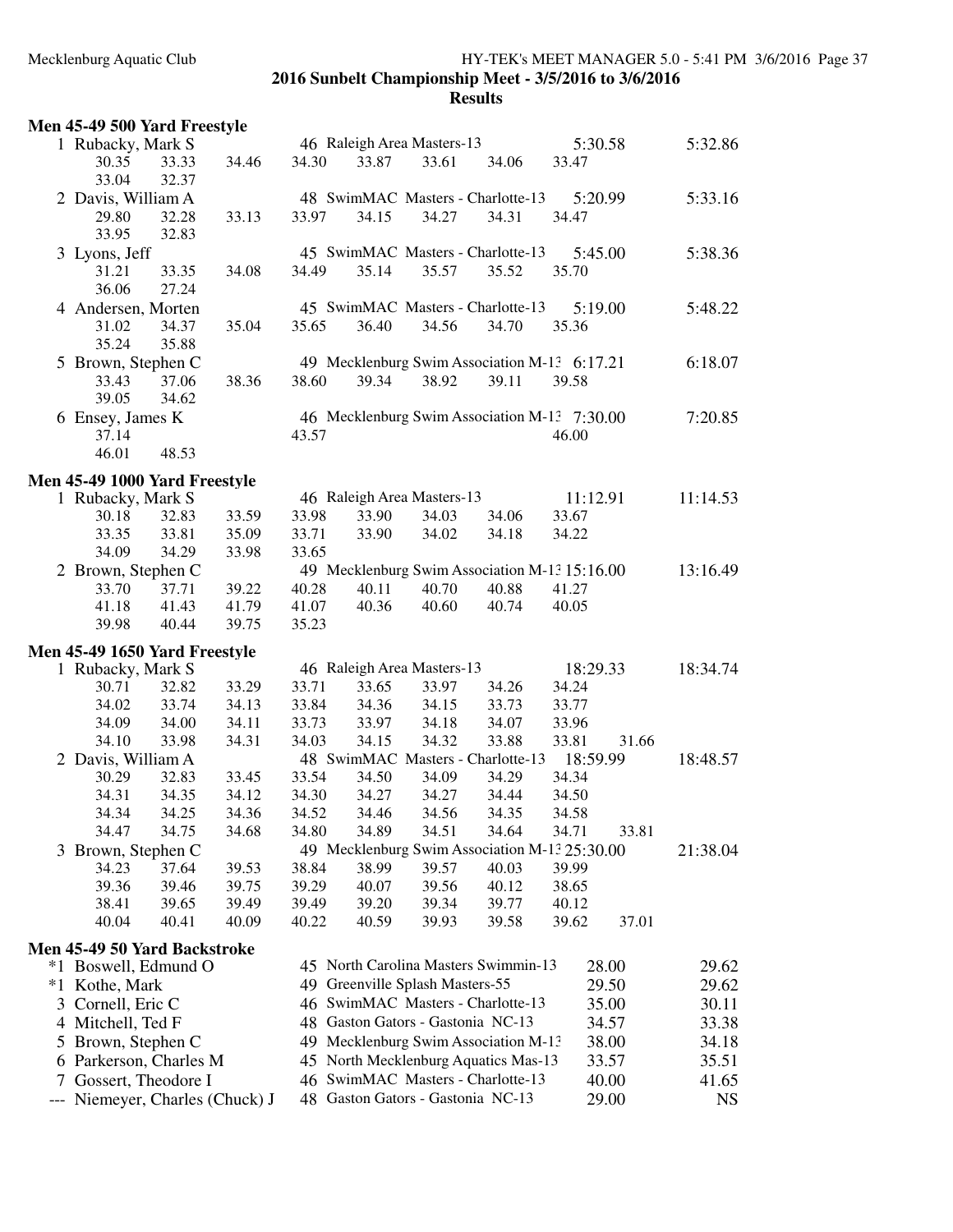| (Men 45-49 50 Yard Backstroke)                 |                                               |         |           |
|------------------------------------------------|-----------------------------------------------|---------|-----------|
| --- McGrath, Jim G                             | 47 Gaston Gators - Gastonia NC-13             | 31.54   | <b>NS</b> |
| --- Finn, John P                               | 47 SwimMAC Masters - Charlotte-13             | 31.80   | <b>NS</b> |
| Men 45-49 100 Yard Backstroke                  |                                               |         |           |
| 1 Kothe, Mark<br>31.41<br>33.12                | 49 Greenville Splash Masters-55               | 1:05.30 | 1:04.53   |
| 2 Cornell, Eric C<br>31.96<br>34.04            | 46 SwimMAC Masters - Charlotte-13             | 1:09.00 | 1:06.00   |
| 3 Brown, Stephen C<br>35.54<br>37.21           | 49 Mecklenburg Swim Association M-13          | 1:15.36 | 1:12.75   |
| 4 Parkerson, Charles M<br>38.05<br>39.00       | 45 North Mecklenburg Aquatics Mas-13          | 1:18.67 | 1:17.05   |
| --- Niemeyer, Charles (Chuck) J                | 48 Gaston Gators - Gastonia NC-13             | 1:01.50 | <b>NS</b> |
| --- Boswell, Edmund O                          | 45 North Carolina Masters Swimmin-13          | 1:03.00 | <b>NS</b> |
| --- Murray, Jeff L                             | 46 SwimMAC Masters - Charlotte-13             | 56.28   | <b>NS</b> |
| Men 45-49 200 Yard Backstroke                  |                                               |         |           |
| 1 Davis, William A                             | 48 SwimMAC Masters - Charlotte-13             | 2:17.99 | 2:22.25   |
| 37.11<br>34.43<br>35.48                        | 35.23                                         |         |           |
| 2 Boswell, Edmund O<br>36.67<br>35.18<br>35.79 | 45 North Carolina Masters Swimmin-13<br>36.56 | 2:20.00 | 2:24.20   |
| 3 Rubacky, Mark S                              | 46 Raleigh Area Masters-13                    | 2:45.44 | 2:36.95   |
| 37.22<br>40.99<br>40.27                        | 38.47                                         |         |           |
| 4 Brown, Stephen C                             | 49 Mecklenburg Swim Association M-13          | 2:37.00 | 2:44.20   |
| 37.98<br>40.99<br>42.78                        | 42.45                                         |         |           |
| --- Kothe, Mark                                | 49 Greenville Splash Masters-55               | 2:17.50 | <b>NS</b> |
| Men 45-49 50 Yard Breaststroke                 |                                               |         |           |
| 1 Finn, John P                                 | 47 SwimMAC Masters - Charlotte-13             | 30.40   | 30.87     |
| 2 Fletcher, Jeff H                             | 46 North Carolina Masters Swimmin-13          | 30.00   | 31.56     |
| 3 McGrath, Jim G                               | 47 Gaston Gators - Gastonia NC-13             | 32.11   | 33.36     |
| 4 Mitchell, Ted F                              | 48 Gaston Gators - Gastonia NC-13             | 35.00   | 35.30     |
| 5 Robling, Steve W                             | 46 SwimMAC Masters - Charlotte-13             | 34.00   | 35.44     |
| 6 Rubacky, Mark S                              | 46 Raleigh Area Masters-13                    | 35.63   | 35.49     |
| 7 Jaffe, Robert A                              | 45 North Carolina Masters Swimmin-13          | 36.21   | 35.80     |
| 8 Kosofsky, Jaime A                            | 45 SwimMAC Masters - Charlotte-13             | 45.00   | 37.22     |
| 9 Gossert, Theodore I                          | 46 SwimMAC Masters - Charlotte-13             | 38.57   | 38.49     |
| Men 45-49 100 Yard Breaststroke                |                                               |         |           |
| 1 Finn, John P<br>30.86<br>35.63               | 47 SwimMAC Masters - Charlotte-13             | 1:07.80 | 1:06.49   |
| 2 McGrath, Jim G<br>34.19<br>39.08             | 47 Gaston Gators - Gastonia NC-13             | 1:09.54 | 1:13.27   |
| 3 Mitchell, Ted F<br>38.50<br>42.99            | 48 Gaston Gators - Gastonia NC-13             | 1:22.31 | 1:21.49   |
| 4 Parkerson, Charles M<br>38.82<br>44.99       | 45 North Mecklenburg Aquatics Mas-13          | 1:25.00 | 1:23.81   |
| 5 Gossert, Theodore I<br>41.30<br>50.12        | 46 SwimMAC Masters - Charlotte-13             | 1:32.24 | 1:31.42   |
| Andersen, Morten                               | 45 SwimMAC Masters - Charlotte-13             | 1:05.00 | <b>NS</b> |
| Men 45-49 200 Yard Breaststroke                |                                               |         |           |
| 1 Rubacky, Mark S<br>37.39<br>41.95<br>43.32   | 46 Raleigh Area Masters-13<br>42.88           | 2:43.05 | 2:45.54   |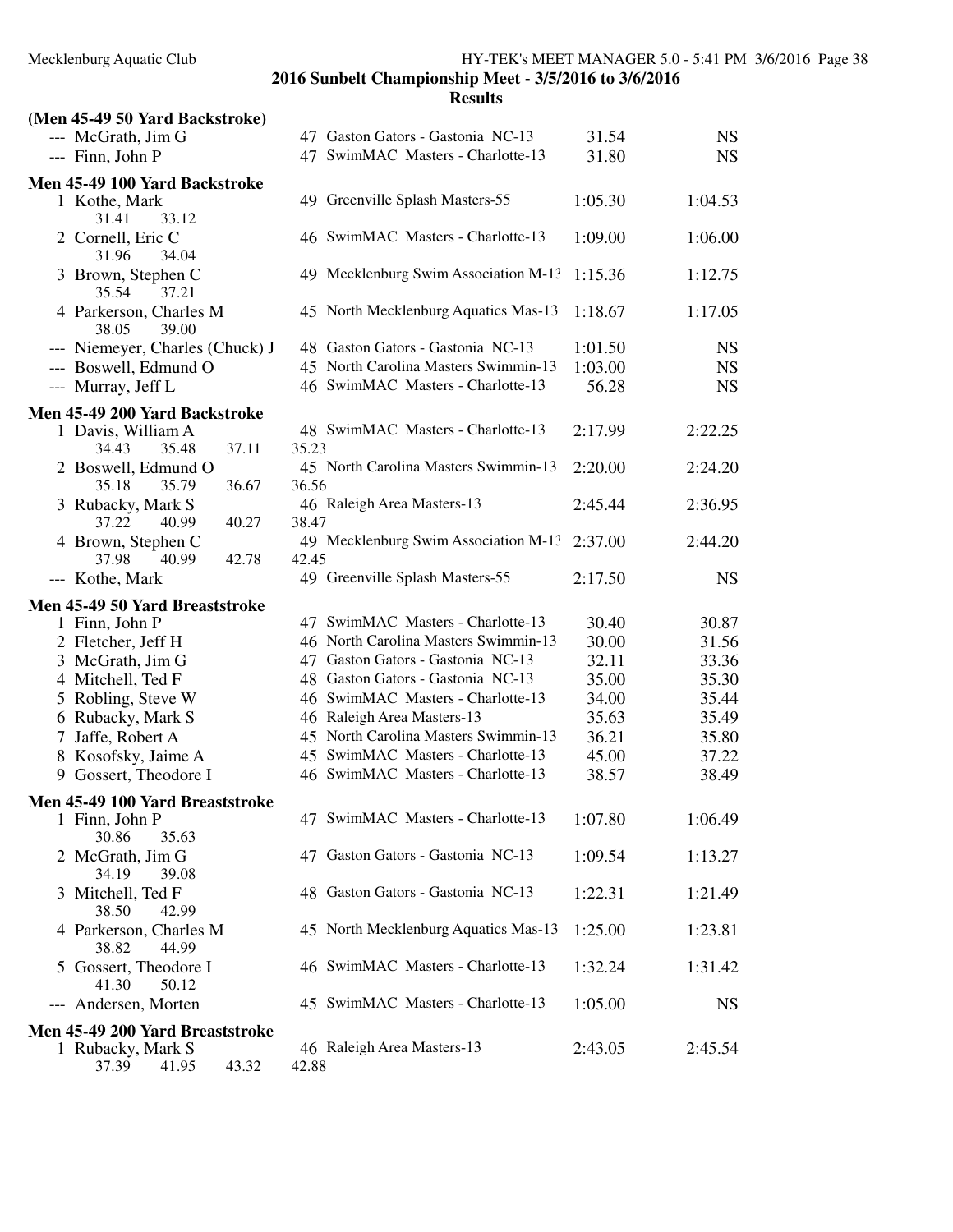**Results**

| (Men 45-49 200 Yard Breaststroke)     |       |       |                                      |         |           |
|---------------------------------------|-------|-------|--------------------------------------|---------|-----------|
| 2 Mitchell, Ted F                     |       |       | 48 Gaston Gators - Gastonia NC-13    | 2:45.00 | 3:05.75   |
| 39.28<br>44.91                        | 50.32 | 51.24 |                                      |         |           |
| Men 45-49 50 Yard Butterfly           |       |       |                                      |         |           |
| 1 Kothe, Mark                         |       |       | 49 Greenville Splash Masters-55      | 25.80   | 26.12     |
| 2 Fletcher, Jeff H                    |       |       | 46 North Carolina Masters Swimmin-13 | 27.00   | 26.44     |
| 3 Cornell, Eric C                     |       |       | 46 SwimMAC Masters - Charlotte-13    | 26.03   | 26.46     |
| 4 Finn, John P                        |       |       | 47 SwimMAC Masters - Charlotte-13    | 27.20   | 26.65     |
| 5 Pegram, Steve                       |       |       | 46 SwimMAC Masters - Charlotte-13    | 26.33   | 27.02     |
| 6 Lyons, Jeff                         |       |       | 45 SwimMAC Masters - Charlotte-13    | 27.25   | 27.82     |
| 7 Jaffe, Robert A                     |       |       | 45 North Carolina Masters Swimmin-13 | 29.65   | 28.33     |
| 8 Robling, Steve W                    |       |       | 46 SwimMAC Masters - Charlotte-13    | 28.32   | 28.82     |
| 9 McGrath, Jim G                      |       |       | 47 Gaston Gators - Gastonia NC-13    | 29.54   | 30.64     |
| 10 Shotts, Steven J                   |       |       | 45 Sailfish Aquatics Masters-13      | 31.00   | 30.98     |
| 11 Kosofsky, Jaime A                  |       |       | 45 SwimMAC Masters - Charlotte-13    | 30.00   | 31.32     |
| 12 Mitchell, Ted F                    |       |       | 48 Gaston Gators - Gastonia NC-13    | 29.00   | 31.34     |
| --- Boswell, Edmund O                 |       |       | 45 North Carolina Masters Swimmin-13 | 27.00   | <b>NS</b> |
| --- Murray, Jeff L                    |       |       | 46 SwimMAC Masters - Charlotte-13    | 25.60   | <b>NS</b> |
| --- Niemeyer, Charles (Chuck) J       |       |       | 48 Gaston Gators - Gastonia NC-13    | 26.50   | <b>NS</b> |
|                                       |       |       |                                      |         |           |
| Men 45-49 100 Yard Butterfly          |       |       |                                      |         |           |
| 1 Kothe, Mark<br>26.70<br>30.57       |       |       | 49 Greenville Splash Masters-55      | 56.30   | 57.27     |
| 2 Cornell, Eric C<br>27.01<br>33.38   |       |       | 46 SwimMAC Masters - Charlotte-13    | 1:01.59 | 1:00.39   |
| 3 Pegram, Steve<br>28.19<br>32.41     |       |       | 46 SwimMAC Masters - Charlotte-13    | 1:00.16 | 1:00.60   |
| 4 Lyons, Jeff<br>28.89<br>33.72       |       |       | 45 SwimMAC Masters - Charlotte-13    | 1:01.50 | 1:02.61   |
| 5 Boswell, Edmund O<br>30.84<br>32.85 |       |       | 45 North Carolina Masters Swimmin-13 | 1:02.00 | 1:03.69   |
| --- Murray, Jeff L                    |       |       | 46 SwimMAC Masters - Charlotte-13    | 55.25   | <b>NS</b> |
| --- Niemeyer, Charles (Chuck) J       |       |       | 48 Gaston Gators - Gastonia NC-13    | 59.00   | <b>NS</b> |
| --- Andersen, Morten                  |       |       | 45 SwimMAC Masters - Charlotte-13    | 54.89   | <b>NS</b> |
|                                       |       |       |                                      |         |           |
| Men 45-49 200 Yard Butterfly          |       |       |                                      |         |           |
| 1 Andersen, Morten                    |       |       | 45 SwimMAC Masters - Charlotte-13    | 2:06.20 | 2:13.66   |
| 29.72<br>33.60                        | 35.02 | 35.32 |                                      |         |           |
| 2 Kern, Paul E                        |       |       | 47 Triad Masters Swimming Greens-13  | 3:10.11 | 3:02.47   |
| 39.14<br>47.55                        | 48.55 | 47.23 |                                      |         |           |
| --- Boswell, Edmund O                 |       |       | 45 North Carolina Masters Swimmin-13 | 2:45.00 | <b>NS</b> |
| <b>Men 45-49 100 Yard IM</b>          |       |       |                                      |         |           |
| 1 Fletcher, Jeff H                    |       |       | 46 North Carolina Masters Swimmin-13 | 1:00.00 | 1:00.89   |
| 29.44<br>31.45                        |       |       |                                      |         |           |
| 2 Finn, John P                        |       |       | 47 SwimMAC Masters - Charlotte-13    | 1:04.50 | 1:02.26   |
| 29.29<br>32.97                        |       |       |                                      |         |           |
| 3 Lyons, Jeff<br>30.34<br>34.89       |       |       | 45 SwimMAC Masters - Charlotte-13    | 1:04.50 | 1:05.23   |
| 4 Boswell, Edmund O                   |       |       | 45 North Carolina Masters Swimmin-13 | 1:04.00 | 1:06.33   |
| 31.30<br>35.03                        |       |       |                                      |         |           |
| 5 Robling, Steve W                    |       |       | 46 SwimMAC Masters - Charlotte-13    | 1:05.93 | 1:07.12   |

30.69 36.43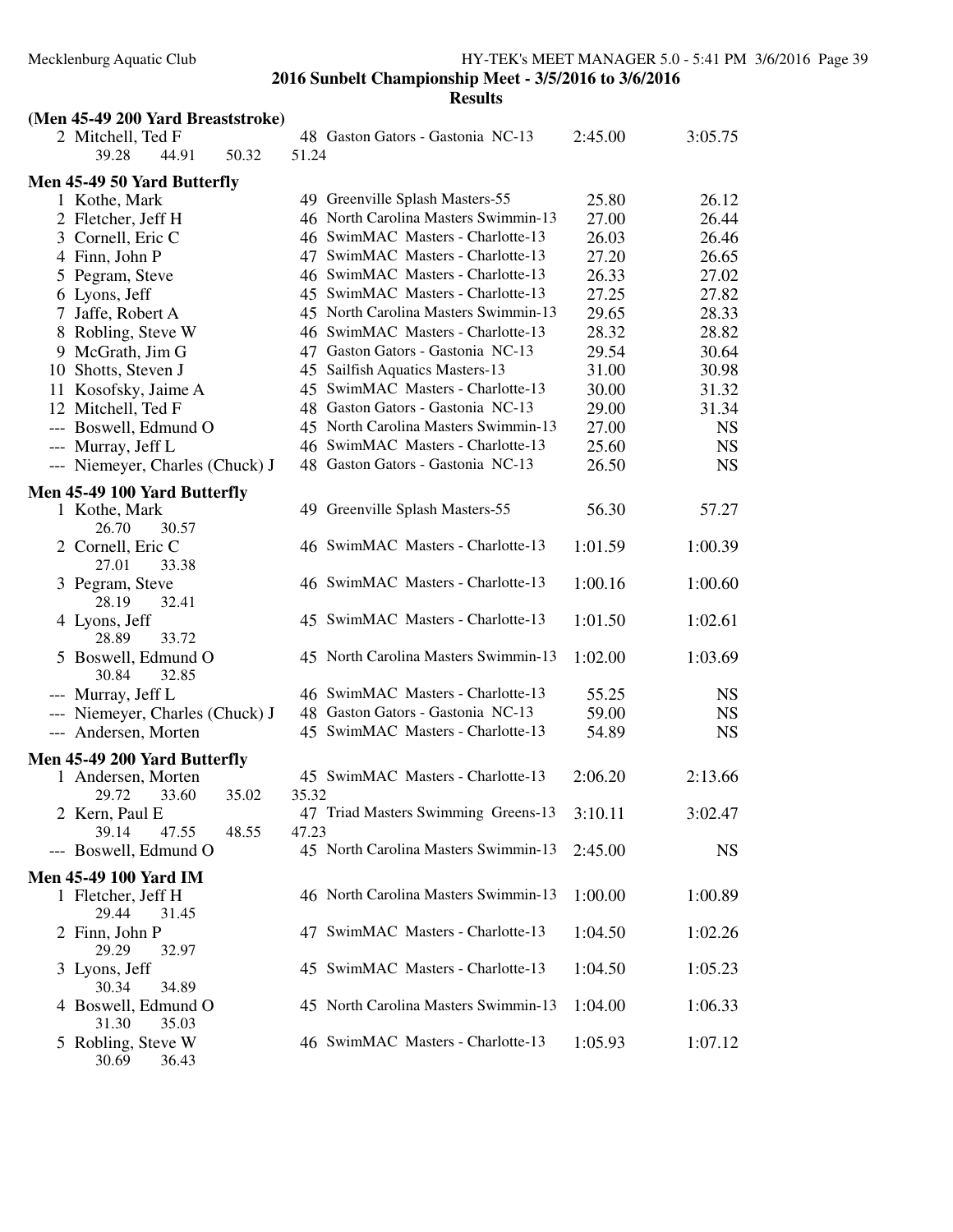# **(Men 45-49 100 Yard IM)** 6 McGrath, Jim G 47 Gaston Gators - Gastonia NC-13 1:05.54 1:07.97 31.91 36.0 32.65 37.90 33.32 42.30 35.34 40.32 44.08 54.6 **Men 45-49 200 Yard I** 26.89 28.20 36.1 31.08 37.0 32.39  $36.03$  44.1 35.47 43.2 --- Kosofsky, Jaime **Men 45-49 400 Yard I** 34.32 41.16 43.81 42.42 43.37 43.61 35.18 33.88 **Men 50-54 50 Yard Free** 5 Anguiano, Jerry  $*7$  Rogers, Todd R

| $-220$ m $-20$ m $-20$ |
|------------------------|
| 9 Coudriet, John       |
| 10 Rose, Robert        |
| 11 White, Densel M     |

- 
- 
- 14 Lazarini, Jorge A 52 Mecklenburg Swim Association M-13 40.90 42.44<br>
--- Stahl, Jim S 51 Sailfish Aquatics Masters-13 29.99 NS
- 

**Results**

| 31.91<br>36.06                                             |                |                                                                          |                  |           |
|------------------------------------------------------------|----------------|--------------------------------------------------------------------------|------------------|-----------|
| 7 Kosofsky, Jaime A<br>32.65<br>37.90                      |                | 45 SwimMAC Masters - Charlotte-13                                        | 1:30.00          | 1:10.55   |
| 8 Brown, Stephen C<br>33.32<br>42.30                       |                | 49 Mecklenburg Swim Association M-13                                     | 1:14.78          | 1:15.62   |
| 9 Parkerson, Charles M<br>35.34<br>40.32                   |                | 45 North Mecklenburg Aquatics Mas-13                                     | 1:17.00          | 1:15.66   |
| 10 Leptich, Joseph M<br>44.08<br>54.66                     |                | 47 Mecklenburg Swim Association M-13                                     | 1:48.00          | 1:38.74   |
| --- Andersen, Morten                                       |                | 45 SwimMAC Masters - Charlotte-13                                        | 58.10            | <b>NS</b> |
| --- Davis, William A                                       |                | 48 SwimMAC Masters - Charlotte-13                                        | 1:10.99          | <b>NS</b> |
| en 45-49 200 Yard IM                                       |                |                                                                          |                  |           |
| 1 Andersen, Morten<br>26.89<br>33.80                       | 38.34          | 45 SwimMAC Masters - Charlotte-13<br>30.81                               | 2:06.31          | 2:09.84   |
| 2 Cornell, Eric C<br>28.20<br>36.17                        | 41.60          | 46 SwimMAC Masters - Charlotte-13<br>31.79                               | 2:24.00          | 2:17.76   |
| 3 Rubacky, Mark S<br>31.08<br>37.03                        |                | 46 Raleigh Area Masters-13<br>33.45                                      | 2:21.74          | 2:23.65   |
| 4 Brown, Stephen C                                         | 42.09          | 49 Mecklenburg Swim Association M-13                                     | 2:42.65          | 2:38.63   |
| 32.39<br>38.92<br>5 Kern, Paul E                           | 50.20          | 37.12<br>47 Triad Masters Swimming Greens-13                             | 2:56.83          | 2:49.43   |
| 36.03<br>44.10<br>6 Parkerson, Charles M<br>35.47<br>43.28 | 48.84<br>53.67 | 40.46<br>45 North Mecklenburg Aquatics Mas-13<br>43.56                   | 2:50.13          | 2:55.98   |
| --- Davis, William A                                       |                | 48 SwimMAC Masters - Charlotte-13                                        | 2:30.99          | <b>NS</b> |
| --- Kosofsky, Jaime A                                      |                | 45 SwimMAC Masters - Charlotte-13                                        | 2:45.00          | <b>NS</b> |
| --- Robling, Steve W                                       |                | 46 SwimMAC Masters - Charlotte-13                                        | 2:25.00          | <b>NS</b> |
| en 45-49 400 Yard IM                                       |                |                                                                          |                  |           |
| 1 Rubacky, Mark S                                          |                | 46 Raleigh Area Masters-13                                               | 5:09.33          | 5:17.75   |
| 34.32<br>41.16<br>--- Boswell, Edmund O                    | 43.81          | 43.61<br>42.42<br>43.37<br>35.18<br>45 North Carolina Masters Swimmin-13 | 33.88<br>5:00.00 | <b>NS</b> |
| en 50-54 50 Yard Freestyle                                 |                |                                                                          |                  |           |
| 1 Anderson, Earl E                                         |                | 51 Hawk Masters Uncw-13                                                  | 24.99            | 24.26     |
| 2 Moore, John                                              |                | 54 Hawk Masters Uncw-13                                                  | 25.14            | 25.02     |
| 3 Brekovsky, Tom                                           |                | 53 Mecklenburg Swim Association M-13                                     | 25.34            | 25.34     |
| 4 Knight, Allen                                            |                | 52 North Carolina Aquatic Club Ma-13                                     | 25.00            | 25.95     |
| 5 Anguiano, Jerry M                                        |                | 50 Greenville Splash Masters-55                                          | 26.27            | 26.28     |
| 6 Hopkins, Mark                                            |                | 53 SwimMAC Masters - Charlotte-13                                        | 26.50            | 26.38     |
| *7 Hausler, Kurt F                                         |                | James J Harris YMCA Masters --13<br>51                                   | 31.00            | 28.27     |
| *7 Rogers, Todd R                                          |                | 54 Sailfish Aquatics Masters-13                                          | 28.29            | 28.27     |
| 9 Coudriet, John                                           |                | 52 Greenville Splash Masters-55                                          | 30.00            | 28.84     |
| 10 Rose, Robert                                            |                | 52 SwimMAC Masters - Charlotte-13                                        | 43.00            | 30.70     |
| 11 White, Densel M                                         |                | 50 SwimMAC Masters - Charlotte-13                                        | 29.50            | 34.35     |
| 12 Mignardi, Stefano                                       |                | 51 SwimMAC Masters - Charlotte-13                                        | 39.00            | 37.15     |
| 13 Manley, Donald G                                        |                | 54 Fort Bragg Masters-13                                                 | 39.17            | 40.96     |
| 14 Lazarini, Jorge A                                       |                | 52 Mecklenburg Swim Association M-13                                     | 40.90            | 42.44     |

51 Sailfish Aquatics Masters-13 29.99 NS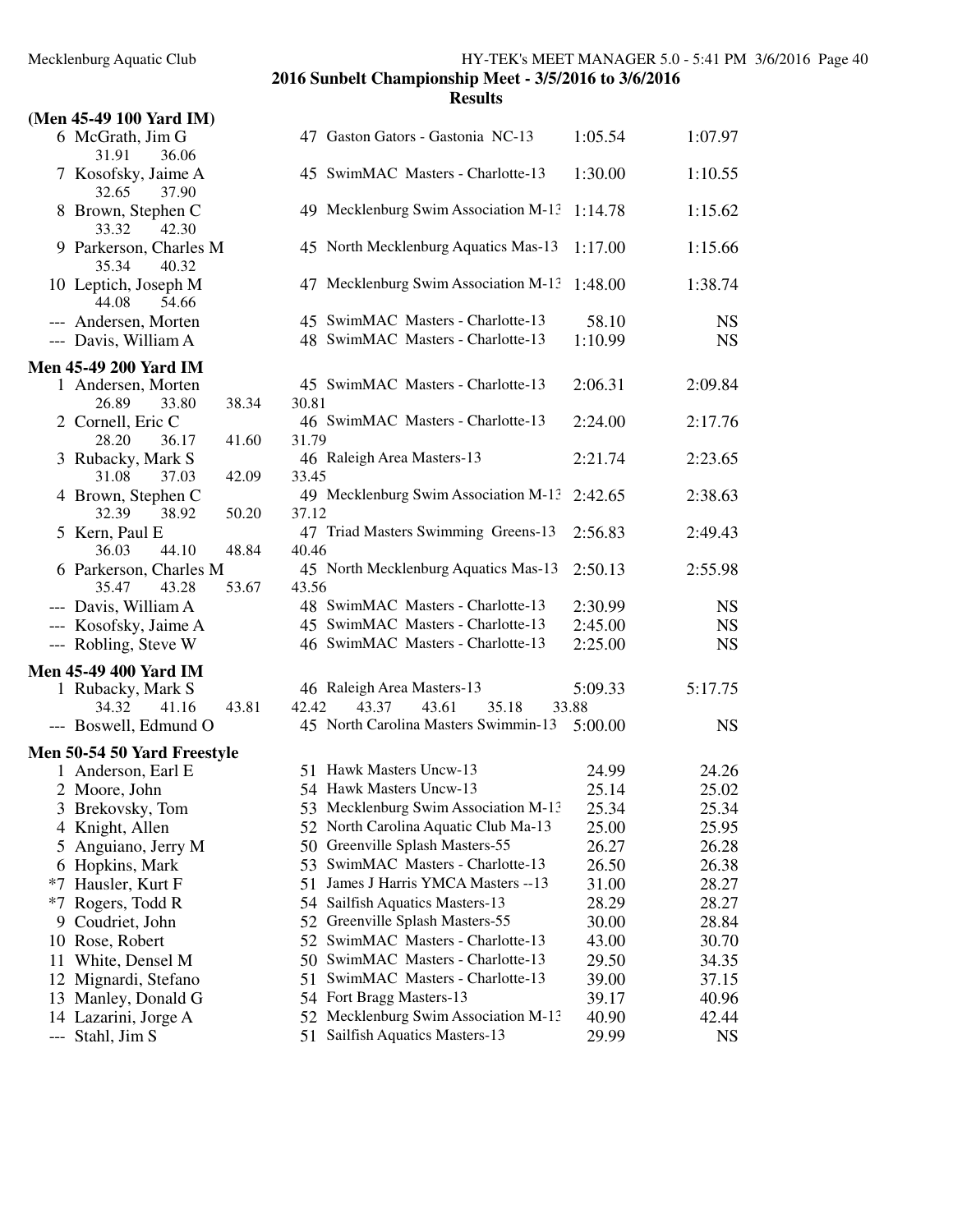| Men 50-54 100 Yard Freestyle                            |         |                                              |         |           |
|---------------------------------------------------------|---------|----------------------------------------------|---------|-----------|
| 1 Harris, Gregory<br>24.56<br>26.84                     |         | 52 Virginia Masters Swim Team-12             | 50.35   | 51.40     |
| 2 Moore, John<br>27.62<br>29.92                         |         | 54 Hawk Masters Uncw-13                      | 56.00   | 57.54     |
| 3 Procton, Bruce<br>28.03<br>29.85                      |         | 54 E3aq                                      | 57.28   | 57.88     |
| 4 Anguiano, Jerry M<br>28.16<br>29.86                   |         | 50 Greenville Splash Masters-55              | 57.76   | 58.02     |
| 5 Arnholt, Alan T<br>28.25                              |         | 52 North Carolina Masters Swimmin-13         | 58.00   | 58.32     |
| 30.07<br>6 Knight, Allen                                |         | 52 North Carolina Aquatic Club Ma-13         | 56.00   | 59.14     |
| 31.56<br>27.58<br>7 Hopkins, Mark                       |         | 53 SwimMAC Masters - Charlotte-13            | 1:00.50 | 1:00.32   |
| 29.15<br>31.17<br>8 Hunt, Steve T                       |         | 52 SwimMAC Masters - Charlotte-13            | 1:03.00 | 1:02.35   |
| 31.68<br>30.67<br>9 Rogers, Todd R                      |         | 54 Sailfish Aquatics Masters-13              | 1:10.00 | 1:04.47   |
| 30.99<br>33.48<br>10 Hausler, Kurt F                    |         | 51 James J Harris YMCA Masters -- 13         | 1:06.00 | 1:05.01   |
| 30.20<br>34.81<br>11 Manley, Donald G<br>41.82<br>49.42 |         | 54 Fort Bragg Masters-13                     | 1:27.97 | 1:31.24   |
| 12 Lazarini, Jorge A<br>42.93                           |         | 52 Mecklenburg Swim Association M-13 1:32.07 |         | 1:31.49   |
| 48.56<br>--- Anderson, Earl E                           |         | 51 Hawk Masters Uncw-13                      | 54.99   | <b>NS</b> |
| Men 50-54 200 Yard Freestyle                            |         |                                              |         |           |
| 1 Anguiano, Jerry M                                     |         | 50 Greenville Splash Masters-55              | 2:08.25 | 2:06.49   |
| 29.52<br>32.25                                          | 33.22   | 31.50                                        |         |           |
| 2 Moore, John                                           |         | 54 Hawk Masters Uncw-13                      | 2:08.45 | 2:11.95   |
| 29.92<br>34.53                                          | 34.38   | 33.12                                        |         |           |
| 3 Hausler, Kurt F                                       |         | 51 James J Harris YMCA Masters -- 13         | 2:25.00 | 2:52.64   |
| 37.13<br>31.13                                          | 1:26.56 | 17.82                                        |         |           |
| 4 Rose, Robert                                          |         | 52 SwimMAC Masters - Charlotte-13            | 3:15.00 | 2:57.08   |
| 38.61<br>45.98<br>5 Mignardi, Stefano                   | 47.52   | 44.97<br>51 SwimMAC Masters - Charlotte-13   | 3:10.00 | 3:09.36   |
| 41.33<br>46.61                                          | 50.37   | 51.05                                        |         |           |
| 6 Lazarini, Jorge A                                     |         | 52 Mecklenburg Swim Association M-13 3:33.48 |         | 3:22.62   |
| 46.15<br>50.18                                          | 52.84   | 53.45                                        |         |           |
| 7 Manley, Donald G                                      |         | 54 Fort Bragg Masters-13                     | 3:39.13 | 3:48.42   |
| 49.08<br>57.27                                          | 1:03.09 | 58.98                                        |         |           |
| --- Harris, Gregory                                     |         | 52 Virginia Masters Swim Team-12             | 1:57.54 | <b>NS</b> |
| --- Pistorio, Tyge                                      |         | 50 SwimMAC Masters - Charlotte-13            | 1:56.00 | <b>NS</b> |
| Men 50-54 500 Yard Freestyle                            |         |                                              |         |           |
| 1 Pistorio, Tyge                                        |         | 50 SwimMAC Masters - Charlotte-13            | 5:20.00 | 5:29.85   |
| 30.24<br>33.64<br>32.71<br>31.37                        | 33.80   | 33.98<br>33.64<br>33.79<br>33.53             | 33.15   |           |
| 2 Smith, Stratton                                       |         | 51 SwimMAC Masters - Charlotte-13            | 5:42.00 | 5:39.73   |
| 31.18<br>33.33                                          | 33.82   | 34.25<br>34.60<br>34.54<br>34.89             | 35.04   |           |
| 34.88<br>33.20                                          |         |                                              |         |           |
| 3 Arnholt, Alan T                                       |         | 52 North Carolina Masters Swimmin-13         | 7:30.00 | 6:23.34   |
| 36.86<br>39.01                                          | 39.40   | 40.03<br>39.62<br>38.79<br>38.56             | 38.02   |           |
| 37.31<br>35.74                                          |         |                                              |         |           |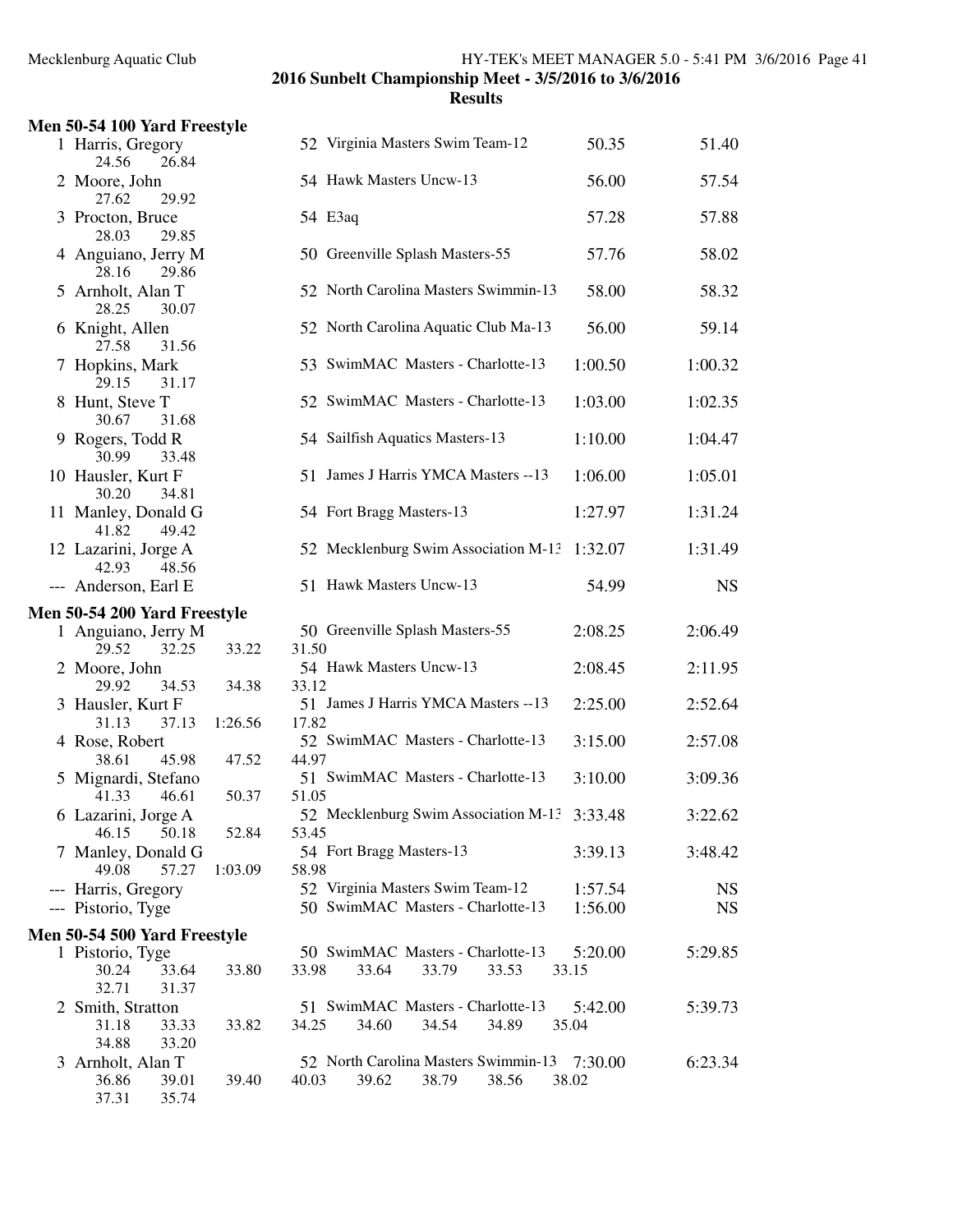| (Men 50-54 500 Yard Freestyle)                     |         |         |         |                                      |         |                                              |          |
|----------------------------------------------------|---------|---------|---------|--------------------------------------|---------|----------------------------------------------|----------|
| 4 Lazarini, Jorge A                                |         |         |         |                                      |         | 52 Mecklenburg Swim Association M-13 9:48.30 | 8:59.75  |
| 50.76<br>46.62                                     | 54.35   | 52.67   | 55.36   | 56.52                                | 57.30   | 56.60                                        |          |
| 56.58<br>52.99                                     |         |         |         |                                      |         |                                              |          |
| 5 Manley, Donald G                                 |         |         |         | 54 Fort Bragg Masters-13             |         | 10:09.25                                     | 10:03.81 |
| 53.46<br>1:00.77                                   | 1:00.72 | 1:03.52 | 1:01.12 | 1:03.38                              | 1:01.09 | 1:03.77                                      |          |
| 1:02.06<br>53.92                                   |         |         |         |                                      |         |                                              |          |
| Men 50-54 1000 Yard Freestyle                      |         |         |         |                                      |         |                                              |          |
| 1 Pistorio, Tyge                                   |         |         |         | 50 SwimMAC Masters - Charlotte-13    |         | 11:15.00                                     | 11:07.04 |
| 30.36<br>32.82                                     | 33.49   | 34.08   | 33.90   | 34.02                                | 33.97   | 33.94                                        |          |
| 33.88<br>33.66                                     | 33.78   | 33.56   | 33.49   | 33.33                                | 33.46   | 33.47                                        |          |
| 33.23<br>33.57                                     | 33.09   | 31.94   |         |                                      |         |                                              |          |
| 2 Anderson, Earl E                                 |         |         |         | 51 Hawk Masters Uncw-13              |         | 13:00.09                                     | 12:20.80 |
| 32.59<br>35.03                                     | 36.71   | 37.21   | 37.86   | 37.69                                | 37.87   | 37.99                                        |          |
| 38.35<br>37.93                                     | 37.84   | 37.63   | 37.46   | 37.89                                | 37.95   | 37.31                                        |          |
| 37.32<br>37.46                                     | 36.57   | 34.14   |         |                                      |         |                                              |          |
| 3 Lazarini, Jorge A                                |         |         |         | 52 Mecklenburg Swim Association M-13 |         | <b>NT</b>                                    | 18:33.05 |
| 46.18<br>48.51                                     | 50.92   | 53.10   | 53.97   | 53.74                                | 56.56   | 56.38                                        |          |
| 55.70<br>56.79                                     | 56.47   | 56.78   | 58.71   | 57.76                                | 59.11   | 58.66                                        |          |
| 59.41<br>58.97                                     | 59.38   | 55.95   |         |                                      |         |                                              |          |
| 4 Manley, Donald G                                 |         |         |         | 54 Fort Bragg Masters-13             |         | 24:30.00                                     | 21:13.06 |
| 50.17<br>58.46                                     | 1:02.60 | 1:03.16 | 1:05.32 | 1:02.97                              | 1:05.72 | 1:04.01                                      |          |
| 1:04.80<br>1:02.11                                 | 1:05.57 | 1:06.10 | 1:06.02 | 1:06.31                              | 1:06.35 | 1:07.36                                      |          |
| 1:09.40<br>1:05.98                                 | 1:07.34 | 53.31   |         |                                      |         |                                              |          |
|                                                    |         |         |         |                                      |         |                                              |          |
| Men 50-54 1650 Yard Freestyle<br>1 Smith, Stratton |         |         |         | 51 SwimMAC Masters - Charlotte-13    |         | 19:30.00                                     | 19:25.83 |
| 32.93<br>34.53                                     | 34.85   | 35.41   | 35.35   | 35.36                                | 35.78   | 35.35                                        |          |
| 35.84<br>35.69                                     | 35.66   | 35.56   | 35.79   | 35.39                                | 35.38   | 35.63                                        |          |
| 35.29<br>35.28                                     | 35.31   | 35.11   | 35.33   | 35.68                                | 35.82   | 35.67                                        |          |
| 35.87<br>35.44                                     | 35.84   | 35.33   | 35.39   | 35.36                                | 35.60   | 35.14                                        | 33.87    |
| 2 Bagot, John J                                    |         |         |         | 53 North Carolina Masters Swimmin-13 |         | <b>NT</b>                                    | 22:04.95 |
| 32.69<br>38.66                                     | 39.97   | 40.22   | 40.10   | 39.68                                | 40.06   | 39.90                                        |          |
| 40.21<br>39.83                                     | 39.81   | 40.46   | 40.37   | 40.18                                | 40.30   | 40.23                                        |          |
| 40.43<br>40.33                                     | 40.25   | 39.80   | 40.13   | 40.08                                | 40.37   | 40.61                                        |          |
| 41.14<br>41.00                                     | 40.89   | 41.21   | 41.25   | 42.09                                | 41.39   | 41.00                                        | 40.31    |
|                                                    |         |         |         |                                      |         |                                              |          |
| Men 50-54 50 Yard Backstroke                       |         |         |         |                                      |         |                                              |          |
| 1 Smith, Stratton                                  |         |         |         | 51 SwimMAC Masters - Charlotte-13    |         | 31.02                                        | 31.54    |
| 2 Knight, Allen                                    |         |         |         | 52 North Carolina Aquatic Club Ma-13 |         | 34.00                                        | 31.77    |
| 3 Brekovsky, Tom                                   |         |         |         | 53 Mecklenburg Swim Association M-13 |         | 36.00                                        | 34.72    |
| 4 Rose, Robert                                     |         |         |         | 52 SwimMAC Masters - Charlotte-13    |         | 50.00                                        | 37.37    |
| Men 50-54 100 Yard Backstroke                      |         |         |         |                                      |         |                                              |          |
| 1 Smith, Stratton                                  |         |         |         | 51 SwimMAC Masters - Charlotte-13    |         | 1:04.65                                      | 1:06.62  |
| 32.36<br>34.26                                     |         |         |         |                                      |         |                                              |          |
| 2 Procton, Bruce                                   |         | 54 E3aq |         |                                      |         | 1:08.00                                      | 1:09.70  |
| 34.46<br>35.24                                     |         |         |         |                                      |         |                                              |          |
|                                                    |         |         |         |                                      |         |                                              |          |
| Men 50-54 200 Yard Backstroke                      |         |         |         | 50 SwimMAC Masters - Charlotte-13    |         | 2:15.00                                      | 2:16.72  |
| 1 Pistorio, Tyge<br>32.75<br>34.46                 | 35.09   | 34.42   |         |                                      |         |                                              |          |
| 2 Smith, Stratton                                  |         |         |         | 51 SwimMAC Masters - Charlotte-13    |         | 2:20.00                                      | 2:21.45  |
| 33.91<br>35.65                                     | 36.18   | 35.71   |         |                                      |         |                                              |          |
| 3 Anderson, Earl E                                 |         |         |         | 51 Hawk Masters Uncw-13              |         | 2:51.13                                      | 2:36.85  |
| 37.72<br>39.54                                     | 40.48   | 39.11   |         |                                      |         |                                              |          |
|                                                    |         |         |         |                                      |         |                                              |          |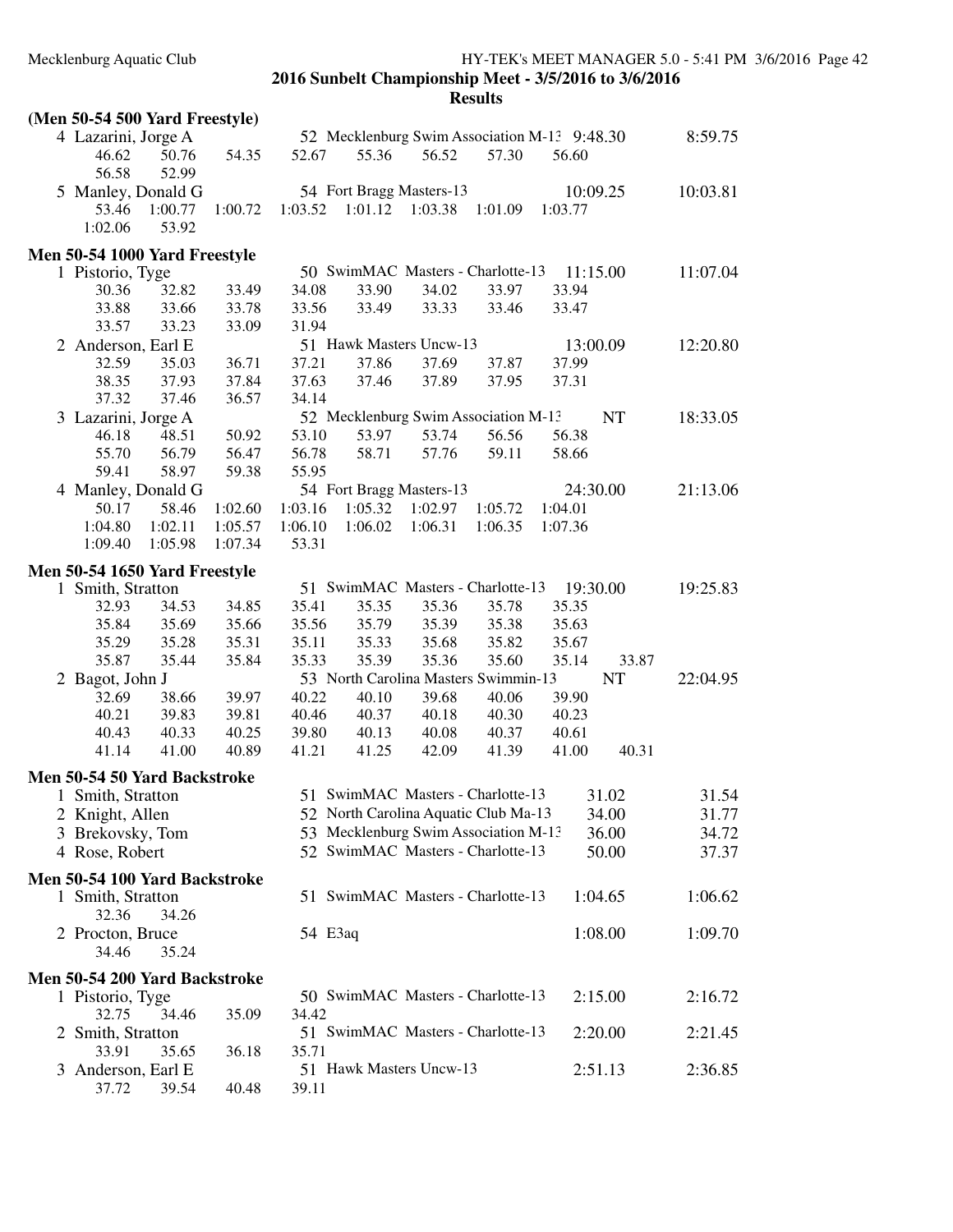## **Men 50-54 50 Yard Breaststroke**

|     | 1 Wennborg, Lars A                       |       |       | 52 SwimMAC Masters - Charlotte-13              | 30.00              | 29.81                  |
|-----|------------------------------------------|-------|-------|------------------------------------------------|--------------------|------------------------|
|     | 2 Anderson, Earl E                       |       |       | 51 Hawk Masters Uncw-13                        | 34.09              | 32.14                  |
|     | 3 Bagot, John J                          |       |       | 53 North Carolina Masters Swimmin-13           | 33.90              | 34.48                  |
|     | 4 Procton, Bruce                         |       |       | 54 E3aq                                        | 32.50              | 34.55                  |
|     | 5 Rogers, Todd R                         |       |       | 54 Sailfish Aquatics Masters-13                | 40.00              | 37.22                  |
|     | 6 Hunt, Steve T                          |       |       | 52 SwimMAC Masters - Charlotte-13              | 42.00              | 38.76                  |
|     | 7 Lazarini, Jorge A                      |       |       | 52 Mecklenburg Swim Association M-13           | 46.30              | 47.15                  |
|     | --- Stahl, Jim S                         |       |       | 51 Sailfish Aquatics Masters-13                | 39.07              | <b>NS</b>              |
|     | Men 50-54 100 Yard Breaststroke          |       |       |                                                |                    |                        |
|     | 1 Wennborg, Lars A<br>30.42<br>34.86     |       |       | 52 SwimMAC Masters - Charlotte-13              | 1:05.00            | 1:05.28                |
|     | 2 Bagot, John J<br>36.51<br>40.49        |       |       | 53 North Carolina Masters Swimmin-13           | 1:16.57            | 1:17.00                |
|     | 3 Coudriet, John<br>37.61<br>42.35       |       |       | 52 Greenville Splash Masters-55                | 1:12.00            | 1:19.96                |
|     | 4 Lazarini, Jorge A<br>49.07<br>51.55    |       |       | 52 Mecklenburg Swim Association M-13           | 1:55.00            | 1:40.62                |
|     | --- Harris, Gregory<br>--- Jennings, Bob |       |       | 52 Virginia Masters Swim Team-12<br>50 Team-13 | 1:05.76<br>1:06.50 | <b>NS</b><br><b>NS</b> |
|     | Men 50-54 200 Yard Breaststroke          |       |       |                                                |                    |                        |
|     | 1 Wennborg, Lars A<br>33.78<br>37.38     | 37.70 | 38.14 | 52 SwimMAC Masters - Charlotte-13              | 2:28.00            | 2:27.00                |
|     | 2 Harris, Gregory<br>32.98<br>38.08      | 39.27 | 37.88 | 52 Virginia Masters Swim Team-12               | 2:28.19            | 2:28.21                |
|     | 3 Anderson, Earl E<br>40.33<br>35.54     | 42.58 | 40.60 | 51 Hawk Masters Uncw-13                        | 2:51.90            | 2:39.05                |
|     | --- Bagot, John J                        |       |       | 53 North Carolina Masters Swimmin-13           | 2:47.00            | <b>NS</b>              |
|     | Men 50-54 50 Yard Butterfly              |       |       |                                                |                    |                        |
|     | 1 Ekman, Evan F                          |       |       | 51 North Carolina Masters Swimmin-13           | 27.11              | 26.62                  |
|     | 2 Anderson, Earl E                       |       |       | 51 Hawk Masters Uncw-13                        | 27.99              | 27.16                  |
|     | 3 Anguiano, Jerry M                      |       |       | 50 Greenville Splash Masters-55                | 28.51              | 28.18                  |
|     | 4 Moore, John                            |       |       | 54 Hawk Masters Uncw-13                        | 28.17              | 28.95                  |
|     | 5 Hopkins, Mark                          |       |       | 53 SwimMAC Masters - Charlotte-13              | 30.50              | 29.12                  |
|     | 6 Smith, Stratton                        |       |       | 51 SwimMAC Masters - Charlotte-13              | 29.00              | 29.37                  |
|     | 7 Procton, Bruce                         |       |       | 54 E3aq                                        | 28.90              | 30.05                  |
|     | 8 Knight, Allen                          |       |       | 52 North Carolina Aquatic Club Ma-13           | 31.00              | 30.07                  |
|     | 9 Rogers, Todd R                         |       |       | 54 Sailfish Aquatics Masters-13                | 28.29              | 30.17                  |
|     | 10 Bagot, John J                         |       |       | 53 North Carolina Masters Swimmin-13           | 29.70              | 31.15                  |
|     | Men 50-54 100 Yard Butterfly             |       |       |                                                |                    |                        |
|     | 1 Pistorio, Tyge<br>27.47<br>31.29       |       |       | 50 SwimMAC Masters - Charlotte-13              | 59.50              | 58.76                  |
|     | 2 Anderson, Earl E<br>29.64<br>32.60     |       |       | 51 Hawk Masters Uncw-13                        | 1:07.99            | 1:02.24                |
|     | 3 Anguiano, Jerry M<br>30.69<br>34.66    |       |       | 50 Greenville Splash Masters-55                | 1:04.53            | 1:05.35                |
|     | 4 Putney, Donald C<br>37.03<br>39.30     |       |       | 52 Triad Masters Swimming Greens-13            | 1:13.02            | 1:16.33                |
|     | --- Harris, Gregory                      |       |       | 52 Virginia Masters Swim Team-12               | 1:03.39            | <b>NS</b>              |
| --- | Jennings, Bob                            |       |       | 50 Team-13                                     | 59.99              | <b>NS</b>              |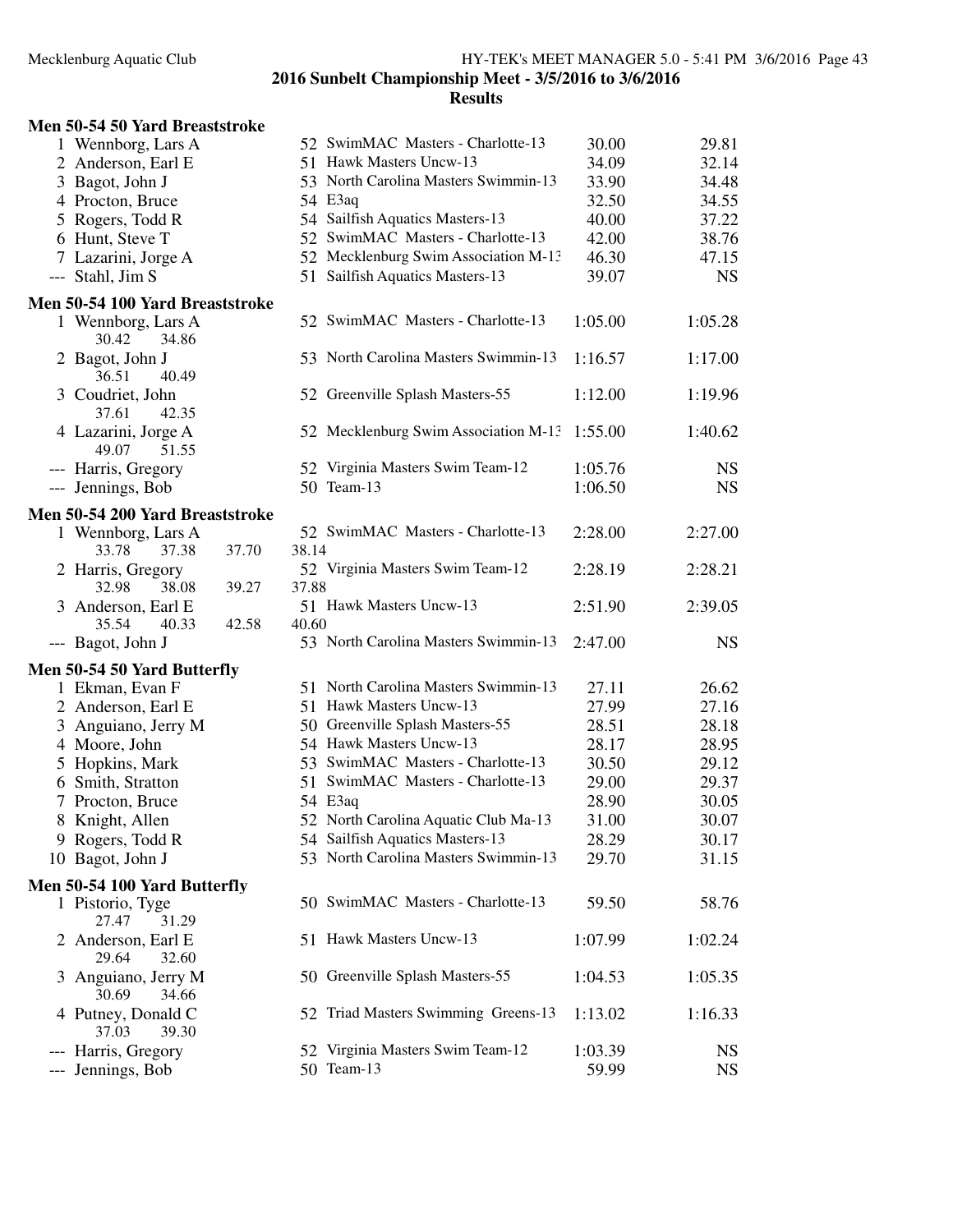| Men 50-54 200 Yard Butterfly          |       |                                               |         |           |
|---------------------------------------|-------|-----------------------------------------------|---------|-----------|
| 1 Ekman, Evan F<br>33.66<br>40.16     | 42.12 | 51 North Carolina Masters Swimmin-13<br>42.41 | 2:45.00 | 2:38.35   |
| 2 Putney, Donald C<br>39.65<br>45.83  | 49.26 | 52 Triad Masters Swimming Greens-13<br>49.54  | 2:54.47 | 3:04.28   |
| <b>Men 50-54 100 Yard IM</b>          |       |                                               |         |           |
| 1 Pistorio, Tyge<br>28.91<br>31.16    |       | 50 SwimMAC Masters - Charlotte-13             | 59.50   | 1:00.07   |
| 2 Wennborg, Lars A                    |       | 52 SwimMAC Masters - Charlotte-13             | 1:02.00 | 1:01.76   |
| 3 Smith, Stratton<br>29.96<br>35.66   |       | 51 SwimMAC Masters - Charlotte-13             | 1:04.60 | 1:05.62   |
| 4 Anderson, Earl E<br>31.57<br>34.20  |       | 51 Hawk Masters Uncw-13                       | 1:06.98 | 1:05.77   |
| 5 Moore, John<br>31.54<br>35.71       |       | 54 Hawk Masters Uncw-13                       | 1:06.77 | 1:07.25   |
| 6 Brekovsky, Tom<br>32.66<br>36.56    |       | 53 Mecklenburg Swim Association M-13          | 1:08.05 | 1:09.22   |
| 7 Knight, Allen<br>31.03<br>38.61     |       | 52 North Carolina Aquatic Club Ma-13          | 1:04.00 | 1:09.64   |
| 8 Hopkins, Mark<br>33.31<br>38.23     |       | 53 SwimMAC Masters - Charlotte-13             | 1:11.00 | 1:11.54   |
| 9 Putney, Donald C<br>32.09<br>39.76  |       | 52 Triad Masters Swimming Greens-13           | 1:08.88 | 1:11.85   |
| 10 Coudriet, John<br>38.31<br>35.21   |       | 52 Greenville Splash Masters-55               | 1:08.00 | 1:13.52   |
| 11 Rogers, Todd R<br>33.55<br>40.36   |       | 54 Sailfish Aquatics Masters-13               | 1:15.92 | 1:13.91   |
| --- Harris, Gregory                   |       | 52 Virginia Masters Swim Team-12              | 58.53   | <b>NS</b> |
| --- Jennings, Bob                     |       | 50 Team-13                                    | 1:02.00 | <b>NS</b> |
| <b>Men 50-54 200 Yard IM</b>          |       |                                               |         |           |
| 1 Harris, Gregory                     |       | 52 Virginia Masters Swim Team-12              | 2:12.34 | 2:12.54   |
| 27.48<br>33.80                        | 39.68 | 31.58                                         |         |           |
| 2 Pistorio, Tyge<br>27.95<br>35.78    | 38.75 | 50 SwimMAC Masters - Charlotte-13<br>30.77    | 2:10.50 | 2:13.25   |
|                                       |       | 51 Hawk Masters Uncw-13                       | 2:39.18 | 2:20.34   |
| 3 Anderson, Earl E<br>28.96<br>37.88  | 40.92 | 32.58                                         |         |           |
| 4 Anguiano, Jerry M<br>30.88<br>39.04 | 41.89 | 50 Greenville Splash Masters-55<br>32.58      | 2:26.03 | 2:24.39   |
| 5 Moore, John                         |       | 54 Hawk Masters Uncw-13                       | 2:29.78 | 2:31.82   |
| 41.00<br>31.03                        | 45.48 | 34.31                                         |         |           |
| 6 Arnholt, Alan T                     |       | 52 North Carolina Masters Swimmin-13          | 2:35.00 | 2:33.91   |
| 32.55<br>39.43                        | 46.30 | 35.63                                         |         |           |
| 7 Putney, Donald C                    |       | 52 Triad Masters Swimming Greens-13           | 2:42.34 | 2:45.58   |
| 36.02<br>41.09                        | 49.00 | 39.47                                         |         |           |
| Men 50-54 400 Yard IM                 |       |                                               |         |           |
| 1 Pistorio, Tyge                      |       | 50 SwimMAC Masters - Charlotte-13             | 4:45.00 | 4:54.97   |
| 30.81<br>33.67                        | 39.15 | 38.57<br>43.69<br>42.75<br>34.26              | 32.07   |           |
| --- Putney, Donald C                  |       | 52 Triad Masters Swimming Greens-13           | 5:52.74 | <b>NS</b> |
| Men 55-59 50 Yard Freestyle           |       |                                               |         |           |
| 1 Clark, Nelson                       |       | 55 North Carolina Masters Swimmin-13          | 24.19   | 25.33     |
| 2 Klein, Jonathan E                   |       | 58 North Carolina Masters Swimmin-13          | 24.50   | 25.51     |
| 3 Greve, Ted A                        |       | 58 North Carolina Masters Swimmin-13          | 26.00   | 25.98     |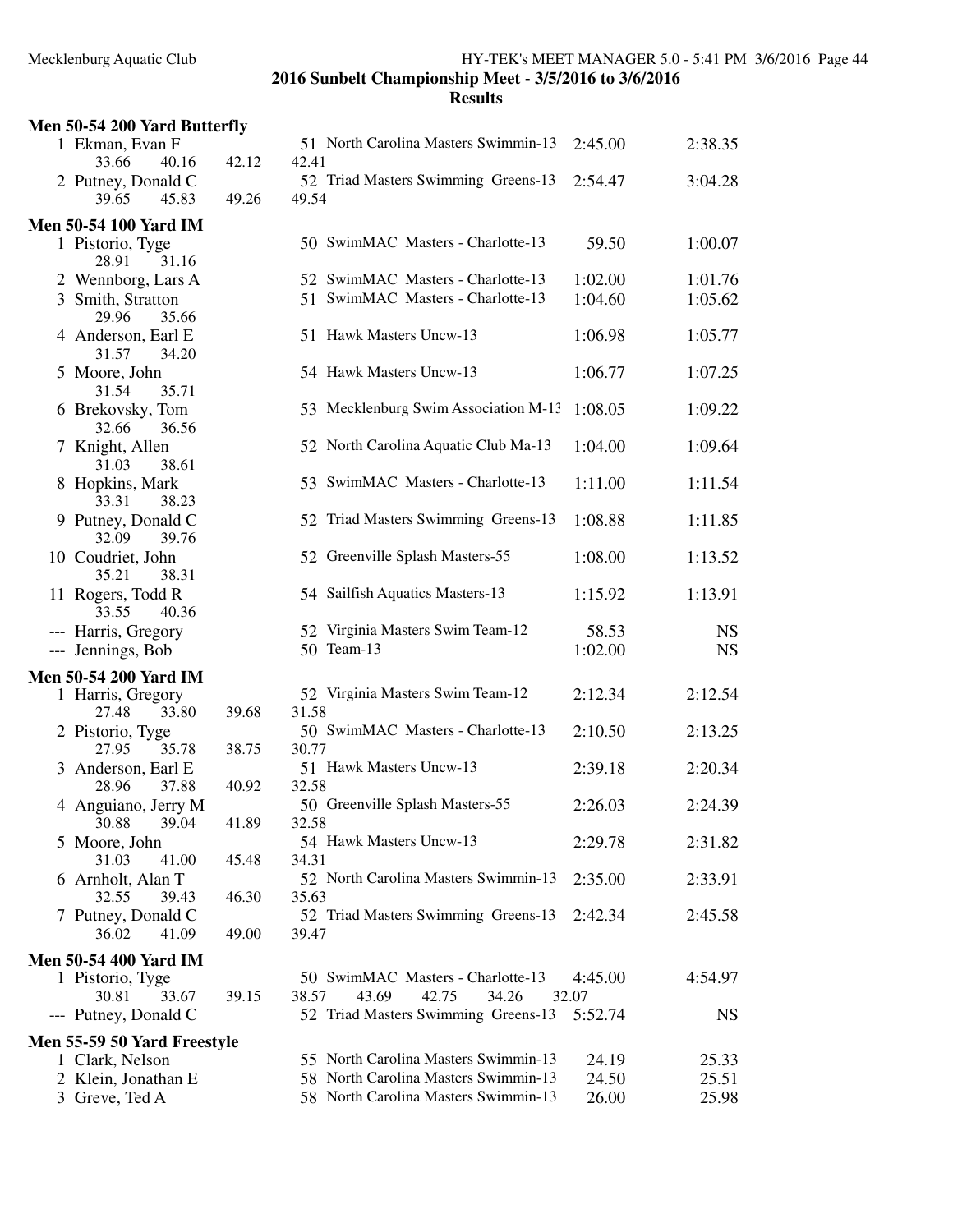## **(Men 55-59 50 Yard Freestyle)**

| 4 Singletary, Henry P                   |       |       | 55 Hawk Masters Uncw-13                      |       |       | 25.05    | 26.19     |
|-----------------------------------------|-------|-------|----------------------------------------------|-------|-------|----------|-----------|
| 5 Carlson, Eric A                       |       |       | 55 Greensboro Community YMCA Mast            |       |       | 27.93    | 27.75     |
| 6 Higgins, William D                    |       |       | 55 SwimMAC Masters - Charlotte-13            |       |       | 29.00    | 28.21     |
| 7 Miller, Brian D                       |       |       | 58 Mecklenburg Swim Association M-13         |       |       | 1:00.00  | 1:00.82   |
| --- Johnston, Donald C                  |       |       | 58 YMCA Seahorse Swim Team - Hick-1          |       |       | 50.00    | <b>NS</b> |
| --- Acheson, Scott A                    |       |       | 57 James J Harris YMCA Masters -- 13         |       |       | 37.00    | <b>NS</b> |
| --- Treman, Michael C                   |       |       | 59 Hawk Masters Uncw-13                      |       |       | 32.00    | <b>NS</b> |
| --- Arnold, Matthew J                   |       |       | 55 Mecklenburg Swim Association M-13         |       |       | 29.00    | <b>NS</b> |
| <b>Men 55-59 100 Yard Freestyle</b>     |       |       |                                              |       |       |          |           |
| 1 Singletary, Henry P<br>27.98<br>29.98 |       |       | 55 Hawk Masters Uncw-13                      |       |       | 57.05    | 57.96     |
| 2 Higgins, William D                    |       |       | 55 SwimMAC Masters - Charlotte-13            |       |       | 1:03.00  | 1:02.62   |
| 3 Arnold, Matthew J<br>32.43<br>35.52   |       |       | 55 Mecklenburg Swim Association M-13         |       |       | 1:15.00  | 1:07.95   |
| --- Klein, Jonathan E                   |       |       | 58 North Carolina Masters Swimmin-13         |       |       | 53.94    | <b>NS</b> |
| --- Treman, Michael C                   |       |       | 59 Hawk Masters Uncw-13                      |       |       | 1:11.00  | <b>NS</b> |
| --- Nunley, Michael G                   |       |       | 57 WV Masters Swimming-12                    |       |       | 1:35.00  | <b>NS</b> |
| --- Carlson, Eric A                     |       |       | 55 Greensboro Community YMCA Mast            |       |       | 1:05.00  | <b>NS</b> |
| --- Acheson, Scott A                    |       |       | 57 James J Harris YMCA Masters -- 13         |       |       | 1:20.00  | <b>NS</b> |
| --- Greve, Ted A                        |       |       | 58 North Carolina Masters Swimmin-13         |       |       | 56.00    | <b>NS</b> |
| --- Clark, Nelson                       |       |       | 55 North Carolina Masters Swimmin-13         |       |       | 54.15    | <b>NS</b> |
| --- McFarland, James A                  |       |       | 56 Hawk Masters Uncw-13                      |       |       | 56.90    | <b>NS</b> |
| <b>Men 55-59 200 Yard Freestyle</b>     |       |       |                                              |       |       |          |           |
| 1 Washburn, Jonathan W                  |       |       | 58 Hawk Masters Uncw-13                      |       |       | 2:05.11  | 2:03.88   |
| 28.59<br>31.21                          | 31.76 | 32.32 |                                              |       |       |          |           |
| 2 Klein, Jonathan E                     |       |       | 58 North Carolina Masters Swimmin-13         |       |       | 2:05.00  | 2:09.48   |
| 29.98<br>33.09                          | 33.42 | 32.99 |                                              |       |       |          |           |
| 3 Shearer, Pete P                       |       |       | 55 North Carolina Masters Swimmin-13         |       |       | 2:19.13  | 2:12.31   |
| 30.05<br>33.19                          | 34.52 | 34.55 |                                              |       |       |          |           |
| 4 McWhorter, William W                  |       |       | 59 Greenville Splash Masters-55              |       |       | 2:52.77  | 2:57.63   |
| 40.90<br>45.21                          | 47.35 | 44.17 |                                              |       |       |          |           |
| --- Higgins, William D                  |       |       | 55 SwimMAC Masters - Charlotte-13            |       |       | 2:17.00  | <b>NS</b> |
| --- Nunley, Michael G                   |       |       | 57 WV Masters Swimming-12                    |       |       | 3:15.00  | <b>NS</b> |
| --- Acheson, Scott A                    |       |       | 57 James J Harris YMCA Masters -- 13         |       |       | 2:46.00  | <b>NS</b> |
| --- Clark, Nelson                       |       |       | 55 North Carolina Masters Swimmin-13         |       |       | 2:08.55  | <b>NS</b> |
| --- Treman, Michael C                   |       |       | 59 Hawk Masters Uncw-13                      |       |       | 2:40.00  | <b>NS</b> |
| --- McFarland, James A                  |       |       | 56 Hawk Masters Uncw-13                      |       |       | 2:06.90  | <b>NS</b> |
| <b>Men 55-59 500 Yard Freestyle</b>     |       |       |                                              |       |       |          |           |
| 1 Dyer, Andy                            |       |       | 57 Uc55-55                                   |       |       | 10:00.00 | 5:32.08   |
| 29.20<br>32.30                          | 32.81 | 33.16 | 33.31                                        | 33.57 | 34.15 | 34.28    |           |
| 34.75<br>34.55                          |       |       |                                              |       |       |          |           |
| 2 Berting, David A                      |       |       | 59 Hawk Masters Uncw-13                      |       |       | 5:45.00  | 5:45.59   |
| 29.66<br>32.67                          | 33.31 | 34.26 | 34.68                                        | 35.35 | 35.07 | 34.78    |           |
| 34.74<br>41.07                          |       |       |                                              |       |       |          |           |
| 3 Shearer, Pete P                       |       |       | 55 North Carolina Masters Swimmin-13 6:08.13 |       |       |          | 5:56.37   |
| 31.35<br>34.40                          | 35.83 | 36.76 | 36.77                                        | 37.03 | 36.68 | 36.42    |           |
| 36.27<br>34.86                          |       |       |                                              |       |       |          |           |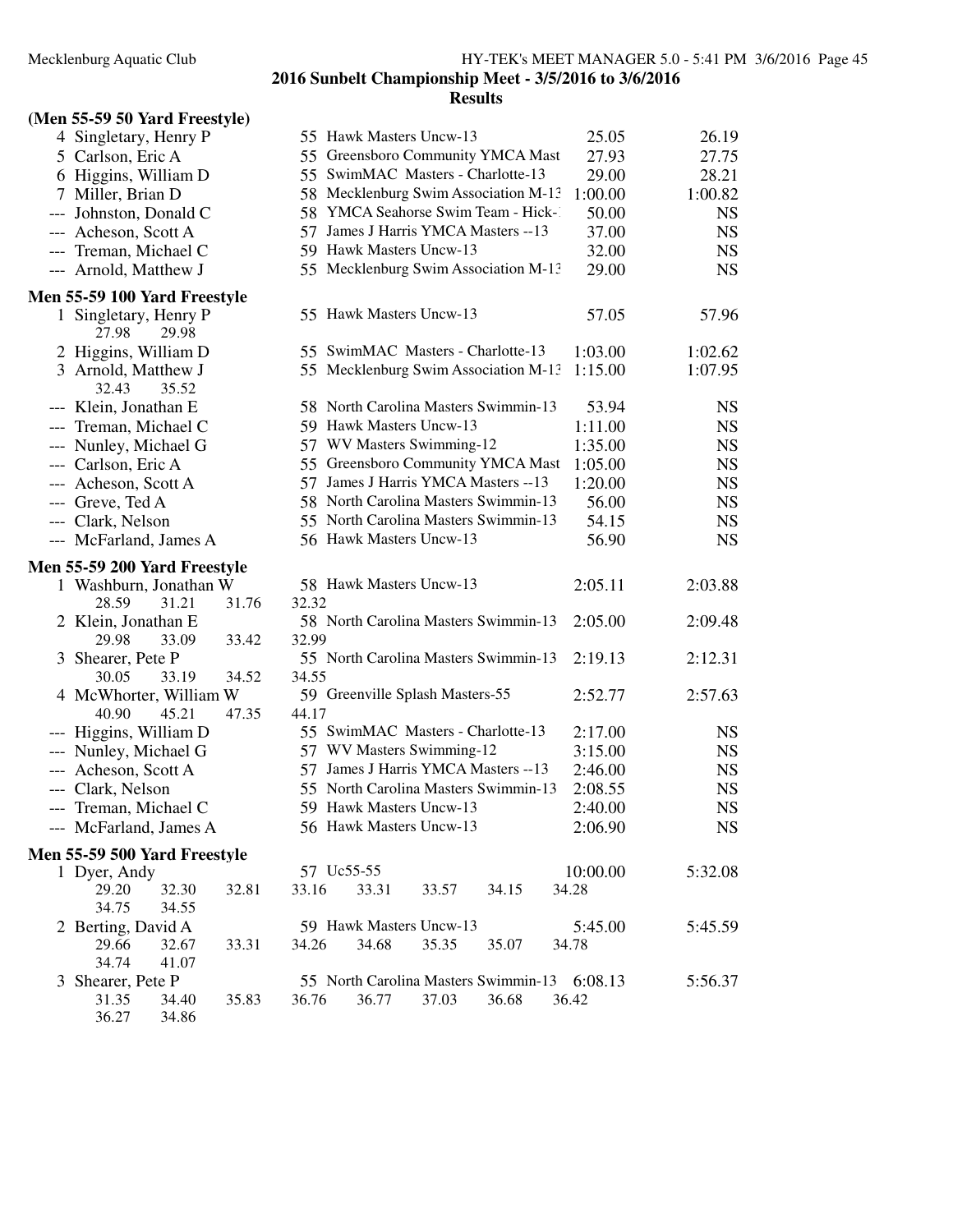## Mecklenburg Aquatic Club HY-TEK's MEET MANAGER 5.0 - 5:41 PM 3/6/2016 Page 46 **2016 Sunbelt Championship Meet - 3/5/2016 to 3/6/2016**

|     | Men 55-59 1000 Yard Freestyle   |                |                |         |                                      |                         |         |          |           |
|-----|---------------------------------|----------------|----------------|---------|--------------------------------------|-------------------------|---------|----------|-----------|
|     | 1 Berting, David A              |                |                |         | 59 Hawk Masters Uncw-13              |                         |         | 12:00.00 | 12:06.02  |
|     | 32.58                           | 34.22          | 34.83          | 35.41   | 35.67                                | 36.32                   | 35.98   | 36.32    |           |
|     | 36.62                           | 36.75          | 36.93          | 36.93   | 37.77                                | 37.20                   | 37.66   | 37.21    |           |
|     | 37.60                           | 37.77          | 37.58          | 34.67   |                                      |                         |         |          |           |
|     | 2 Singletary, Henry P           |                |                |         | 55 Hawk Masters Uncw-13              |                         |         | 12:45.00 | 12:48.45  |
|     | 35.90                           | 36.67          | 38.05          | 37.89   | 38.80                                | 38.74                   | 39.18   | 1:17.82  |           |
|     |                                 |                | 38.81          | 38.81   | 38.86                                | 1:17.97                 | 1:18.44 | 39.09    |           |
|     | 39.23                           | 35.91          |                |         |                                      |                         |         |          |           |
|     | 3 McWhorter, William W          |                |                |         | 59 Greenville Splash Masters-55      |                         |         | 15:58.11 | 15:58.95  |
|     | 43.81<br>49.29                  | 47.71<br>48.43 | 48.58          | 48.86   | 48.58<br>48.76                       | 48.02                   | 49.08   | 48.21    |           |
|     | 47.81                           | 47.28          | 48.62<br>42.47 | 1:37.45 |                                      | 48.19                   | 49.25   | 48.55    |           |
|     |                                 |                |                |         |                                      |                         |         |          |           |
|     | Men 55-59 50 Yard Backstroke    |                |                |         |                                      |                         |         |          |           |
|     | 1 Klein, Jonathan E             |                |                |         | 58 North Carolina Masters Swimmin-13 |                         |         | 28.38    | 29.57     |
|     | 2 Washburn, Jonathan W          |                |                |         | 58 Hawk Masters Uncw-13              |                         |         | 31.11    | 31.57     |
|     | 3 McFarland, James A            |                |                |         | 56 Hawk Masters Uncw-13              |                         |         | 30.90    | 31.72     |
|     | 4 Miller, Brian D               |                |                |         | 58 Mecklenburg Swim Association M-13 |                         |         | 1:10.00  | 1:10.58   |
|     | --- Nunley, Michael G           |                |                |         | 57 WV Masters Swimming-12            |                         |         | 50.00    | <b>NS</b> |
|     | --- Acheson, Scott A            |                |                |         | 57 James J Harris YMCA Masters -- 13 |                         |         | 45.00    | <b>NS</b> |
|     | --- Arnold, Matthew J           |                |                |         | 55 Mecklenburg Swim Association M-13 |                         |         | 45.00    | <b>NS</b> |
|     | Men 55-59 100 Yard Backstroke   |                |                |         |                                      |                         |         |          |           |
|     | 1 McFarland, James A            |                |                |         | 56 Hawk Masters Uncw-13              |                         |         | 1:06.90  | 1:07.79   |
|     | 33.32                           | 34.47          |                |         |                                      |                         |         |          |           |
|     | --- Klein, Jonathan E           |                |                |         | 58 North Carolina Masters Swimmin-13 |                         |         | 1:00.75  | <b>NS</b> |
|     | --- Nunley, Michael G           |                |                |         | 57 WV Masters Swimming-12            |                         |         | 1:55.00  | <b>NS</b> |
|     | Men 55-59 200 Yard Backstroke   |                |                |         |                                      |                         |         |          |           |
|     | 1 Klein, Jonathan E             |                |                |         | 58 North Carolina Masters Swimmin-13 |                         |         | 2:17.00  | 2:18.85   |
|     | 32.56                           | 35.70          | 36.19          | 34.40   |                                      |                         |         |          |           |
|     |                                 |                |                |         |                                      | 56 Hawk Masters Uncw-13 |         | 2:30.90  | 2:33.05   |
|     | 2 McFarland, James A            |                |                |         |                                      |                         |         |          |           |
|     | 36.45                           | 38.11          | 39.79          | 38.70   |                                      |                         |         |          |           |
|     | 3 McWhorter, William W          |                |                |         | 59 Greenville Splash Masters-55      |                         |         | 3:39.05  | 3:39.96   |
|     | 51.26                           | 54.75          | 57.99          | 55.96   |                                      |                         |         |          |           |
|     | --- Nunley, Michael G           |                |                |         | 57 WV Masters Swimming-12            |                         |         | 3:45.00  | <b>NS</b> |
|     | Men 55-59 50 Yard Breaststroke  |                |                |         |                                      |                         |         |          |           |
|     | 1 Dyer, Andy                    |                |                |         | 57 Uc55-55                           |                         |         | 29.71    | 29.51     |
|     | 2 Washburn, Jonathan W          |                |                |         | 58 Hawk Masters Uncw-13              |                         |         | 35.11    | 35.28     |
|     | 3 Higgins, William D            |                |                |         | 55 SwimMAC Masters - Charlotte-13    |                         |         | 43.00    | 40.57     |
|     | 4 Arnold, Matthew J             |                |                |         | 55 Mecklenburg Swim Association M-13 |                         |         | 45.00    | 41.99     |
|     | 5 Miller, Brian D               |                |                |         | 58 Mecklenburg Swim Association M-13 |                         |         | 1:20.00  | 1:22.05   |
| --- | Clark, Nelson                   |                |                |         | 55 North Carolina Masters Swimmin-13 |                         |         | 32.78    | <b>NS</b> |
| --- | Treman, Michael C               |                |                |         | 59 Hawk Masters Uncw-13              |                         |         | 38.00    | <b>NS</b> |
|     | --- Johnston, Donald C          |                |                |         | 58 YMCA Seahorse Swim Team - Hick-1  |                         |         | 55.00    | <b>NS</b> |
|     | Men 55-59 100 Yard Breaststroke |                |                |         |                                      |                         |         |          |           |
|     | 1 Dyer, Andy                    |                |                |         | 57 Uc55-55                           |                         |         | 1:07.43  | 1:04.98   |
|     | 30.20                           | 34.78          |                |         |                                      |                         |         |          |           |
|     | 2 Washburn, Jonathan W          |                |                |         | 58 Hawk Masters Uncw-13              |                         |         | 1:13.11  | 1:15.21   |
|     | 35.35                           | 39.86          |                |         |                                      |                         |         |          |           |
| 3   | Wells, Rich                     |                |                |         | 55 Uc13-13                           |                         |         | 1:17.90  | 1:18.09   |
|     | 37.43<br>--- Treman, Michael C  | 40.66          |                |         | 59 Hawk Masters Uncw-13              |                         |         | 1:40.00  | <b>NS</b> |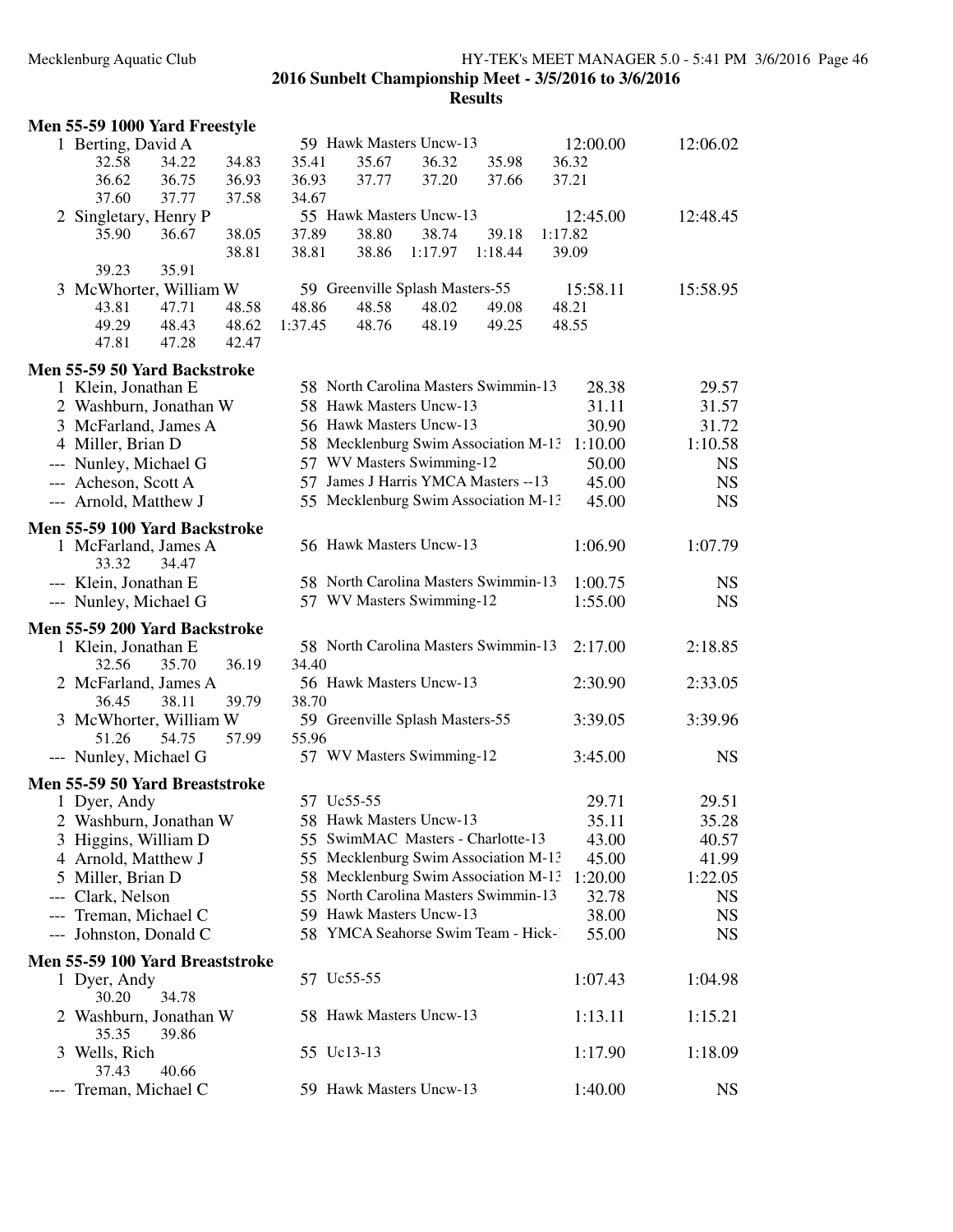| (Men 55-59 100 Yard Breaststroke)                 |                                            |         |           |
|---------------------------------------------------|--------------------------------------------|---------|-----------|
| --- Johnston, Donald C                            | 58 YMCA Seahorse Swim Team - Hick- 2:00.00 |         | <b>NS</b> |
| Men 55-59 200 Yard Breaststroke                   |                                            |         |           |
| 1 Dyer, Andy                                      | 57 Uc55-55                                 | 6:00.00 | 2:29.05   |
| 37.44<br>39.13<br>32.84                           | 39.64                                      |         |           |
| Men 55-59 50 Yard Butterfly                       |                                            |         |           |
| 1 Greve, Ted A                                    | 58 North Carolina Masters Swimmin-13       | 27.00   | 27.40     |
| 2 Singletary, Henry P                             | 55 Hawk Masters Uncw-13                    | 28.02   | 28.08     |
| 3 McFarland, James A                              | 56 Hawk Masters Uncw-13                    | 27.90   | 28.51     |
| 4 Washburn, Jonathan W                            | 58 Hawk Masters Uncw-13                    | 31.11   | 34.45     |
| 5 Arnold, Matthew J                               | 55 Mecklenburg Swim Association M-13       | 40.00   | 36.24     |
|                                                   | 58 North Carolina Masters Swimmin-13       | 26.93   |           |
| --- Klein, Jonathan E                             |                                            |         | <b>NS</b> |
| Men 55-59 100 Yard Butterfly                      |                                            |         |           |
| 1 Dyer, Andy<br>29.05<br>32.34                    | 57 Uc55-55                                 | 58.60   | 1:01.39   |
| 2 McFarland, James A<br>31.36<br>34.72            | 56 Hawk Masters Uncw-13                    | 1:03.90 | 1:06.08   |
| 3 Singletary, Henry P<br>32.40<br>34.18           | 55 Hawk Masters Uncw-13                    | 1:03.00 | 1:06.58   |
| 4 Greve, Ted A<br>30.25<br>38.95                  | 58 North Carolina Masters Swimmin-13       | 1:05.00 | 1:09.20   |
| 5 Washburn, Jonathan W<br>38.66<br>34.22          | 58 Hawk Masters Uncw-13                    | 1:11.11 | 1:12.88   |
| --- Acheson, Scott A                              | 57 James J Harris YMCA Masters -- 13       | 1:45.00 | <b>NS</b> |
| Men 55-59 200 Yard Butterfly                      |                                            |         |           |
| 1 Washburn, Jonathan W<br>45.54<br>37.81<br>45.34 | 58 Hawk Masters Uncw-13<br>46.61           | 2:55.11 | 2:55.30   |
| --- McFarland, James A                            | 56 Hawk Masters Uncw-13                    | 2:40.90 | <b>NS</b> |
| --- Acheson, Scott A                              | 57 James J Harris YMCA Masters -- 13       | 4:20.00 | <b>NS</b> |
|                                                   |                                            |         |           |
| <b>Men 55-59 100 Yard IM</b>                      | 57 Uc55-55                                 |         |           |
| 1 Dyer, Andy<br>31.45<br>28.87                    |                                            | 1:01.25 | 1:00.32   |
| 2 Washburn, Jonathan W                            | 58 Hawk Masters Uncw-13                    | 1:06.11 | 1:05.52   |
| 30.64<br>34.88                                    |                                            |         |           |
| 3 McFarland, James A<br>30.72 36.94               | 56 Hawk Masters Uncw-13                    | 1:06.90 | 1:07.66   |
| 4 Singletary, Henry P<br>34.29<br>38.45           | 55 Hawk Masters Uncw-13                    | 1:06.00 | 1:12.74   |
| 5 Wells, Rich<br>36.70<br>40.07                   | 55 Uc13-13                                 | 1:14.00 | 1:16.77   |
| 6 McWhorter, William W<br>53.89<br>49.38          | 59 Greenville Splash Masters-55            | 1:42.11 | 1:43.27   |
| --- Greve, Ted A                                  | 58 North Carolina Masters Swimmin-13       | 1:05.00 | <b>NS</b> |
| --- Arnold, Matthew J                             | 55 Mecklenburg Swim Association M-13       | 1:30.00 | <b>NS</b> |
|                                                   |                                            |         |           |
| <b>Men 55-59 200 Yard IM</b>                      |                                            |         |           |
| 1 Washburn, Jonathan W                            | 58 Hawk Masters Uncw-13                    | 2:31.11 | 2:25.08   |
| 36.80<br>32.48<br>42.55<br>2 McFarland, James A   | 33.25<br>56 Hawk Masters Uncw-13           | 2:30.90 | 2:33.91   |
| 47.91<br>31.69<br>38.83                           | 35.48                                      |         |           |
| --- Greve, Ted A                                  | 58 North Carolina Masters Swimmin-13       | 2:30.00 | <b>NS</b> |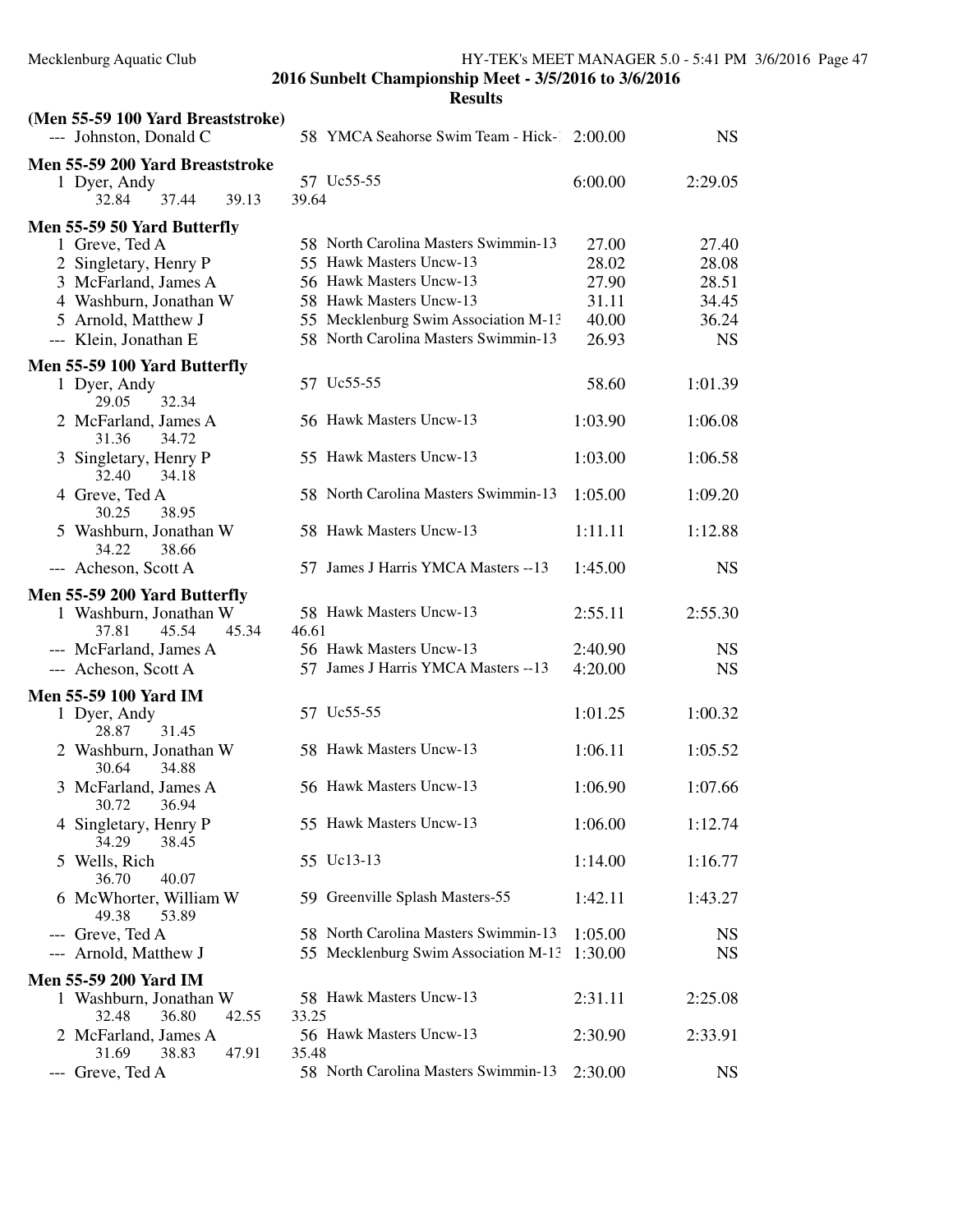|               | (Men 55-59 200 Yard IM)                        |                                             |         |           |
|---------------|------------------------------------------------|---------------------------------------------|---------|-----------|
|               | --- Acheson, Scott A                           | 57 James J Harris YMCA Masters --13         | 3:35.00 | <b>NS</b> |
|               | <b>Men 55-59 400 Yard IM</b>                   |                                             |         |           |
|               | 1 Washburn, Jonathan W                         | 58 Hawk Masters Uncw-13                     | 5:11.11 | 5:12.97   |
|               | 33.48<br>40.02<br>39.99                        | 44.47<br>44.92<br>35.43<br>39.99            | 34.67   |           |
|               | --- Dyer, Andy                                 | 57 Uc55-55                                  | 4:59.95 | <b>NS</b> |
|               | --- Acheson, Scott A                           | 57 James J Harris YMCA Masters -- 13        | 8:00.00 | <b>NS</b> |
|               | Men 60-64 50 Yard Freestyle                    |                                             |         |           |
|               | 1 Crowder, Robert T                            | 60 Duke Aquatics-13                         | 25.00   | 25.36     |
|               | 2 Coxhead, George L                            | 63 North Carolina Masters Swimmin-13        | 26.50   | 26.86     |
|               | 3 Meyers, Peter B                              | 63 SwimMAC Masters - Charlotte-13           | 27.50   | 27.12     |
|               | 4 Haney, Rich                                  | 63 Durham Area Masters Aquatics-13          | 27.70   | 27.74     |
|               | 5 Perkowski, Jonathan T                        | 63 Uc13-13                                  | 26.60   | 27.77     |
|               | 6 Van der Horst, Charles M                     | 64 Duke Aquatics-13                         | 28.22   | 28.32     |
|               | 7 Lindholm, Larry                              | 61 Triad Masters Swimming Greens-13         | 29.00   | 28.48     |
|               | 8 Henson, Steven L                             | 62 Team-13                                  | 30.00   | 29.27     |
|               | 9 McGraw, Dennis D                             | 64 Durham Area Masters Aquatics-13          | 31.00   | 30.01     |
|               | 10 White, Tim                                  | 60 Charlotte SwimMasters-13                 | 28.50   | 31.28     |
|               | --- Henson, Ed H                               | 60 YMCA Seahorse Swim Team - Hick-1         | 50.00   | <b>NS</b> |
|               | Men 60-64 100 Yard Freestyle                   |                                             |         |           |
|               | 1 Gilchrist, Donald B<br>27.03<br>29.59        | 62 Greensboro Swimming Associatio-13        | 55.50   | 56.62     |
|               | 2 Henson, Steven L<br>32.02<br>34.97           | 62 Team-13                                  | 1:06.00 | 1:06.99   |
|               | 3 McGraw, Dennis D<br>32.29<br>34.85           | 64 Durham Area Masters Aquatics-13          | 1:04.00 | 1:07.14   |
|               | 4 Haverland, Rick A<br>34.85<br>41.11          | 63 Greenville Splash Masters-55             | 1:10.00 | 1:15.96   |
|               | 5 Winters, Gerald A<br>41.69<br>45.78          | 60 Mecklenburg Swim Association M-13        | 1:36.00 | 1:27.47   |
|               | --- Schmitz, Bob L                             | 63 North Carolina Masters Swimmin-13        | 1:00.44 | <b>NS</b> |
|               | --- Miller, Jamie A                            | 61 Triad Masters Swimming Greens-13         | 1:26.00 | <b>NS</b> |
|               | --- Vestal, Neal L                             | Raleigh Area Masters-13<br>61               | 58.00   | <b>NS</b> |
|               | --- Chapman, Gerry M                           | 64 Greensboro Swimming Associatio-13        | 1:01.00 | <b>NS</b> |
|               | --- White, Tim                                 | 60 Charlotte SwimMasters-13                 | 1:06.00 | <b>NS</b> |
|               | --- Henson, Ed H                               | 60 YMCA Seahorse Swim Team - Hick-1         | 1:45.00 | <b>NS</b> |
|               | --- Meyers, Peter B                            | 63 SwimMAC Masters - Charlotte-13           | 1:03.00 | <b>NS</b> |
|               | Men 60-64 200 Yard Freestyle                   |                                             |         |           |
|               | 1 Gilchrist, Donald B                          | 62 Greensboro Swimming Associatio-13        | 2:05.00 | 2:05.21   |
|               | 28.90<br>31.00<br>32.32                        | 32.99                                       |         |           |
|               | 2 Van der Horst, Charles M                     | 64 Duke Aquatics-13                         | 2:20.28 | 2:19.76   |
|               | 31.15<br>35.27<br>36.83                        | 36.51                                       |         |           |
| 3             | McGraw, Dennis D<br>36.05<br>39.60<br>38.96    | 64 Durham Area Masters Aquatics-13<br>36.83 | 2:32.00 | 2:31.44   |
|               | 4 Henson, Steven L<br>38.42<br>39.83<br>41.56  | 62 Team-13<br>40.10                         | 2:30.00 | 2:39.91   |
| $\mathcal{L}$ | Crowder, Robert T<br>28.76<br>49.06<br>48.82   | 60 Duke Aquatics-13<br>45.21                | 3:00.00 | 2:51.85   |
|               | 6 Haverland, Rick A<br>37.94<br>45.46<br>47.36 | 63 Greenville Splash Masters-55<br>45.09    | 2:45.00 | 2:55.85   |
| ---           | Haney, Rich                                    | 63 Durham Area Masters Aquatics-13          | 2:27.00 | <b>NS</b> |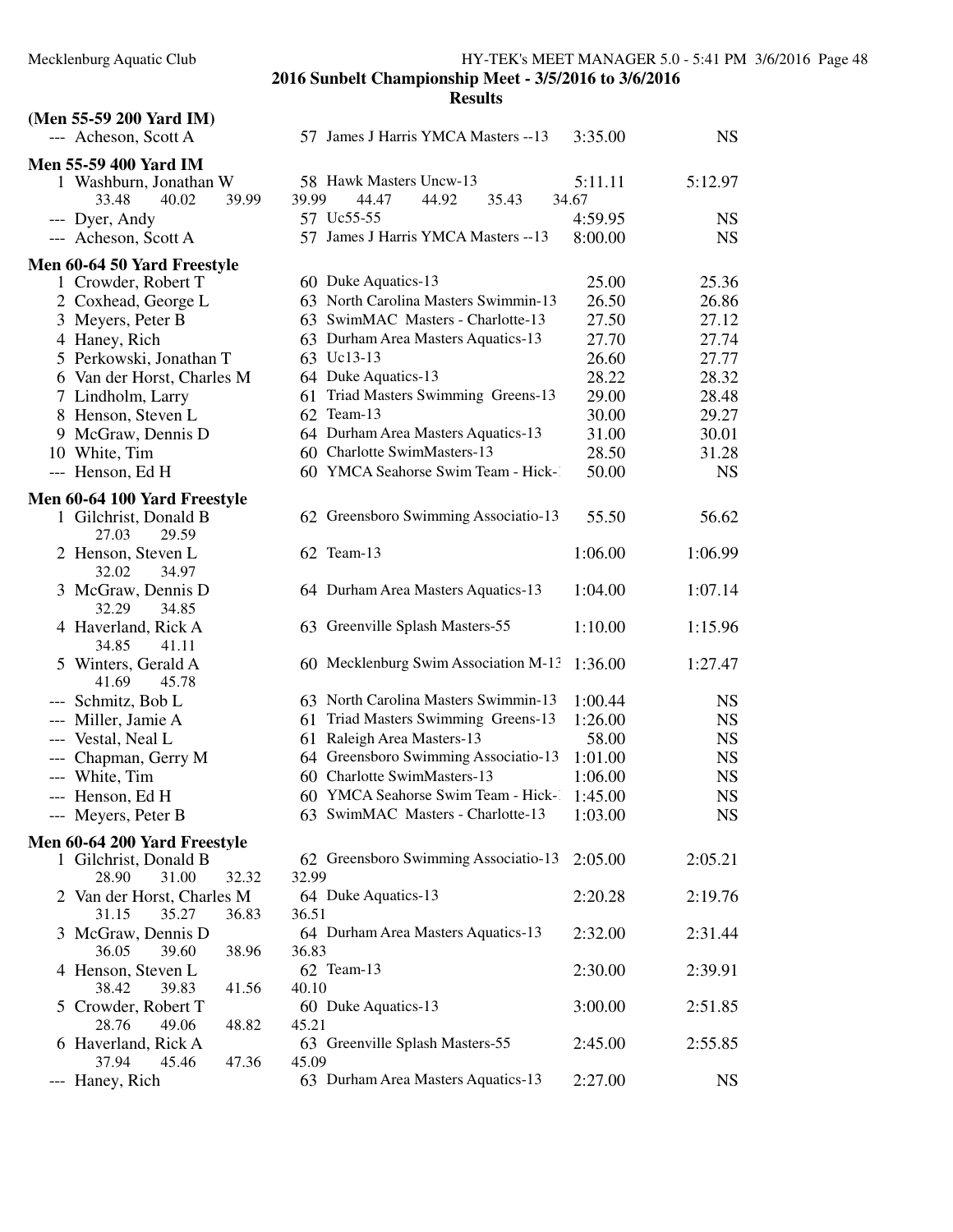| (Men 60-64 200 Yard Freestyle)      |         |         |         |                              |                                 |                                      |                                               |           |           |
|-------------------------------------|---------|---------|---------|------------------------------|---------------------------------|--------------------------------------|-----------------------------------------------|-----------|-----------|
| --- White, Tim                      |         |         |         |                              | 60 Charlotte SwimMasters-13     |                                      |                                               | 2:18.69   | <b>NS</b> |
| Men 60-64 500 Yard Freestyle        |         |         |         |                              |                                 |                                      |                                               |           |           |
| 1 Miller, Richard N                 |         |         |         |                              |                                 | 61 North Carolina Masters Swimmin-13 |                                               | 6:30.00   | 6:29.49   |
| 34.60                               | 39.31   | 39.91   | 39.67   | 39.76                        | 39.77                           | 39.07                                | 39.08                                         |           |           |
| 39.83                               | 38.49   |         |         |                              |                                 |                                      |                                               |           |           |
| 2 Winters, Gerald A                 |         |         |         |                              |                                 |                                      | 60 Mecklenburg Swim Association M-13 9:30.00  |           | 8:58.30   |
| 45.74                               | 50.62   | 1:51.54 | 56.74   |                              |                                 | 56.14                                | 55.53                                         |           |           |
| 54.97                               | 50.76   |         |         |                              |                                 |                                      |                                               |           |           |
| Men 60-64 1000 Yard Freestyle       |         |         |         |                              |                                 |                                      |                                               |           |           |
| 1 Chapman, Gerry M                  |         |         |         |                              |                                 |                                      | 64 Greensboro Swimming Associatio-13 12:30.00 |           | 12:35.24  |
| 33.04                               | 35.45   | 36.50   | 37.33   | 37.36                        | 37.50                           | 38.25                                | 38.57                                         |           |           |
| 38.55                               | 38.95   | 38.46   | 39.10   | 38.70                        | 38.90                           | 39.09                                | 38.54                                         |           |           |
| 38.37                               | 38.15   | 38.19   | 36.24   |                              |                                 |                                      |                                               |           |           |
| 2 Henson, Steven L                  |         |         |         | 62 Team-13                   |                                 |                                      | 14:45.00                                      |           | 14:18.50  |
| 35.89                               | 39.84   | 41.89   | 42.30   | 43.08                        | 43.74                           | 43.02                                | 43.24                                         |           |           |
| 44.90                               | 43.00   | 43.56   | 44.35   | 45.73                        | 43.62                           | 44.17                                | 43.34                                         |           |           |
| 44.07                               | 43.32   | 43.19   | 42.25   |                              |                                 |                                      |                                               |           |           |
| Men 60-64 1650 Yard Freestyle       |         |         |         |                              |                                 |                                      |                                               |           |           |
| 1 White, Tim                        |         |         |         |                              | 60 Charlotte SwimMasters-13     |                                      | 21:40.00                                      |           | 21:14.55  |
| 35.12                               | 39.24   | 39.52   | 39.63   | 40.02                        | 39.74                           | 39.37                                | 39.37                                         |           |           |
| 39.18                               | 39.10   | 38.95   | 38.75   | 38.51                        | 38.92                           | 38.52                                | 38.69                                         |           |           |
| 38.52                               | 38.66   | 38.73   | 39.11   | 38.13                        | 38.67                           | 38.29                                | 38.23                                         |           |           |
| 38.57                               | 38.07   | 38.42   | 38.23   | 37.93                        | 38.34                           | 38.52                                | 37.98                                         | 37.52     |           |
| 2 Van der Horst, Charles M<br>34.21 | 38.09   | 39.54   | 39.62   | 64 Duke Aquatics-13<br>40.54 | 40.93                           | 41.30                                | 21:46.49<br>41.11                             |           | 22:19.08  |
| 40.91                               | 40.87   | 40.79   | 40.60   | 41.00                        | 40.83                           | 40.64                                | 41.12                                         |           |           |
| 40.76                               | 40.89   | 41.07   | 40.81   | 40.61                        | 40.67                           | 41.10                                | 40.83                                         |           |           |
| 40.87                               | 41.14   | 41.44   | 41.25   | 41.04                        | 42.04                           | 41.21                                | 41.42                                         | 39.83     |           |
| 3 Beachler, Michael P               |         |         |         |                              |                                 | 64 Triad Masters Swimming Greens-13  |                                               | <b>NT</b> | 26:03.58  |
| 40.21                               | 46.33   | 48.11   | 48.43   | 48.65                        | 48.48                           | 47.92                                | 47.58                                         |           |           |
| 48.16                               | 48.22   | 47.96   | 48.24   | 48.45                        | 48.36                           | 48.52                                | 48.77                                         |           |           |
| 48.53                               | 48.70   | 48.68   | 48.54   | 48.07                        | 48.55                           | 48.25                                | 48.37                                         |           |           |
| 47.67                               | 47.63   | 47.37   | 47.08   | 47.09                        | 45.95                           | 45.12                                | 44.06                                         | 41.53     |           |
| 4 Miller, Jamie A                   |         |         |         |                              |                                 |                                      | 61 Triad Masters Swimming Greens-13 30:31.00  |           | 33:24.98  |
|                                     |         | 1:02.24 | 1:02.98 | 1:01.46                      | 1:01.92                         | 2:04.11                              | 4:06.69                                       |           |           |
| 59.68                               | 1:02.82 | 1:01.18 | 1:01.42 | 1:05.43                      | 1:01.36                         | 1:01.17                              | 2:01.36                                       |           |           |
| 4:06.10                             | 1:01.81 | 59.32   | 1:59.41 | 1:58.51                      | 57.27                           | 51.28                                |                                               |           |           |
| Men 60-64 50 Yard Backstroke        |         |         |         |                              |                                 |                                      |                                               |           |           |
| 1 White, Warren A                   |         |         |         |                              | 61 Greenville Splash Masters-55 |                                      |                                               | 32.58     | 32.09     |
| 2 McGraw, Dennis D                  |         |         |         |                              |                                 | 64 Durham Area Masters Aquatics-13   |                                               | 35.00     | 37.25     |
| --- Henson, Ed H                    |         |         |         |                              |                                 | 60 YMCA Seahorse Swim Team - Hick-1  |                                               | 55.00     | <b>NS</b> |
| Men 60-64 100 Yard Backstroke       |         |         |         |                              |                                 |                                      |                                               |           |           |
| 1 White, Warren A                   |         |         |         |                              | 61 Greenville Splash Masters-55 |                                      |                                               | 1:13.25   | 1:12.86   |
| 34.47                               | 38.39   |         |         |                              |                                 |                                      |                                               |           |           |
| 2 McGraw, Dennis D                  |         |         |         |                              |                                 | 64 Durham Area Masters Aquatics-13   |                                               | 1:25.00   | 1:25.85   |
| 42.31                               | 43.54   |         |         |                              |                                 |                                      |                                               |           |           |
| --- Henson, Ed H                    |         |         |         |                              |                                 | 60 YMCA Seahorse Swim Team - Hick-   |                                               | 2:10.00   | <b>NS</b> |
|                                     |         |         |         |                              |                                 |                                      |                                               |           |           |
| Men 60-64 200 Yard Backstroke       |         |         |         |                              | 61 Greenville Splash Masters-55 |                                      |                                               |           | 2:35.96   |
| 1 White, Warren A<br>36.08          | 39.47   | 40.69   | 39.72   |                              |                                 |                                      |                                               | 2:37.11   |           |
|                                     |         |         |         |                              |                                 |                                      |                                               |           |           |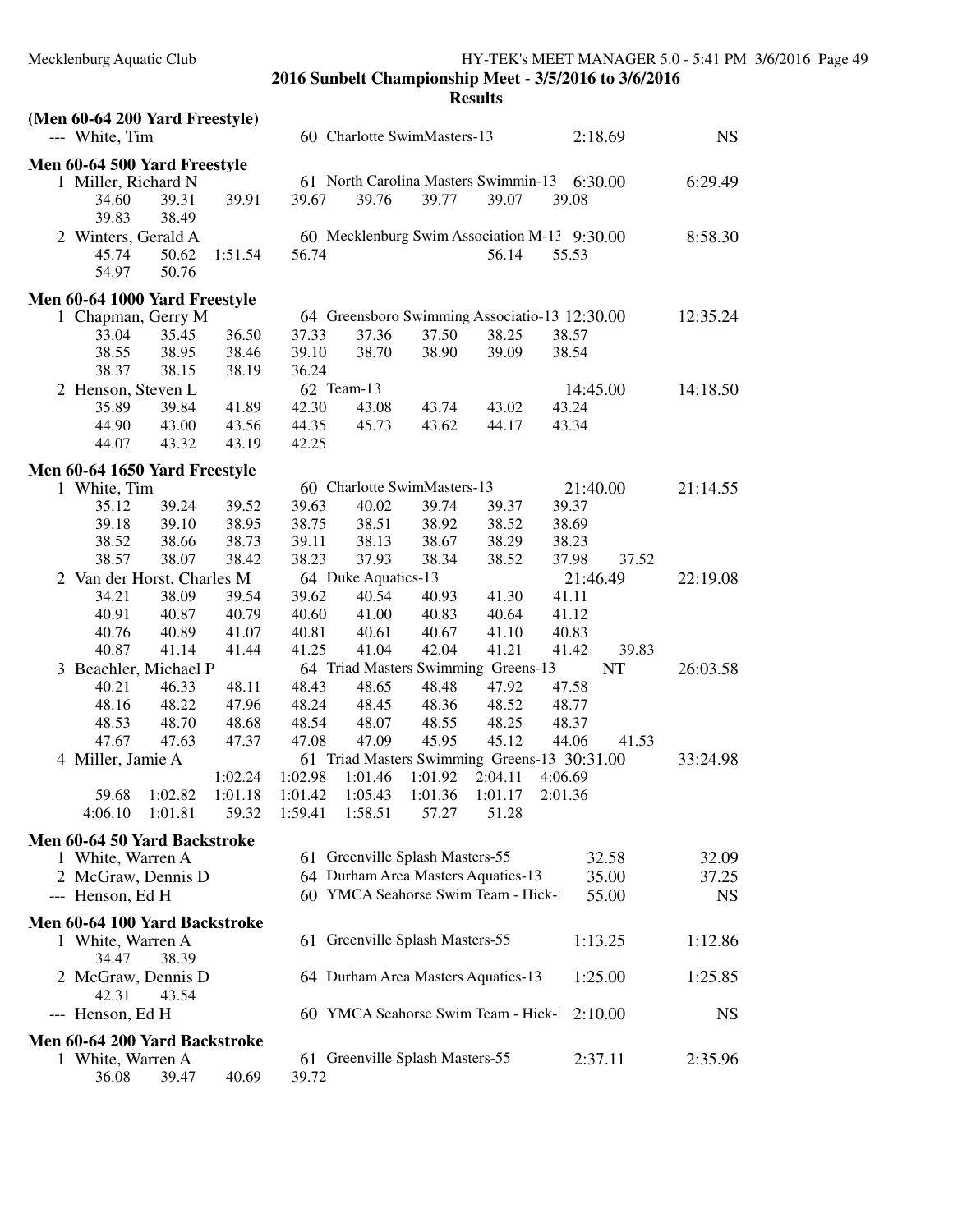| (Men 60-64 200 Yard Backstroke)                       |         |         |                                      |         |           |
|-------------------------------------------------------|---------|---------|--------------------------------------|---------|-----------|
| 2 McGraw, Dennis D<br>48.58<br>45.42                  | 47.92   | 45.67   | 64 Durham Area Masters Aquatics-13   | 2:59.00 | 3:07.59   |
| Men 60-64 50 Yard Breaststroke                        |         |         |                                      |         |           |
| 1 Vestal, Neal L                                      |         |         | 61 Raleigh Area Masters-13           | 29.99   | 31.32     |
| 2 Haverland, Rick A                                   |         |         | 63 Greenville Splash Masters-55      | 35.50   | 37.08     |
| 3 Lindholm, Larry                                     |         | 61      | Triad Masters Swimming Greens-13     | 39.00   | 38.65     |
| 4 Winters, Gerald A                                   |         |         | 60 Mecklenburg Swim Association M-13 | 54.00   | 56.75     |
| --- Schmitz, Bob L                                    |         |         | 63 North Carolina Masters Swimmin-13 | 33.93   | <b>NS</b> |
|                                                       |         |         |                                      |         |           |
| Men 60-64 100 Yard Breaststroke                       |         |         |                                      |         |           |
| 1 Vestal, Neal L                                      |         |         | 61 Raleigh Area Masters-13           | 1:07.43 | 1:09.07   |
| 32.58<br>36.49                                        |         |         |                                      |         |           |
| 2 Haverland, Rick A                                   |         |         | 63 Greenville Splash Masters-55      | 1:20.00 | 1:26.57   |
| 39.69<br>46.88                                        |         |         |                                      |         |           |
| 3 Miller, Jamie A                                     |         |         | 61 Triad Masters Swimming Greens-13  | 1:44.00 | 1:46.28   |
| 54.29<br>51.99                                        |         |         |                                      |         |           |
| Men 60-64 200 Yard Breaststroke                       |         |         |                                      |         |           |
| 1 Vestal, Neal L                                      |         |         | 61 Raleigh Area Masters-13           | 2:36.43 | 2:44.57   |
| 37.31<br>41.34                                        | 43.62   | 42.30   |                                      |         |           |
| 2 Haverland, Rick A                                   |         |         | 63 Greenville Splash Masters-55      | 3:10.00 | 3:25.95   |
| 45.75<br>52.32                                        | 54.91   | 52.97   |                                      |         |           |
| 3 Miller, Jamie A                                     |         |         | 61 Triad Masters Swimming Greens-13  | 4:00.04 | 4:19.81   |
| 1:08.75<br>59.79                                      | 1:09.35 | 1:01.92 |                                      |         |           |
| --- Gilchrist, Donald B                               |         |         | 62 Greensboro Swimming Associatio-13 | 2:35.00 | <b>NS</b> |
| --- Schmitz, Bob L                                    |         |         | 63 North Carolina Masters Swimmin-13 | 2:50.78 | <b>NS</b> |
|                                                       |         |         |                                      |         |           |
| Men 60-64 50 Yard Butterfly                           |         |         |                                      |         |           |
| 1 Meyers, Peter B                                     |         |         | 63 SwimMAC Masters - Charlotte-13    | 32.00   | 30.26     |
| 2 Miller, Richard N                                   |         |         | 61 North Carolina Masters Swimmin-13 | 32.00   | 30.88     |
| 3 Lindholm, Larry                                     |         |         | 61 Triad Masters Swimming Greens-13  | 33.00   | 32.03     |
| 4 White, Tim                                          |         |         | 60 Charlotte SwimMasters-13          | 31.50   | 33.68     |
| 5 Henson, Steven L                                    |         |         | 62 Team-13                           | 36.00   | 34.76     |
| 6 McGraw, Dennis D                                    |         |         | 64 Durham Area Masters Aquatics-13   | 35.00   | 37.91     |
| 7 Haverland, Rick A                                   |         |         | 63 Greenville Splash Masters-55      | 40.00   | 40.85     |
| --- Schmitz, Bob L                                    |         |         | 63 North Carolina Masters Swimmin-13 | 32.05   | <b>NS</b> |
| --- Vestal, Neal L                                    |         |         | 61 Raleigh Area Masters-13           | 27.47   | <b>NS</b> |
|                                                       |         |         |                                      |         |           |
| Men 60-64 100 Yard Butterfly<br>1 Gilchrist, Donald B |         |         | 62 Greensboro Swimming Associatio-13 | 1:03.00 | 1:04.01   |
| 29.68<br>34.33                                        |         |         |                                      |         |           |
| 2 Coxhead, George L                                   |         |         | 63 North Carolina Masters Swimmin-13 | 1:06.50 | 1:08.42   |
| 31.51<br>36.91                                        |         |         |                                      |         |           |
|                                                       |         |         | 63 Durham Area Masters Aquatics-13   | 1:16.00 | 1:18.18   |
| 3 Haney, Rich<br>34.50<br>43.68                       |         |         |                                      |         |           |
|                                                       |         |         | 60 Charlotte SwimMasters-13          |         |           |
| 4 White, Tim                                          |         |         |                                      | 1:15.00 | 1:21.37   |
| 36.17<br>45.20                                        |         |         |                                      |         |           |
| 5 Haverland, Rick A                                   |         |         | 63 Greenville Splash Masters-55      | 1:40.00 | 1:45.91   |
| 44.59<br>1:01.32                                      |         |         |                                      |         |           |
| 6 Miller, Jamie A                                     |         |         | 61 Triad Masters Swimming Greens-13  | 1:47.00 | 1:56.12   |
| 55.42<br>1:00.70                                      |         |         |                                      |         |           |
| --- Vestal, Neal L                                    |         |         | 61 Raleigh Area Masters-13           | 1:12.00 | <b>NS</b> |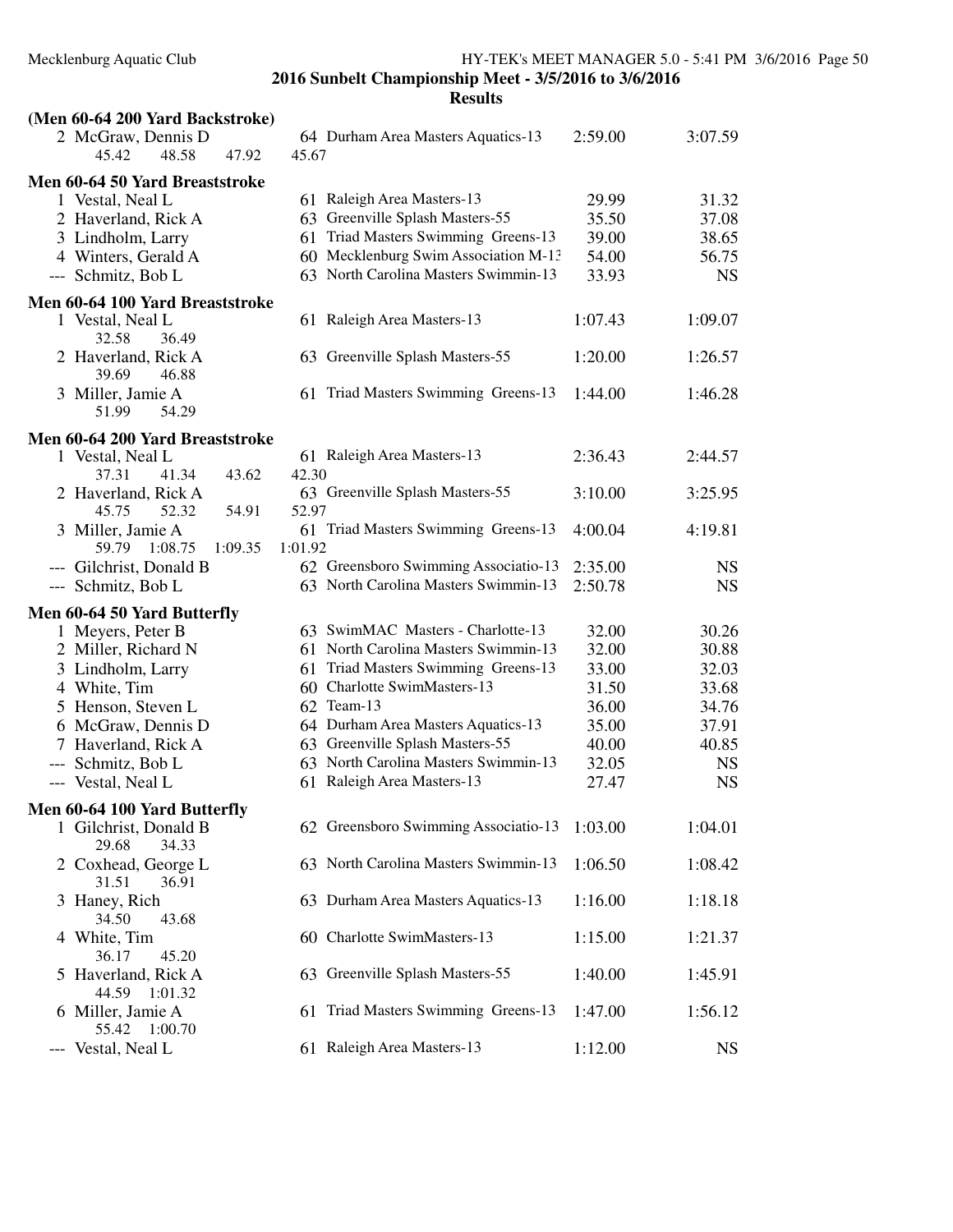| Men 60-64 200 Yard Butterfly            |         |                                               |         |           |
|-----------------------------------------|---------|-----------------------------------------------|---------|-----------|
| 1 Miller, Richard N<br>38.07<br>47.62   | 51.83   | 61 North Carolina Masters Swimmin-13<br>48.49 | 3:02.00 | 3:06.01   |
| <b>Men 60-64 100 Yard IM</b>            |         |                                               |         |           |
| 1 Vestal, Neal L<br>30.49<br>33.32      |         | 61 Raleigh Area Masters-13                    | 1:03.99 | 1:03.81   |
| 2 Coxhead, George L<br>32.33<br>37.04   |         | 63 North Carolina Masters Swimmin-13          | 1:08.80 | 1:09.37   |
| 3 Chapman, Gerry M<br>32.60<br>38.46    |         | 64 Greensboro Swimming Associatio-13          | 1:10.00 | 1:11.06   |
| 4 Meyers, Peter B<br>34.52<br>39.30     |         | 63 SwimMAC Masters - Charlotte-13             | 1:17.00 | 1:13.82   |
| 5 Lindholm, Larry<br>36.85<br>38.60     |         | 61 Triad Masters Swimming Greens-13           | 1:16.00 | 1:15.45   |
| 6 Henson, Steven L<br>38.47<br>43.39    |         | 62 Team-13                                    | 1:22.00 | 1:21.86   |
| 7 McGraw, Dennis D<br>38.91<br>45.98    |         | 64 Durham Area Masters Aquatics-13            | 1:22.00 | 1:24.89   |
| 8 Haverland, Rick A<br>43.15<br>43.91   |         | 63 Greenville Splash Masters-55               | 1:20.00 | 1:27.06   |
| 9 Miller, Jamie A<br>50.29<br>53.33     |         | 61 Triad Masters Swimming Greens-13           | 1:39.00 | 1:43.62   |
| <b>Men 60-64 200 Yard IM</b>            |         |                                               |         |           |
| 1 Vestal, Neal L<br>29.42<br>39.12      | 38.99   | 61 Raleigh Area Masters-13<br>33.98           | 2:19.30 | 2:21.51   |
| 2 Gilchrist, Donald B<br>29.74<br>37.04 | 41.43   | 62 Greensboro Swimming Associatio-13<br>33.68 | 2:20.00 | 2:21.89   |
| 3 Chapman, Gerry M<br>32.91<br>39.31    | 47.94   | 64 Greensboro Swimming Associatio-13<br>35.73 | 2:35.00 | 2:35.89   |
| 4 Miller, Jamie A<br>52.63<br>1:10.67   | 1:11.21 | 61 Triad Masters Swimming Greens-13<br>45.93  | 3:48.00 | 4:00.44   |
| Men 65-69 50 Yard Freestyle             |         |                                               |         |           |
| 1 Glass, Ernie                          |         | 66 Charlotte SwimMasters-13                   | 28.00   | 26.84     |
| 2 Bober, Richard S                      |         | 65 North Carolina Masters Swimmin-13          | 27.20   | 27.32     |
|                                         |         | 67 SwimMAC Masters - Charlotte-13             | 31.00   | 31.09     |
| 3 Gonzalez, Jorge A                     |         | 69 North Carolina Masters Swimmin-13          |         |           |
| 4 Borrero, Fredie                       |         |                                               | 35.00   | 33.19     |
| 5 Purdie, John A                        |         | 66 SwimMAC Masters - Charlotte-13             | 37.00   | 36.58     |
| 6 Ladner, George E                      |         | 68 Mecklenburg Swim Association M-13          | 46.00   | 39.96     |
| Men 65-69 100 Yard Freestyle            |         |                                               |         |           |
| 1 Bober, Richard S<br>33.58<br>29.43    |         | 65 North Carolina Masters Swimmin-13          | 1:00.00 | 1:03.01   |
| 2 Ladner, George E<br>43.93<br>48.39    |         | 68 Mecklenburg Swim Association M-13          | 1:40.00 | 1:32.32   |
| --- Purdie, John A                      |         | 66 SwimMAC Masters - Charlotte-13             | 1:30.00 | <b>NS</b> |
| Men 65-69 200 Yard Freestyle            |         |                                               |         |           |
| 1 Cothren, Jack                         |         | 66 Binghamton Univ Masters-4                  | 2:30.00 | 2:33.99   |
| 34.66<br>40.06                          | 40.40   | 38.87                                         |         |           |
| 2 Borrero, Fredie<br>39.94<br>48.50     | 50.51   | 69 North Carolina Masters Swimmin-13<br>44.46 | 3:05.00 | 3:03.41   |
| 3 Ladner, George E<br>45.11<br>52.49    | 55.16   | 68 Mecklenburg Swim Association M-13<br>55.66 | 3:35.00 | 3:28.42   |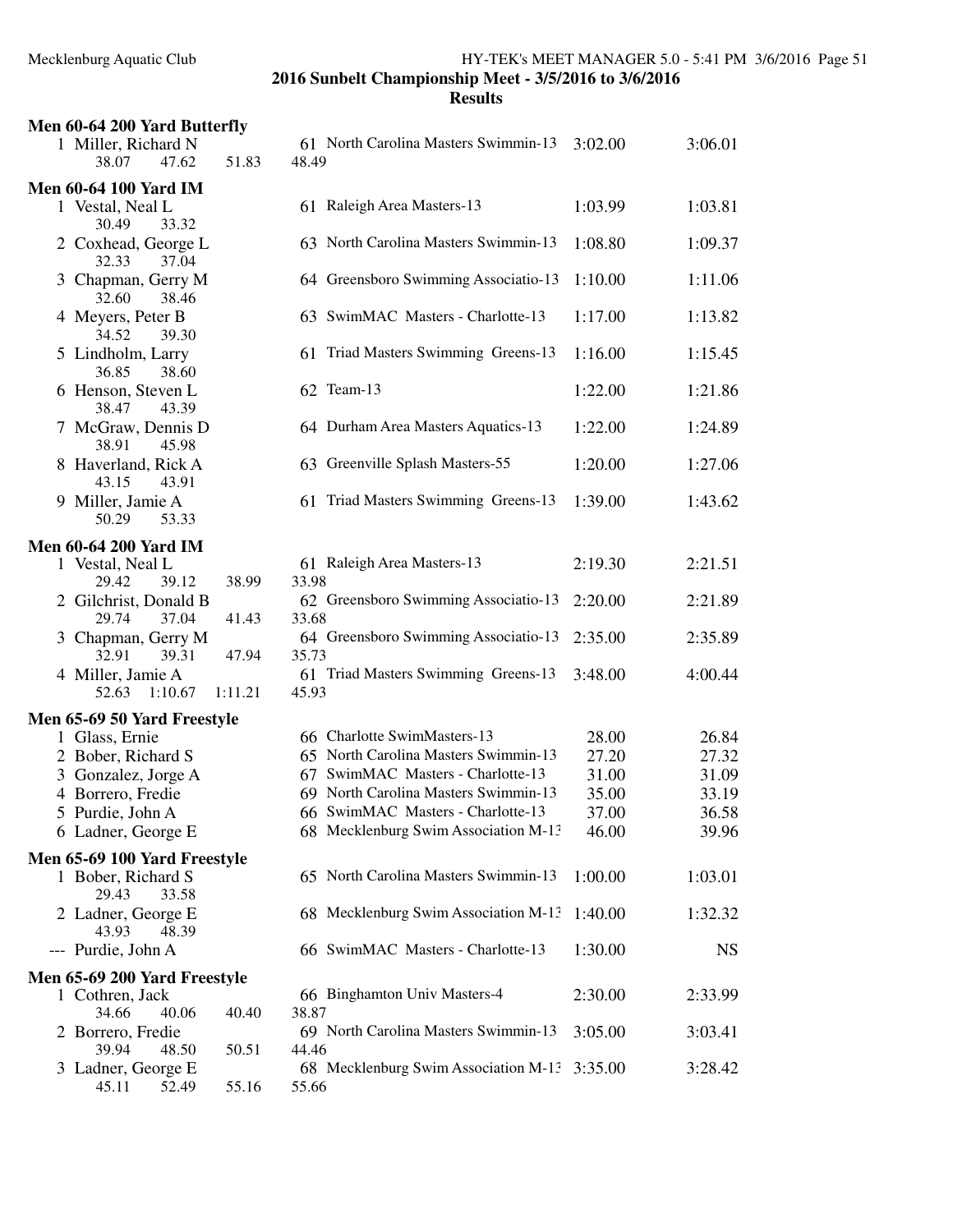46.69 52.60

**2016 Sunbelt Championship Meet - 3/5/2016 to 3/6/2016 Results**

## **(Men 65-69 200 Yard Freestyle)** --- Gonzalez, Jorge A 67 SwimMAC Masters - Charlotte-13 2:40.00 NS **Men 65-69 500 Yard Freestyle** 1 rge E 68 Mecklenburg Swim Association M-13 9:20.00 7:48.57<br>43.97 46.26 47.09 47.89 48.53 49.16 49.48 40.77 43.97 46.26 47.09 47.89 48.53 49.16 49.48 49.23 46.19 **Men 65-69 1000 Yard Freestyle** 1 Glass, Ernie 66 Charlotte SwimMasters-13 14:00.00 13:44.63<br>34.69 39.80 41.18 42.08 41.74 41.49 41.36 42.42 34.69 39.80 41.18 42.08 41.74 41.49 41.36 42.42 41.85 41.63 41.64 41.46 41.99 42.03 41.97 42.13 42.02 41.54 41.93 39.68 **Men 65-69 50 Yard Backstroke** 65 North Carolina Masters Swimmin-13 32.00 31.36 2 Glass, Ernie 66 Charlotte SwimMasters-13 36.00 34.12 3 Cothren, Jack 66 Binghamton Univ Masters-4 35.00 34.80 4 Conroy, Michael J 69 SwimMAC Masters - Charlotte-13 37.00 36.34<br>5 Pillmore, Bill 68 Asheville Masters Swimming-13 37.90 37.52 68 Asheville Masters Swimming-13 37.90 37.52 6 Borrero, Fredie 69 North Carolina Masters Swimmin-13 43.00 44.48 7 Bailey, Douglas W 69 Uc13-13 1:06.00 59.68 **Men 65-69 100 Yard Backstroke** 1 Bober, Richard S 65 North Carolina Masters Swimmin-13 1:10.00 1:07.66 33.38 34.28 2 Cothren, Jack 66 Binghamton Univ Masters-4 1:14.00 1:17.05 37.75 39.30 3 Conroy, Michael J 69 SwimMAC Masters - Charlotte-13 1:21.00 1:22.16 40.09 42.07 **Men 65-69 200 Yard Backstroke** 1 Bober, Richard S 65 North Carolina Masters Swimmin-13 2:35.00 2:30.92 35.08 38.42 38.76 38.66 2 Cothren, Jack 66 Binghamton Univ Masters-4 2:44.00 2:51.56 40.16 44.24 45.07 42.09 3 Pillmore, Bill 68 Asheville Masters Swimming-13 3:02.00 2:53.24 41.68 44.38 45.05 42.13 **Men 65-69 50 Yard Breaststroke** --- Purdie, John A 66 SwimMAC Masters - Charlotte-13 51.00 NS **Men 65-69 100 Yard Breaststroke** 1 Preuninger, David 69 Greenville Splash Masters-55 1:29.00 1:31.53 43.13 48.40 2 Bailey, Douglas W 69 Uc13-13 2:16.87 2:00.25 56.91 1:03.34 **Men 65-69 50 Yard Butterfly** 1 Glass, Ernie 66 Charlotte SwimMasters-13 33.00 31.32 2 Cothren, Jack 66 Binghamton Univ Masters-4 31.00 31.58 3 Conroy, Michael J 69 SwimMAC Masters - Charlotte-13 36.00 36.75 --- Purdie, John A 66 SwimMAC Masters - Charlotte-13 48.00 NS **Men 65-69 100 Yard Butterfly** 1 Preuninger, David 69 Greenville Splash Masters-55 1:35.00 1:39.29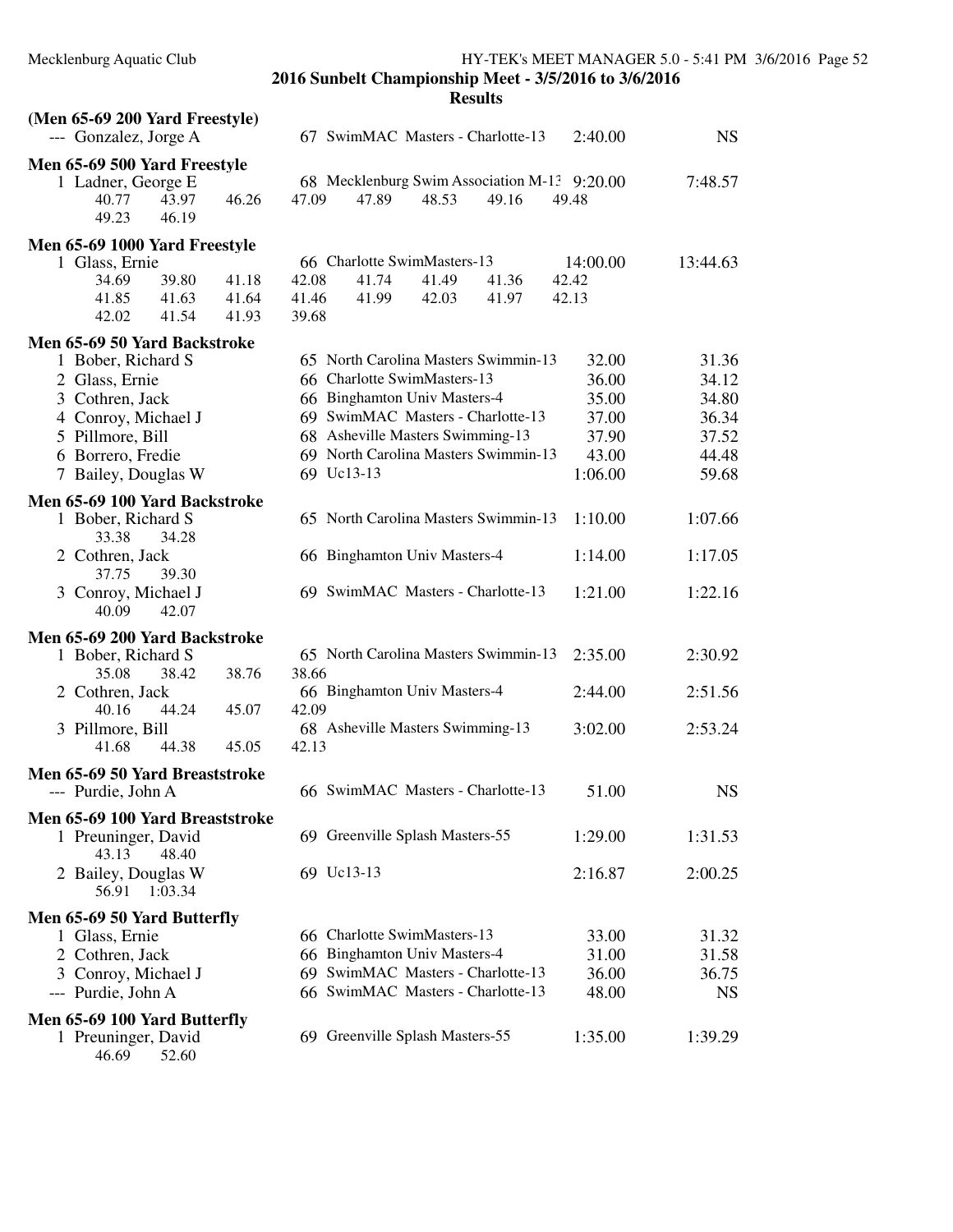## Mecklenburg Aquatic Club HY-TEK's MEET MANAGER 5.0 - 5:41 PM 3/6/2016 Page 53

**2016 Sunbelt Championship Meet - 3/5/2016 to 3/6/2016**

| <b>Men 65-69 100 Yard IM</b>                              |                                                                      |                    |                    |
|-----------------------------------------------------------|----------------------------------------------------------------------|--------------------|--------------------|
| 1 Pillmore, Bill<br>38.73<br>42.29                        | 68 Asheville Masters Swimming-13                                     | 1:20.05            | 1:21.02            |
| 2 Conroy, Michael J<br>45.21<br>37.61                     | 69 SwimMAC Masters - Charlotte-13                                    | 1:25.00            | 1:22.82            |
| 3 Preuninger, David<br>4 Purdie, John A<br>52.10<br>45.46 | 69 Greenville Splash Masters-55<br>66 SwimMAC Masters - Charlotte-13 | 1:33.00<br>1:40.00 | 1:33.95<br>1:37.56 |
| 5 Bailey, Douglas W<br>1:03.34<br>58.72                   | 69 Uc13-13                                                           | 2:08.00            | 2:02.06            |
| <b>Men 65-69 200 Yard IM</b><br>--- Pillmore, Bill        | 68 Asheville Masters Swimming-13                                     | 2:50.00            | <b>NS</b>          |
| Men 65-69 400 Yard IM<br>--- Pillmore, Bill               | 68 Asheville Masters Swimming-13                                     | 6:05.00            | <b>NS</b>          |
| Men 70-74 50 Yard Freestyle                               |                                                                      |                    |                    |
| 1 White, Bernard T                                        | 72 Charlotte SwimMasters-13                                          | 33.55              | 30.65              |
| 2 Gadol, Lou C                                            | 74 Durham Area Masters Aquatics-13                                   | 34.47              | 33.63              |
| Men 70-74 100 Yard Freestyle                              |                                                                      |                    |                    |
| 1 Gadol, Lou C<br>38.30<br>49.00                          | 74 Durham Area Masters Aquatics-13                                   | 1:21.71            | 1:27.30            |
| --- Parks, Ron                                            | 72 Asheville Masters Swimming-13                                     | 1:59.00            | <b>NS</b>          |
| Men 70-74 200 Yard Freestyle                              |                                                                      |                    |                    |
| 1 Zeigler, John V<br>47.06<br>47.43<br>41.45              | 70 Georgia Masters-45<br>43.92                                       | 2:48.99            | 2:59.86            |
| Men 70-74 50 Yard Backstroke                              |                                                                      |                    |                    |
| 1 Gadol, Lou C                                            | 74 Durham Area Masters Aquatics-13                                   | 43.41              | 43.22              |
| 2 Parks, Ron                                              | 72 Asheville Masters Swimming-13                                     | 1:03.00            | 55.64              |
| Men 70-74 100 Yard Backstroke                             |                                                                      |                    |                    |
| 1 Gadol, Lou C<br>52.08<br>48.43                          | 74 Durham Area Masters Aquatics-13                                   | 1:34.00            | 1:40.51            |
| Men 70-74 200 Yard Backstroke                             |                                                                      |                    |                    |
| 1 Zeigler, John V                                         | 70 Georgia Masters-45                                                | 3:24.56            | 3:31.06            |
| 54.00<br>54.29<br>49.42                                   | 53.35                                                                |                    |                    |
| Men 70-74 50 Yard Breaststroke                            |                                                                      |                    |                    |
| 1 Zeigler, John V                                         | 70 Georgia Masters-45                                                | 42.01              | 41.59              |
| 2 Gadol, Lou C                                            | 74 Durham Area Masters Aquatics-13                                   | 43.03              | 42.95              |
| --- Parks, Ron                                            | 72 Asheville Masters Swimming-13                                     | 47.10              | <b>NS</b>          |
| Men 70-74 100 Yard Breaststroke                           |                                                                      |                    |                    |
| 1 Zeigler, John V<br>46.10<br>49.05                       | 70 Georgia Masters-45                                                | 1:35.56            | 1:35.15            |
| 2 Gadol, Lou C<br>46.82<br>53.51                          | 74 Durham Area Masters Aquatics-13                                   | 1:39.29            | 1:40.33            |
| 3 Parks, Ron<br>1:00.81<br>54.53                          | 72 Asheville Masters Swimming-13                                     | 1:59.00            | 1:55.34            |
| Men 70-74 200 Yard Breaststroke                           |                                                                      |                    |                    |
| 1 Zeigler, John V                                         | 70 Georgia Masters-45                                                | 3:33.26            | 3:31.70            |
| 47.16<br>53.65<br>56.03                                   | 54.86                                                                |                    |                    |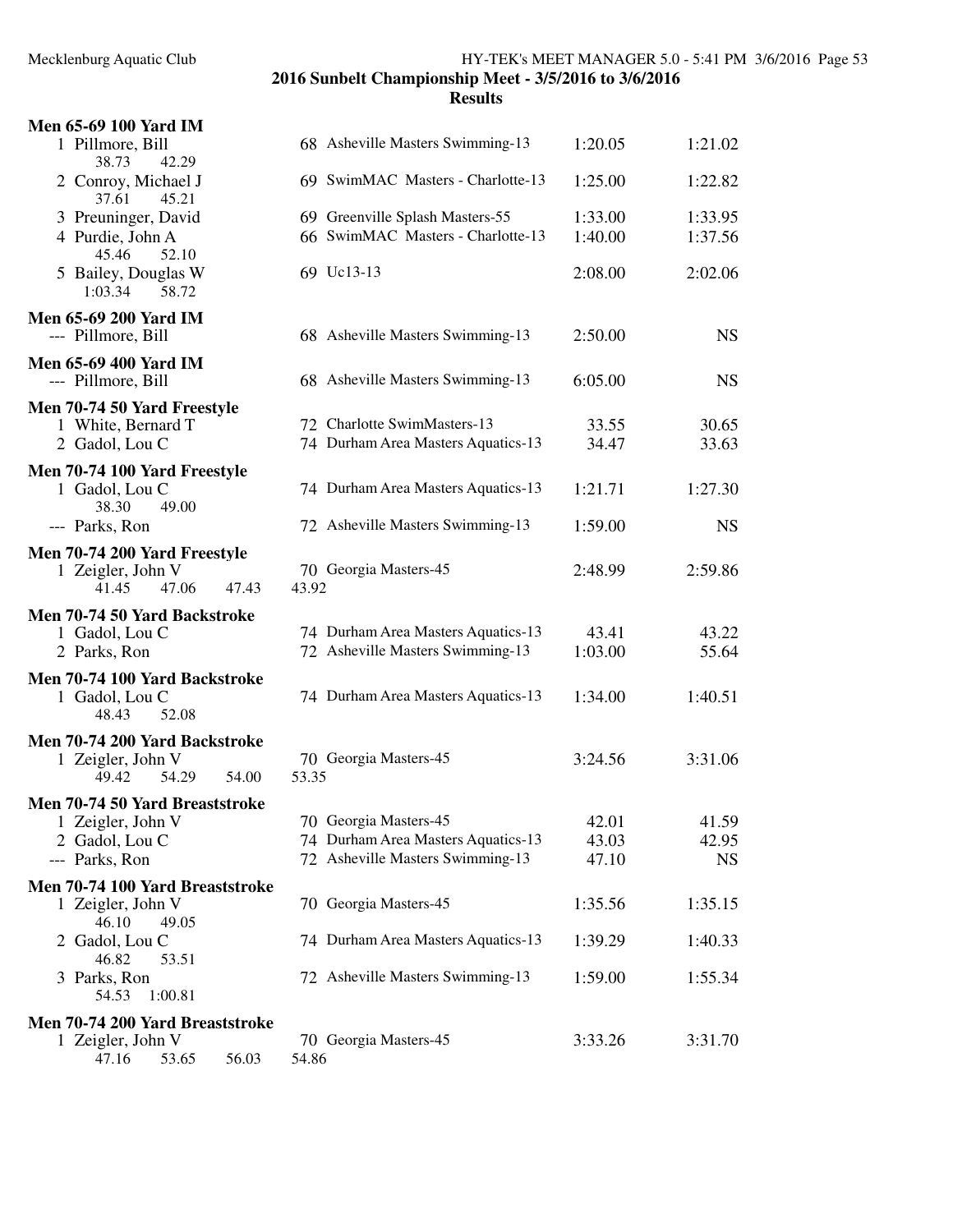| (Men 70-74 200 Yard Breaststroke)                                                                |                                                                                |                  |                    |
|--------------------------------------------------------------------------------------------------|--------------------------------------------------------------------------------|------------------|--------------------|
| 2 Gadol, Lou C<br>44.97<br>58.90<br>58.62                                                        | 74 Durham Area Masters Aquatics-13<br>58.04                                    | 3:54.45          | 3:40.53            |
| --- Parks, Ron                                                                                   | 72 Asheville Masters Swimming-13                                               | 4:26.00          | <b>NS</b>          |
| Men 70-74 50 Yard Butterfly<br>1 White, Bernard T<br>2 Hughes, Bill W                            | 72 Charlotte SwimMasters-13<br>70 Mecklenburg Swim Association M-13            | 35.58<br>50.00   | 33.44<br>38.50     |
| Men 70-74 100 Yard Butterfly<br>1 Poiletman, Robert M<br>31.32<br>34.97                          | 72 Columbia Masters-55                                                         | 1:05.00          | 1:06.29            |
| 2 Hughes, Bill W<br>39.16<br>48.30                                                               | 70 Mecklenburg Swim Association M-13                                           | 1:45.00          | 1:27.46            |
| 3 Zeigler, John V<br>53.34<br>45.43                                                              | 70 Georgia Masters-45                                                          | 1:35.99          | 1:38.77            |
| Men 70-74 200 Yard Butterfly<br>1 Zeigler, John V<br>46.91<br>56.13<br>58.73                     | 70 Georgia Masters-45<br>57.71<br>72 Columbia Masters-55                       | 3:32.31          | 3:39.48            |
| --- Poiletman, Robert M                                                                          |                                                                                | 2:40.00          | <b>NS</b>          |
| <b>Men 70-74 100 Yard IM</b><br>1 Hughes, Bill W<br>43.59<br>46.28                               | 70 Mecklenburg Swim Association M-13                                           | 1:50.00          | 1:29.87            |
| 2 Zeigler, John V<br>44.10<br>48.08                                                              | 70 Georgia Masters-45                                                          | 1:21.54          | 1:32.18            |
| --- Parks, Ron<br>1:05.72<br>1:04.94                                                             | 72 Asheville Masters Swimming-13                                               | 2:15.00          | DQ                 |
| --- Gadol, Lou C                                                                                 | 74 Durham Area Masters Aquatics-13                                             | 1:31.47          | <b>NS</b>          |
| <b>Men 70-74 200 Yard IM</b><br>1 Zeigler, John V<br>51.80<br>54.23<br>44.71<br>2 Hughes, Bill W | 70 Georgia Masters-45<br>44.33<br>70 Mecklenburg Swim Association M-13 3:35.00 | 3:23.67          | 3:15.07<br>3:15.10 |
| 54.21<br>55.41<br>43.45                                                                          | 42.03                                                                          |                  |                    |
| <b>Men 70-74 400 Yard IM</b><br>1 Zeigler, John V<br>45.81<br>55.28<br>53.77                     | 70 Georgia Masters-45<br>59.32<br>56.43<br>52.46<br>48.21                      | 6:57.69<br>46.71 | 6:57.99            |
| --- Hughes, Bill W                                                                               | 70 Mecklenburg Swim Association M-13 8:00.00                                   |                  | <b>NS</b>          |
| Men 75-79 50 Yard Freestyle<br>--- Clark, Jerry                                                  | 78 Charlotte SwimMasters-13                                                    | 32.00            | <b>NS</b>          |
| Men 75-79 100 Yard Freestyle<br>--- Clark, Jerry                                                 | 78 Charlotte SwimMasters-13                                                    | 1:26.00          | <b>NS</b>          |
| Men 75-79 50 Yard Breaststroke<br>--- Clark, Jerry                                               | 78 Charlotte SwimMasters-13                                                    | 48.00            | <b>NS</b>          |
| Men 80-84 200 Yard Freestyle<br>1 Stolz, Hal F<br>42.66<br>50.21<br>51.39                        | 81 Georgia Masters-45<br>51.22                                                 | 3:27.54          | 3:15.48            |
| Men 80-84 500 Yard Freestyle<br>Stolz, Hal F                                                     | 81 Georgia Masters-45                                                          | 8:45.31          | <b>NS</b>          |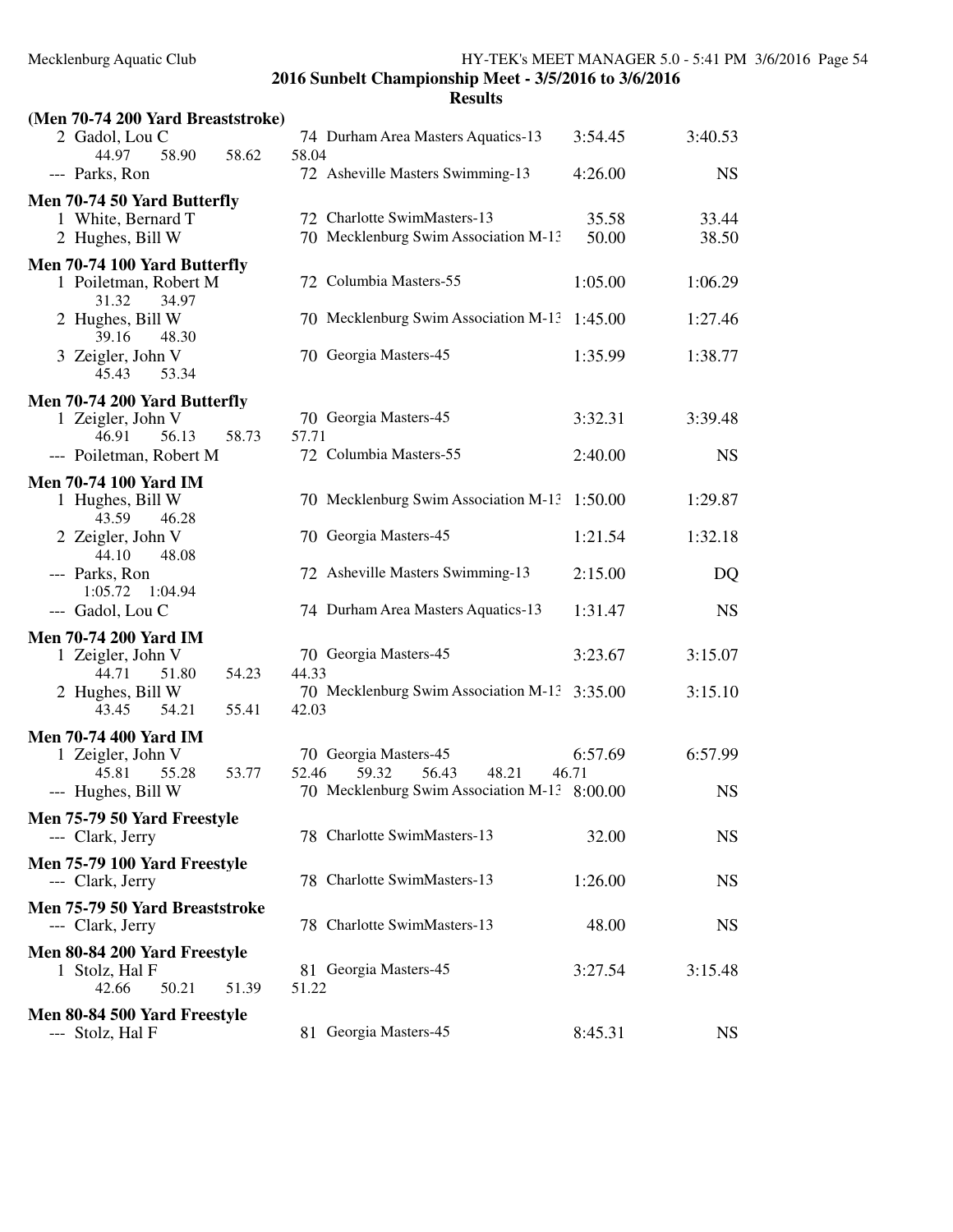| Men 80-84 50 Yard Backstroke<br>1 Mitchell, Clarke E                                                                        | 83 Georgia Masters-45                                                                       | 39.00                                | 37.00                               |
|-----------------------------------------------------------------------------------------------------------------------------|---------------------------------------------------------------------------------------------|--------------------------------------|-------------------------------------|
| Men 80-84 100 Yard Backstroke<br>1 Mitchell, Clarke E<br>42.51<br>43.18                                                     | 83 Georgia Masters-45                                                                       | 1:40.00                              | 1:25.69                             |
| Men 80-84 200 Yard Backstroke<br>1 Mitchell, Clarke E<br>45.98<br>50.42<br>54.66                                            | 83 Georgia Masters-45<br>51.55                                                              | 3:59.00                              | 3:22.61                             |
| Men 80-84 50 Yard Breaststroke<br>1 Stolz, Hal F                                                                            | 81 Georgia Masters-45                                                                       | 34.05                                | 42.73                               |
| Men 80-84 100 Yard Breaststroke<br>1 Stolz, Hal F<br>44.29<br>51.44                                                         | 81 Georgia Masters-45                                                                       | 1:35.12                              | 1:35.73                             |
| Men 80-84 200 Yard Breaststroke<br>1 Stolz, Hal F<br>46.94<br>53.68<br>58.65                                                | 81 Georgia Masters-45<br>57.69                                                              | 3:45.67                              | 3:36.96                             |
| Men 80-84 50 Yard Butterfly<br>1 Mitchell, Clarke E                                                                         | 83 Georgia Masters-45                                                                       | 42.00                                | 38.49                               |
| Men 80-84 100 Yard Butterfly<br>1 Stolz, Hal F<br>47.60<br>51.63                                                            | 81 Georgia Masters-45                                                                       | 1:45.23                              | 1:39.23                             |
| <b>Men 80-84 100 Yard IM</b><br>1 Mitchell, Clarke E<br>44.42<br>46.86                                                      | 83 Georgia Masters-45                                                                       | 1:36.00                              | 1:31.28                             |
| Men 85-89 50 Yard Freestyle<br>--- Kortheuer, John D                                                                        | 85 Greensboro Community YMCA Mast                                                           | 37.00                                | <b>NS</b>                           |
| Men 85-89 50 Yard Backstroke<br>1 Kortheuer, John D                                                                         | 85 Greensboro Community YMCA Mast                                                           | 50.00                                | 43.99                               |
| Men 85-89 100 Yard Backstroke<br>--- Kortheuer, John D                                                                      | 85 Greensboro Community YMCA Mast 2:10.00                                                   |                                      | <b>NS</b>                           |
| Men 85-89 50 Yard Breaststroke<br>--- Kortheuer, John D                                                                     | 85 Greensboro Community YMCA Mast                                                           | 47.00                                | <b>NS</b>                           |
| Men 85-89 100 Yard Breaststroke<br>1 Kortheuer, John D<br>56.69<br>54.75                                                    | 85 Greensboro Community YMCA Mast 2:12.00                                                   |                                      | 1:51.44                             |
| Women 18+200 Yard Freestyle Relay<br>1 Gaston Gators - Gastonia NC<br>1) Lindquist, Carrie T W40<br>31.06<br>49.01<br>29.07 | A<br>2) Paschall, Sarah C W19<br>34.22                                                      | <b>NT</b><br>3) Ballenger, Angie W46 | 2:23.36<br>4) Sweesy, Whitney E W24 |
| Women 18+400 Yard Freestyle Relay<br>1 Hawk Masters Uncw-13<br>1) Yarbrough, Kathryn E W24<br>29.96 1:01.29<br>31.49        | A<br>2) Chamberlin, Marion G W29 3) Uhl, Alicia K W39<br>1:05.62<br>26.77<br>55.16<br>29.02 | NT<br>1:01.96                        | 4:04.03<br>4) Segovia, Janet M W34  |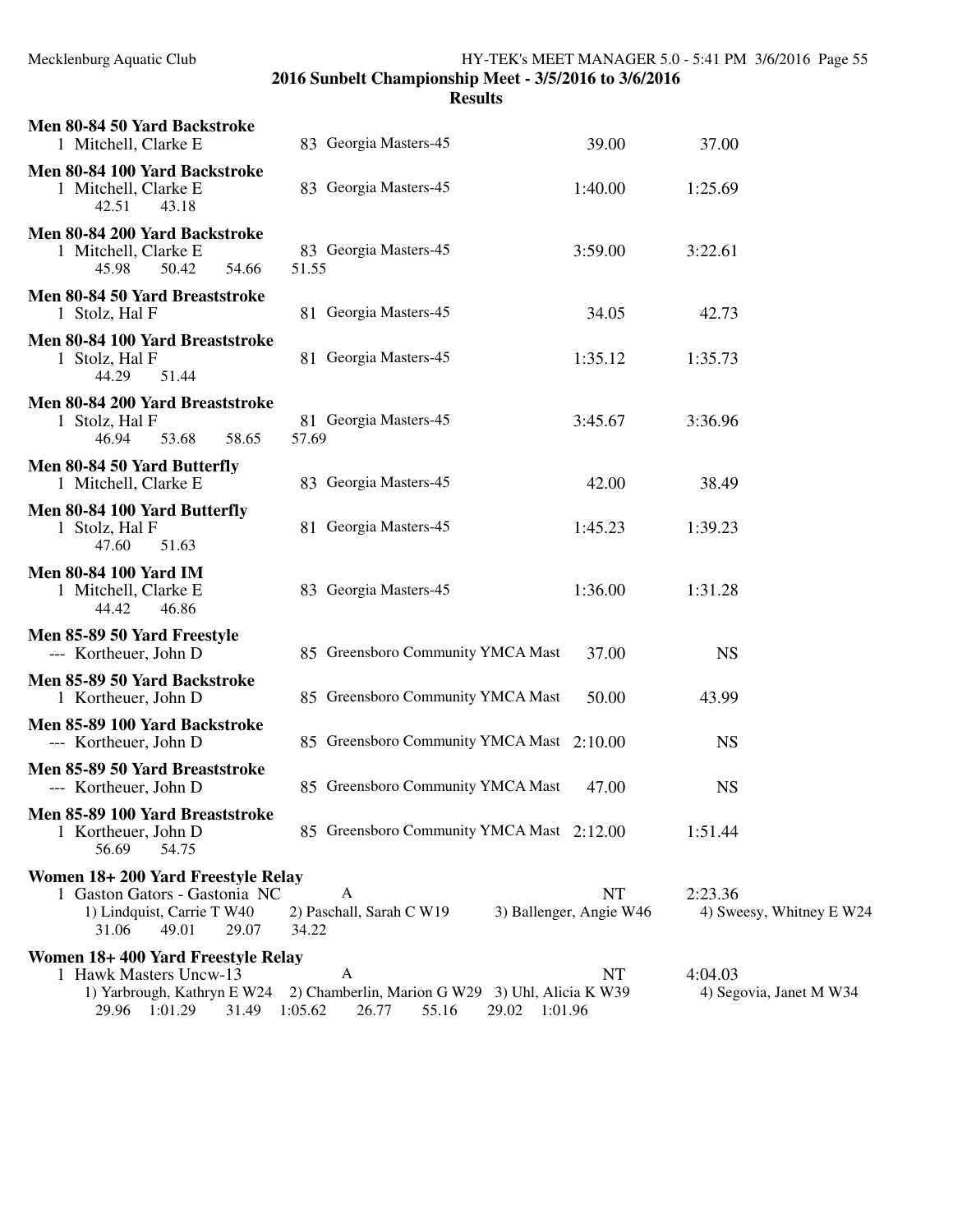#### Mecklenburg Aquatic Club HY-TEK's MEET MANAGER 5.0 - 5:41 PM 3/6/2016 Page 56 **2016 Sunbelt Championship Meet - 3/5/2016 to 3/6/2016 Results**

### **Women 18+ 200 Yard Medley Relay** 1 Hawk Masters Uncw-13 A<br>
1) Wolff, Celia W50 2) Uhl, Alicia K W39 3) Yarbrough, Kathryn E W24 4) Cha 3) Yarbrough, Kathryn E W24 4) Chamberlin, Marion G W29 32.16 32.78 29.25 29.49 2 Gaston Gators - Gastonia NC A<br>
1) Cherry, Tammy H W38 2) Ballenger, Angie W46 3) Lindquist, Carrie T W40 4) Swe 1) Cherry, Tammy H W38 2) Ballenger, Angie W46 3) Lindquist, Carrie T W40 4) Sweesy, Whitney E W24 34.29 36.29 30.53 25.01 3 Mecklenburg Swim Association M-13 A NT 2:24.95 1) Collins, Esther M W38 2) Rankin, Lisa R W40 3) Keith, Jen E W30 4) Walton, Allison N W23<br>1.55.63 29.32 1:55.63 4 Gaston Gators - Gastonia NC B<br>
1) Rankin, Ali W43 2) Tabor, Kelly E W38 3) Paschall, Sarah C W19 4) Paschall, Katie W47 2) Tabor, Kelly E W38 3) Paschall, Sarah C W19 39.84 41.67 40.11 34.47 5 Sailfish Aquatics Masters-13 A NT 2:47.30 1) Nelson, Stephanie A W44 2) Trapp, Angie W43 3) Molinek, Donna W55 4) Kjoelen, Janelle L W44 36.87 45.33 42.26 42.84 **Women 25+ 200 Yard Freestyle Relay** 1 Hawk Masters Uncw-13 A NT 1:50.12 1) Chamberlin, Marion G W29 2) Uhl, Alicia K W39 30.02 27.81 25.00 27.29 2 SwimMAC Masters - Charlot A NT 1:52.20<br>1) Olender, Lelah W37 2) Woodard, Chantal M W27 3) David-Adams, Michelle W45 4) Line 3) David-Adams, Michelle W45 4) Lindauer, Kerry W41 31.70 27.72 28.08 24.70 3 YMCA Seahorse Swim Team  $A$   $\overline{NT}$  2:04.14 1) McGee, Carmon W54 2) Frye, Jenni W W39 3) Kennedy, Laura W47 4) Stephens, Mary E W28 32.49 30.09 1:01.56 **Women 25+ 400 Yard Freestyle Relay** 1 Greenville Splash Masters-55 A<br>
1) Sturgis, Karen M W37 2) Nagele, Stephanie W25 3) Moore, Carolyn B W54 4) Smith, Nicole M W33 2) Nagele, Stephanie W25 3) Moore, Carolyn B W54 27.69 57.50 29.77 1:02.16 34.04 1:12.21 30.04 1:01.36 2 YMCA Seahorse Swim Team A NT 4:33.99<br>1) McGee, Carmon W54 2) Harrill, Kiran C W49 3) Stephens, Mary E W28 4) Ken 1) McGee, Carmon W54 2) Harrill, Kiran C W49 3) Stephens, Mary E W28 4) Kennedy, Laura W47 34.68 1:11.16 32.68 1:07.67 17.59 1:06.83 18.42 1:08.33 **Women 25+ 800 Yard Freestyle Relay** 1 SwimMAC Masters - Charlot A NT 9:41.77<br>1) Olender, Lelah W37 2) Dunn, Sara W43 3) Carter, Eddie C W45 4) Wo 4) Woodard, Chantal M W27 34.40 1:13.46 1:56.35 2:39.59 29.93 1:03.65 1:38.53 2:12.77 1:51.73 2:29.97 **Women 25+ 200 Yard Medley Relay** 1 Greenville Splash Masters-55 A NT 2:02.84<br>1) Nagele, Stephanie W25 2) Smith, Nicole M W33 3) Sturgis, Karen M W37 4) Mo 2) Smith, Nicole M W33 3) Sturgis, Karen M W37 4) Moore, Carolyn B W54 33.29 35.08 26.61 27.86 2 Greensboro Swimming Assoc A<br>
1) Maycock, Cary W W47 2) Quillen, Diane E W52 3) Buckley-Kornatz, Jennifer A W) Ead 3) Buckley-Kornatz, Jennifer A W) Eades, Elizabeth M W30 35.85 39.10 31.95 29.29 3 YMCA Seahorse Swim Team A NT 2:26.71<br>1) McGee, Carmon W54 2) Harrill, Kiran C W49 3) Stephens, Mary E W28 4) Ker 1) Stephens, Mary E W28  $\qquad$  4) Kennedy, Laura W47 40.97 40.42 34.97 30.35 **Women 25+ 400 Yard Medley Relay** 1 SwimMAC Masters - Charlot A NT 4:48.85 1) Olender, Lelah W37 2) Dunn, Sara W43 3) Woodard, Chantal M W27 4) Gass, Melissa W47 35.88 1:14.90 34.42 1:14.32 32.14 1:10.43 32.68 1:09.20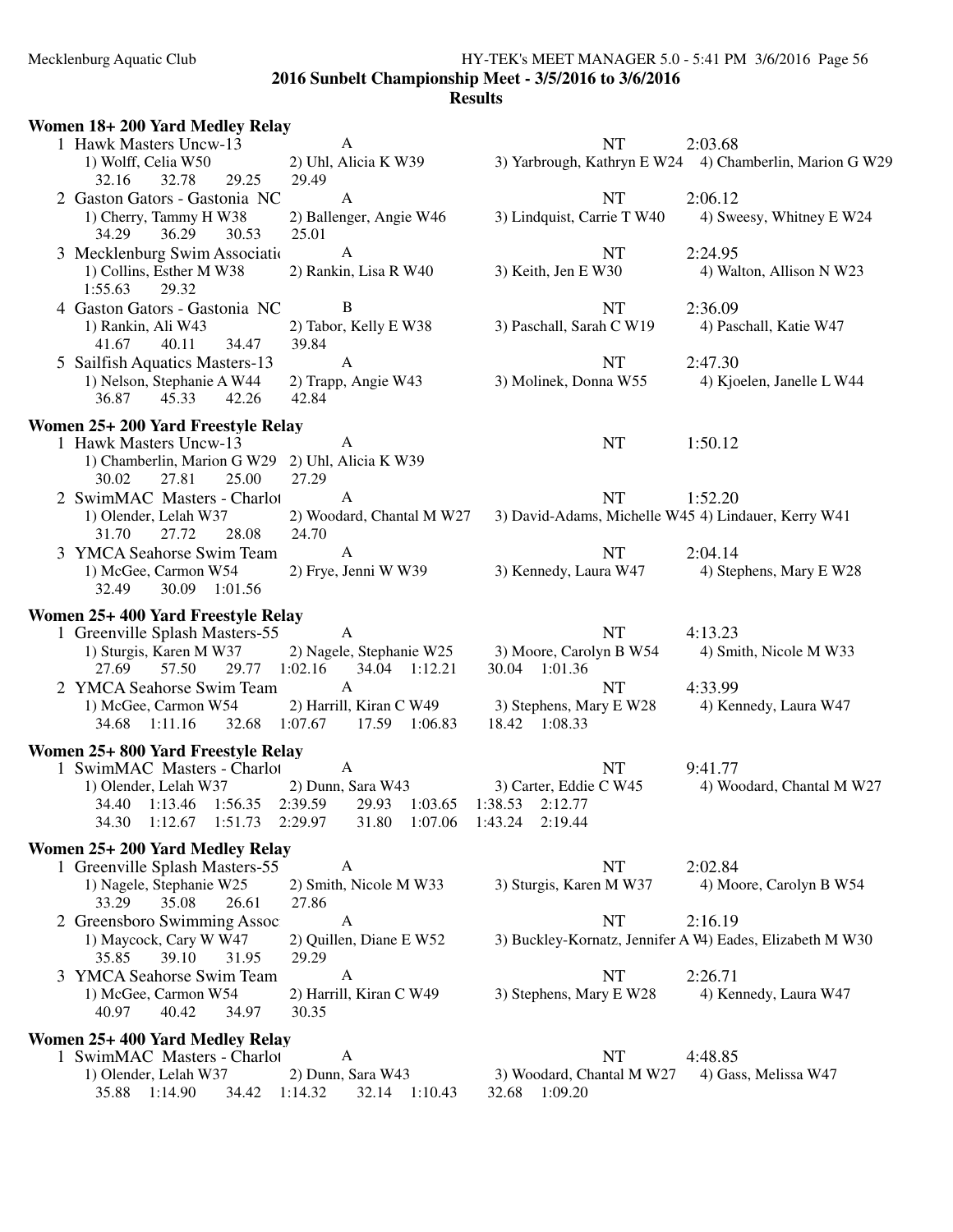Mecklenburg Aquatic Club HY-TEK's MEET MANAGER 5.0 - 5:41 PM 3/6/2016 Page 57

**2016 Sunbelt Championship Meet - 3/5/2016 to 3/6/2016**

| (Women 25+400 Yard Medley Relay)                                  |                             |                             |                          |
|-------------------------------------------------------------------|-----------------------------|-----------------------------|--------------------------|
| 2 YMCA Seahorse Swim Team                                         | A                           | NT                          | 5:15.61                  |
| 1) Kennedy, Laura W47                                             | 2) Frye, Jenni W W39        | 3) Stephens, Mary E W28     | 4) McGee, Carmon W54     |
| 38.45 1:18.66                                                     | 40.84 1:30.81 30.76 1:14.30 | 1:11.84                     |                          |
| Women 35+400 Yard Freestyle Relay                                 |                             |                             |                          |
| 1 SwimMAC Masters - Charlot                                       | A                           | NT                          | 4:45.03                  |
| 1) Olender, Lelah W37                                             | 2) Parsons, Donna W66       | 3) Harris, Stacey W46       | 4) Lindauer, Kerry W41   |
| 34.35 1:12.95<br>42.27                                            |                             | 33.88 1:31.76               |                          |
|                                                                   |                             |                             |                          |
| Women 35+200 Yard Medley Relay                                    |                             |                             |                          |
| 1 SwimMAC Masters - Charlot                                       | A                           | NT                          | 2:07.54                  |
| 1) Olender, Lelah W37                                             | 2) Dunn, Sara W43           | 3) Carter, Eddie C W45      | 4) Lindauer, Kerry W41   |
| 36.94<br>32.13<br>33.94                                           | 24.53<br>$\mathbf{A}$       |                             |                          |
| 2 Mecklenburg Swim Associatio                                     |                             | <b>NT</b>                   | 3:04.72                  |
| 1) Gambrell, Carla V W56                                          | 2) Fisher, Reita N W41      | 3) Waldron, Patricia H W54  | 4) McKenna, Wendy W43    |
| 50.23<br>40.34<br>45.67                                           | 48.48                       |                             |                          |
| Women 45+ 200 Yard Freestyle Relay                                |                             |                             |                          |
| 1 Gaston Gators - Gastonia NC                                     | A                           | 1:49.74                     | 1:51.84                  |
| 1) Cherry, Tammy H W38                                            | 2) Taylor, Donna G W43      | 3) Paschall, Katie W47      | 4) Tabor, Kelly E W38    |
| 27.27<br>30.00<br>29.22                                           | 25.35                       |                             |                          |
| 2 SwimMAC Masters - Charlot                                       | A                           | <b>NT</b>                   | 2:04.96                  |
| 1) Gass, Melissa W47                                              | 2) Harris, Stacey W46       | 3) Strickler, Margot W52    | 4) Hefron, Karen W56     |
| 28.96<br>33.04 1:02.96                                            |                             |                             |                          |
| 3 Greenville Splash Masters-55                                    | $\mathbf{A}$                | NT                          | 2:37.88                  |
| 1) Elliott, Kacky C W77                                           | 2) Scott, Leslie W51        | 3) Panayotoff, Kristi M W67 | 4) DeMere, Susan D W59   |
| 31.87 1:33.55<br>32.46                                            |                             |                             |                          |
| 4 Mecklenburg Swim Association                                    | A                           | NT                          | 2:46.95                  |
| 1) Bell, Kimberly G W54                                           | 2) Gambrell, Carla V W56    | 3) Waldron, Patricia H W54  |                          |
| 45.84<br>50.17 1:10.94                                            |                             |                             |                          |
| Women 45+200 Yard Medley Relay                                    |                             |                             |                          |
| 1 SwimMAC Masters - Charlot                                       | A                           | NT                          | 2:27.80                  |
| 1) Hefron, Karen W56                                              | 2) Jones, Rebecca L W48     | 3) Marshall, Sue D W47      | 4) Harris, Stacey W46    |
| 39.19<br>50.95<br>30.45                                           | 27.21                       |                             |                          |
|                                                                   |                             |                             |                          |
| Women 55+ 200 Yard Medley Relay<br>1 Greenville Splash Masters-55 | A                           | <b>NT</b>                   | 3:07.98                  |
| 1) Gibbs, Chris R W62                                             | 2) Pingley, Gretchen J W69  | 3) Panayotoff, Kristi M W67 | 4) Elliott, Kacky C W77  |
| 42.30<br>45.92 1:39.76                                            |                             |                             |                          |
|                                                                   |                             |                             |                          |
| Men 18+400 Yard Freestyle Relay                                   |                             |                             |                          |
| 1 Greenville Splash Masters-55                                    | A                           | <b>NT</b>                   | 3:42.87                  |
| 1) Wocker, Michael M M24                                          | 2) Kothe, Mark M49          | 3) Anguiano, Jerry M M50    | 4) Sites, Tyler P M24    |
| 57.64<br>25.78<br>27.60                                           | 27.91<br>58.15<br>53.05     | 54.03<br>26.14              |                          |
| Men 18+200 Yard Medley Relay                                      |                             |                             |                          |
| 1 Greenville Splash Masters-55                                    | A                           | NT                          | 1:57.24                  |
| 1) Kothe, Mark M49                                                | 2) Wocker, Michael M M24    | 3) Sites, Tyler P M24       | 4) Anguiano, Jerry M M50 |
| 29.61<br>34.82<br>26.43                                           | 26.38                       |                             |                          |
| Men 25+ 200 Yard Freestyle Relay                                  |                             |                             |                          |
| 1 SwimMAC Masters - Charlot                                       | A                           | NT                          | 1:40.33                  |
| 1) Sauter, Trace U M27                                            | 2) Thomas, Chandler P M26   | 3) Flynn, Robert M41        | 4) Finn, John P M47      |
| 26.98<br>23.44<br>26.79                                           | 23.12                       |                             |                          |
|                                                                   |                             |                             |                          |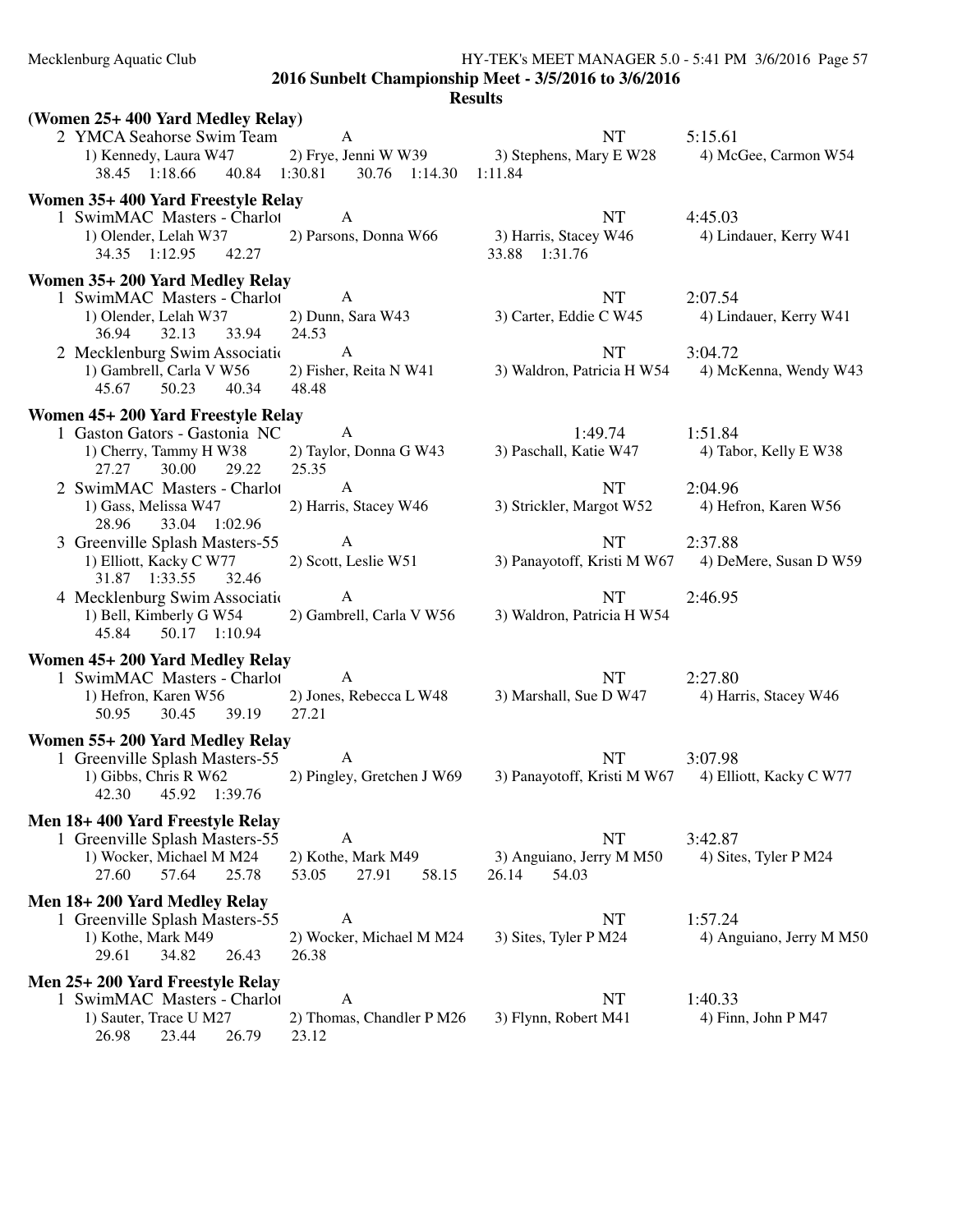## Mecklenburg Aquatic Club HY-TEK's MEET MANAGER 5.0 - 5:41 PM 3/6/2016 Page 58

**2016 Sunbelt Championship Meet - 3/5/2016 to 3/6/2016**

| (Men 25+ 200 Yard Freestyle Relay)                                                                        |                                                                                       |                                                                       |                                      |
|-----------------------------------------------------------------------------------------------------------|---------------------------------------------------------------------------------------|-----------------------------------------------------------------------|--------------------------------------|
| 2 Sailfish Aquatics Masters-13<br>1) Rogers, Todd R M54<br>28.24<br>22.84<br>27.16                        | A<br>2) Shotts, Steven J M45<br>23.53                                                 | <b>NT</b><br>3) Nguyen, Sonny M36                                     | 1:41.77<br>4) McAnelly, Ryan M32     |
| 3 Mecklenburg Swim Association<br>1) Brown, Stephen C M49<br>24.87<br>28.37<br>25.93                      | $\mathbf{A}$<br>2) Walton, Jeremy C M29<br>24.58                                      | <b>NT</b><br>3) Challis, John L M42                                   | 1:43.75<br>4) McCormick, Bill T M43  |
| Men 25+200 Yard Medley Relay                                                                              |                                                                                       |                                                                       |                                      |
| 1 SwimMAC Masters - Charlot<br>1) Mayfield, Paul D M27<br>28.97<br>32.15<br>27.39                         | A<br>2) Sauter, Trace U M27<br>25.65                                                  | <b>NT</b><br>3) Robling, Steve W M46                                  | 1:54.16<br>4) Gilchrist, James M34   |
| 2 Gaston Gators - Gastonia NC<br>1) Taylor, Trey M28<br>32.27 31.55<br>29.04                              | A<br>2) McGrath, Jim G M47<br>25.45                                                   | NT<br>3) Adcock, George E M44                                         | 1:58.31<br>4) Mitchell, Ted F M48    |
| 3 Mecklenburg Swim Associatio<br>1) Hegner, Brian G M44<br>39.34<br>46.38<br>29.75                        | B<br>2) Leptich, Joseph M M47<br>34.32                                                | <b>NT</b><br>3) Walton, Jeremy C M29                                  | 2:29.79<br>4) Hughes, Bill W M70     |
| Men 25+400 Yard Medley Relay                                                                              |                                                                                       |                                                                       |                                      |
| 1 Sailfish Aquatics Masters-13<br>1) McAnelly, Ryan M32<br>57.86 34.51 1:13.02<br>27.92                   | A<br>2) Nguyen, Sonny M36 3) Shotts, Steven J M45<br>27.78 1:00.70                    | NT<br>29.03 1:00.39                                                   | 4:11.97<br>4) Rogers, Todd R M54     |
| Men 35+200 Yard Freestyle Relay                                                                           |                                                                                       |                                                                       |                                      |
| 1 Gaston Gators - Gastonia NC<br>1) Mitchell, Ted F M48<br>26.80<br>26.38<br>27.34                        | A<br>2) Adcock, George E M44<br>24.80                                                 | 1:47.21<br>3) McGrath, Jim G M47                                      | 1:45.32<br>4) Taylor, Trey M28       |
| 2 Mecklenburg Swim Association<br>1) Hegner, Brian G M44<br>28.44<br>34.35<br>30.57                       | A<br>2) Hughes, Bill W M70<br>29.59                                                   | NT<br>3) Arnold, Matthew J M55                                        | 2:02.95<br>4) Ensey, James K M46     |
| 3 Mecklenburg Swim Association<br>1) Miller, Brian D M58<br>58.35<br>46.69 34.06                          | B<br>2) Winters, Gerald A M60<br>35.35                                                | NT<br>3) Ladner, George E M68                                         | 2:54.45<br>4) Weslock, Rick M44      |
| Men 35+400 Yard Freestyle Relay                                                                           |                                                                                       |                                                                       |                                      |
| 1 SwimMAC Masters - Charlot<br>1) Walter, Joseph M M44<br>55.52<br>25.26<br>27.32                         | A<br>2) Cornell, Eric C M46<br>53.57 25.66<br>54.13                                   | NT<br>3) Pistorio, Tyge M50<br>58.40<br>27.11                         | 3:41.62<br>4) Flynn, Robert M41      |
| 2 North Carolina Masters Swim<br>1) Nguyen, Sonny M36<br>29.14 1:02.00 29.32 1:00.72                      | A<br>2) Bagot, John J M53<br>30.91 1:04.34                                            | NT<br>3) Rubacky, Mark S M46<br>25.89<br>56.75                        | 4:03.81<br>4) Clark, Nelson M55      |
| 3 Durham Area Masters Aquatic                                                                             | A                                                                                     | NT                                                                    | 4:15.42                              |
| 1) Smith, Brian M44<br>26.33<br>54.86<br>29.60                                                            | 2) McGraw, Dennis D M64<br>1:04.13<br>36.87 1:24.79                                   | 3) Gadol, Lou C M74<br>24.00<br>51.64                                 | 4) Mitzak, John J M43                |
| --- Hawk Masters Uncw-13<br>1) Dallamura, Scott J M37                                                     | A<br>2) Anderson, Earl E M51                                                          | NT<br>3) Moore, John M54                                              | <b>NS</b><br>4) Manley, Donald G M54 |
| Men 35+800 Yard Freestyle Relay                                                                           |                                                                                       |                                                                       |                                      |
| 1 SwimMAC Masters - Charlot<br>1) Davis, William A M48<br>26.89<br>56.27 1:26.70<br>29.75 1:02.44 1:35.65 | A<br>2) Pistorio, Tyge M50<br>28.89 1:00.54<br>1:57.34<br>2:08.27<br>29.06<br>1:00.40 | NT<br>3) Smith, Stratton M51<br>1:34.08 2:07.83<br>1:32.79<br>2:04.37 | 8:17.81<br>4) Walter, Joseph M M44   |
| Men 35+200 Yard Medley Relay<br>--- North Carolina Masters Swim                                           | A                                                                                     | NT                                                                    | <b>NS</b>                            |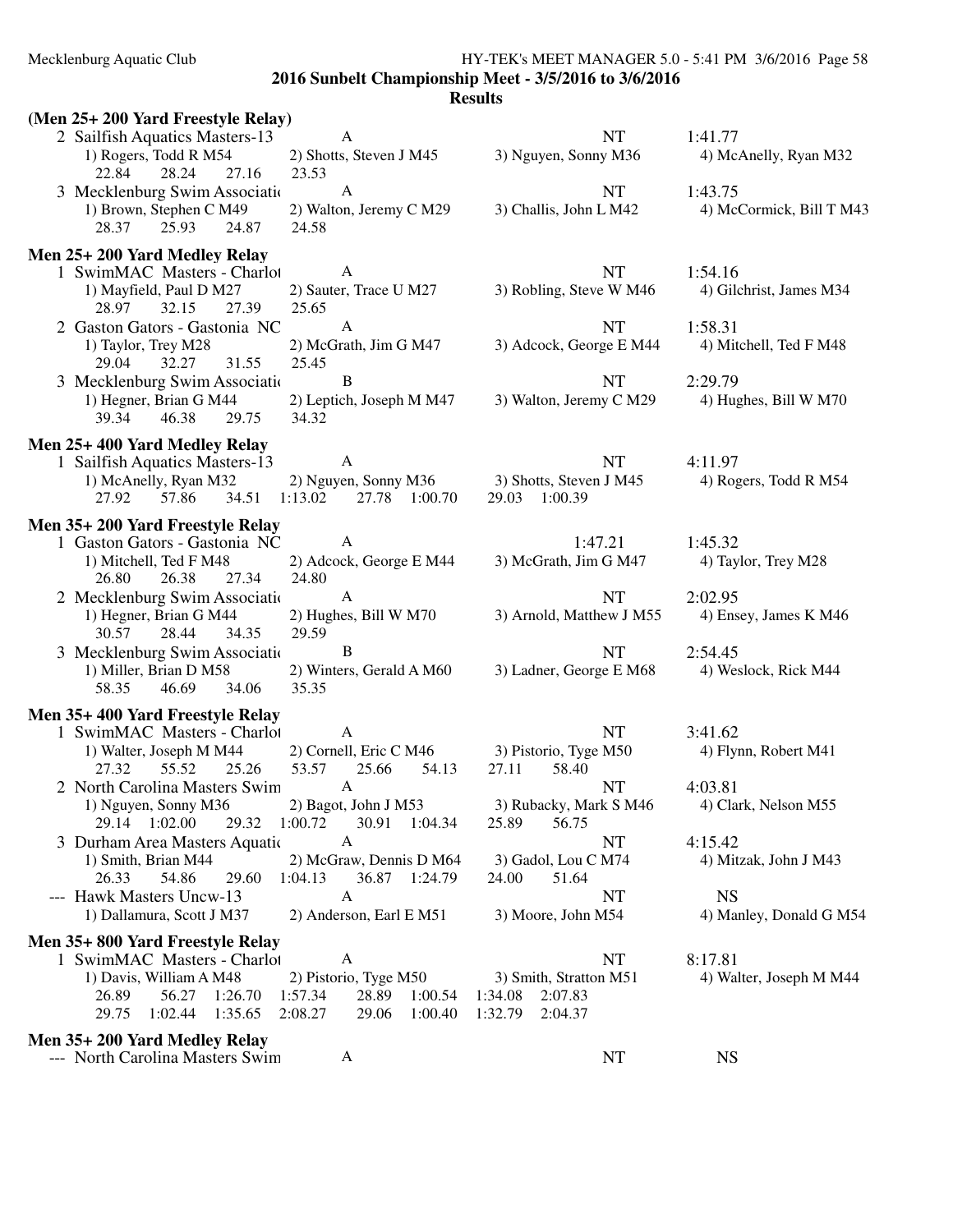## Mecklenburg Aquatic Club HY-TEK's MEET MANAGER 5.0 - 5:41 PM 3/6/2016 Page 59 **2016 Sunbelt Championship Meet - 3/5/2016 to 3/6/2016 Results**

| 1 SwimMAC Masters - Charlot<br>$\mathbf{A}$<br>NT<br>1:50.52<br>1) Flynn, Robert M41<br>3) Lyons, Jeff M45<br>2) Butcher, Rob M43<br>4) Walter, Joseph M M44<br>29.32<br>28.08<br>25.29<br>27.83<br><b>NT</b><br>2 Mecklenburg Swim Association<br>1:56.39<br>A<br>1) Challis, John L M42<br>2) McCormick, Bill T M43<br>3) Brown, Stephen C M49<br>4) Brekovsky, Tom M53<br>29.65<br>31.57<br>24.93<br>30.24<br>3 Hawk Masters Uncw-13<br>$\mathbf{A}$<br><b>NT</b><br>2:07.05<br>1) Manley, Donald G M54<br>2) Anderson, Earl E M51<br>3) Dallamura, Scott J M37<br>4) Moore, John M54<br>37.27<br>33.06<br>32.47<br>24.25<br>B<br>--- North Carolina Masters Swim<br><b>NT</b><br>DQ<br>1) Rubacky, Mark S M46<br>2) Nguyen, Sonny M36<br>3) Bagot, John J M53<br>4) Clark, Nelson M55<br>24.40<br>33.77<br>33.34<br>31.90<br>Men 35+400 Yard Medley Relay<br>$\mathbf{A}$<br>1 Hawk Masters Uncw-13<br>NT<br>4:34.83<br>2) Singletary, Henry P M55 3) Dallamura, Scott J M37<br>1) Anderson, Earl E M51<br>4) Moore, John M54<br>37.02 1:15.16<br>1:24.98<br>27.35<br>57.01<br>27.57<br>57.68<br>40.41<br>Men 45+200 Yard Freestyle Relay<br>1 SwimMAC Masters - Charlot<br><b>NT</b><br>A<br>1:41.17<br>2) Robling, Steve W M46<br>1) Andersen, Morten M45<br>3) Cornell, Eric C M46<br>4) Pegram, Steve M46<br>26.25<br>25.40<br>24.23<br>25.29<br>B<br>2 SwimMAC Masters - Charlot<br><b>NT</b><br>1:50.37<br>2) Davis, William A M48<br>3) Smith, Stratton M51<br>4) Kosofsky, Jaime A M45<br>1) Hopkins, Mark M53<br>28.59<br>27.95<br>26.39<br>27.44<br>$\mathbf{A}$<br>3 Hawk Masters Uncw-13<br><b>NT</b><br>1:57.54<br>2) Singletary, Henry P M55<br>1) Moore, John M54<br>3) McFarland, James A M56<br>26.91<br>25.58<br>26.91<br>38.14<br>$\mathcal{C}$<br>4 SwimMAC Masters - Charlot<br>1:59.24<br>NT<br>2) Meyers, Peter B M63<br>3) Hunt, Steve T M52<br>1) Higgins, William D M55<br>4) Conroy, Michael J M69<br>29.64<br>27.09<br>34.85<br>27.66<br>$\mathbf{A}$<br>--- Greenville Splash Masters-55<br><b>NT</b><br>DQ<br>3) White, Warren A M61<br>4) Kothe, Mark M49<br>1) Anguiano, Jerry M M50<br>2) Haverland, Rick A M63<br>32.19<br>28.56<br>26.61<br>28.39<br>Men 45+400 Yard Freestyle Relay<br>1 SwimMAC Masters - Charlot<br>A<br><b>NT</b><br>3:53.65<br>2) Pegram, Steve M46<br>1) Smith, Stratton M51<br>3) Lyons, Jeff M45<br>4) Davis, William A M48<br>56.37<br>28.24 1:00.30<br>57.92<br>27.14<br>27.84<br>59.06<br>27.90<br>Men 45+200 Yard Medley Relay<br>1 SwimMAC Masters - Charlot<br>NT<br>1:55.21<br>A<br>3) Cornell, Eric C M46<br>2) Pistorio, Tyge M50<br>4) Kosofsky, Jaime A M45<br>1) Smith, Stratton M51<br>31.66<br>31.22<br>26.19<br>26.14<br>B<br>2 SwimMAC Masters - Charlot<br><b>NT</b><br>2:08.47<br>3) Purdie, John A M66<br>1) Davis, William A M48<br>2) Wennborg, Lars A M52<br>4) Hopkins, Mark M53<br>31.88<br>30.23<br>25.84<br>40.52<br>$\mathbf{A}$<br>3 North Carolina Masters Swim<br><b>NT</b><br>2:12.02<br>1) Gilchrist, Donald B M62<br>2) Vestal, Neal L M61<br>3) Miller, Jamie A M61<br>4) Putney, Donald C M52<br>39.21<br>32.11<br>19.58<br>41.12<br>$\mathbf{A}$<br>4 Greenville Splash Masters-55<br><b>NT</b><br>2:42.57<br>1) McWhorter, William W M59 2) Preuninger, David M69<br>3) Haverland, Rick A M63<br>4) Coudriet, John M52<br>29.93<br>50.13<br>42.19<br>40.32<br>$\mathbf C$<br>--- SwimMAC Masters - Charlot<br><b>NT</b><br>DQ<br>3) Gossert, Theodore I M46<br>1) Mignardi, Stefano M51<br>2) Rose, Robert M52<br>4) White, Densel M M50<br>56.27<br>18.90<br>22.70<br>1:20.26 | Men 35+200 Yard Medley Relay |  |  |
|------------------------------------------------------------------------------------------------------------------------------------------------------------------------------------------------------------------------------------------------------------------------------------------------------------------------------------------------------------------------------------------------------------------------------------------------------------------------------------------------------------------------------------------------------------------------------------------------------------------------------------------------------------------------------------------------------------------------------------------------------------------------------------------------------------------------------------------------------------------------------------------------------------------------------------------------------------------------------------------------------------------------------------------------------------------------------------------------------------------------------------------------------------------------------------------------------------------------------------------------------------------------------------------------------------------------------------------------------------------------------------------------------------------------------------------------------------------------------------------------------------------------------------------------------------------------------------------------------------------------------------------------------------------------------------------------------------------------------------------------------------------------------------------------------------------------------------------------------------------------------------------------------------------------------------------------------------------------------------------------------------------------------------------------------------------------------------------------------------------------------------------------------------------------------------------------------------------------------------------------------------------------------------------------------------------------------------------------------------------------------------------------------------------------------------------------------------------------------------------------------------------------------------------------------------------------------------------------------------------------------------------------------------------------------------------------------------------------------------------------------------------------------------------------------------------------------------------------------------------------------------------------------------------------------------------------------------------------------------------------------------------------------------------------------------------------------------------------------------------------------------------------------------------------------------------------------------------------------------------------------------------------------------------------------------------------------------------------------------------------------------------------------------------------------------------------------------------------------------------------------------------------------------------------------------------------------------|------------------------------|--|--|
|                                                                                                                                                                                                                                                                                                                                                                                                                                                                                                                                                                                                                                                                                                                                                                                                                                                                                                                                                                                                                                                                                                                                                                                                                                                                                                                                                                                                                                                                                                                                                                                                                                                                                                                                                                                                                                                                                                                                                                                                                                                                                                                                                                                                                                                                                                                                                                                                                                                                                                                                                                                                                                                                                                                                                                                                                                                                                                                                                                                                                                                                                                                                                                                                                                                                                                                                                                                                                                                                                                                                                                                    |                              |  |  |
|                                                                                                                                                                                                                                                                                                                                                                                                                                                                                                                                                                                                                                                                                                                                                                                                                                                                                                                                                                                                                                                                                                                                                                                                                                                                                                                                                                                                                                                                                                                                                                                                                                                                                                                                                                                                                                                                                                                                                                                                                                                                                                                                                                                                                                                                                                                                                                                                                                                                                                                                                                                                                                                                                                                                                                                                                                                                                                                                                                                                                                                                                                                                                                                                                                                                                                                                                                                                                                                                                                                                                                                    |                              |  |  |
|                                                                                                                                                                                                                                                                                                                                                                                                                                                                                                                                                                                                                                                                                                                                                                                                                                                                                                                                                                                                                                                                                                                                                                                                                                                                                                                                                                                                                                                                                                                                                                                                                                                                                                                                                                                                                                                                                                                                                                                                                                                                                                                                                                                                                                                                                                                                                                                                                                                                                                                                                                                                                                                                                                                                                                                                                                                                                                                                                                                                                                                                                                                                                                                                                                                                                                                                                                                                                                                                                                                                                                                    |                              |  |  |
|                                                                                                                                                                                                                                                                                                                                                                                                                                                                                                                                                                                                                                                                                                                                                                                                                                                                                                                                                                                                                                                                                                                                                                                                                                                                                                                                                                                                                                                                                                                                                                                                                                                                                                                                                                                                                                                                                                                                                                                                                                                                                                                                                                                                                                                                                                                                                                                                                                                                                                                                                                                                                                                                                                                                                                                                                                                                                                                                                                                                                                                                                                                                                                                                                                                                                                                                                                                                                                                                                                                                                                                    |                              |  |  |
|                                                                                                                                                                                                                                                                                                                                                                                                                                                                                                                                                                                                                                                                                                                                                                                                                                                                                                                                                                                                                                                                                                                                                                                                                                                                                                                                                                                                                                                                                                                                                                                                                                                                                                                                                                                                                                                                                                                                                                                                                                                                                                                                                                                                                                                                                                                                                                                                                                                                                                                                                                                                                                                                                                                                                                                                                                                                                                                                                                                                                                                                                                                                                                                                                                                                                                                                                                                                                                                                                                                                                                                    |                              |  |  |
|                                                                                                                                                                                                                                                                                                                                                                                                                                                                                                                                                                                                                                                                                                                                                                                                                                                                                                                                                                                                                                                                                                                                                                                                                                                                                                                                                                                                                                                                                                                                                                                                                                                                                                                                                                                                                                                                                                                                                                                                                                                                                                                                                                                                                                                                                                                                                                                                                                                                                                                                                                                                                                                                                                                                                                                                                                                                                                                                                                                                                                                                                                                                                                                                                                                                                                                                                                                                                                                                                                                                                                                    |                              |  |  |
|                                                                                                                                                                                                                                                                                                                                                                                                                                                                                                                                                                                                                                                                                                                                                                                                                                                                                                                                                                                                                                                                                                                                                                                                                                                                                                                                                                                                                                                                                                                                                                                                                                                                                                                                                                                                                                                                                                                                                                                                                                                                                                                                                                                                                                                                                                                                                                                                                                                                                                                                                                                                                                                                                                                                                                                                                                                                                                                                                                                                                                                                                                                                                                                                                                                                                                                                                                                                                                                                                                                                                                                    |                              |  |  |
|                                                                                                                                                                                                                                                                                                                                                                                                                                                                                                                                                                                                                                                                                                                                                                                                                                                                                                                                                                                                                                                                                                                                                                                                                                                                                                                                                                                                                                                                                                                                                                                                                                                                                                                                                                                                                                                                                                                                                                                                                                                                                                                                                                                                                                                                                                                                                                                                                                                                                                                                                                                                                                                                                                                                                                                                                                                                                                                                                                                                                                                                                                                                                                                                                                                                                                                                                                                                                                                                                                                                                                                    |                              |  |  |
|                                                                                                                                                                                                                                                                                                                                                                                                                                                                                                                                                                                                                                                                                                                                                                                                                                                                                                                                                                                                                                                                                                                                                                                                                                                                                                                                                                                                                                                                                                                                                                                                                                                                                                                                                                                                                                                                                                                                                                                                                                                                                                                                                                                                                                                                                                                                                                                                                                                                                                                                                                                                                                                                                                                                                                                                                                                                                                                                                                                                                                                                                                                                                                                                                                                                                                                                                                                                                                                                                                                                                                                    |                              |  |  |
|                                                                                                                                                                                                                                                                                                                                                                                                                                                                                                                                                                                                                                                                                                                                                                                                                                                                                                                                                                                                                                                                                                                                                                                                                                                                                                                                                                                                                                                                                                                                                                                                                                                                                                                                                                                                                                                                                                                                                                                                                                                                                                                                                                                                                                                                                                                                                                                                                                                                                                                                                                                                                                                                                                                                                                                                                                                                                                                                                                                                                                                                                                                                                                                                                                                                                                                                                                                                                                                                                                                                                                                    |                              |  |  |
|                                                                                                                                                                                                                                                                                                                                                                                                                                                                                                                                                                                                                                                                                                                                                                                                                                                                                                                                                                                                                                                                                                                                                                                                                                                                                                                                                                                                                                                                                                                                                                                                                                                                                                                                                                                                                                                                                                                                                                                                                                                                                                                                                                                                                                                                                                                                                                                                                                                                                                                                                                                                                                                                                                                                                                                                                                                                                                                                                                                                                                                                                                                                                                                                                                                                                                                                                                                                                                                                                                                                                                                    |                              |  |  |
|                                                                                                                                                                                                                                                                                                                                                                                                                                                                                                                                                                                                                                                                                                                                                                                                                                                                                                                                                                                                                                                                                                                                                                                                                                                                                                                                                                                                                                                                                                                                                                                                                                                                                                                                                                                                                                                                                                                                                                                                                                                                                                                                                                                                                                                                                                                                                                                                                                                                                                                                                                                                                                                                                                                                                                                                                                                                                                                                                                                                                                                                                                                                                                                                                                                                                                                                                                                                                                                                                                                                                                                    |                              |  |  |
|                                                                                                                                                                                                                                                                                                                                                                                                                                                                                                                                                                                                                                                                                                                                                                                                                                                                                                                                                                                                                                                                                                                                                                                                                                                                                                                                                                                                                                                                                                                                                                                                                                                                                                                                                                                                                                                                                                                                                                                                                                                                                                                                                                                                                                                                                                                                                                                                                                                                                                                                                                                                                                                                                                                                                                                                                                                                                                                                                                                                                                                                                                                                                                                                                                                                                                                                                                                                                                                                                                                                                                                    |                              |  |  |
|                                                                                                                                                                                                                                                                                                                                                                                                                                                                                                                                                                                                                                                                                                                                                                                                                                                                                                                                                                                                                                                                                                                                                                                                                                                                                                                                                                                                                                                                                                                                                                                                                                                                                                                                                                                                                                                                                                                                                                                                                                                                                                                                                                                                                                                                                                                                                                                                                                                                                                                                                                                                                                                                                                                                                                                                                                                                                                                                                                                                                                                                                                                                                                                                                                                                                                                                                                                                                                                                                                                                                                                    |                              |  |  |
|                                                                                                                                                                                                                                                                                                                                                                                                                                                                                                                                                                                                                                                                                                                                                                                                                                                                                                                                                                                                                                                                                                                                                                                                                                                                                                                                                                                                                                                                                                                                                                                                                                                                                                                                                                                                                                                                                                                                                                                                                                                                                                                                                                                                                                                                                                                                                                                                                                                                                                                                                                                                                                                                                                                                                                                                                                                                                                                                                                                                                                                                                                                                                                                                                                                                                                                                                                                                                                                                                                                                                                                    |                              |  |  |
|                                                                                                                                                                                                                                                                                                                                                                                                                                                                                                                                                                                                                                                                                                                                                                                                                                                                                                                                                                                                                                                                                                                                                                                                                                                                                                                                                                                                                                                                                                                                                                                                                                                                                                                                                                                                                                                                                                                                                                                                                                                                                                                                                                                                                                                                                                                                                                                                                                                                                                                                                                                                                                                                                                                                                                                                                                                                                                                                                                                                                                                                                                                                                                                                                                                                                                                                                                                                                                                                                                                                                                                    |                              |  |  |
|                                                                                                                                                                                                                                                                                                                                                                                                                                                                                                                                                                                                                                                                                                                                                                                                                                                                                                                                                                                                                                                                                                                                                                                                                                                                                                                                                                                                                                                                                                                                                                                                                                                                                                                                                                                                                                                                                                                                                                                                                                                                                                                                                                                                                                                                                                                                                                                                                                                                                                                                                                                                                                                                                                                                                                                                                                                                                                                                                                                                                                                                                                                                                                                                                                                                                                                                                                                                                                                                                                                                                                                    |                              |  |  |
|                                                                                                                                                                                                                                                                                                                                                                                                                                                                                                                                                                                                                                                                                                                                                                                                                                                                                                                                                                                                                                                                                                                                                                                                                                                                                                                                                                                                                                                                                                                                                                                                                                                                                                                                                                                                                                                                                                                                                                                                                                                                                                                                                                                                                                                                                                                                                                                                                                                                                                                                                                                                                                                                                                                                                                                                                                                                                                                                                                                                                                                                                                                                                                                                                                                                                                                                                                                                                                                                                                                                                                                    |                              |  |  |
|                                                                                                                                                                                                                                                                                                                                                                                                                                                                                                                                                                                                                                                                                                                                                                                                                                                                                                                                                                                                                                                                                                                                                                                                                                                                                                                                                                                                                                                                                                                                                                                                                                                                                                                                                                                                                                                                                                                                                                                                                                                                                                                                                                                                                                                                                                                                                                                                                                                                                                                                                                                                                                                                                                                                                                                                                                                                                                                                                                                                                                                                                                                                                                                                                                                                                                                                                                                                                                                                                                                                                                                    |                              |  |  |
|                                                                                                                                                                                                                                                                                                                                                                                                                                                                                                                                                                                                                                                                                                                                                                                                                                                                                                                                                                                                                                                                                                                                                                                                                                                                                                                                                                                                                                                                                                                                                                                                                                                                                                                                                                                                                                                                                                                                                                                                                                                                                                                                                                                                                                                                                                                                                                                                                                                                                                                                                                                                                                                                                                                                                                                                                                                                                                                                                                                                                                                                                                                                                                                                                                                                                                                                                                                                                                                                                                                                                                                    |                              |  |  |
|                                                                                                                                                                                                                                                                                                                                                                                                                                                                                                                                                                                                                                                                                                                                                                                                                                                                                                                                                                                                                                                                                                                                                                                                                                                                                                                                                                                                                                                                                                                                                                                                                                                                                                                                                                                                                                                                                                                                                                                                                                                                                                                                                                                                                                                                                                                                                                                                                                                                                                                                                                                                                                                                                                                                                                                                                                                                                                                                                                                                                                                                                                                                                                                                                                                                                                                                                                                                                                                                                                                                                                                    |                              |  |  |
|                                                                                                                                                                                                                                                                                                                                                                                                                                                                                                                                                                                                                                                                                                                                                                                                                                                                                                                                                                                                                                                                                                                                                                                                                                                                                                                                                                                                                                                                                                                                                                                                                                                                                                                                                                                                                                                                                                                                                                                                                                                                                                                                                                                                                                                                                                                                                                                                                                                                                                                                                                                                                                                                                                                                                                                                                                                                                                                                                                                                                                                                                                                                                                                                                                                                                                                                                                                                                                                                                                                                                                                    |                              |  |  |
|                                                                                                                                                                                                                                                                                                                                                                                                                                                                                                                                                                                                                                                                                                                                                                                                                                                                                                                                                                                                                                                                                                                                                                                                                                                                                                                                                                                                                                                                                                                                                                                                                                                                                                                                                                                                                                                                                                                                                                                                                                                                                                                                                                                                                                                                                                                                                                                                                                                                                                                                                                                                                                                                                                                                                                                                                                                                                                                                                                                                                                                                                                                                                                                                                                                                                                                                                                                                                                                                                                                                                                                    |                              |  |  |
|                                                                                                                                                                                                                                                                                                                                                                                                                                                                                                                                                                                                                                                                                                                                                                                                                                                                                                                                                                                                                                                                                                                                                                                                                                                                                                                                                                                                                                                                                                                                                                                                                                                                                                                                                                                                                                                                                                                                                                                                                                                                                                                                                                                                                                                                                                                                                                                                                                                                                                                                                                                                                                                                                                                                                                                                                                                                                                                                                                                                                                                                                                                                                                                                                                                                                                                                                                                                                                                                                                                                                                                    |                              |  |  |
|                                                                                                                                                                                                                                                                                                                                                                                                                                                                                                                                                                                                                                                                                                                                                                                                                                                                                                                                                                                                                                                                                                                                                                                                                                                                                                                                                                                                                                                                                                                                                                                                                                                                                                                                                                                                                                                                                                                                                                                                                                                                                                                                                                                                                                                                                                                                                                                                                                                                                                                                                                                                                                                                                                                                                                                                                                                                                                                                                                                                                                                                                                                                                                                                                                                                                                                                                                                                                                                                                                                                                                                    |                              |  |  |
|                                                                                                                                                                                                                                                                                                                                                                                                                                                                                                                                                                                                                                                                                                                                                                                                                                                                                                                                                                                                                                                                                                                                                                                                                                                                                                                                                                                                                                                                                                                                                                                                                                                                                                                                                                                                                                                                                                                                                                                                                                                                                                                                                                                                                                                                                                                                                                                                                                                                                                                                                                                                                                                                                                                                                                                                                                                                                                                                                                                                                                                                                                                                                                                                                                                                                                                                                                                                                                                                                                                                                                                    |                              |  |  |
|                                                                                                                                                                                                                                                                                                                                                                                                                                                                                                                                                                                                                                                                                                                                                                                                                                                                                                                                                                                                                                                                                                                                                                                                                                                                                                                                                                                                                                                                                                                                                                                                                                                                                                                                                                                                                                                                                                                                                                                                                                                                                                                                                                                                                                                                                                                                                                                                                                                                                                                                                                                                                                                                                                                                                                                                                                                                                                                                                                                                                                                                                                                                                                                                                                                                                                                                                                                                                                                                                                                                                                                    |                              |  |  |
|                                                                                                                                                                                                                                                                                                                                                                                                                                                                                                                                                                                                                                                                                                                                                                                                                                                                                                                                                                                                                                                                                                                                                                                                                                                                                                                                                                                                                                                                                                                                                                                                                                                                                                                                                                                                                                                                                                                                                                                                                                                                                                                                                                                                                                                                                                                                                                                                                                                                                                                                                                                                                                                                                                                                                                                                                                                                                                                                                                                                                                                                                                                                                                                                                                                                                                                                                                                                                                                                                                                                                                                    |                              |  |  |
|                                                                                                                                                                                                                                                                                                                                                                                                                                                                                                                                                                                                                                                                                                                                                                                                                                                                                                                                                                                                                                                                                                                                                                                                                                                                                                                                                                                                                                                                                                                                                                                                                                                                                                                                                                                                                                                                                                                                                                                                                                                                                                                                                                                                                                                                                                                                                                                                                                                                                                                                                                                                                                                                                                                                                                                                                                                                                                                                                                                                                                                                                                                                                                                                                                                                                                                                                                                                                                                                                                                                                                                    |                              |  |  |
|                                                                                                                                                                                                                                                                                                                                                                                                                                                                                                                                                                                                                                                                                                                                                                                                                                                                                                                                                                                                                                                                                                                                                                                                                                                                                                                                                                                                                                                                                                                                                                                                                                                                                                                                                                                                                                                                                                                                                                                                                                                                                                                                                                                                                                                                                                                                                                                                                                                                                                                                                                                                                                                                                                                                                                                                                                                                                                                                                                                                                                                                                                                                                                                                                                                                                                                                                                                                                                                                                                                                                                                    |                              |  |  |
|                                                                                                                                                                                                                                                                                                                                                                                                                                                                                                                                                                                                                                                                                                                                                                                                                                                                                                                                                                                                                                                                                                                                                                                                                                                                                                                                                                                                                                                                                                                                                                                                                                                                                                                                                                                                                                                                                                                                                                                                                                                                                                                                                                                                                                                                                                                                                                                                                                                                                                                                                                                                                                                                                                                                                                                                                                                                                                                                                                                                                                                                                                                                                                                                                                                                                                                                                                                                                                                                                                                                                                                    |                              |  |  |
|                                                                                                                                                                                                                                                                                                                                                                                                                                                                                                                                                                                                                                                                                                                                                                                                                                                                                                                                                                                                                                                                                                                                                                                                                                                                                                                                                                                                                                                                                                                                                                                                                                                                                                                                                                                                                                                                                                                                                                                                                                                                                                                                                                                                                                                                                                                                                                                                                                                                                                                                                                                                                                                                                                                                                                                                                                                                                                                                                                                                                                                                                                                                                                                                                                                                                                                                                                                                                                                                                                                                                                                    |                              |  |  |
|                                                                                                                                                                                                                                                                                                                                                                                                                                                                                                                                                                                                                                                                                                                                                                                                                                                                                                                                                                                                                                                                                                                                                                                                                                                                                                                                                                                                                                                                                                                                                                                                                                                                                                                                                                                                                                                                                                                                                                                                                                                                                                                                                                                                                                                                                                                                                                                                                                                                                                                                                                                                                                                                                                                                                                                                                                                                                                                                                                                                                                                                                                                                                                                                                                                                                                                                                                                                                                                                                                                                                                                    |                              |  |  |
|                                                                                                                                                                                                                                                                                                                                                                                                                                                                                                                                                                                                                                                                                                                                                                                                                                                                                                                                                                                                                                                                                                                                                                                                                                                                                                                                                                                                                                                                                                                                                                                                                                                                                                                                                                                                                                                                                                                                                                                                                                                                                                                                                                                                                                                                                                                                                                                                                                                                                                                                                                                                                                                                                                                                                                                                                                                                                                                                                                                                                                                                                                                                                                                                                                                                                                                                                                                                                                                                                                                                                                                    |                              |  |  |
|                                                                                                                                                                                                                                                                                                                                                                                                                                                                                                                                                                                                                                                                                                                                                                                                                                                                                                                                                                                                                                                                                                                                                                                                                                                                                                                                                                                                                                                                                                                                                                                                                                                                                                                                                                                                                                                                                                                                                                                                                                                                                                                                                                                                                                                                                                                                                                                                                                                                                                                                                                                                                                                                                                                                                                                                                                                                                                                                                                                                                                                                                                                                                                                                                                                                                                                                                                                                                                                                                                                                                                                    |                              |  |  |
|                                                                                                                                                                                                                                                                                                                                                                                                                                                                                                                                                                                                                                                                                                                                                                                                                                                                                                                                                                                                                                                                                                                                                                                                                                                                                                                                                                                                                                                                                                                                                                                                                                                                                                                                                                                                                                                                                                                                                                                                                                                                                                                                                                                                                                                                                                                                                                                                                                                                                                                                                                                                                                                                                                                                                                                                                                                                                                                                                                                                                                                                                                                                                                                                                                                                                                                                                                                                                                                                                                                                                                                    |                              |  |  |
|                                                                                                                                                                                                                                                                                                                                                                                                                                                                                                                                                                                                                                                                                                                                                                                                                                                                                                                                                                                                                                                                                                                                                                                                                                                                                                                                                                                                                                                                                                                                                                                                                                                                                                                                                                                                                                                                                                                                                                                                                                                                                                                                                                                                                                                                                                                                                                                                                                                                                                                                                                                                                                                                                                                                                                                                                                                                                                                                                                                                                                                                                                                                                                                                                                                                                                                                                                                                                                                                                                                                                                                    |                              |  |  |
|                                                                                                                                                                                                                                                                                                                                                                                                                                                                                                                                                                                                                                                                                                                                                                                                                                                                                                                                                                                                                                                                                                                                                                                                                                                                                                                                                                                                                                                                                                                                                                                                                                                                                                                                                                                                                                                                                                                                                                                                                                                                                                                                                                                                                                                                                                                                                                                                                                                                                                                                                                                                                                                                                                                                                                                                                                                                                                                                                                                                                                                                                                                                                                                                                                                                                                                                                                                                                                                                                                                                                                                    |                              |  |  |
|                                                                                                                                                                                                                                                                                                                                                                                                                                                                                                                                                                                                                                                                                                                                                                                                                                                                                                                                                                                                                                                                                                                                                                                                                                                                                                                                                                                                                                                                                                                                                                                                                                                                                                                                                                                                                                                                                                                                                                                                                                                                                                                                                                                                                                                                                                                                                                                                                                                                                                                                                                                                                                                                                                                                                                                                                                                                                                                                                                                                                                                                                                                                                                                                                                                                                                                                                                                                                                                                                                                                                                                    |                              |  |  |
|                                                                                                                                                                                                                                                                                                                                                                                                                                                                                                                                                                                                                                                                                                                                                                                                                                                                                                                                                                                                                                                                                                                                                                                                                                                                                                                                                                                                                                                                                                                                                                                                                                                                                                                                                                                                                                                                                                                                                                                                                                                                                                                                                                                                                                                                                                                                                                                                                                                                                                                                                                                                                                                                                                                                                                                                                                                                                                                                                                                                                                                                                                                                                                                                                                                                                                                                                                                                                                                                                                                                                                                    |                              |  |  |
|                                                                                                                                                                                                                                                                                                                                                                                                                                                                                                                                                                                                                                                                                                                                                                                                                                                                                                                                                                                                                                                                                                                                                                                                                                                                                                                                                                                                                                                                                                                                                                                                                                                                                                                                                                                                                                                                                                                                                                                                                                                                                                                                                                                                                                                                                                                                                                                                                                                                                                                                                                                                                                                                                                                                                                                                                                                                                                                                                                                                                                                                                                                                                                                                                                                                                                                                                                                                                                                                                                                                                                                    |                              |  |  |
|                                                                                                                                                                                                                                                                                                                                                                                                                                                                                                                                                                                                                                                                                                                                                                                                                                                                                                                                                                                                                                                                                                                                                                                                                                                                                                                                                                                                                                                                                                                                                                                                                                                                                                                                                                                                                                                                                                                                                                                                                                                                                                                                                                                                                                                                                                                                                                                                                                                                                                                                                                                                                                                                                                                                                                                                                                                                                                                                                                                                                                                                                                                                                                                                                                                                                                                                                                                                                                                                                                                                                                                    |                              |  |  |
|                                                                                                                                                                                                                                                                                                                                                                                                                                                                                                                                                                                                                                                                                                                                                                                                                                                                                                                                                                                                                                                                                                                                                                                                                                                                                                                                                                                                                                                                                                                                                                                                                                                                                                                                                                                                                                                                                                                                                                                                                                                                                                                                                                                                                                                                                                                                                                                                                                                                                                                                                                                                                                                                                                                                                                                                                                                                                                                                                                                                                                                                                                                                                                                                                                                                                                                                                                                                                                                                                                                                                                                    |                              |  |  |
|                                                                                                                                                                                                                                                                                                                                                                                                                                                                                                                                                                                                                                                                                                                                                                                                                                                                                                                                                                                                                                                                                                                                                                                                                                                                                                                                                                                                                                                                                                                                                                                                                                                                                                                                                                                                                                                                                                                                                                                                                                                                                                                                                                                                                                                                                                                                                                                                                                                                                                                                                                                                                                                                                                                                                                                                                                                                                                                                                                                                                                                                                                                                                                                                                                                                                                                                                                                                                                                                                                                                                                                    |                              |  |  |
|                                                                                                                                                                                                                                                                                                                                                                                                                                                                                                                                                                                                                                                                                                                                                                                                                                                                                                                                                                                                                                                                                                                                                                                                                                                                                                                                                                                                                                                                                                                                                                                                                                                                                                                                                                                                                                                                                                                                                                                                                                                                                                                                                                                                                                                                                                                                                                                                                                                                                                                                                                                                                                                                                                                                                                                                                                                                                                                                                                                                                                                                                                                                                                                                                                                                                                                                                                                                                                                                                                                                                                                    |                              |  |  |
|                                                                                                                                                                                                                                                                                                                                                                                                                                                                                                                                                                                                                                                                                                                                                                                                                                                                                                                                                                                                                                                                                                                                                                                                                                                                                                                                                                                                                                                                                                                                                                                                                                                                                                                                                                                                                                                                                                                                                                                                                                                                                                                                                                                                                                                                                                                                                                                                                                                                                                                                                                                                                                                                                                                                                                                                                                                                                                                                                                                                                                                                                                                                                                                                                                                                                                                                                                                                                                                                                                                                                                                    |                              |  |  |
|                                                                                                                                                                                                                                                                                                                                                                                                                                                                                                                                                                                                                                                                                                                                                                                                                                                                                                                                                                                                                                                                                                                                                                                                                                                                                                                                                                                                                                                                                                                                                                                                                                                                                                                                                                                                                                                                                                                                                                                                                                                                                                                                                                                                                                                                                                                                                                                                                                                                                                                                                                                                                                                                                                                                                                                                                                                                                                                                                                                                                                                                                                                                                                                                                                                                                                                                                                                                                                                                                                                                                                                    |                              |  |  |
|                                                                                                                                                                                                                                                                                                                                                                                                                                                                                                                                                                                                                                                                                                                                                                                                                                                                                                                                                                                                                                                                                                                                                                                                                                                                                                                                                                                                                                                                                                                                                                                                                                                                                                                                                                                                                                                                                                                                                                                                                                                                                                                                                                                                                                                                                                                                                                                                                                                                                                                                                                                                                                                                                                                                                                                                                                                                                                                                                                                                                                                                                                                                                                                                                                                                                                                                                                                                                                                                                                                                                                                    |                              |  |  |
|                                                                                                                                                                                                                                                                                                                                                                                                                                                                                                                                                                                                                                                                                                                                                                                                                                                                                                                                                                                                                                                                                                                                                                                                                                                                                                                                                                                                                                                                                                                                                                                                                                                                                                                                                                                                                                                                                                                                                                                                                                                                                                                                                                                                                                                                                                                                                                                                                                                                                                                                                                                                                                                                                                                                                                                                                                                                                                                                                                                                                                                                                                                                                                                                                                                                                                                                                                                                                                                                                                                                                                                    |                              |  |  |
|                                                                                                                                                                                                                                                                                                                                                                                                                                                                                                                                                                                                                                                                                                                                                                                                                                                                                                                                                                                                                                                                                                                                                                                                                                                                                                                                                                                                                                                                                                                                                                                                                                                                                                                                                                                                                                                                                                                                                                                                                                                                                                                                                                                                                                                                                                                                                                                                                                                                                                                                                                                                                                                                                                                                                                                                                                                                                                                                                                                                                                                                                                                                                                                                                                                                                                                                                                                                                                                                                                                                                                                    |                              |  |  |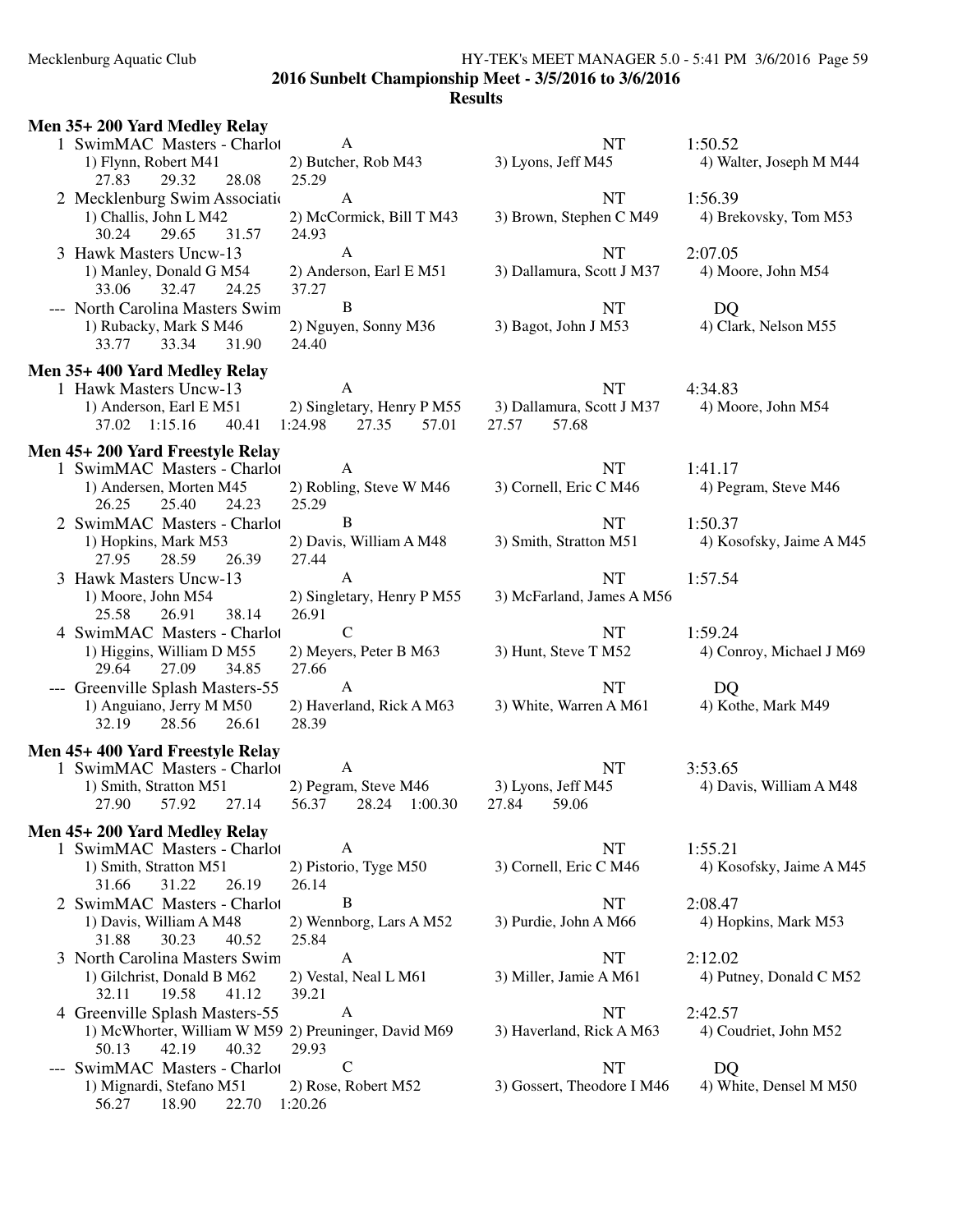# Mecklenburg Aquatic Club HY-TEK's MEET MANAGER 5.0 - 5:41 PM 3/6/2016 Page 60 **2016 Sunbelt Championship Meet - 3/5/2016 to 3/6/2016**

| Men 45+400 Yard Medley Relay                                                                                                                                   |                             |
|----------------------------------------------------------------------------------------------------------------------------------------------------------------|-----------------------------|
| 1 SwimMAC Masters - Charlot<br>NT<br>A                                                                                                                         | 4:14.22                     |
| 3) Cornell, Eric C M46<br>1) Davis, William A M48<br>2) Andersen, Morten M45                                                                                   | 4) Pegram, Steve M46        |
| 32.97 1:06.47<br>1:07.77<br>31.65<br>28.74 1:02.30<br>27.61<br>57.68                                                                                           |                             |
| 2 SwimMAC Masters - Charlot<br>B<br>NT                                                                                                                         | 4:34.73                     |
| 1) Smith, Stratton M51<br>2) Higgins, William D M55<br>3) Pistorio, Tyge M50                                                                                   | 4) Robling, Steve W M46     |
| 32.90 1:29.61<br>33.53 1:07.92<br>20.09<br>39.95<br>46.39 1:17.25                                                                                              |                             |
| Men 55+400 Yard Freestyle Relay                                                                                                                                |                             |
| $\mathbf{A}$<br>1 Hawk Masters Uncw-13<br><b>NT</b>                                                                                                            | 4:00.63                     |
| 2) Washburn, Jonathan W M58 3) Berting, David A M59<br>1) McFarland, James A M56                                                                               | 4) Singletary, Henry P M55  |
| 30.70 1:01.38<br>29.03 1:01.55<br>27.69<br>57.94<br>28.43<br>59.76                                                                                             |                             |
| 2 SwimMAC Masters - Charlot<br>$\mathbf{A}$<br>NT                                                                                                              | 4:56.72                     |
| 2) Starkey, Michael Dean M61 3) Purdie, John A M66<br>1) Higgins, William D M55                                                                                | 4) Conroy, Michael J M69    |
| 30.62 1:04.45<br>34.46<br>1:11.70<br>37.74 1:20.70<br>38.28 1:19.87                                                                                            |                             |
|                                                                                                                                                                |                             |
| Men 55+800 Yard Freestyle Relay                                                                                                                                |                             |
| <b>NT</b><br>1 Hawk Masters Uncw-13<br>A                                                                                                                       | 9:12.17                     |
| 1) McFarland, James A M56<br>2) Washburn, Jonathan W M58 3) Berting, David A M59<br>30.21<br>1:03.33<br>1:37.57<br>2:11.84<br>32.23 1:10.16<br>1:49.34 2:26.14 | 4) Singletary, Henry P M55  |
| 1:05.78 1:39.06<br>2:10.84<br>33.10 1:09.39<br>31.91<br>2:23.35                                                                                                |                             |
|                                                                                                                                                                |                             |
| Men 55+200 Yard Medley Relay                                                                                                                                   |                             |
| <b>NT</b><br>1 Hawk Masters Uncw-13<br>A                                                                                                                       | 2:02.66                     |
| 1) Washburn, Jonathan W M58 2) Singletary, Henry P M55<br>3) McFarland, James A M56                                                                            | 4) Berting, David A M59     |
| 28.85<br>26.57<br>32.11<br>35.13                                                                                                                               |                             |
| <b>NT</b><br>2 SwimMAC Masters - Charlot<br>$\mathbf{A}$                                                                                                       | 2:24.89                     |
| 1) Meyers, Peter B M63<br>2) Higgins, William D M55<br>3) Conroy, Michael J M69                                                                                | 4) Gonzalez, Jorge A M67    |
| 40.77<br>31.20<br>36.26<br>36.66                                                                                                                               |                             |
| Mixed 18+200 Yard Freestyle Relay                                                                                                                              |                             |
| 1 Gaston Gators - Gastonia NC<br><b>NT</b><br>A                                                                                                                | 1:44.51                     |
| 2) Adcock, George E M44<br>3) Sweesy, Whitney E W24<br>1) Lindquist, Carrie T W40                                                                              | 4) Taylor, Trey M28         |
| 25.03<br>26.82<br>27.55<br>25.11                                                                                                                               |                             |
| 2 Mecklenburg Swim Association<br><b>NT</b><br>A                                                                                                               | 1:46.88                     |
| 2) Challis, John L M42<br>1) Walton, Allison N W23<br>3) Keith, Jen E W30                                                                                      | 4) Walton, Jeremy C M29     |
| 24.24<br>28.38<br>25.90<br>28.36                                                                                                                               |                             |
| --- Greenville Splash Masters-55<br>A<br><b>NT</b>                                                                                                             | DQ                          |
| 1) Nagele, Stephanie W25<br>2) Wocker, Michael M M24<br>3) Smith, Nicole M W33                                                                                 | 4) Sites, Tyler P M24       |
| 29.45<br>23.99<br>30.98<br>25.12                                                                                                                               |                             |
|                                                                                                                                                                |                             |
| Mixed 18+800 Yard Freestyle Relay                                                                                                                              |                             |
| A<br>NT<br>1 Mecklenburg Swim Association                                                                                                                      | 9:24.37                     |
| 1) Walton, Allison N W23<br>2) Keith, Jen E W30<br>3) Brekovsky, Tom M53<br>1:11.78<br>1:50.96<br>2:29.51<br>1:06.62<br>1:42.54<br>2:17.34<br>33.19            | 4) Walton, Jeremy C M29     |
| 31.37<br>2:15.10<br>2:22.42<br>31.13<br>1:05.49<br>1:40.82<br>33.67<br>1:08.65<br>1:45.81                                                                      |                             |
|                                                                                                                                                                |                             |
| Mixed 18+200 Yard Medley Relay                                                                                                                                 |                             |
| <b>NT</b><br>1 Hawk Masters Uncw-13<br>A                                                                                                                       | 1:49.36                     |
| 1) Uhl, Alicia K W39<br>2) Anderson, Earl E M51<br>3) Dallamura, Scott J M37                                                                                   | 4) Yarbrough, Kathryn E W24 |
| 29.55<br>32.41<br>23.91<br>23.49                                                                                                                               |                             |
| 2 Gaston Gators - Gastonia NC<br>NT<br>A                                                                                                                       | 2:01.66                     |
| 1) Lindquist, Carrie T W40<br>2) Adcock, George E M44<br>3) Taylor, Trey M28                                                                                   | 4) Sweesy, Whitney E W24    |
| 33.79<br>33.99<br>28.81<br>25.07                                                                                                                               |                             |
| $\mathbf{A}$<br>3 Greenville Splash Masters-55<br>NT                                                                                                           | 2:05.65                     |
| 1) Nagele, Stephanie W25<br>2) Wocker, Michael M M24<br>3) Sites, Tyler P M24                                                                                  | 4) Smith, Nicole M W33      |
| 32.73<br>28.27<br>33.69<br>30.96                                                                                                                               |                             |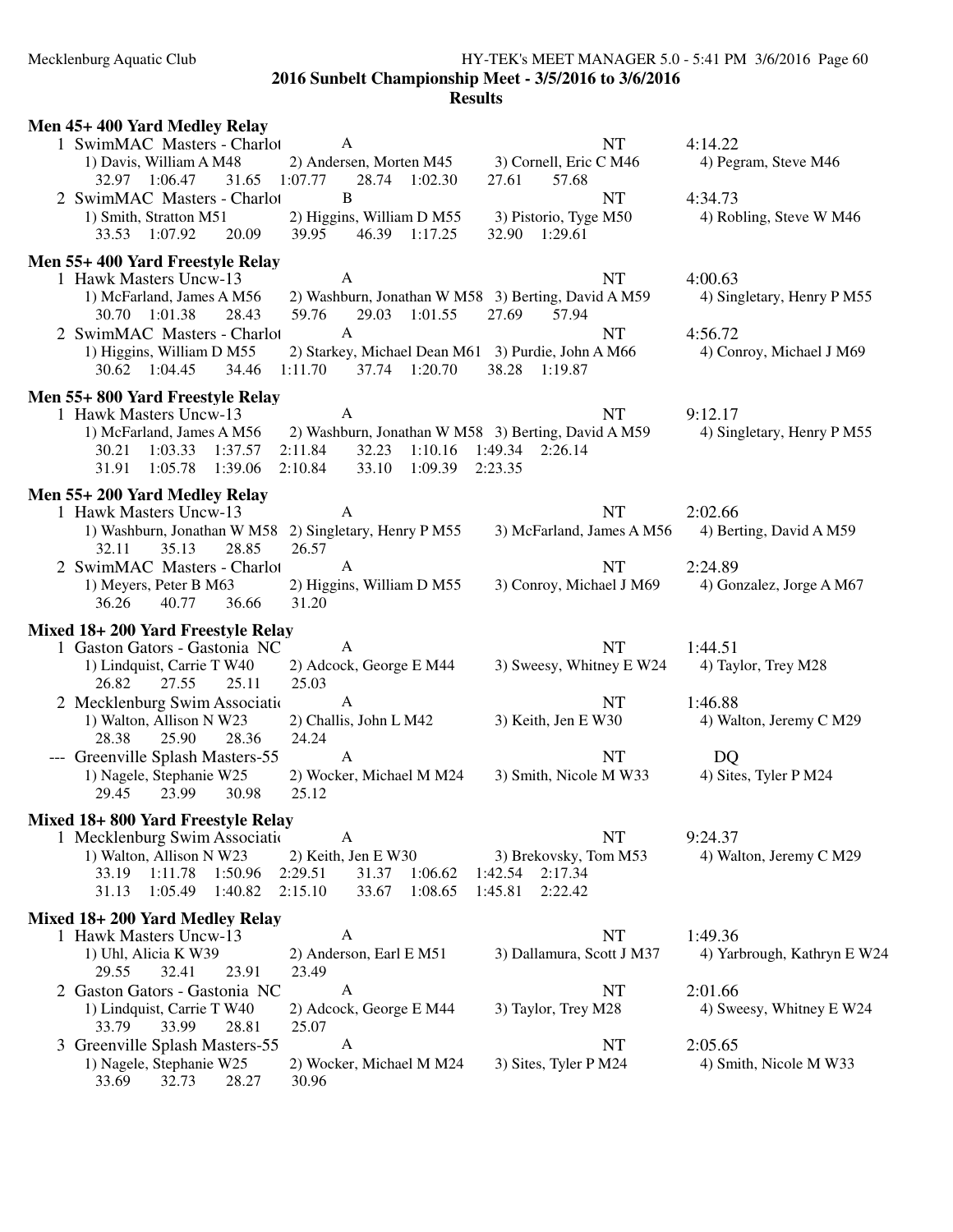| Mecklenburg Aquatic Club<br>HY-TEK's MEET MANAGER 5.0 - 5:41 PM 3/6/2016 Page 61                                                                                                                                                                                    |                                                                                          |                                                                      |  |  |  |  |  |
|---------------------------------------------------------------------------------------------------------------------------------------------------------------------------------------------------------------------------------------------------------------------|------------------------------------------------------------------------------------------|----------------------------------------------------------------------|--|--|--|--|--|
| 2016 Sunbelt Championship Meet - 3/5/2016 to 3/6/2016<br><b>Results</b>                                                                                                                                                                                             |                                                                                          |                                                                      |  |  |  |  |  |
| (Mixed 18+ 200 Yard Medley Relay)<br>4 Sailfish Aquatics Masters-13<br>A<br>1) Nelson, Stephanie A W44<br>2) Nguyen, Sonny M36                                                                                                                                      | NT<br>3) Rogers, Todd R M54                                                              | 2:16.76<br>4) Molinek, Donna W55                                     |  |  |  |  |  |
| 36.32<br>33.85<br>35.35<br>31.24                                                                                                                                                                                                                                    |                                                                                          |                                                                      |  |  |  |  |  |
| Mixed 18+400 Yard Medley Relay<br>$\mathbf{A}$<br>1 Hawk Masters Uncw-13<br>1) Uhl, Alicia K W39<br>58.32<br>30.65 1:02.73<br>33.42 1:10.45<br>26.24                                                                                                                | <b>NT</b><br>2) Anderson, Earl E M51 3) Dallamura, Scott J M37<br>50.35                  | 4:01.85<br>4) Yarbrough, Kathryn E W24                               |  |  |  |  |  |
| Mixed 25+ 200 Yard Freestyle Relay<br>1 Hawk Masters Uncw-13<br>A<br>1) Chamberlin, Marion G W29 2) Washburn, Jonathan W M58 3) Berting, David A M59<br>27.25<br>29.23<br>26.56<br>29.76                                                                            | <b>NT</b>                                                                                | 1:52.80                                                              |  |  |  |  |  |
| Mixed 25+400 Yard Freestyle Relay<br>--- Hawk Masters Uncw-13<br>A<br>1) Wolff, Celia W50                                                                                                                                                                           | <b>NT</b><br>2) Dallamura, Scott J M37 3) McFarland, James A M56                         | <b>NS</b><br>4) Chamberlin, Marion G W29                             |  |  |  |  |  |
| Mixed 25+800 Yard Freestyle Relay<br>A<br>1 Hawk Masters Uncw-13<br>1) Chamberlin, Marion G W29 2) Uhl, Alicia K W39<br>32.94 1:08.17 1:45.21 2:30.71<br>19.41<br>27.87 1:00.44 1:35.01<br>2:09.38<br>26.33                                                         | <b>NT</b><br>3) Moore, John M54<br>50.56 1:22.36 1:54.09<br>56.47 1:28.41<br>2:00.19     | 8:34.37<br>4) Anderson, Earl E M51                                   |  |  |  |  |  |
| 2 Gaston Gators - Gastonia NC<br>$\mathbf{A}$<br>2) Rankin, Ali W43<br>1) Lindquist, Carrie T W40<br>2:16.94<br>30.01 1:04.59 1:40.57<br>31.11 1:06.34 1:42.45 2:17.51<br>28.95 1:04.00                                                                             | <b>NT</b><br>3) Adcock, George E M44<br>35.47 1:15.56 1:57.55 2:39.26<br>1:41.18 2:17.68 | 9:31.39<br>4) Taylor, Trey M28                                       |  |  |  |  |  |
| Mixed 25+200 Yard Medley Relay<br>1 Mecklenburg Swim Association<br>A A<br>1) Challis, John L M42<br>2) Keith, Jen E W30<br>31.27<br>35.45<br>28.40<br>36.72<br>$\mathbf{A}$<br>--- SwimMAC Masters - Charlot<br>2) Thomas, Chandler P M26<br>1) Olender, Lelah W37 | <b>NT</b><br>3) Walton, Jeremy C M29<br><b>NT</b><br>3) Sauter, Trace U M27              | 2:11.84<br>4) Hood, Carol Ann W46<br>DQ<br>4) Woodard, Chantal M W27 |  |  |  |  |  |
| 28.57<br>36.25<br>26.63<br>25.17<br>Mixed 25+400 Yard Medley Relay<br>A                                                                                                                                                                                             | NT                                                                                       | 5:10.84                                                              |  |  |  |  |  |
| 1 Sailfish Aquatics Masters-13<br>1) Nelson, Stephanie A W44<br>2) McAnelly, Ryan M32<br>38.09 1:17.21<br>1:08.93<br>36.41 1:16.41<br>32.71                                                                                                                         | 3) Shotts, Steven J M45<br>41.81 1:28.29                                                 | 4) Mangan, Lynn J W47                                                |  |  |  |  |  |
| Mixed 35+ 200 Yard Freestyle Relay<br>1 SwimMAC Masters - Charlot<br>A<br>1) Lindauer, Kerry W41<br>2) Robling, Steve W M46<br>24.78<br>25.50<br>28.46<br>23.16                                                                                                     | <b>NT</b><br>3) David-Adams, Michelle W45 4) Pistorio, Tyge M50                          | 1:41.90                                                              |  |  |  |  |  |
| 2 Sailfish Aquatics Masters-13<br>A<br>1) Gallagher, Alissa W35<br>2) Rogers, Todd R M54<br>42.93<br>35.87<br>27.54<br>28.47                                                                                                                                        | NT<br>3) Nguyen, Sonny M36                                                               | 2:14.81<br>4) Mangan, Lynn J W47                                     |  |  |  |  |  |
| 3 Mecklenburg Swim Association<br>A<br>1) Ensey, James K M46<br>2) Fisher, Reita N W41<br>29.75<br>40.79<br>27.24<br>45.72                                                                                                                                          | NT<br>3) McKenna, Wendy W43                                                              | 2:23.50<br>4) Hegner, Brian G M44                                    |  |  |  |  |  |
| Mixed 35+800 Yard Freestyle Relay<br>1 SwimMAC Masters - Charlot<br>A<br>2) Pegram, Steve M46<br>1) Lindauer, Kerry W41<br>1:32.22<br>2:08.15<br>25.61<br>27.49<br>59.10<br>57.89<br>28.54<br>1:04.83<br>1:41.74<br>2:19.25<br>27.43<br>1:01.52                     | <b>NT</b><br>3) Harris, Stacey W46<br>2:10.19<br>1:31.64<br>2:12.50<br>1:37.78           | 8:50.09<br>4) Kosofsky, Jaime A M45                                  |  |  |  |  |  |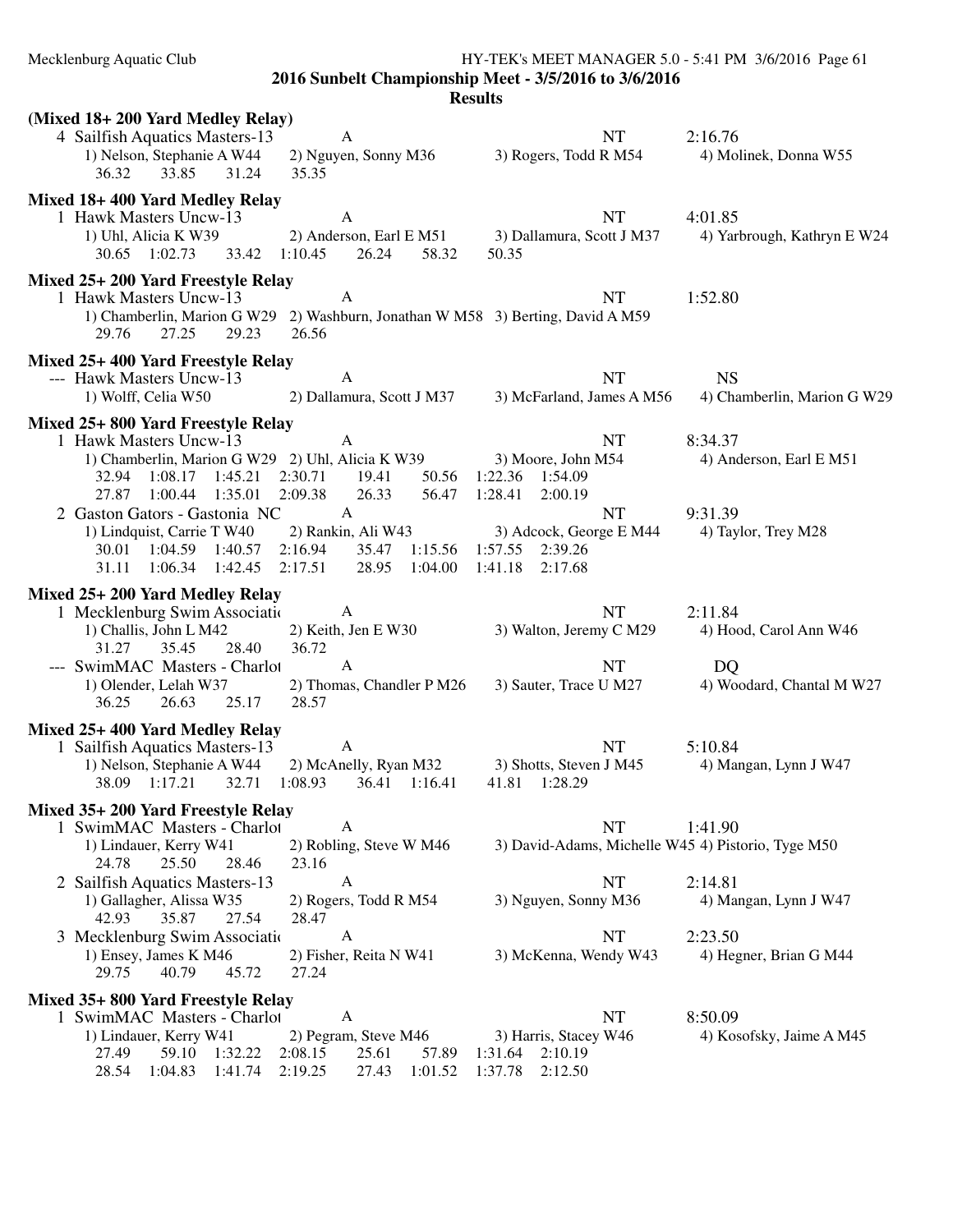## Mecklenburg Aquatic Club HY-TEK's MEET MANAGER 5.0 - 5:41 PM 3/6/2016 Page 62 **2016 Sunbelt Championship Meet - 3/5/2016 to 3/6/2016**

| (Mixed 35+ 800 Yard Freestyle Relay)                                                                                                                                                     |                                                                 |                                                                                  |                                                    |
|------------------------------------------------------------------------------------------------------------------------------------------------------------------------------------------|-----------------------------------------------------------------|----------------------------------------------------------------------------------|----------------------------------------------------|
| $\mathbf{A}$<br>2 Sailfish Aquatics Masters-13<br>1) Nguyen, Sonny M36<br>40.15 1:26.88<br>3:11.41<br>2:19.17<br>50.49 1:42.02 2:30.97<br>2:49.15                                        | 2) Shotts, Steven J M45<br>1:12.19<br>1:52.87<br>47.77 1:23.40  | <b>NT</b><br>3) Gallagher, Alissa W35<br>2:34.02  3:18.84<br>2:00.02<br>2:00.02  | 11:19.42<br>4) Mangan, Lynn J W47                  |
| Mixed 35+200 Yard Medley Relay<br>1 SwimMAC Masters - Charlot<br>A<br>2) Dunn, Sara W43<br>1) Flynn, Robert M41                                                                          |                                                                 | <b>NT</b><br>3) Lindauer, Kerry W41                                              | 1:52.02<br>4) Butcher, Rob M43                     |
| 28.07<br>32.66<br>26.88<br>24.41                                                                                                                                                         |                                                                 |                                                                                  |                                                    |
| 2 Greenville Splash Masters-55<br>$\mathbf{A}$<br>1) Kothe, Mark M49<br>37.23<br>35.57<br>28.80<br>29.35                                                                                 | 2) Coudriet, John M52                                           | <b>NT</b><br>3) Sturgis, Karen M W37                                             | 2:10.95<br>4) Moore, Carolyn B W54                 |
| $\mathbf{A}$<br>3 Mecklenburg Swim Associatio<br>1) Gambrell, Carla V W56<br>42.22<br>31.31<br>44.78<br>29.78                                                                            | 2) Rankin, Lisa R W40                                           | <b>NT</b><br>3) Hughes, Bill W M70                                               | 2:28.09<br>4) Ladner, George E M68                 |
| $\bf{B}$<br>4 Mecklenburg Swim Associatio<br>1) Fisher, Reita N W41<br>53.05<br>41.58<br>31.78<br>28.95                                                                                  | 2) Collins, Esther M W38                                        | <b>NT</b><br>3) Brown, Stephen C M49                                             | 2:35.36<br>4) Hegner, Brian G M44                  |
| $\mathbf C$<br>5 Mecklenburg Swim Association<br>1) Waldron, Patricia H W54<br>39.59<br>46.64<br>48.09<br>37.94                                                                          | 2) McCormick, Bill T M43                                        | <b>NT</b><br>3) Brekovsky, Tom M53                                               | 2:52.26<br>4) McKenna, Wendy W43                   |
| Mixed 45+200 Yard Freestyle Relay                                                                                                                                                        |                                                                 |                                                                                  |                                                    |
| 1 Greenville Splash Masters-55<br>A<br>1) Moore, Carolyn B W54<br>26.12<br>28.71<br>35.30<br>25.97                                                                                       | 2) Kothe, Mark M49                                              | <b>NT</b><br>3) Bopp, Sara W51                                                   | 1:56.10<br>4) Anguiano, Jerry M M50                |
| 2 SwimMAC Masters - Charlot<br>A<br>1) Gass, Melissa W47<br>29.39<br>27.66<br>31.12<br>31.66                                                                                             | 2) Hopkins, Mark M53                                            | <b>NT</b><br>3) Wall, Janet E W47                                                | 1:59.83<br>4) Hunt, Steve T M52                    |
| 3 Mecklenburg Swim Associatio<br>A<br>1) Ladner, George E M68<br>34.24<br>39.11<br>36.24<br>34.84                                                                                        | 2) Waldron, Patricia H W54                                      | <b>NT</b><br>3) Gambrell, Carla V W56                                            | 2:24.43<br>4) Hughes, Bill W M70                   |
| Mixed 45+400 Yard Freestyle Relay<br>1 SwimMAC Masters - Charlot<br>A<br>1) Marshall, Sue D W47<br>17.79<br>38.60<br>36.32 1:15.34                                                       | 2) Rose, Robert M52<br>41.58 1:24.26                            | <b>NT</b><br>3) Mignardi, Stefano M51<br>45.93 2:03.28                           | 5:21.48<br>4) Hefron, Karen W56                    |
| Mixed 45+800 Yard Freestyle Relay<br>1 North Carolina Masters Swim<br>A<br>1) Wainwright, Joanne W60<br>34.38<br>1:12.76<br>1:53.12<br>2:33.75<br>33.85<br>1:12.21<br>1:52.81<br>2:31.82 | 2) Amick, Beverly O W61<br>32.86<br>1:09.75<br>29.44<br>1:01.81 | <b>NT</b><br>3) Henson, Steven L M62<br>2:29.26<br>1:49.25<br>1:34.95<br>2:06.77 | 9:41.60<br>4) Rubacky, Mark S M46                  |
| Mixed 45+200 Yard Medley Relay<br>1 SwimMAC Masters - Charlot<br>A<br>1) Marshall, Sue D W47<br>38.54<br>28.25<br>44.18<br>36.94                                                         | 2) Jones, Rebecca L W48                                         | <b>NT</b><br>3) Robling, Steve W M46                                             | 2:27.91<br>4) White, Densel M M50                  |
| Mixed 45+400 Yard Medley Relay<br>1 SwimMAC Masters - Charlot<br>A<br>1) Harris, Stacey W46<br>38.19 1:17.13<br>38.56<br>1:21.53<br>$\bf{B}$<br>3 SwimMAC Masters - Charlot              | 2) Hopkins, Mark M53<br>29.92<br>1:09.76                        | NT<br>3) Pegram, Steve M46<br>24.74<br>58.12<br>NT                               | 4:46.54<br>4) David-Adams, Michelle W45<br>5:38.82 |
| 1) Gossert, Theodore I M46<br>42.45 2:09.15<br>1:28.44<br>52.07                                                                                                                          | 2) Hefron, Karen W56<br>1:21.32<br>43.95                        | 3) Hunt, Steve T M52<br>39.91                                                    | 4) Strickler, Margot W52                           |